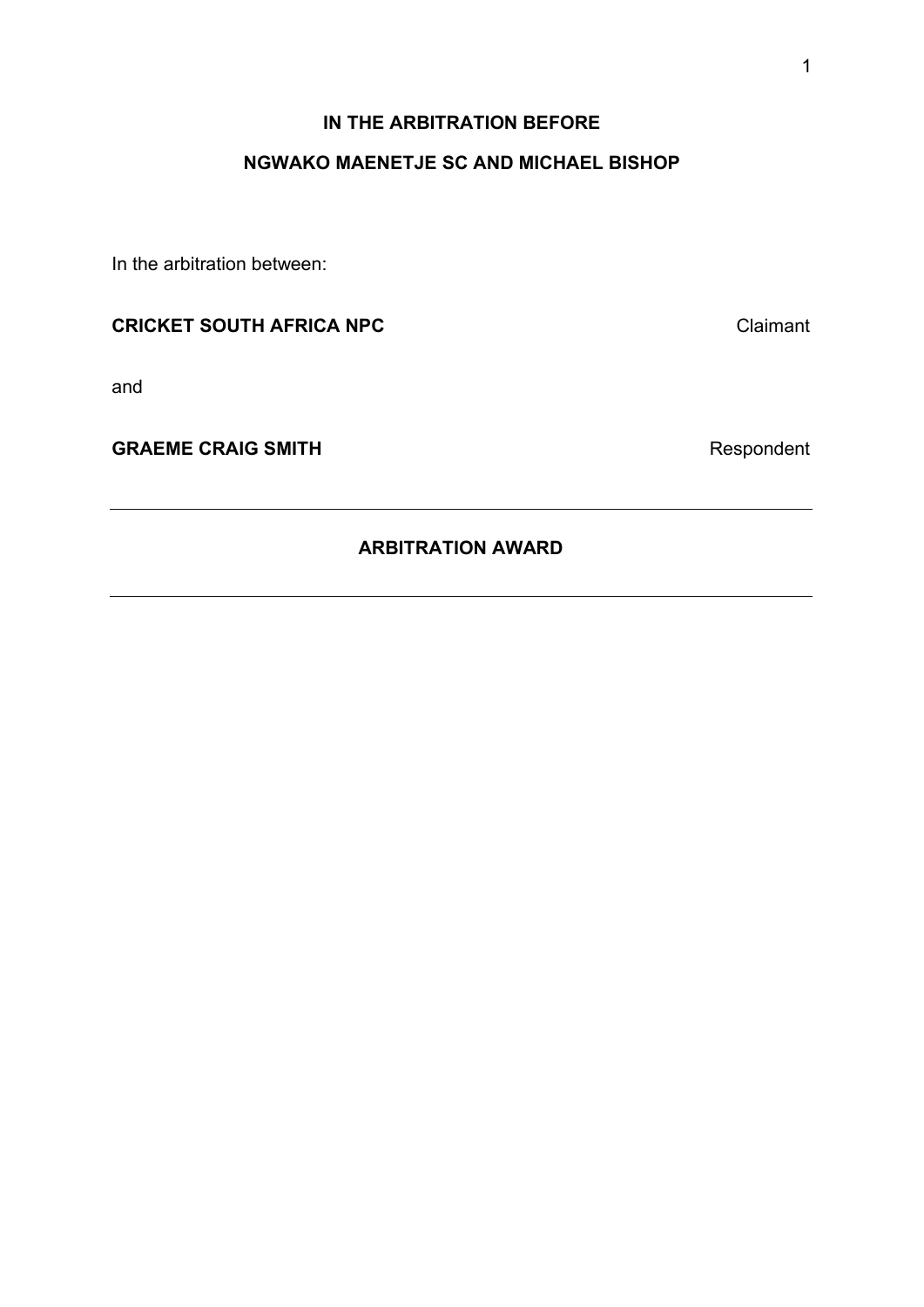# **TABLE OF CONTENTS**

| Ш             |                                                                     |  |
|---------------|---------------------------------------------------------------------|--|
| $\mathbf{II}$ |                                                                     |  |
|               |                                                                     |  |
|               |                                                                     |  |
|               |                                                                     |  |
|               |                                                                     |  |
|               |                                                                     |  |
|               |                                                                     |  |
|               |                                                                     |  |
| Ш             |                                                                     |  |
|               |                                                                     |  |
|               |                                                                     |  |
|               |                                                                     |  |
|               |                                                                     |  |
|               |                                                                     |  |
| Ш             |                                                                     |  |
|               |                                                                     |  |
|               | DID MR SMITH EVINCE RACIAL BIAS AGAINST BLACK LEADERSHIP AT CSA? 60 |  |
|               |                                                                     |  |
|               |                                                                     |  |
|               |                                                                     |  |
|               |                                                                     |  |
|               |                                                                     |  |
|               |                                                                     |  |
|               |                                                                     |  |
|               |                                                                     |  |
|               |                                                                     |  |
| VI            |                                                                     |  |
| VII           |                                                                     |  |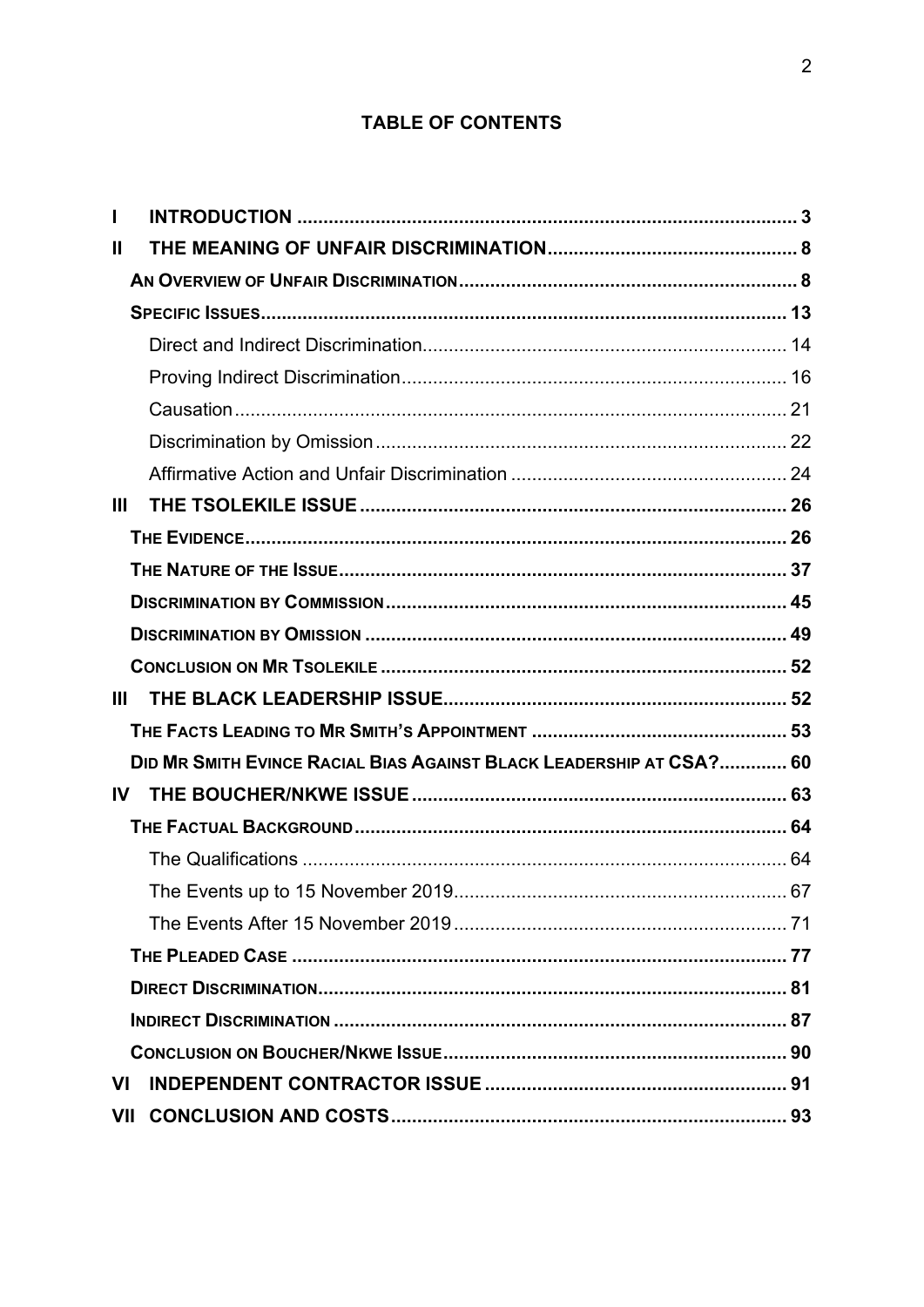## <span id="page-2-0"></span>**I INTRODUCTION**

- [1] This is an arbitration that arises from the earlier process of Social Justice and Nation Building conducted by the Claimant (**CSA**). That process included an investigation by the Social Justice and Nation-Building Ombudsman, Adv Dumisa Ntsebeza SC together with Adv Fumisa Ngqele (**the Ombudsman**). The Ombudsman conducted an inquisitorial process to assess a wide range of allegations about how CSA and individuals within CSA had conducted themselves. Its mandate was to contribute to truth, healing and reconciliation in the game of cricket.
- [2] Part of the Ombudsman's work included assessing allegations about the Respondent (**Mr Smith**). Mr Smith was the long-term captain of the national men's cricket team (**the Proteas**), from 2003 to 2014. He had then been appointed as CSA's first Director of Cricket (**DoC**) in December 2019.
- [3] In its interim report of 10 December 2021, the Ombudsman made four "tentative findings" concerning Mr Smith:
	- [3.1] The Ombudsman found that, as Captain, Mr Smith likely had some influential role in decisions between 2012 and 2014 not to select Mr Thami Tsolekile for the Proteas.
	- [3.2] The Ombudsman found that Mr Smith's conduct leading up to his appointment as the DoC in December 2019 evinced racial bias against Black leadership at CSA.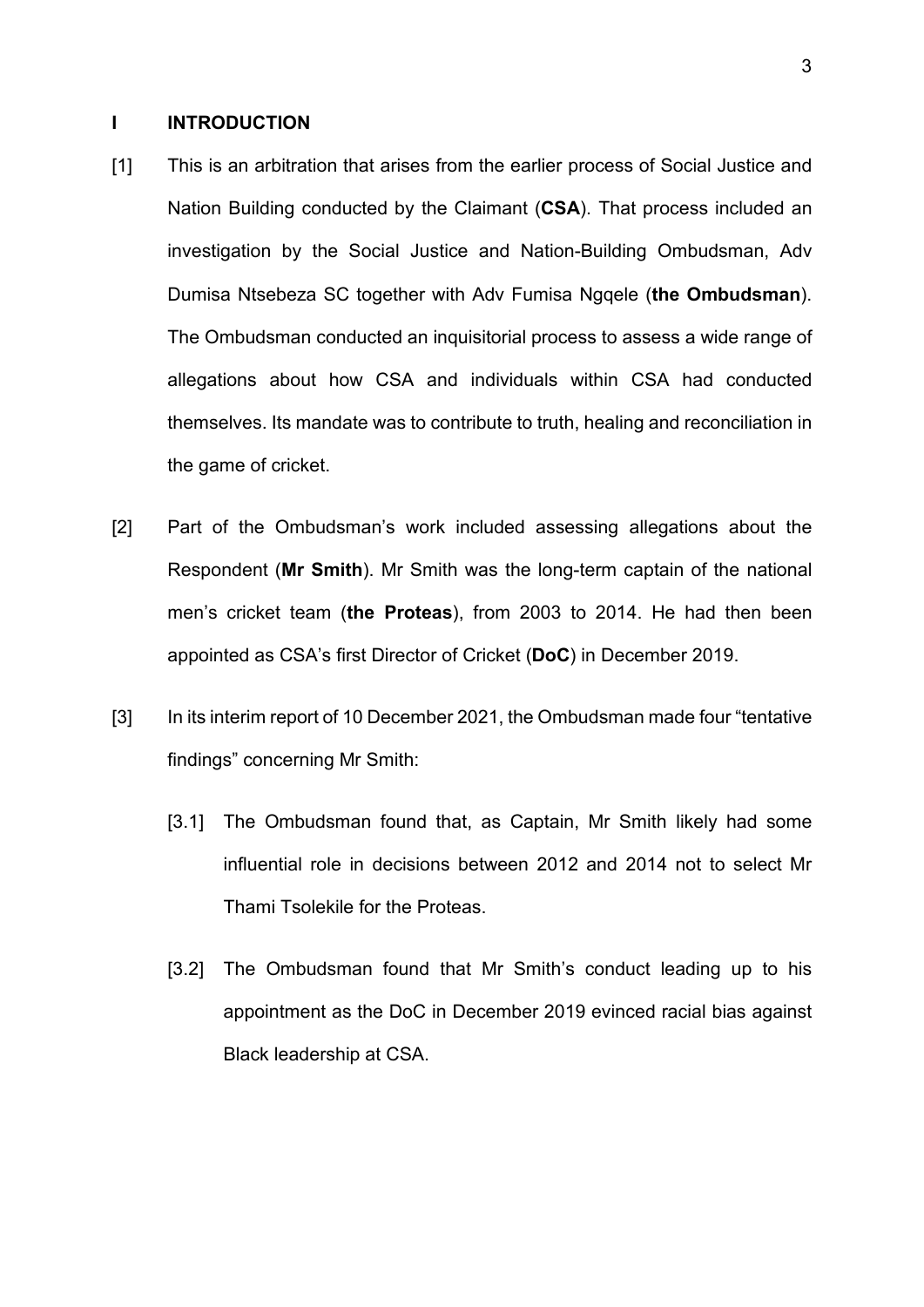- [3.3] The Ombudsman concluded that when Mr Smith appointed Mr Mark Boucher as the head coach of the Proteas in December 2019, he unfairly discriminated on the basis of race against Mr Enoch Nkwe.
- [3.4] The Ombudsman reasoned that, while Mr Smith and CSA had, in March 2020 concluded a contract that purported to create an independent contractor relationship between them, in fact their relationship was one of employer and employee.
- [4] These findings were not binding on Mr Smith or CSA. They were part of an inquisitorial process. The parties, however, desired a final determination of their truth or falsity.
- [5] In line with the arbitration provisions in their disputed 2020 Independent Contractor Agreement, the parties concluded an arbitration agreement. That agreement referred the following issues for arbitration:
	- *4.1 Whether the Respondent is an employee of CSA or an independent contractor;*
	- *4.2 Irrespective of the outcome in 4.1:*
		- *4.2.1 whether in the period 2012 to 2014 the Respondent influenced decisions of the selectors of the national Proteas cricket team not to select Mr Thami Tsolekile as a wicket-keeper by reason of his race;*
		- *4.2.2 whether the Respondent's proposal that he report to the Board of CSA and not the CEO during negotiations in November or December 2019, and later agreeing to report to the CEO, evinces racial bias against black leadership at CSA; and*
		- *4.2.3 whether the Respondent's conduct with regard to the appointment of Mark Boucher as Proteas Head Coach,*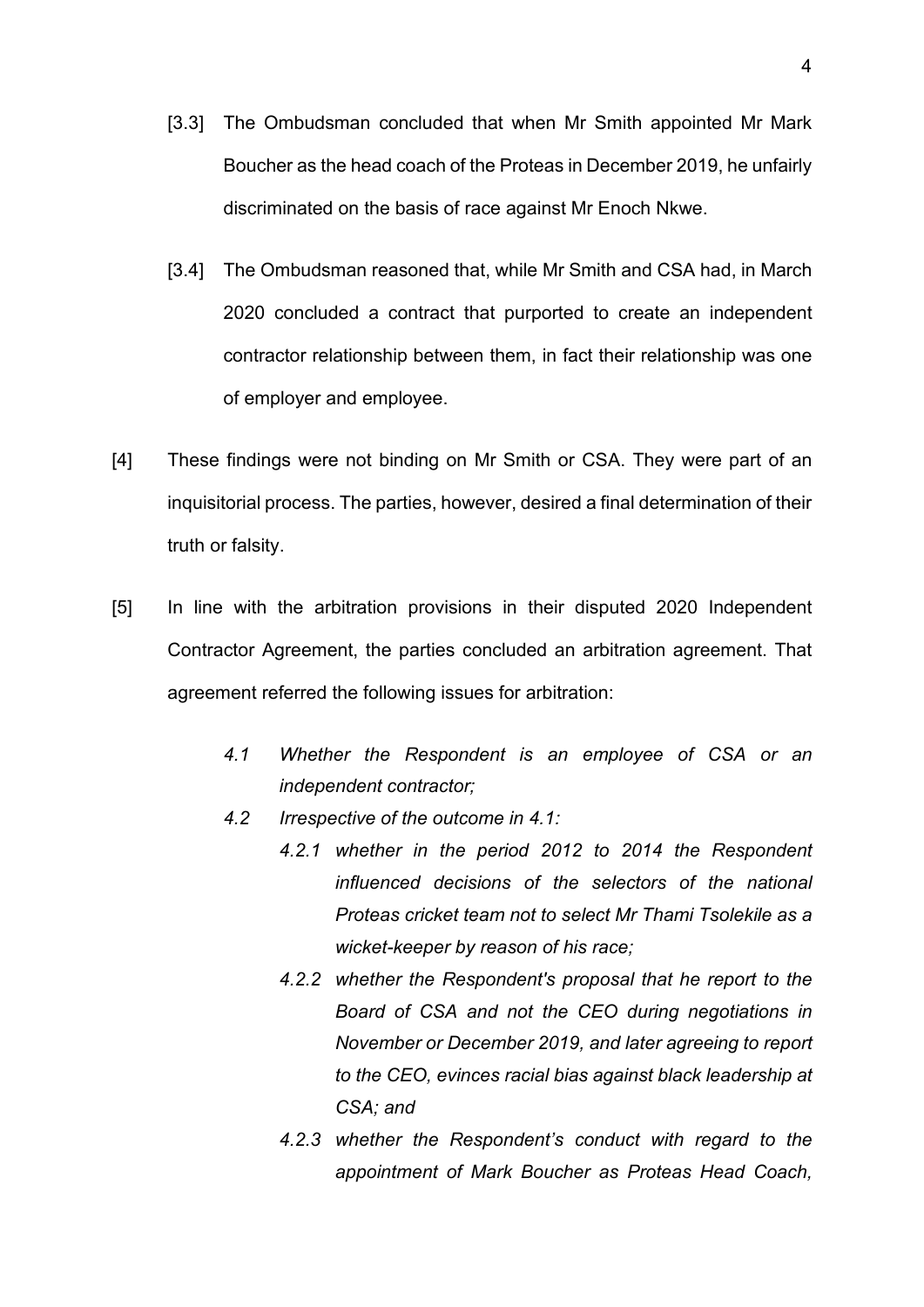*amounted to unfair racial discrimination with respect to Enoch Nkwe.*

- [6] We are not asked to make any consequential award we are merely required to determine these disputed issues of law and fact.
- [7] Before outlining how we fulfilled that task, it is necessary to emphasise that we were not asked to determine whether the Ombudsman was right or wrong. This is a new and different process. The Ombudsman's mandate was inquisitorial and wide-ranging. Ours is adversarial and specific. The evidence that we considered was very different from the evidence presented to the Ombudsman. While our conclusions depart from the Ombudsman's "tentative findings", that is in no way a criticism of the Ombudsman, nor an indication that it was inappropriate for the Ombudsman to make the findings it did, given the process it followed and the evidence it heard.
- [8] These are also not disciplinary proceedings. The parties agree that Mr Smith is not an employee, and CSA has therefore not sought to discipline him under the ordinary rules of labour law. It is instead an ordinary private arbitration – albeit one with the unusual feature that neither party seeks monetary or mandatory relief.
- [9] In concluding our own mandate, we followed the following process:
	- [9.1] A pre-arbitration meeting was held which agreed a timeline for the exchange of pleadings and the rules that would govern evidence.
	- [9.2] CSA filed a statement of claim which asked the arbitrators to make our own determination of whether Mr Smith was an independent contractor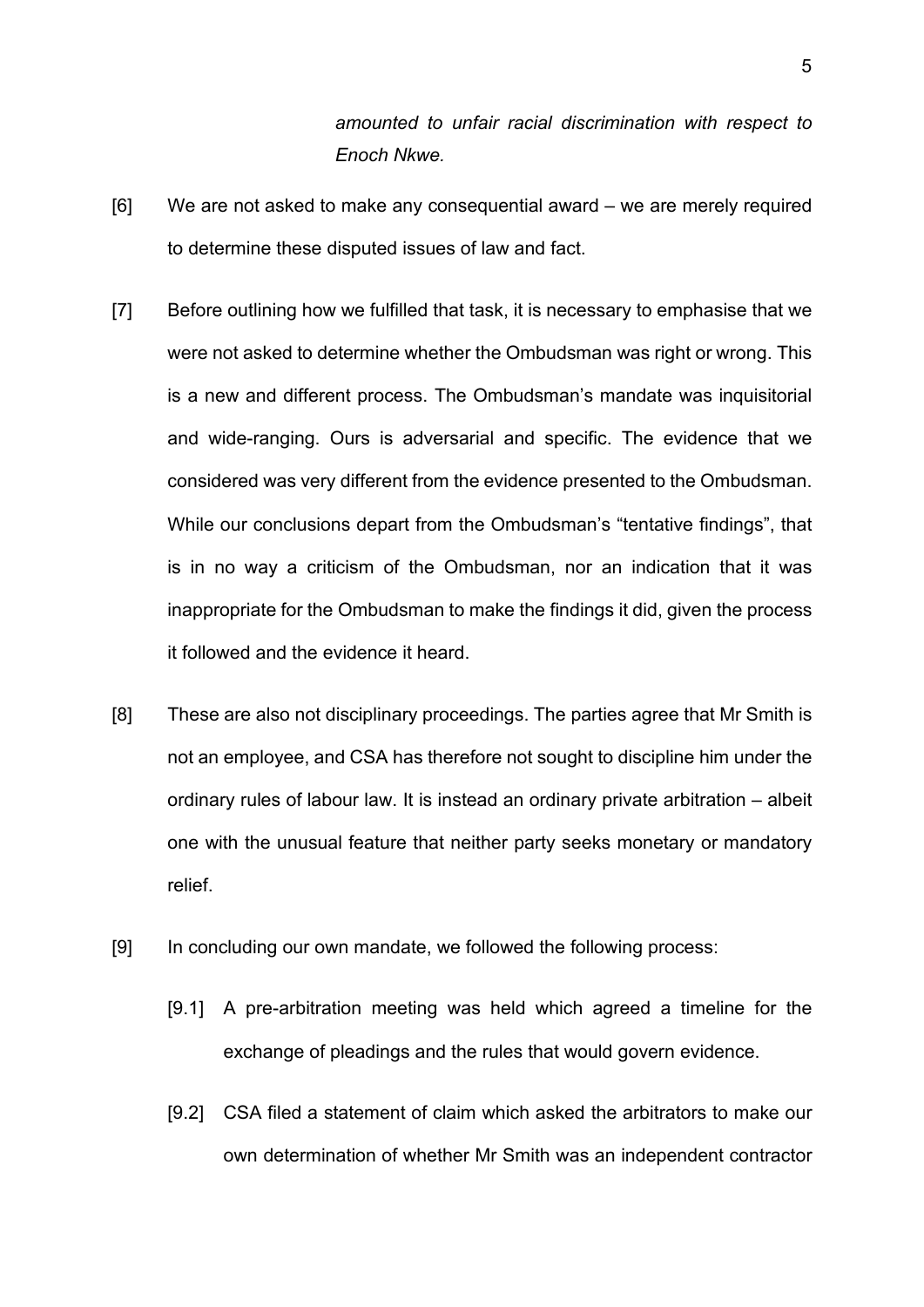or an employee. It asked us to answer the other questions posed in the Arbitration Agreement in the affirmative.

- [9.3] Mr Smith filed a statement of defence. Mr Smith also filed a conditional counterclaim in which he asked us to find that he was an independent contractor, and to answer the other three questions in the negative.
- [9.4] From 7-9 March 2022, we heard evidence. CSA called Mr Tsolekile and Mr Gift Mathe (its Manager in Coach Education Development). Mr Smith testified on his own behalf. He also confirmed the accuracy of an affidavit he had provided to the Ombudsman.
- [9.5] In addition, the parties agreed to the admission of certain witness statements and affidavits. Mr Smith had procured statements from Mr Andrew Hudson, Mr Linda Zondi, and Mr Pholetsi Moseki, which CSA admitted. CSA also admitted certain portions of an affidavit Dr Jacques Faull had made to the Ombudsman.
- [9.6] The parties then exchanged heads of argument and we heard oral argument on 22 and 23 March 2022.
- [10] CSA was represented by Adv Ngcukaitobi SC, assisted by Adv Mitchell and Adv Ngwenya, instructed by Cliffe Dekker Hofmeyr Inc. Mr Smith was represented by Adv Duminy SC, assisted by Adv Khoza, instructed by Becker Kemp Attorneys. We are very grateful for the productive manner in which the attorneys and counsel conducted the arbitration, and for counsel's helpful written and oral submissions. We are also grateful to Mr Aadil Patel and Mr Dylan Bouchier for their assistance in managing the arbitration.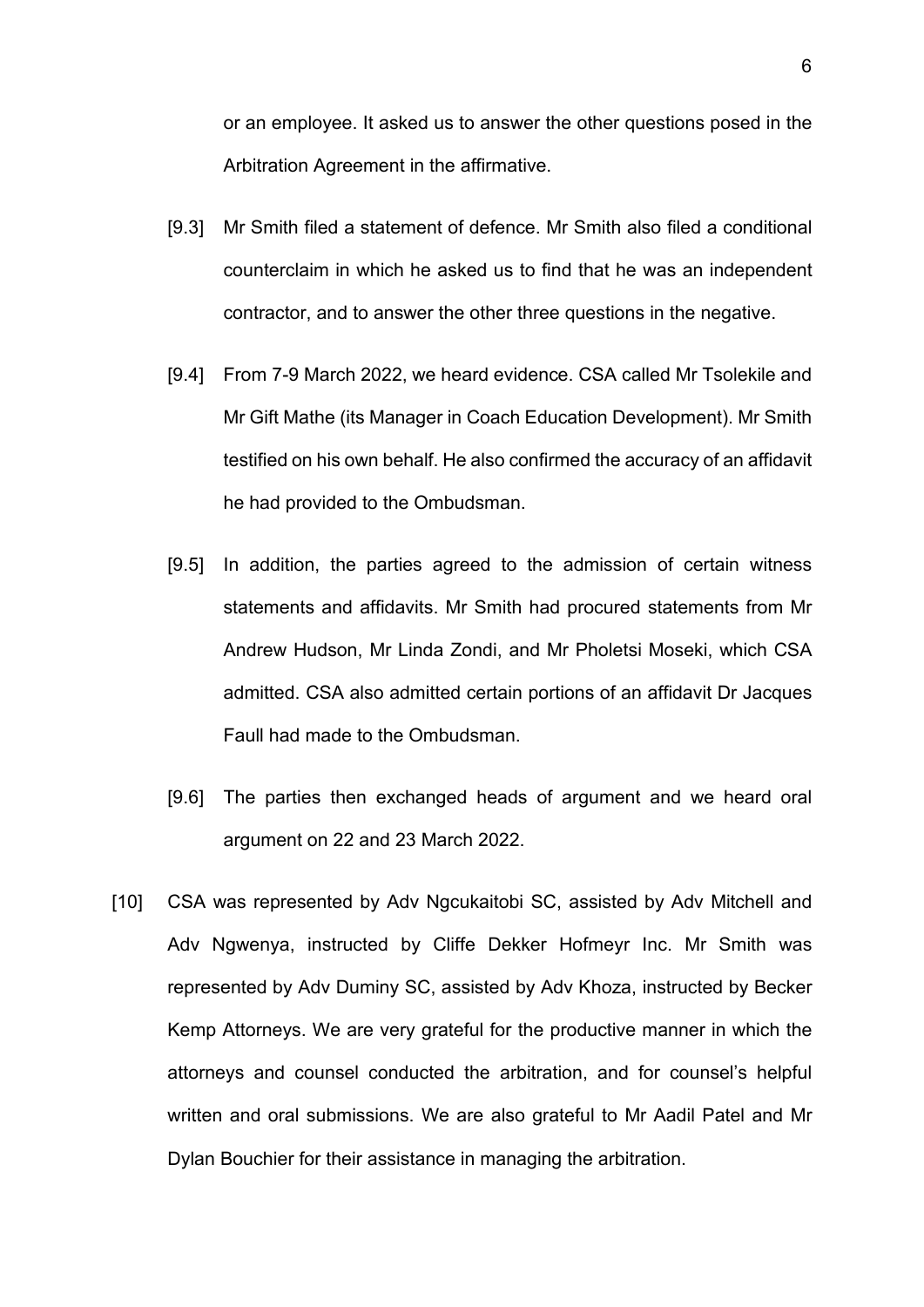- [11] In order to avoid further suspense, we think it is appropriate to summarise our findings on the four issues we have been asked to address:
	- [11.1] We conclude that the agreement between CSA and Mr Smith was an independent contractor agreement, not an employment relationship (**the Independent Contractor Issue**).
	- [11.2] We conclude that while Mr Smith influenced the selectors not to select Mr Tsolekile between 2012 and 2014, CSA did not prove that he did so because of Mr Tsolekile's race (**the Tsolekile Issue**).
	- [11.3] We conclude that CSA did not prove that Mr Smith's conduct in negotiating his contract as DoC evinced racial bias towards Black leadership in CSA (**the Black Leadership Issue**).
	- [11.4] We conclude that the CSA did not prove that Mr Smith's appointment of Mr Boucher was unfair racial discrimination against Mr Nkwe (**the Boucher/Nkwe Issue**).
- [12] To explain why we reached those conclusions, we begin with a discussion of the meaning of unfair discrimination. We then consider the four issues in the chronological order that they arose – the Tsolekile Issue, the Black Leadership Issue, the Boucher/Nkwe Issue, and the Independent Contractor Issue. We end by considering costs.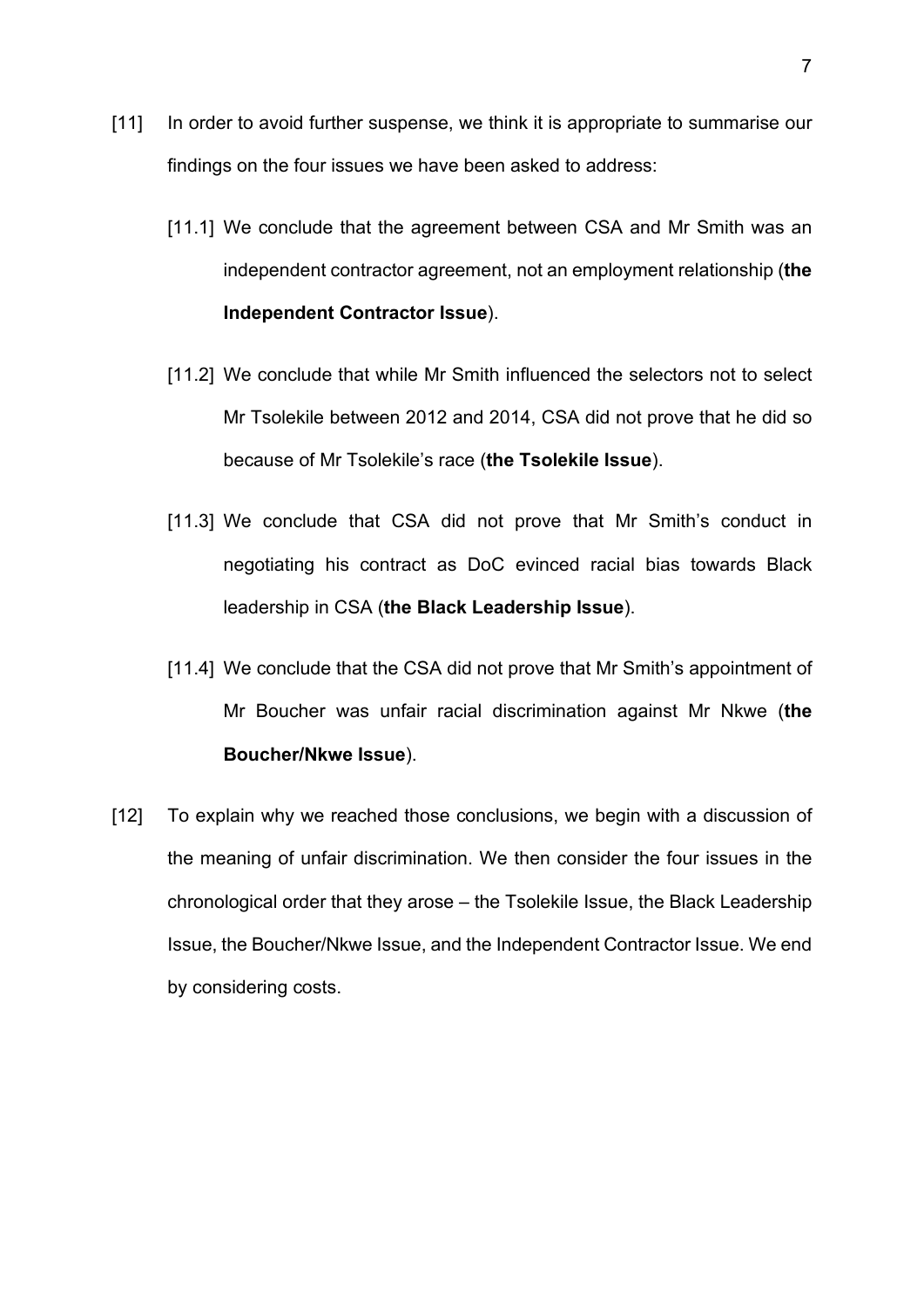## <span id="page-7-0"></span>**II THE MEANING OF UNFAIR DISCRIMINATION**

- [13] The question in three of the four issues we are asked to decide concerns whether Mr Smith acted in a racially biased manner.
- [14] As we detail below, there is some inconsistency in precisely what we are asked to address. The questions posed concerning the Tsolekile Issue and the Black Leadership Issue do not use the language of "unfair discrimination", while the Boucher/Nkwe Issue is specifically framed as one of unfair discrimination. Nonetheless, CSA urged us to treat the question about Mr Smith's role in Mr Tsolekile's non-selection as one of unfair discrimination. It made no submissions about his attitude to Black leadership.
- [15] We unravel below precisely what issue we are asked to address. To do so it is first necessary to understand the legal concept of unfair discrimination. We begin with a general outline of the concept, and then consider several key issues that are relevant to the disputes before us.

#### <span id="page-7-1"></span>**AN OVERVIEW OF UNFAIR DISCRIMINATION**

- [16] The concept has its legal genesis in s 9 of the Constitution. Section 9(3) provides that the "state may not unfairly discriminate directly or indirectly against anyone" on a range of grounds including race. Section 9(4) imposes the same prohibition on private persons.
- [17] Section 9(5) of the Constitution deals specifically with the issue of onus. It provides that discrimination on a listed ground such as race "is unfair unless it is established that the discrimination is fair." This reflects an important principle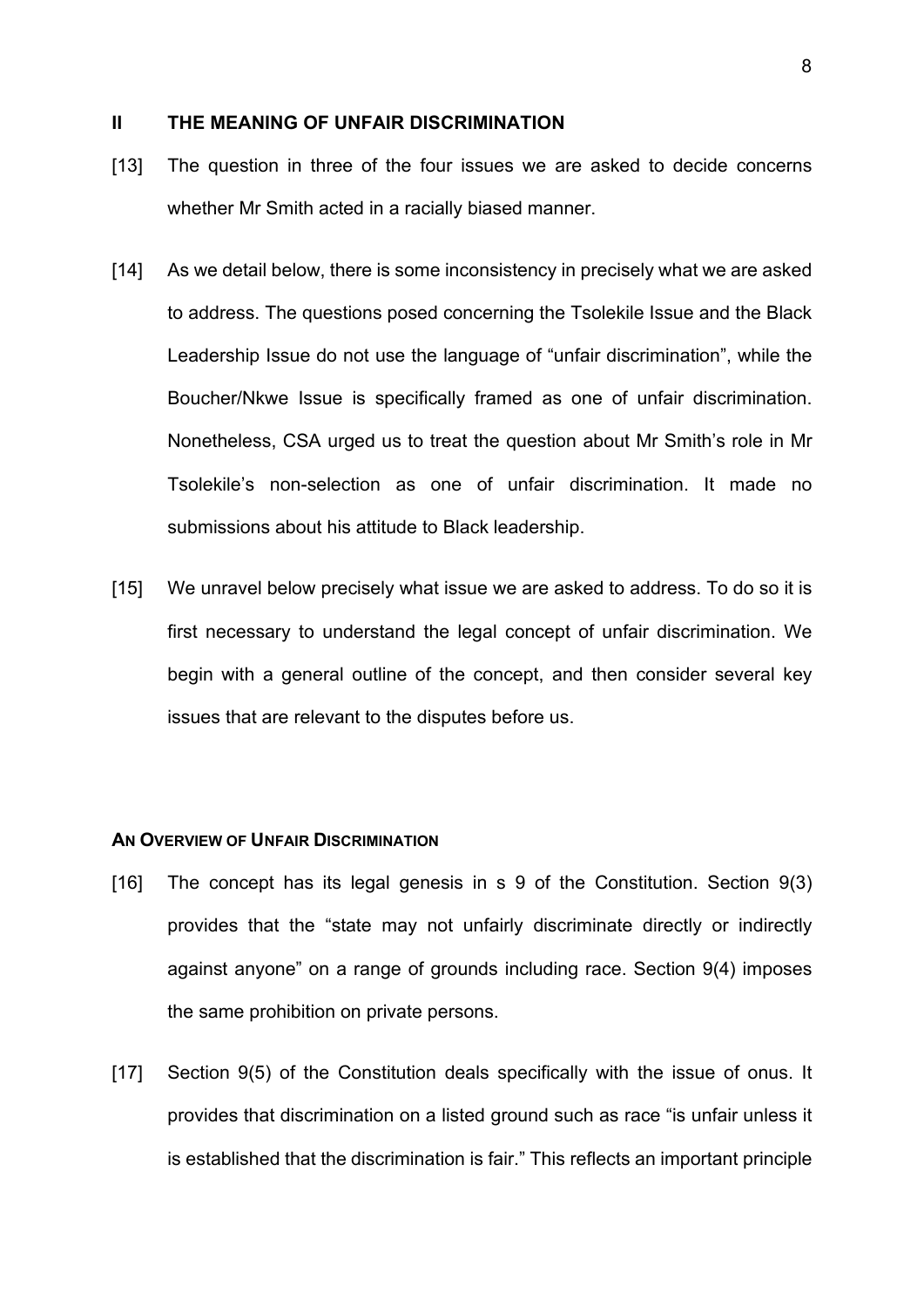of unfair discrimination analysis – there are always two stages. First the claimant must show discrimination, then the respondent may try to show it was fair. The concept contemplates that treating people differently on a listed ground may sometimes be justifiable.

- [18] Section 9(4) of the Constitution also requires national legislation "to prevent or prohibit unfair discrimination". That legislation is the Promotion of Equality and Prevention of Unfair Discrimination Act 4 of 2000 (**the Equality Act**). The Equality Act was enacted after the Constitutional Court had already established a body of jurisprudence interpreting s 9 of the Constitution (and its predecessor, s 8 of the Interim Constitution<sup>1</sup>). It largely reflects and codifies that jurisprudence, rather than marking any substantial new invention or departure.
- [19] The Equality Act defines "discrimination" in s 1 as:

*any act or omission, including a policy, law, rule, practice, condition or situation which directly or indirectly-*

- *(a) imposes burdens, obligations or disadvantage on; or*
- *(b) withholds benefits, opportunities or advantages from, any person on one or more of the prohibited grounds*

One of the defined "prohibited grounds" is "race".

- [20] Section 6 generally prohibits unfair discrimination on all prohibited grounds. Section 7 specifically prohibits unfair discrimination on the basis of race. It provides a non-exhaustive list of examples, which includes:
	- *"(b) the engagement in any activity which is intended to promote, or has the effect of promoting, exclusivity, based on race;*

<span id="page-8-0"></span><sup>1</sup> Constitution of the Republic of South Africa Act 200 of 1993.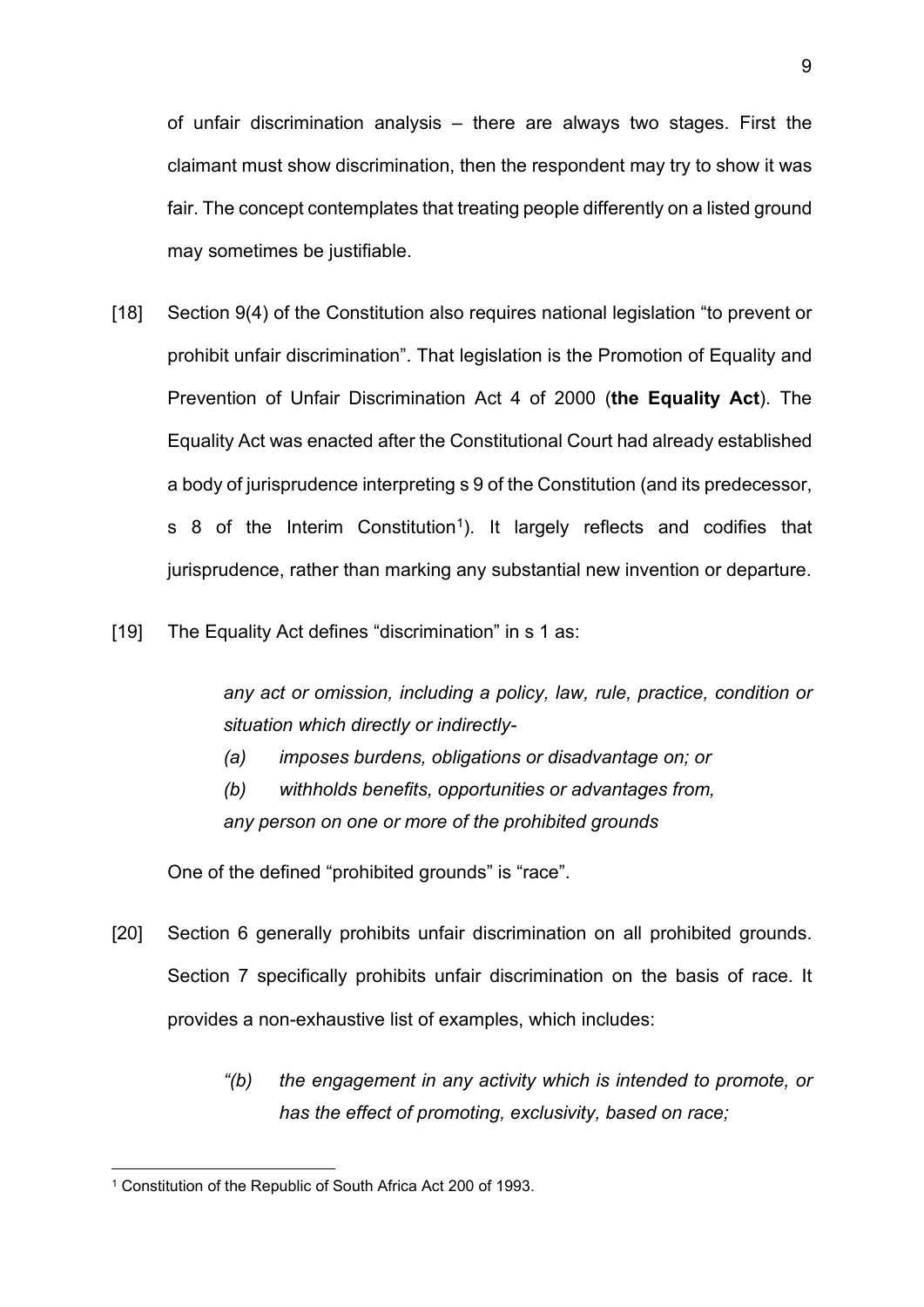- *(c) the exclusion of persons of a particular race group under any rule or practice that appears to be legitimate but which is actually aimed at maintaining exclusive control by a particular race group; …*
- *(e) the denial of access to opportunities, including access to services or contractual opportunities for rendering services for consideration, or failing to take steps to reasonably accommodate the needs of such persons.*"
- [21] Section 13 deals with the shifting burden of proof. Section 13(1) provides:

*If the complainant makes out a prima facie case of discrimination-*

- *(a) the respondent must prove, on the facts before the court, that the discrimination did not take place as alleged; or*
- <span id="page-9-1"></span>*(b) the respondent must prove that the conduct is not based on one or more of the prohibited grounds.*
- [22] This provision was discussed in *Social Justice Coalition* where Dolamo J held that s 13(1) imposes a "*less stringent test than the normal balance of probabilities*".[2](#page-9-0) Precisely what this means, and what a claimant needs to establish to shift the burden to a respondent, remains unclear. It is also uncertain whether this particular burden shifting applies to arbitration proceedings such as these which are not, strictly, proceedings in terms of the Equality Act.
- [23] Fortunately, CSA did not place any reliance on s 13(1); it did not allege it had met only the prima facie burden of establishing discrimination and that Mr Smith had failed to discharge his onus to disprove discrimination. So we need not

<span id="page-9-0"></span><sup>2</sup> *Social Justice Coalition and Others v Minister of Police and Others* [2018] ZAWCHC 181; 2019 (4) SA 82 (WCC) at para 67.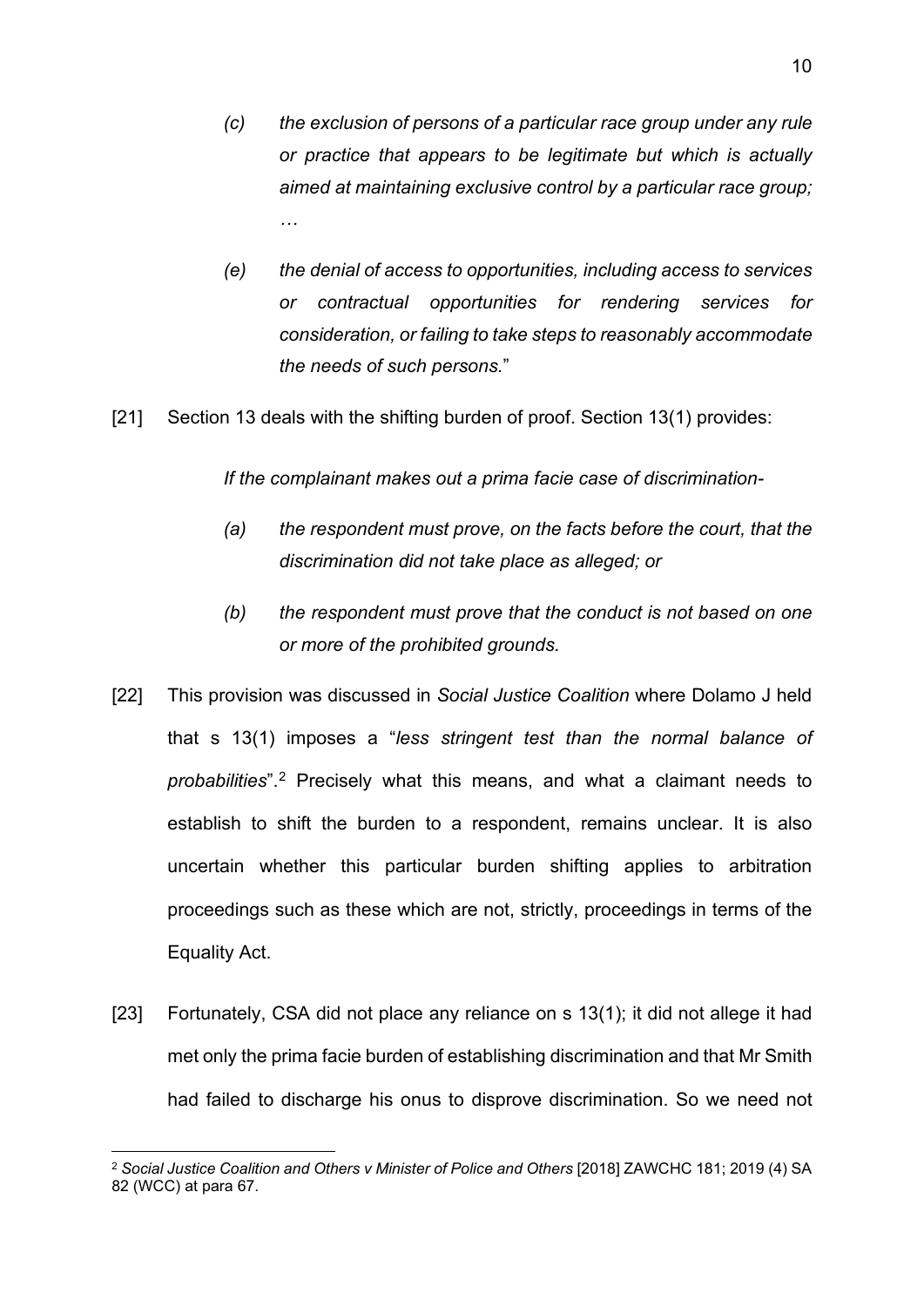resolve these complexities. We have approached the matter on the ordinary constitutional basis that the claimant must show discrimination on a balance of probabilities.

- [24] CSA did, however, rely on the second part of the onus shift contained in s 13(2). This reflects the position under s 9(5) of the Constitution – discrimination on a listed ground "is unfair, unless the respondent proves that the discrimination is fair". That is bedrock constitutional law, and despite Mr Smith's reservations about whether the Equality Act applies, we apply that shift in onus.
- [25] Section 14 of the Equality Act usefully sets out what a court must consider in determining whether discrimination is fair. Section 14(1) – reflecting s 9(2) of the Constitution<sup>[3](#page-10-0)</sup> – provides that it is not unfair discrimination "to take measures" designed to protect or advance persons or categories of persons disadvantaged by unfair discrimination or the members of such groups or categories of persons". The provision defends affirmative action measures from attacks as unfair discrimination.
- [26] Section 14(2) and (3) then describe how a court should assess whether a respondent has proven that discrimination is fair. Section 14(2) sets three basic issues to consider: the context; the factors in s 14(3), and "whether the discrimination reasonably and justifiably differentiates between persons according to objectively determinable criteria, intrinsic to the activity concerned." The section 14(3) factors are:

<span id="page-10-0"></span><sup>3</sup> See *Minister of Finance and Other v Van Heerden* [2004] ZACC 3; 2004 (6) SA 121 (CC); 2004 (11) BCLR 1125 (CC).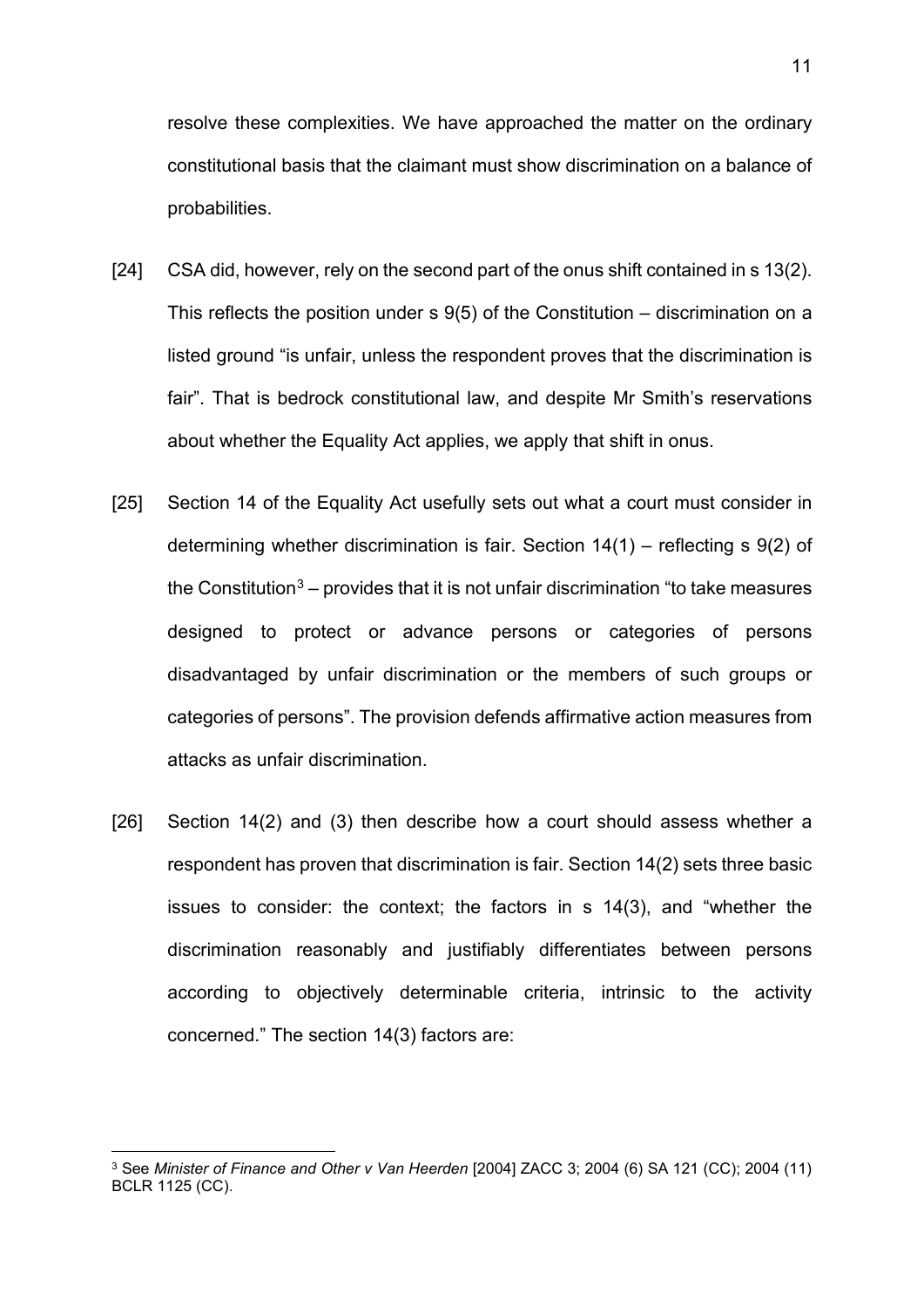- *(a) Whether the discrimination impairs or is likely to impair human dignity;*
- *(b) the impact or likely impact of the discrimination on the complainant;*
- *(c) the position of the complainant in society and whether he or she suffers from patterns of disadvantage or belongs to a group that suffers from such patterns of disadvantage;*
- *(d) the nature and extent of the discrimination;*
- *(e) whether the discrimination is systemic in nature;*
- *(f) whether the discrimination has a legitimate purpose;*
- *(g) whether and to what extent the discrimination achieves its purpose;*
- *(h) whether there are less restrictive and less disadvantageous means to achieve the purpose;*
- *(i) whether and to what extent the respondent has taken such steps as being reasonable in the circumstances to-*
	- *(i) address the disadvantage which arises from or is related to one or more of the prohibited grounds; or*
	- *(ii) accommodate diversity.*
- [27] This list reflects a combination of the factors the Constitutional Court has held are relevant to a fairness analysis,  $4$  and the factors in s 36(1) of the Constitution for assessing whether the limitation of a right is justifiable.
- [28] Section 6 of the Employment Equity Act 55 of 1998 also prohibits unfair discrimination in employment policies and practices, which includes "recruitment procedures, advertising and selection criteria" and "appointments and the appointment process". While the parties did not rely on this statute, it seems to us that it is in fact the applicable statute for the appointment of Mr

<span id="page-11-0"></span><sup>4</sup> See *Harksen v Lane NO and Others* [1997] ZACC 12; 1997 (11) BCLR 1489 (CC); 1998 (1) SA 300 (CC) at para 52.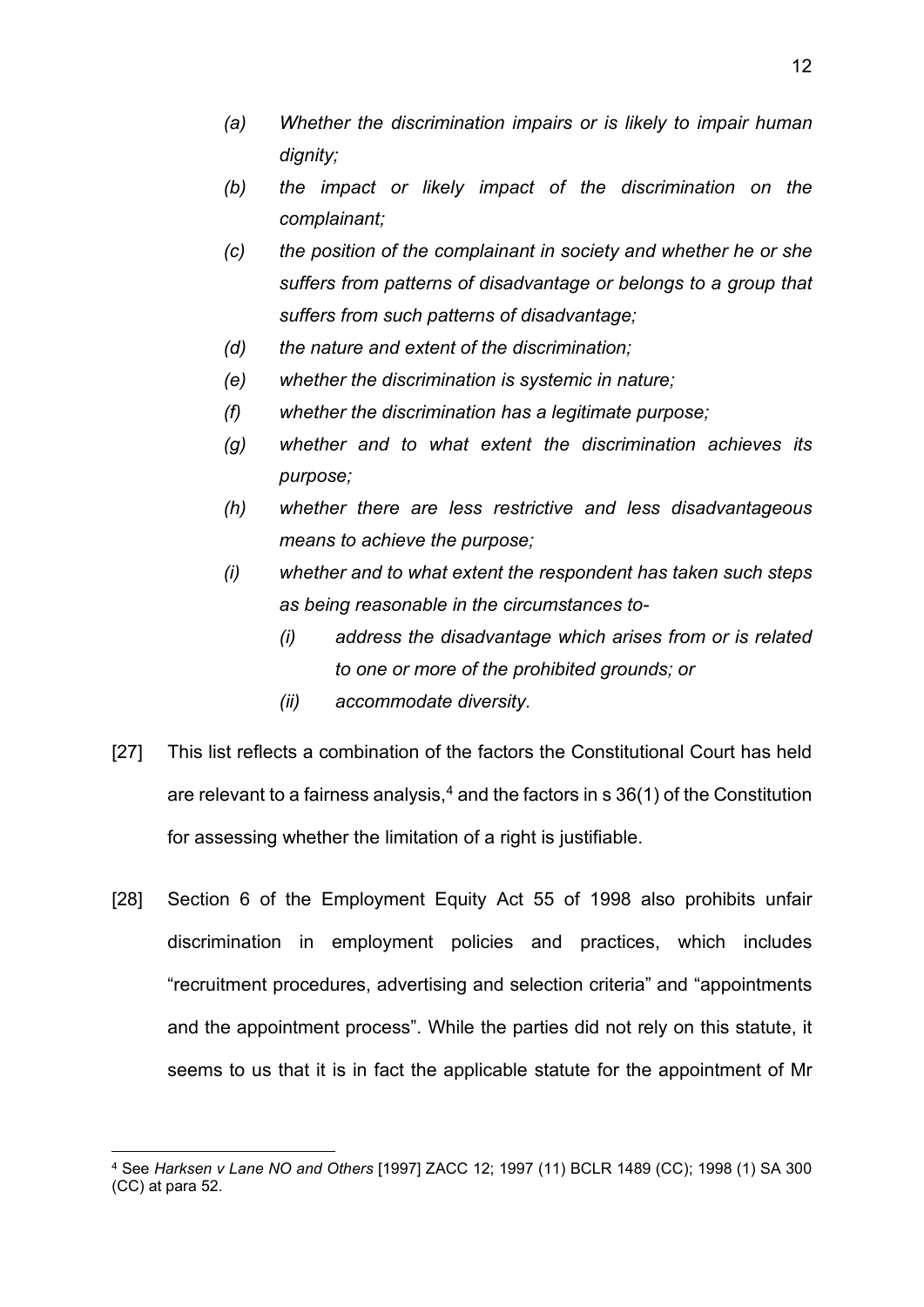Boucher and the non-appointment of Mr Nkwe. At that time it is undisputed that Mr Smith was an employee, and the issue in dispute is CSA's (and Mr Smith's) appointment or appointment process of an employee. However, nothing turns on the issue as the test for unfair discrimination is materially the same under both the Equality Act and the Employment Equity Act.

[29] Finally, CSA emphasized the need to take a broad and contextualized approach to assessing unfair discrimination. We agree with that. The primary purposes of prohibiting unfair discrimination are to identify and undo historical discrimination and ensure a more equal and just society. The concept must be applied with that in mind. But that is still consistent with adopting a clear analytical structure for assessing claims of unfair discrimination.

#### <span id="page-12-0"></span>**SPECIFIC ISSUES**

- [30] In line with that general outline of the structure and content of an unfair discrimination analysis, there are five issues that are particularly relevant to adjudicating the disputes between the parties:
	- [30.1] The distinction between direct and indirect discrimination;
	- [30.2] What a claimant must show to prove indirect discrimination;
	- [30.3] The role of causation in unfair discrimination analysis;
	- [30.4] Causation by omission; and
	- [30.5] The relationship between affirmative action and unfair discrimination.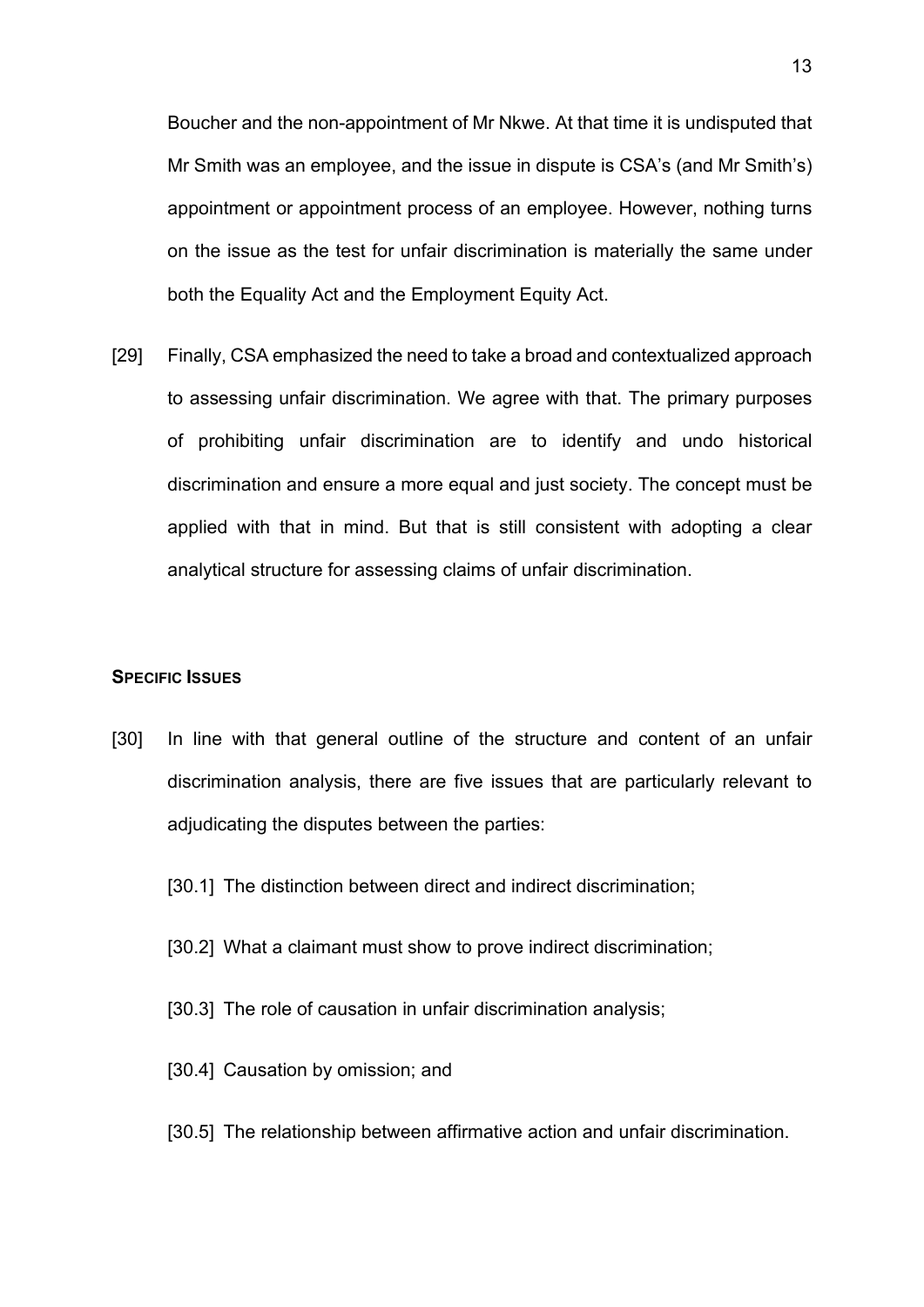#### <span id="page-13-0"></span>**Direct and Indirect Discrimination**

- [31] Discrimination can occur both directly and indirectly. Direct discrimination is easy – it happens when the prohibited ground is expressly the reason for treating one group differently from another. A law that limits marriage to opposite-sex couples discriminates on the basis of sexual orientation.[5](#page-13-1) Laws that deny Black women the marital benefits afforded to White women and Black men discriminate on the overlapping bases of race and gender. [6](#page-13-2) And if an organisation expressly refused to employ somebody because of their race, it will discriminate directly against that person.
- [32] Direct racial discrimination is sometimes blatant it is there in black and white. But it is often surreptitious. Particularly when we are talking about individual conduct, not laws, racial discrimination is likely to be hidden below the surface. A person may come up with a variety of reasons that are not race-based to justify their conduct that is, in truth, based on race.
- [33] Here, the task of an adjudicator in civil proceedings is the ordinary one when assessing evidence of intent without direct evidence. We must assess whether the inference a party seeks to draw is consistent with all the proved facts, and is "the most plausible one amongst a number of possible inferences."[7](#page-13-3)

<span id="page-13-1"></span><sup>5</sup> *Minister of Home Affairs and Another v Fourie and Another* [2005] ZACC 19; 2006 (3) BCLR 355 (CC); 2006 (1) SA 524 (CC).

<span id="page-13-2"></span><sup>6</sup> See, for example, *Gumede (born Shange) v President of the Republic of South Africa and Others* [2008] ZACC 23; 2009 (3) BCLR 243 (CC); 2009 (3) SA 152 (CC).

<span id="page-13-3"></span><sup>7</sup> *ST v CT* 2018 (5) SA 479 (SCA) at para 42. See also *Govan v Skidmore* 1952 (1) SA 732 (N) at 734 and *AA Onderlinge Assuransie-Assosiasie Bpk v De Beer* 1982 (2) SA 603 (A) at 614G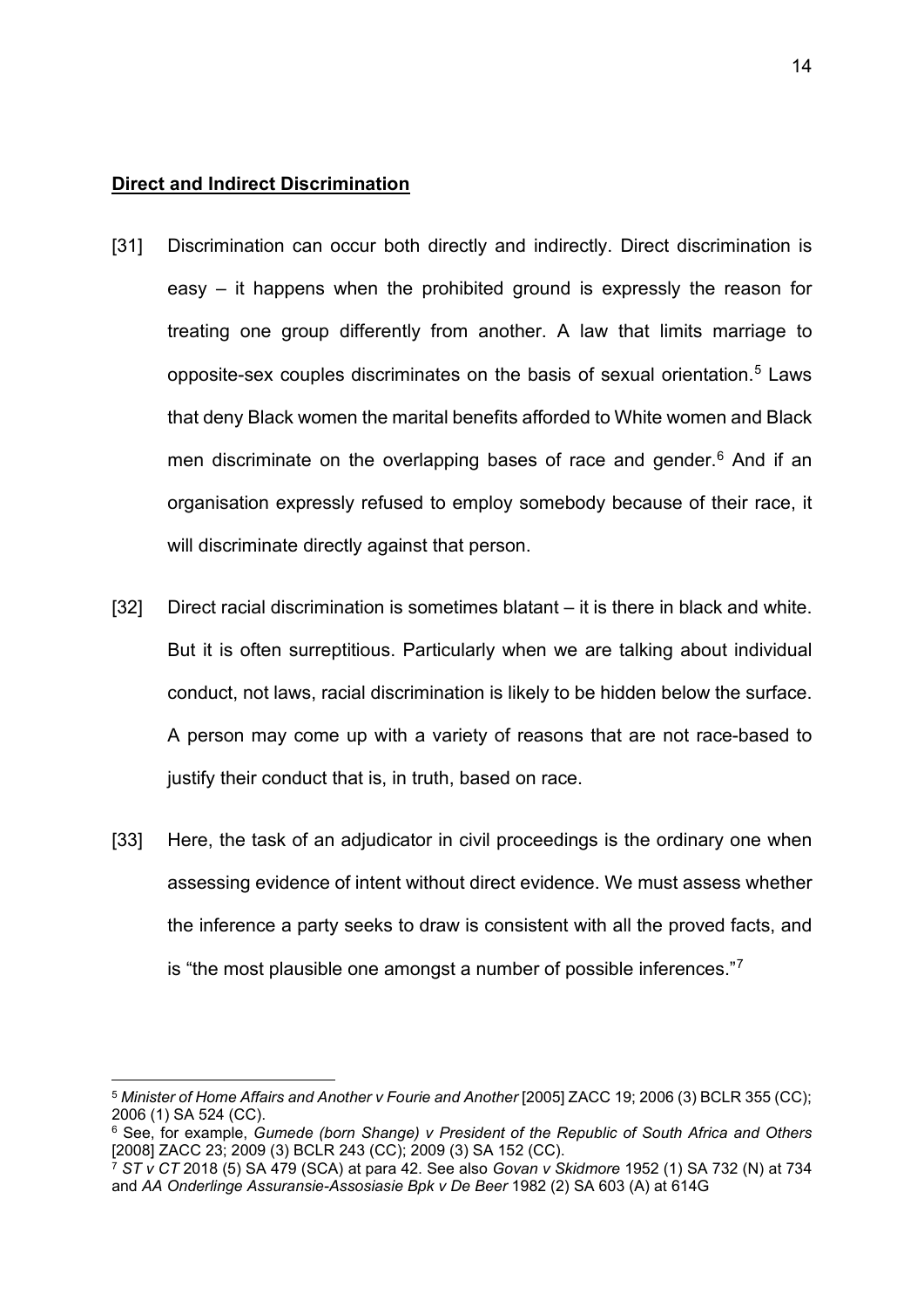- <span id="page-14-0"></span>[34] Indirect discrimination occurs when "conduct which may appear to be neutral and non-discriminatory may nonetheless result in discrimination".<sup>[8](#page-14-1)</sup> It plays an important role in uprooting entrenched and sometimes invisible barriers to true substantive equality. It "is meant to avoid rules and practices which are not directed at or against people with a particular protected characteristic but have the effect of putting them at a disadvantage."[9](#page-14-2) Indirect discrimination attacks the "invisible structure" that constrains "many who must deal within that structure but have characteristics that do not match those of persons intended to benefit from the structure."[10](#page-14-3)
- <span id="page-14-8"></span><span id="page-14-7"></span>[35] Two classic judgments of Chief Justice Langa show two ways that indirect discrimination can occur:
	- [35.1] In *Walker*, the City of Pretoria treated residents differently for the purposes of electricity tariffs based on where they lived. Facially, the rule was based on geography, not race. But because Apartheid left us with racially segregated cities, the effect was that overwhelmingly Black areas were treated differently from overwhelmingly White areas. This constituted indirect discrimination.[11](#page-14-4)
	- [35.2] *Pillay* concerned the code of conduct for Durban Girls' High School.<sup>[12](#page-14-5)</sup> The code prohibited girls from wearing nose studs. This seemingly

<span id="page-14-6"></span><span id="page-14-1"></span><sup>8</sup> *City Council of Pretoria v Walker* [1998] ZACC 1; 1998 (2) SA 363; 1998 (3) BCLR 257 (CC) at para 31.

<span id="page-14-2"></span><sup>9</sup> *Essop & Ors v Home Office (UK Border Agency)* [2017] UKSC 27; [2017] 3 All ER 551 at para 1.

<span id="page-14-3"></span><sup>10</sup> *Fraser v Canada (Attorney General)* 2020 SCC 28 at para 35, quoting Mary Eberts and Kim Stanton, "The Disappearance of the Four Equality Rights and Systemic Discrimination from Canadian Equality Jurisprudence" (2018) 38 NJCL 89 at 92.

<span id="page-14-4"></span><sup>11</sup> *Walker* (n [8\)](#page-14-0) at para 32.

<span id="page-14-5"></span><sup>12</sup> *MEC for Education: Kwazulu-Natal and Others v Pillay* [2007] ZACC 21; 2008 (1) SA 474 (CC); 2008 (2) BCLR 99 (CC).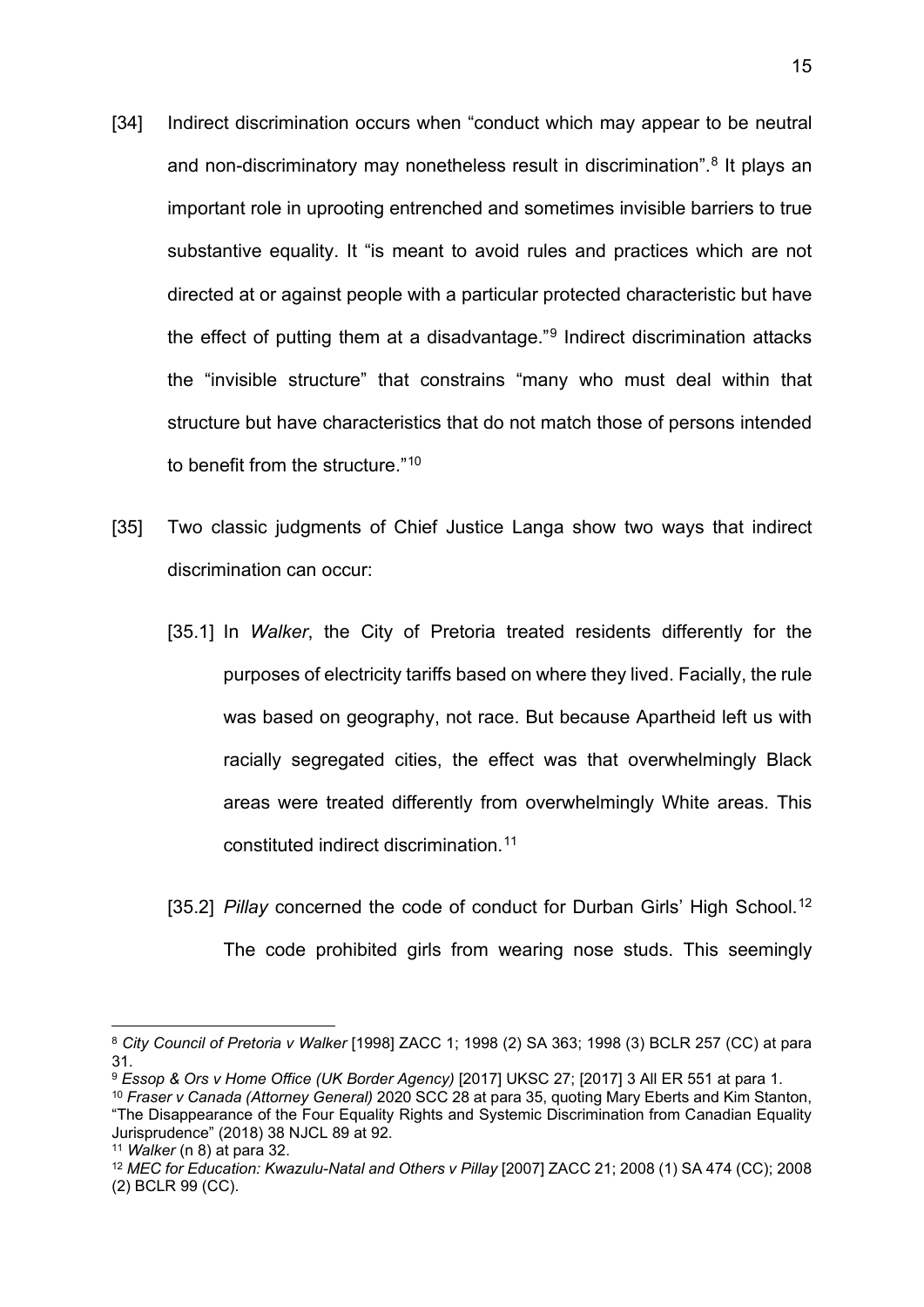neutral rule was held to indirectly discriminate against the claimant – a girl of South Indian Tamil descent who voluntarily wore a nose stud as an expression of her religion and culture.

- [36] The recent decision in *Damons* is another example. [13](#page-15-1) A policy for the promotion of firefighters required applicants to meet a certain level of physical fitness. This neutral requirement discriminated against disabled persons who could not meet those physical requirements.
- [37] In cases of indirect discrimination, a claimant does not need to show intent. That would undermine the purpose of prohibiting indirect discrimination – if you can show intent, the discrimination is direct. Instead, discrimination "must be determined objectively in the light of the facts of each particular case*.*"[14](#page-15-2)

#### <span id="page-15-0"></span>**Proving Indirect Discrimination**

- [38] An important question for assessing the Boucher/Nkwe Issue is precisely what a claimant must show to prove indirect discrimination. The key requirement is that the rule or practice has a "disproportionate impact" on one group defined by a listed ground.
- [39] That does not require that the apparently neutral rule has exactly the same impact as a blatantly discriminatory rule would. To take *Walker* as an example, it was not necessary that Mamelodi and Atteridgeville be 100% Black, and that old Pretoria be 100% White. There was still indirect discrimination even if some

<span id="page-15-1"></span><sup>13</sup> *Damons v City of Cape Town* [2022] ZACC 13.

<span id="page-15-2"></span><sup>14</sup> *Walker* (n [8\)](#page-14-0) at para 43.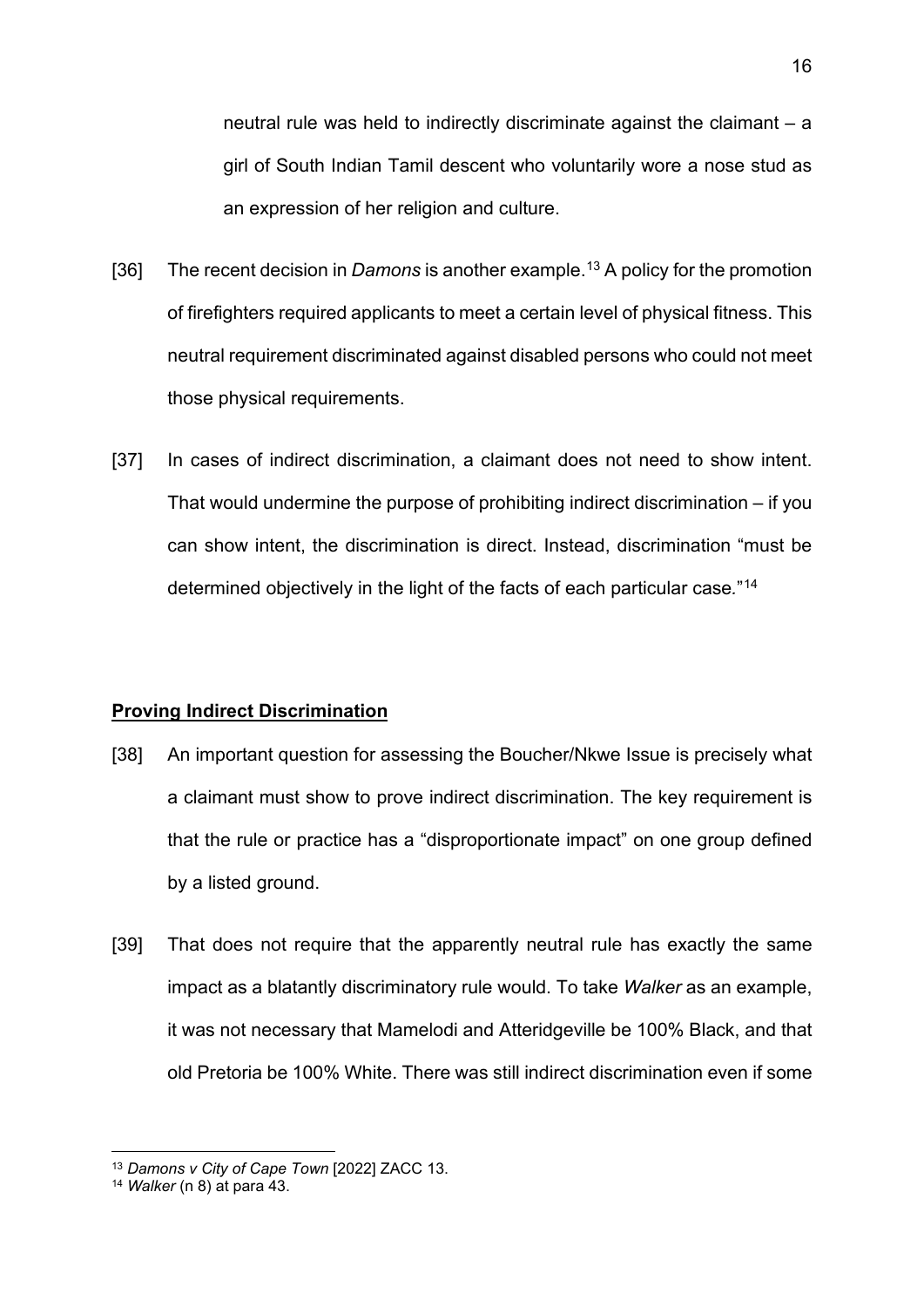White people were affected by the rule meant to assist Black people and vice versa. *Walker* is in some ways easy because the areas were "overwhelmingly" separated by race.

- [40] But where is the line? Consider a law that impacts negatively on 100 people. 51 of those people are women while 49 are men, does that show indirect discrimination on the basis of sex or gender? Is the line at 60/40? 70/30?
- [41] Our jurisprudence has not yet had to answer this question:
	- [41.1] In *Mvumvu* the Constitutional Court held that a law limiting the compensation that could be recovered by passengers in public transport indirectly discriminated on the basis of race.[15](#page-16-0) Jafta J reasoned that poor people were more likely to use public transport, and that "the vast majority of poor people in this country are black people".[16](#page-16-1)
	- [41.2] The Equality Court in *Social Justice Coalition* reached a similar conclusion on the distribution of police resources. The claimants had produced statistical evidence showing that the Whiter an area, the more police resources they received – even though the policy sought to achieve the opposite.<sup>[17](#page-16-2)</sup> The Court accepted the statistical evidence without considering exactly what degree of disparate impact was required.
	- [41.3] Again, in *Mahlangu*, the Court found a rule treating domestic workers differently from other workers indirectly discriminated on race and sex

<span id="page-16-0"></span><sup>15</sup> *Mvumvu v Minister of Transport* [2011] ZACC 1; 2011 (2) SA 473 (CC); 2011 (5) BCLR 488 (CC).

<span id="page-16-1"></span><sup>16</sup> Ibid at para 28.

<span id="page-16-2"></span><sup>17</sup> *Social Justice Coalition* (n [2\)](#page-9-1).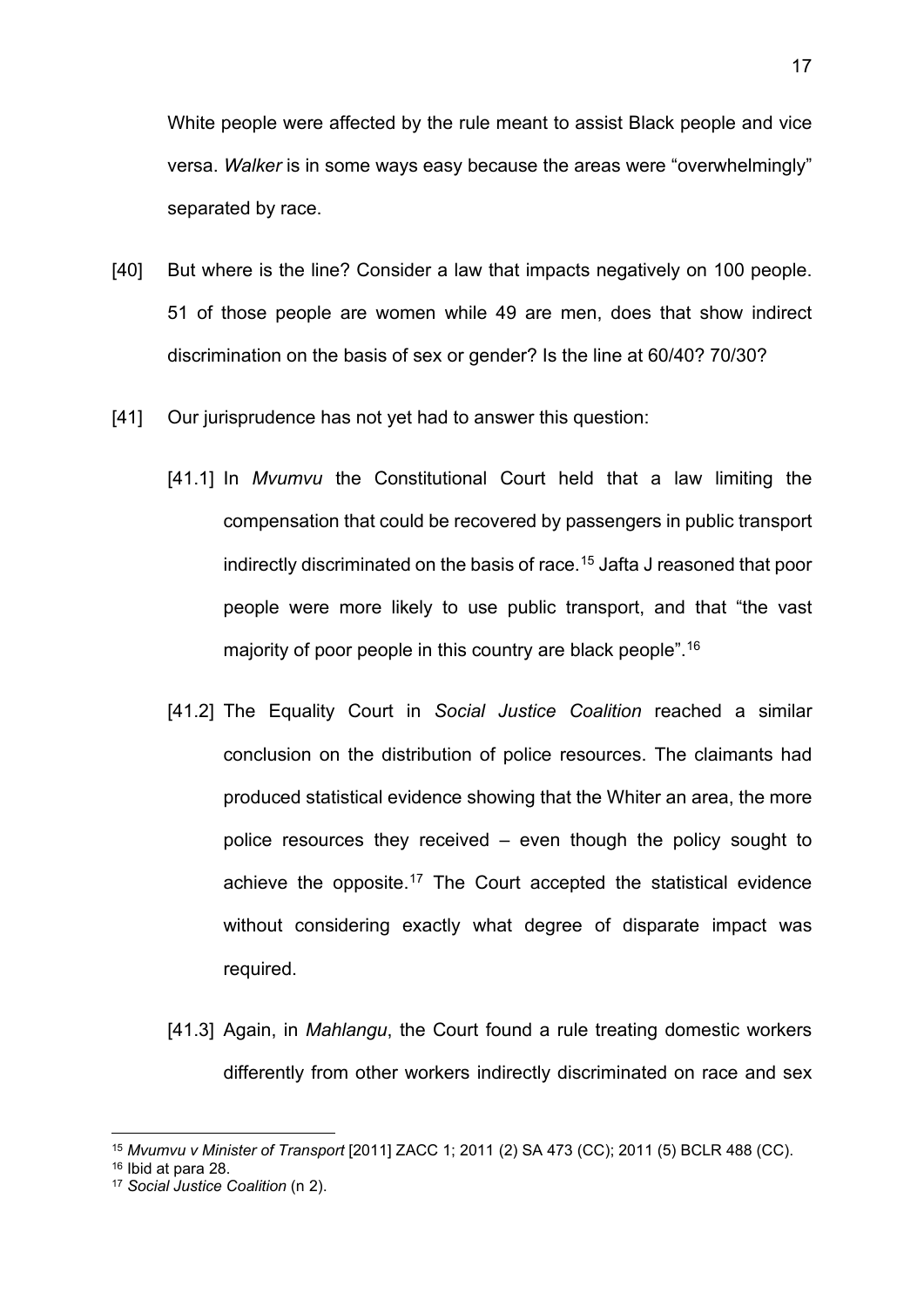because the "overwhelming majority" of domestic workers were Black women<sup>18</sup>

- [42] The best the cases do is to say there must be a "disproportionate impact"<sup>[19](#page-17-1)</sup> or a "disparate impact"<sup>[20](#page-17-2)</sup> on people defined by a listed ground. But how different must the impact be to be "disproportionate"? And what must a claimant do to show disproportionate impact? Our case law, as yet, offers no answers.
- [43] Foreign law offers some assistance. In *Fraser v Canada (Attorney General)* the Supreme Court of Canada held that two types of evidence are useful in establishing indirect discrimination – "evidence about the situation of the claimant group" and "evidence about the results of the law."[21](#page-17-3) The different evidence is useful in different types of cases.
- [44] The first is the type of evidence at issue in *Pillay* evidence that members of the claimants cultural and religious community wear nose studs. That was enough to show that a rule prohibiting nose studs discriminated. It was not necessary to lead statistical evidence about how many learners of the school were part of that community and how many were not. It was enough to show there was one learner who was affected by the rule.
- [45] The second type of evidence is useful where "the pool of people adversely affected by a criterion or standard includes both members of a protected group

<span id="page-17-0"></span><sup>18</sup> *Mahlangu and Another v Minister of Labour and Others* [2020] ZACC 24; 2021 (1) BCLR 1 (CC); [2021] 2 BLLR 123 (CC); 2021 (2) SA 54 (CC) at para 93.

<span id="page-17-1"></span> $19$  Ibid at para 92.

<span id="page-17-2"></span><sup>20</sup> *Pillay* (n [12\)](#page-14-6) at para 44.

<span id="page-17-3"></span><sup>21</sup> *Fraser* (n [10\)](#page-14-7) at para 56.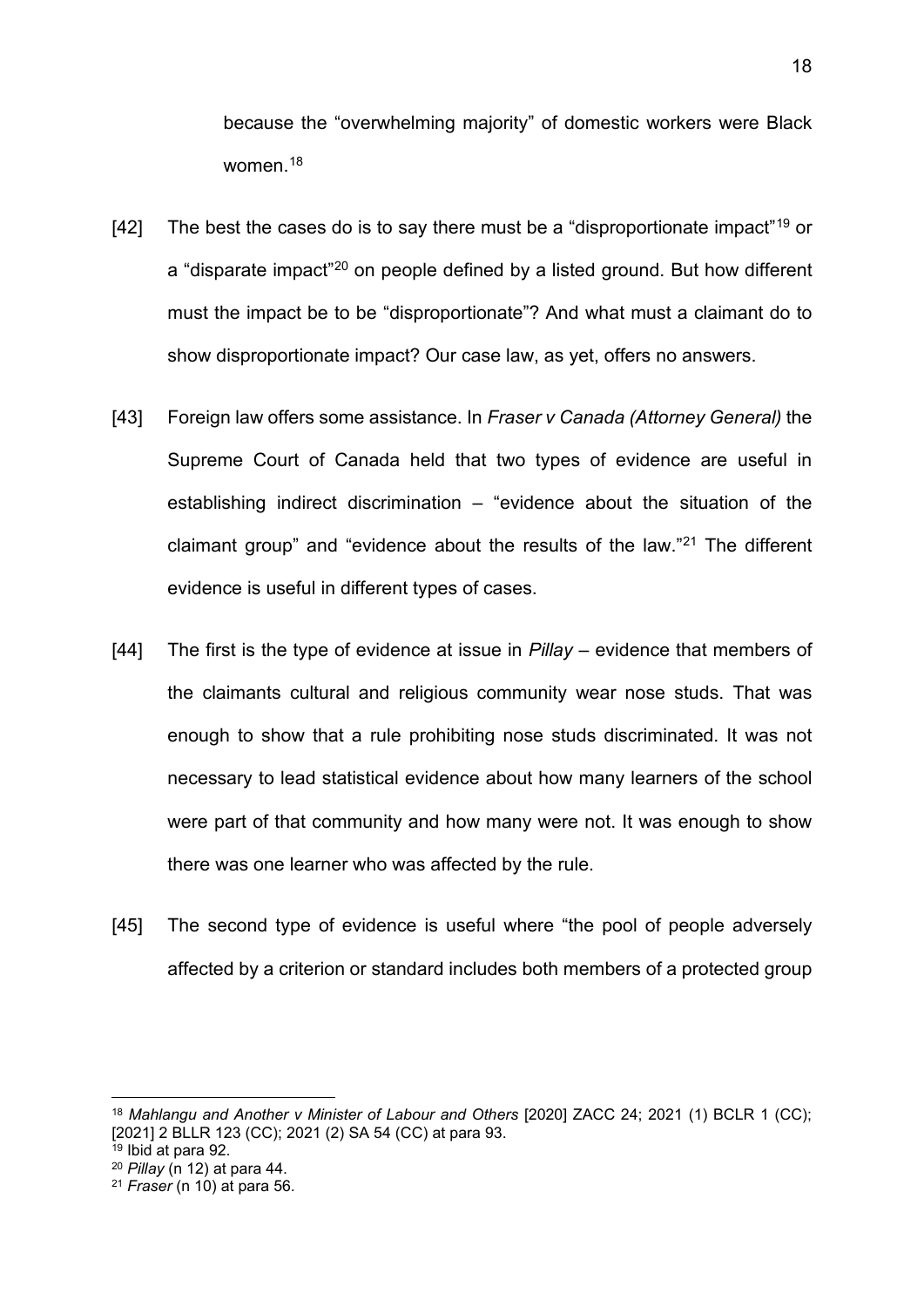and members of more advantaged groups".<sup>[22](#page-18-0)</sup> This will generally be statistical evidence showing that one group in the pool was more affected than another.

- [46] This is the evidence that had to be led in *Social Justice Coalition*. The applicants claimed that the effect of neutral rules about allocating police resources were that areas with a higher percentage of Black people received fewer resources. While there were White people living in primarily Black neighbourhoods and vice versa, overall the statistical evidence showed that the pattern of police resource allocations tracked race and poverty.
- [47] What must that statistical evidence show? How disproportionate must the impact be? Abella J ultimately concluded that "[t]here is no universal measure for what level of statistical disparity is necessary to demonstrate that there is a disproportionate impact, and the Court should not, in my view, craft rigid rules on this issue." Instead, the purpose of statistical evidence "is to establish 'a disparate pattern of exclusion or harm that is statistically significant and not simply the result of chance'."<sup>[23](#page-18-1)</sup>
- [48] Abella J explained that, ideally, a claimant should present both types of evidence. But that is not always required: "In some cases, evidence about a group will show such a strong association with certain traits — such as pregnancy with gender — that the disproportionate impact on members of that group 'will be apparent and immediate'."[24](#page-18-2)

<span id="page-18-0"></span><sup>22</sup> Ibid at para 58.

<span id="page-18-2"></span><span id="page-18-1"></span><sup>23</sup> Ibid at para 59, quoting C Sheppard "Of Forest Fires and Systemic Discrimination: A Review of *British Columbia (Public Service Employee Relations Commission) v. B.C.G.S.E.U.*" (2001) 46 *McGill LJ* 533 <sup>24</sup> Ibid at para 61, quoting *Kahkewistahaw First Nation v Taypotat* 2015 SCC 30; [2015] 2 SCR 548 at para 33.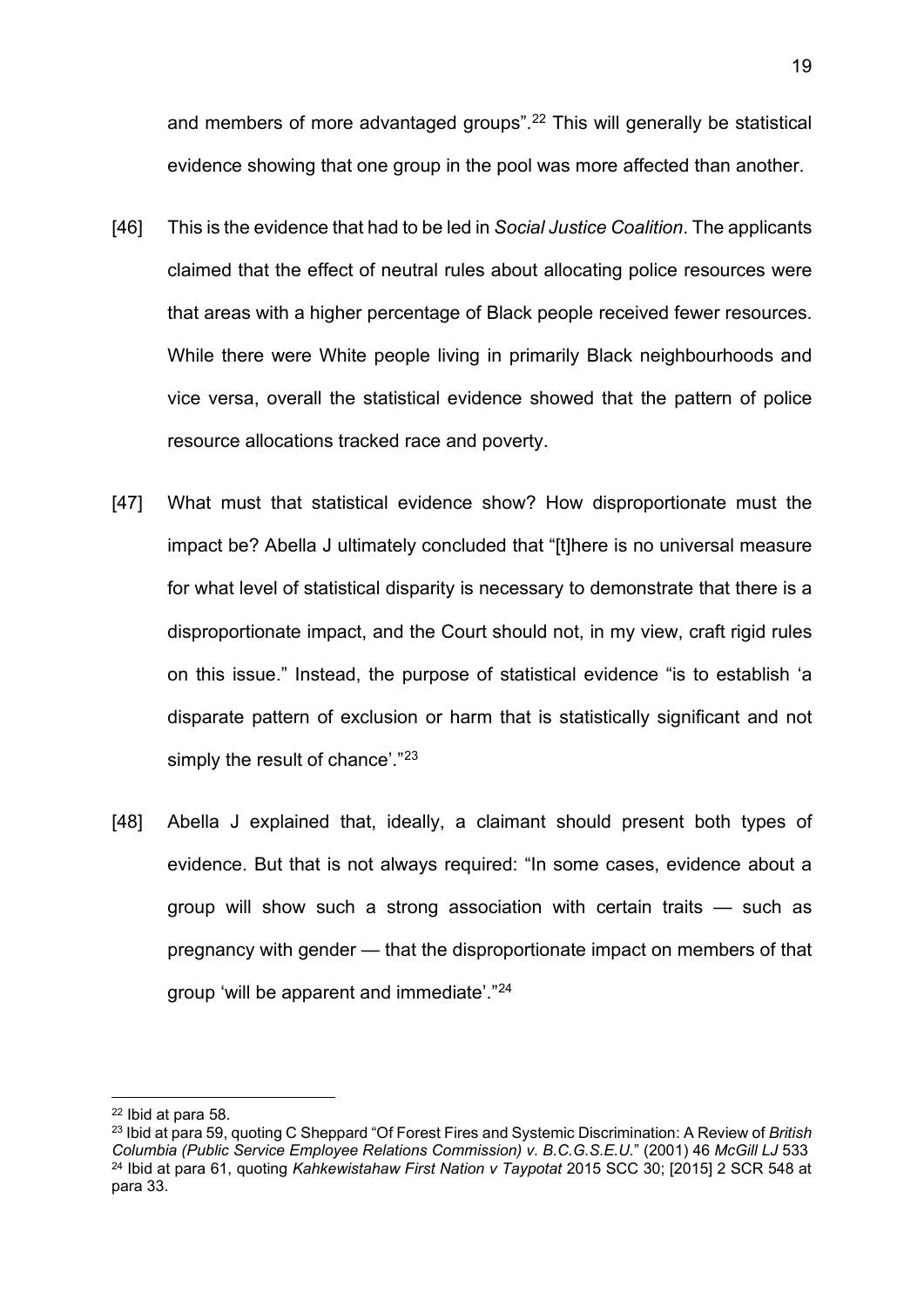- [49] The United Kingdom Supreme Court has followed a similar approach. In *Essop*, Lady Hale emphasised that it is not a requirement that "every member of the group sharing the particular protected characteristic at a disadvantage."[25](#page-19-0) Rather, "it is commonplace for the disparate impact, or particular disadvantage, to be established on the basis of statistical evidence."[26](#page-19-1) The Court did not seek to draw a line for the extent of disparate impact that would constitute discrimination, but it seems that any statistically significant impact would suffice.<sup>[27](#page-19-2)</sup>
- [50] In our view, the upshot of this jurisprudence which we think South African courts are likely to follow when the issue arises – is this:
	- [50.1] In an indirect discrimination claim, the issue is not whether any individual member of a group has been negatively affected, but whether that group as a whole has been disproportionately burdened compared to others.
	- [50.2] That may require either evidence about the characteristics of the group, or statistical evidence about the rule's impact, or both. What is required depends on the case. As the onus is on the claimant to establish discrimination, it must lead the evidence.
	- [50.3] When an indirect discrimination claim is that all people are affected by a rule, but some are affected more, there must ordinarily be a statistically

<span id="page-19-0"></span><sup>25</sup> *Essop* (n [9\)](#page-14-8) at para 27.

<span id="page-19-1"></span><sup>26</sup> Ibid at para 28.

<span id="page-19-2"></span><sup>27</sup> *Essop* was actually two consolidated cases. The first case concerned an assessment that civil servants seeking promotion had to take. The statistical evidence showed that the pass rate of Black and Minority Ethnic applicants was 40.3% that of White applicants. The second case concerned disparate pay for Muslim chaplains in the prison service. The statistical evidence showed that – because Muslim chaplains had only been permanently employed from 2002 – their pay was on average £31 847 compared to £33 811 for Christian chaplains.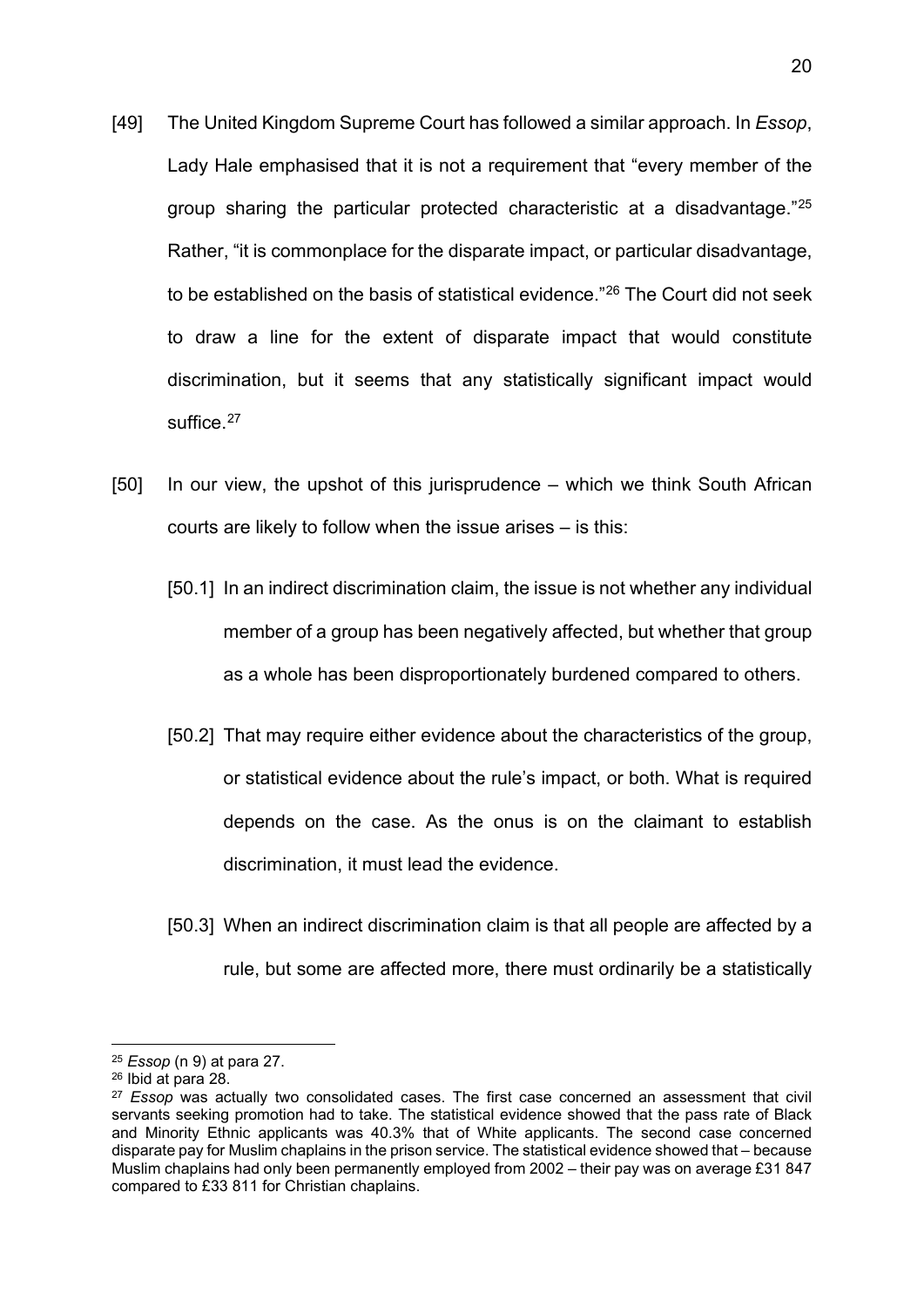significant impact on the complainant's group. Precisely what constitutes sufficient impact will depend on the case.

# <span id="page-20-0"></span>**Causation**

- [51] Causation is a requirement for discrimination, but the nature of the causation is different for direct and indirect discrimination. This flows from the text of the Equality Act, our jurisprudence, and the nature of the two types of discrimination.
- [52] The Equality Act defines "discrimination" as an act or omission "which" imposes burdens or withholds benefits on a prohibited ground. It must be the act or omission that imposes the burden or withholds the benefit. An act – even if based on a prohibited ground – which does not impose a burden is not discrimination.
- [53] For direct discrimination, the claimant must show a causal link between her less favourable treatment and the prohibited ground. She must show she was denied a benefit because of her race or sex. It is not enough to say that a person was treated less favourably, and that they are a member of a previously disadvantaged group without making the causal connection. For example, imagine a random member of the public tells his friend in private that he thinks player X should not be selected for the Proteas because he is Black. That player is ultimately not selected because he gets injured. That person is a racist. But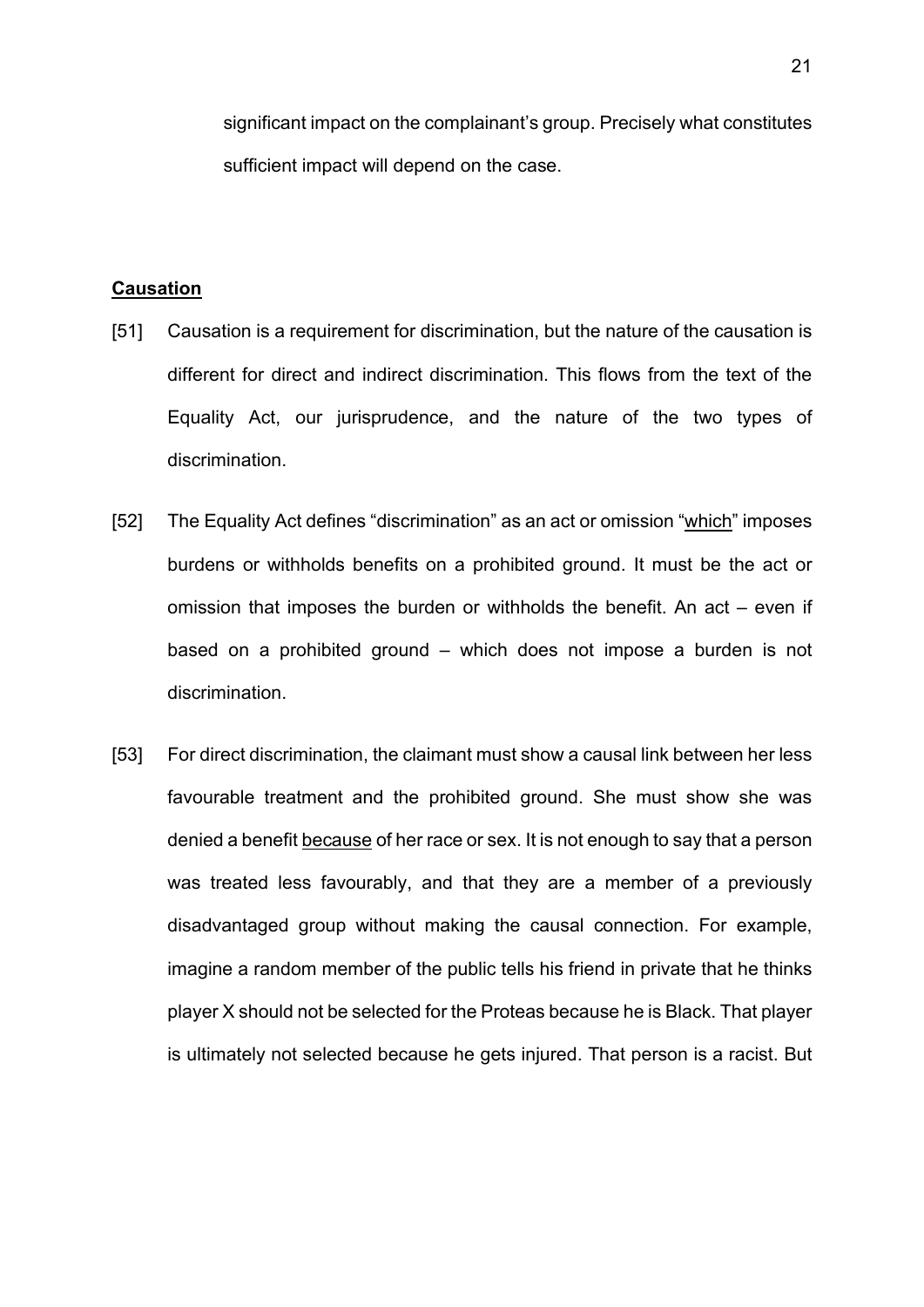he has not caused the loss of an opportunity, and so is not guilty of discrimination<sup>[28](#page-21-1)</sup>

[54] For indirect discrimination, the claimant must merely show that the act or omission caused the less favourable treatment. The UK Supreme Court has explained this distinction:

> *the prohibition of direct discrimination aims to achieve equality of treatment. Indirect discrimination assumes equality of treatment … but aims to achieve a level playing field, where people sharing a particular protected characteristic are not subjected to requirements which many of them cannot meet but which cannot be shown to be justified. … It is dealing with hidden barriers which are not easy to anticipate or to spot.[29](#page-21-2)*

[55] It is not necessary, for indirect discrimination, to show the link between intent and effect. The claimant need only prove the disproportionate effect in the way discussed above.

#### <span id="page-21-0"></span>**Discrimination by Omission**

- [56] The Equality Act recognizes that either an act or an omission can constitute discrimination. We have no doubt that is also the case under the Constitution.
- [57] When we are talking about laws or policies, discrimination by omission is relatively straightforward. It could be the omission of a particular provision that

<span id="page-21-2"></span><span id="page-21-1"></span><sup>&</sup>lt;sup>28</sup> We leave aside the possibility that the speech itself may impose a burden, or may constitute hate speech. That is not the case CSA has made because it points to no direct racist speech by Mr Smith. <sup>29</sup> *Essop* (n [9\)](#page-14-8) at para 25.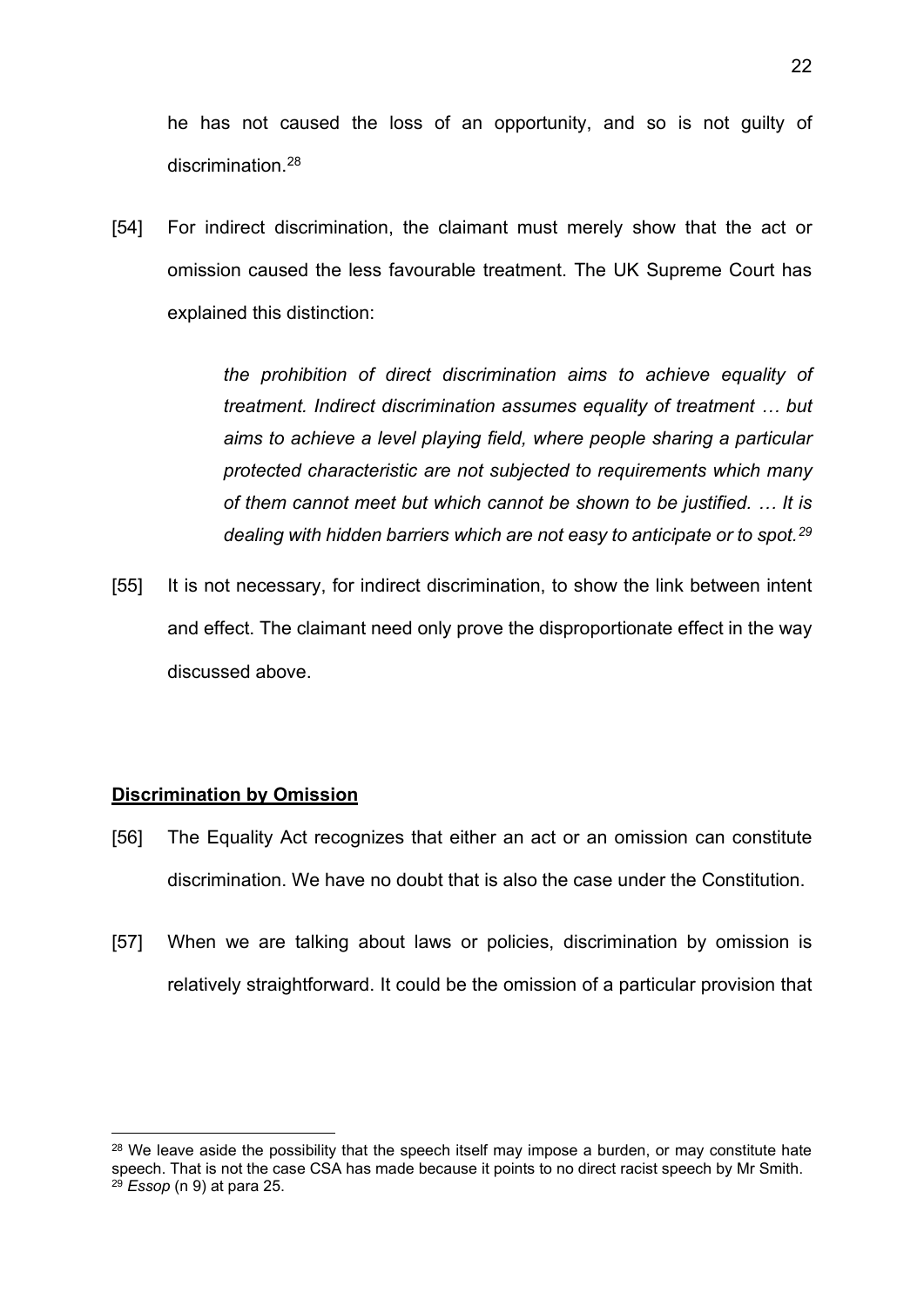causes the discrimination. In the case of *Bwanya*, [30](#page-22-0) for example, it was the omission of the words from a statute that caused the discrimination.

- [58] But when we are talking about conduct, not rules, it seems more complicated. In delict an omission is only actionable if there was a duty to act positively to prevent harm. That duty exists "if it is reasonable to expect of the defendant to have taken positive measures to prevent the harm."[31](#page-22-1)
- [59] In our view, the same basic principle must apply to assessing discrimination by omission. We all fail to do numerous things every day. If we had acted in a variety of different ways, it would have had numerous effects in the real world. Some of those untaken acts may have prevented discrimination. And numerous different acts could have prevented discrimination. An employee could prevent her employer from refusing to employ someone because of their religion by speaking up at a meeting, putting their concerns in writing, threatening to resign in protest, preventing someone from attending a meeting, or trying to mislead her employer about the person's religion. All of those acts, if taken, might have prevented the discrimination. But she can reasonably be liable only for failing to take those acts that she could reasonably have a duty to take.
- [60] Naturally, what is reasonable in the context of delictual liability is very different from what is reasonable in the context of unfair discrimination. Liability for discrimination by omission is not limited to omissions that could also impose

<span id="page-22-0"></span><sup>30</sup> *Bwanya v Master of the High Court, Cape Town and Others* [2021] ZACC 51; 2022 (4) BCLR 410  $(CC)$ 

<span id="page-22-1"></span><sup>31</sup> *Van Eeden v Minister of Safety and Security* [2002] ZASCA 132; [2002] 4 All SA 346 (SCA) at para 9.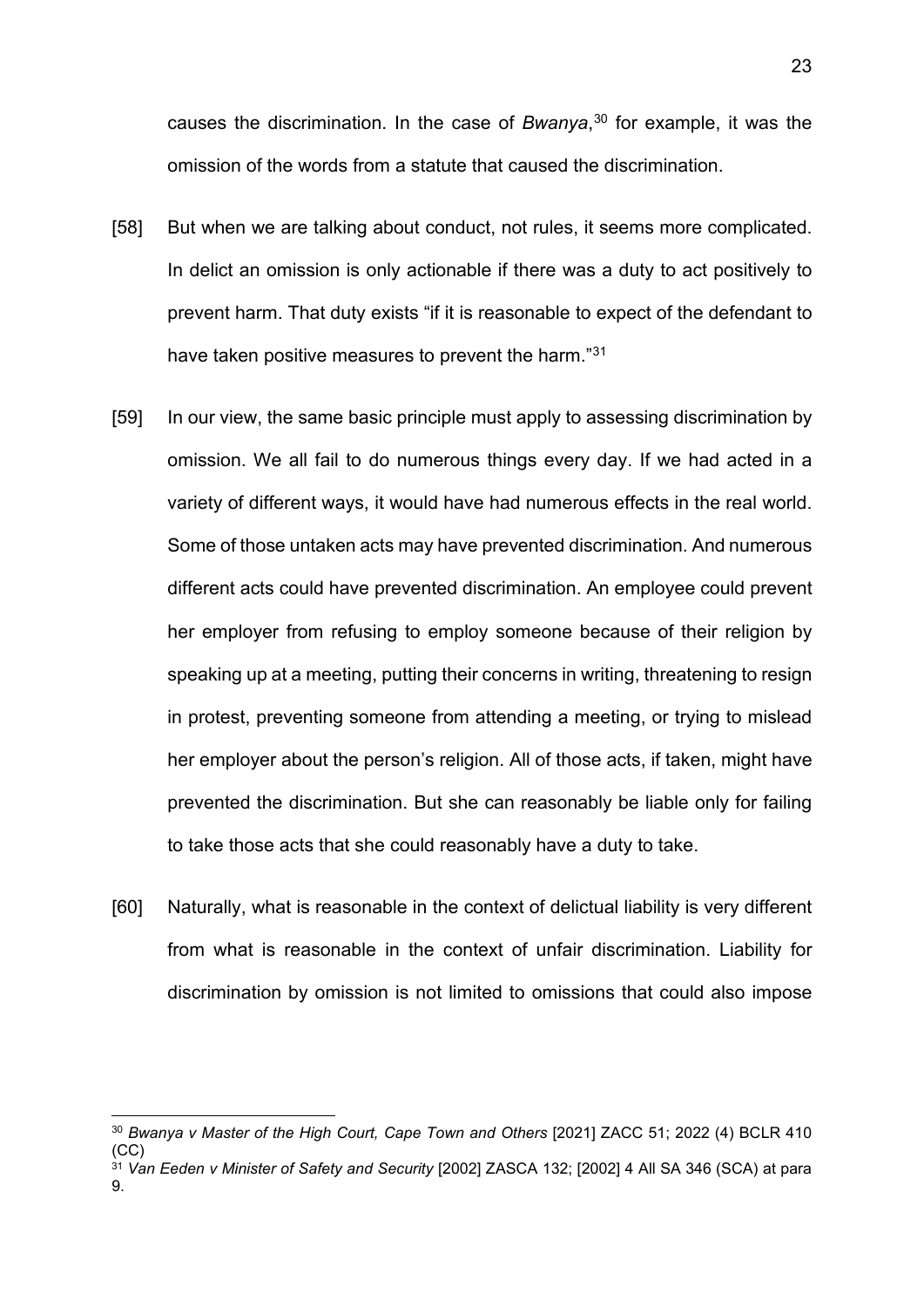delictual liability. But the basic principle – that the claimant must identify an act that the respondent had a duty to take and didn't – remains the same.

- [61] In addition, the test for causation for omissions must be the same for unfair discrimination as for delicts. The ordinary test is to replace the defendant's omission with hypothetical reasonable action and determine whether that would have prevented the harm.<sup>[32](#page-23-1)</sup> This test must be applied flexibly but it remains the basic tool to assess whether omissions cause harm. We see no reason it should not be applied to discrimination by omission. The omission must be imagined away and replaced with hypothetical positive conduct that complied with the duty.
- [62] In delictual cases, a plaintiff must show both factual causation and legal causation.[33](#page-23-2) In an unfair discrimination case, in our view, a claimant would only need to show factual causation. The limiting discipline of legal causation would be performed in the fairness analysis. We approach the matter on that basis.

#### <span id="page-23-0"></span>**Affirmative Action and Unfair Discrimination**

[63] The Constitution and the Equality Act recognize the need for affirmative action to undo the wrongs of the past. The Constitutional Court has held that affirmative action measures "are integral to the reach of our equality protection."[34](#page-23-3) That must be so because unless we "root out systematic or

<span id="page-23-1"></span><sup>32</sup> *Lee v Minister of Correctional Services* [2012] ZACC 30; 2013 (2) BCLR 129 (CC); 2013 (2) SA 144 (CC); 2013 (1) SACR 213 (CC) at para 41.

<span id="page-23-2"></span><sup>33</sup> Ibid at paras 38-9.

<span id="page-23-3"></span><sup>34</sup> *Minister of Finance and Other v Van Heerden* [2004] ZACC 3; 2004 (6) SA 121 (CC); 2004 (11) BCLR 1125 (CC) at para 30.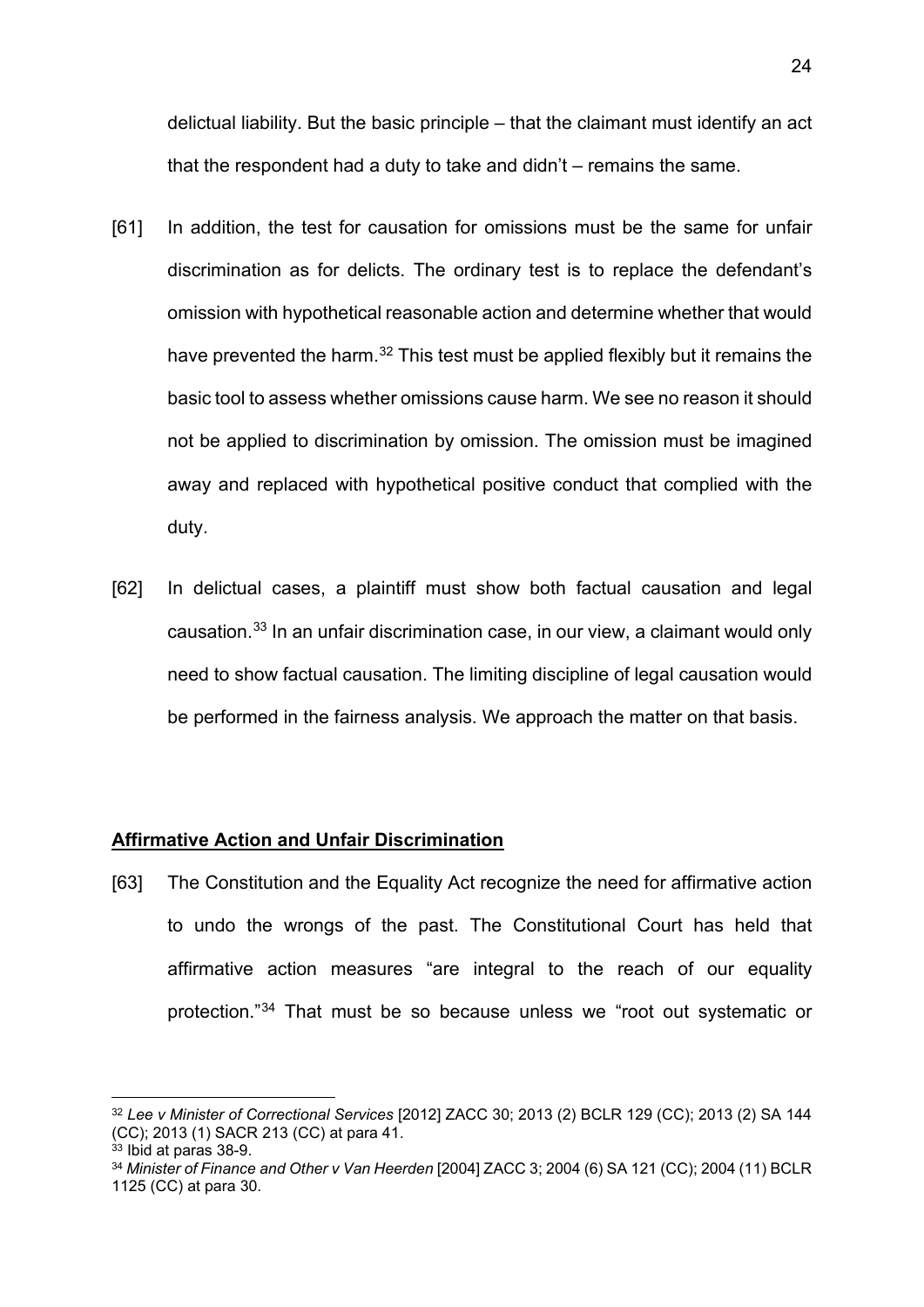institutionalised under-privilege, the constitutional promise of equality before the law and its equal protection and benefit must, in the context of our country, ring hollow."[35](#page-24-0) That is why affirmative action measures that meet the requirements of s 9(2) or s 14(1) are not discrimination and require no further justification.

- [64] But that does not mean that the failure to effect affirmative action on its own constitutes unfair discrimination. CSA's arguments often flirted with this idea, although it disavowed advancing it directly.
- [65] We were referred to no authority for that proposition, and we are aware of none. Such a failure may contravene a constitutionally legitimate statute, or employment policy that requires affirmative action measures. But that is a distinct legal complaint from unfair discrimination.
- [66] Rather, as CSA argued, the failure to give effect to affirmative action measures may be relevant evidence of a person's intent, or provide the context to analyse their conduct. It may also play a role in the fairness analysis. But the relevance of not promoting affirmative action measures for an unfair discrimination complaint will depend on the context  $-$  it will not on its own establish discrimination.

<span id="page-24-0"></span><sup>35</sup> Ibid at para 31.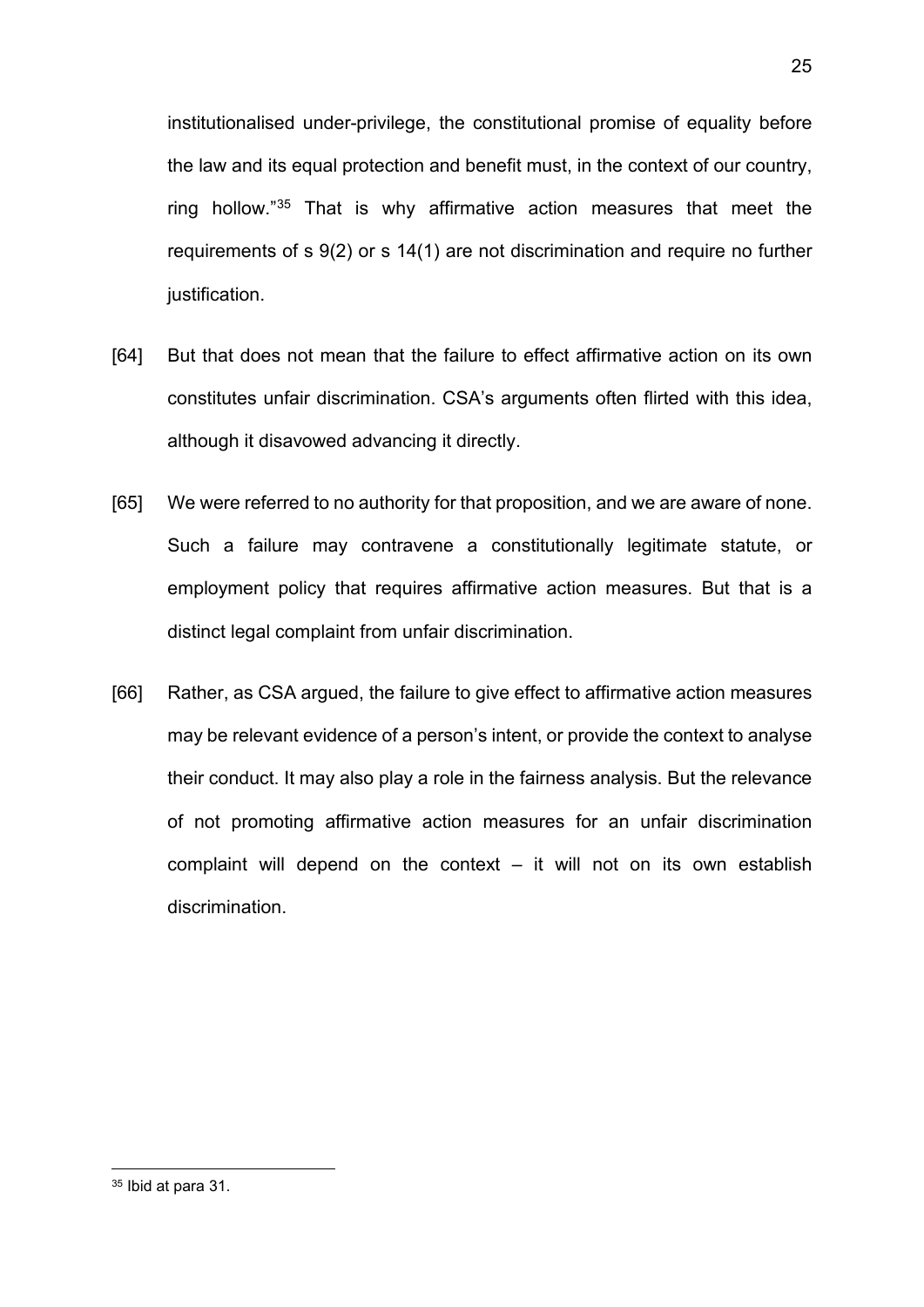#### <span id="page-25-0"></span>**III THE TSOLEKILE ISSUE**

- [67] The issue we have been asked to decide is whether, in 2012 to 2014, Mr Smith influenced decisions of the selectors of the national Proteas cricket team not to select Mr Thami Tsolekile as a wicket-keeper by reason of his race.
- [68] We first summarise the evidence on this issue. We then decipher precisely what issue we are required to address, and what case CSA has made. We then consider whether CSA has established discrimination either by commission or omission.

#### <span id="page-25-1"></span>**THE EVIDENCE**

- [69] Mr Tsolekile and Mr Smith gave evidence on this issue. Mr Smith introduced statements by Mr Hudson and Mr Zondi who were both members of the Board of Selectors for the Proteas during all or part of the period. Mr Hudson was the convenor of selectors throughout that period. Mr Zondi was a selector from July 2013. These statements were admitted by CSA.
- [70] Together, this evidence tells the following story.
- [71] Mr Tsolekile was a young prodigy. Always a wicket-keeper batter, he was brilliant from High School. He played for his provincial team from the age of 15. He captained both the SA Schools XI and the SA U19 XI. Mr Smith played under him in both those teams. Mr Tsolekile went on to play for the senior Western Province team.
- [72] Mr Smith was also a brilliant cricketer from a young age. An opening batter, he made his test debut in 2002 and immediately excelled. He became the captain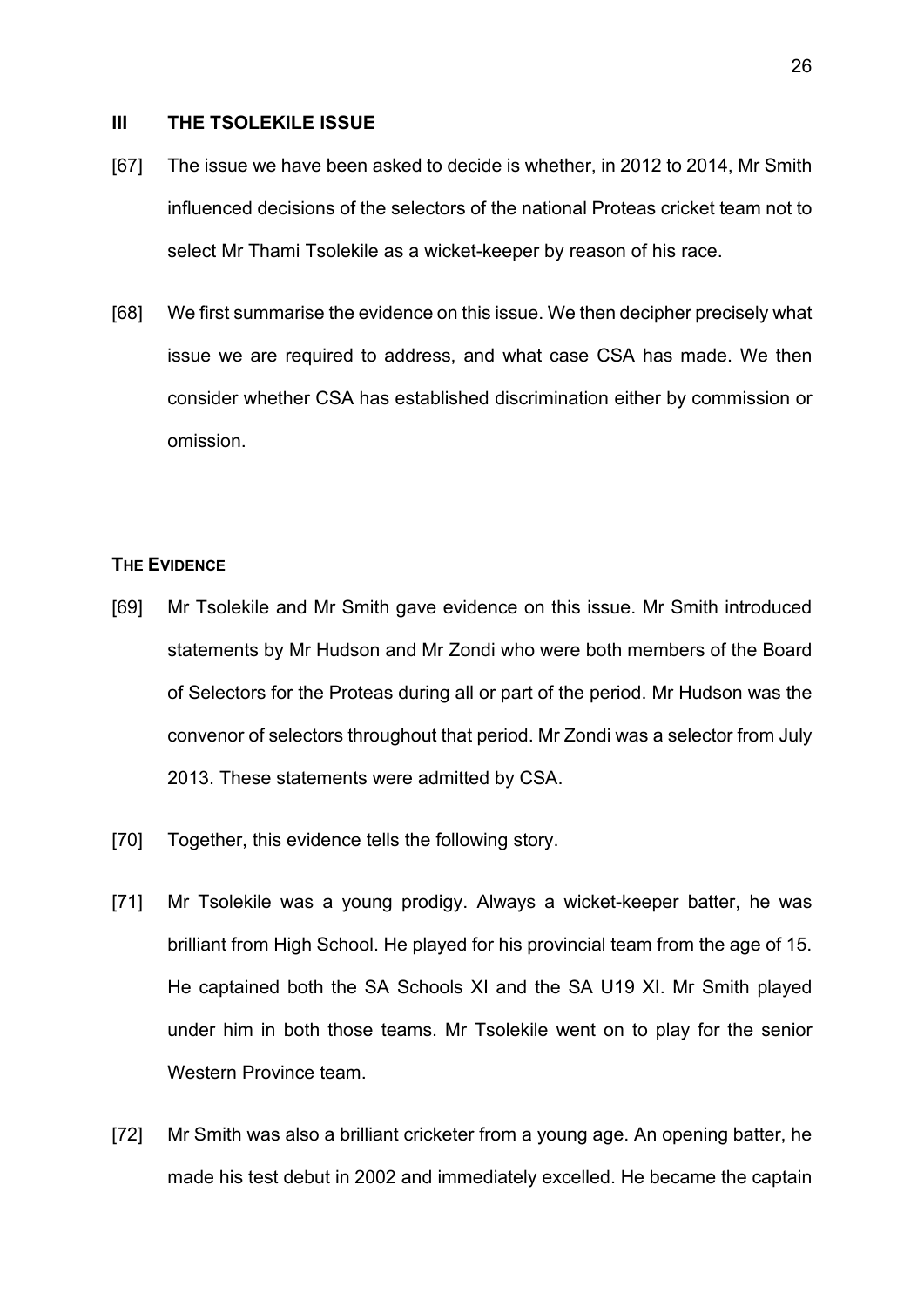of the Proteas in 2003. Mr Tsolekile made his test debut on the tour to India in 2004 – under Mr Smith as the captain. By his own admission, Mr Tsolekile had a poor tour and was dropped thereafter. Mr Smith continued to captain the Proteas.

- [73] Meanwhile, Mr Tsolekile went back to his province and worked hard to get back into the Proteas' team. He was a regular in the SA 'A' team. By 2012, he was the first-choice wicket-keeper and captain of the SA A team. He was the vicecaptain of his provincial team, the Lions. He was playing the best cricket of his life.
- [74] However, he faced difficulty making it into the Proteas' test team (Mr Tsolekile was only competing for the test team, not the ODI or T20 teams). Two people stood in his way. Mr Boucher was the established wicket-keeper. He had been in that role for more than a decade and was recognised as one of the best wicket-keepers in the world.
- [75] But there was another potential successor. Mr Abraham Benjamin de Villiers was – according to Mr Hudson – "one of the very best batsmen in the world at the time, and also an accomplished wicket-keeper". In Mr Tsolekile's words: "I think AB was phenomenal when it comes to batting." Mr Smith described him as "South Africa's best cricketer of all time across all three formats of the game, and one of the greatest players the game has ever seen." He was entrenched in the Proteas' test team as a specialist batter. And, while he was not the regular keeper for his provincial team, he had kept wicket before. By 2012, he had kept wicket in three tests and 56 other international matches. He was the first choice wicket-keeper for one day internationals and T20Is.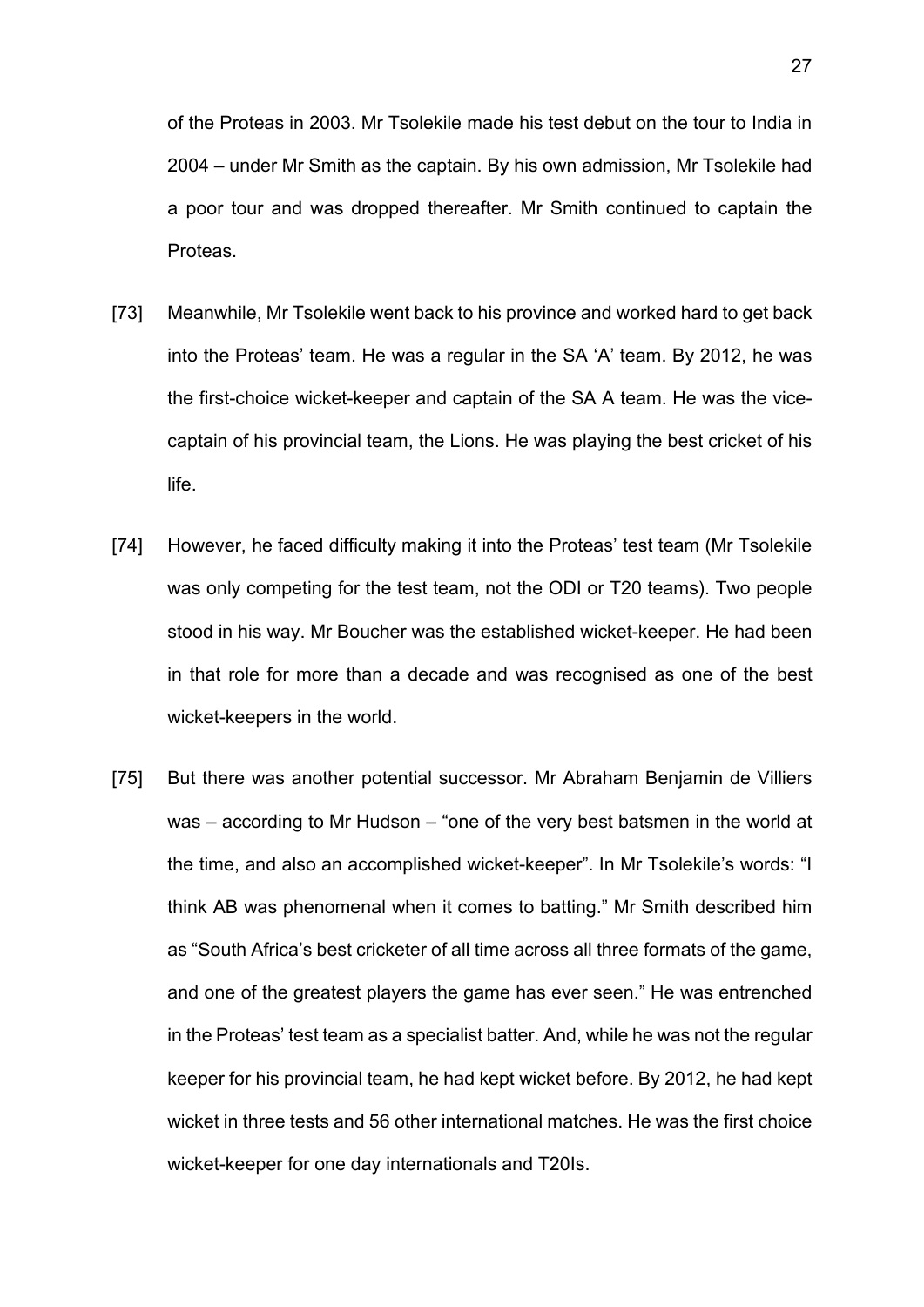- [76] But in 2012 it looked like it might finally be Mr Tsolekile's turn. Mr Boucher was in the twilight of his career and there was talk of retirement. Although Mr Smith denied knowledge of this, Mr Tsolekile testified that Mr de Villiers had publicly indicated that he did not want to keep wicket anymore because of a bad back.
- [77] It was against this background that, Mr Tsolekile was rewarded for his hard work with a national CSA contract that began on 1 April 2012.
- [78] It is worth pausing in the narrative now to discuss how players are selected to represent the Proteas. We were provided with CSA's selection "Policies, Procedures & Guidelines" (**the Selection Guidelines**). Although dated October 2013, it was accepted that it reflected the position from 2012 to 2014.
- [79] Selection decisions are made by a selection panel (also called a selection committee). That panel is made up of five voting selectors (the convener of selectors, the Proteas head coach, and three independent selectors) and two non-voting selectors (the head of high performance and CSA's transformation manager).
- [80] The Proteas' Captain is "not a member of the panel". But the selection panel "should have due regard to the views of the Captain who is entitled to freely and strongly indicate his preferences in selection." We return to exactly what role Mr Smith played as captain later.
- [81] One of the guidelines binding the selection panel is to "[a]dhere to Transformation guidelines and imperatives". Those are set out in paragraph 5 of the Selection Guidelines. It states that CSA expects "that the selection committee will play its role in ensuring that Transformation is aggressively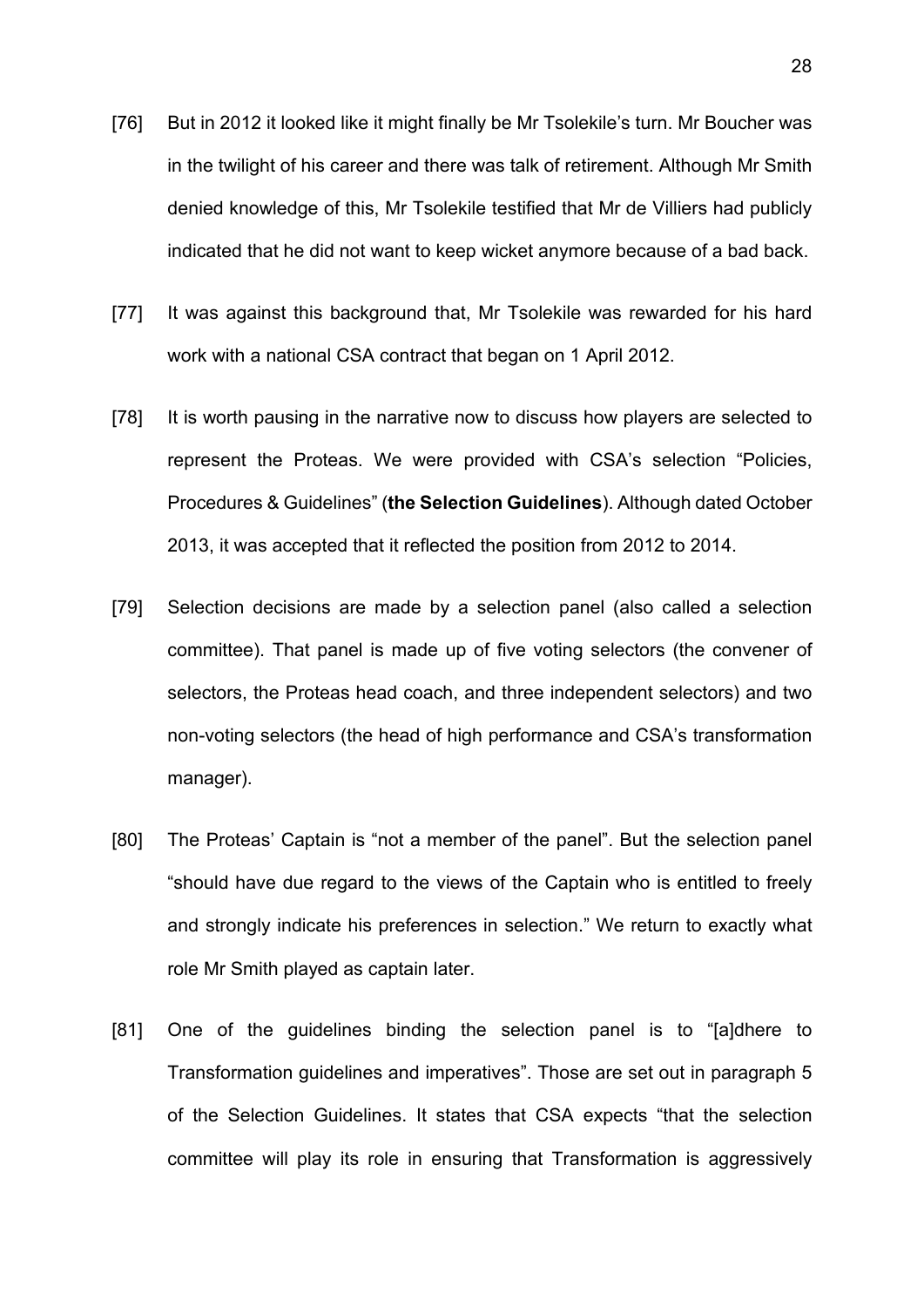achieved at all levels without compromising the principle of merit selection." It then sets various targets for the number of players of colour that should be included in different size squads. Importantly: "Where selection between 2 players are debatable and neither is a clear choice, preference should be given to the player of colour (e.g. both have similar track records and ability)."

- [82] The process requires the convener of selectors to "forward selected squad … to CSA Transformation Manager for review against strategic imperatives and policies. And concern must be raised with the Convener and referred to CEO if not resolved." This presumably refers to whether the selected squad meets the transformation guidelines.
- [83] Finally, to understand how selection operates, it is necessary to distinguish between awarding a national contract, being selected for a squad, and choosing the playing XI:
	- [83.1] A certain number of players are awarded contracts each year. That means that CSA pays them for that period, irrespective of whether or not they play. The selection panel determines who gets national contracts.
	- [83.2] For each series or competition, the selection panel then selects a squad of 14 or 15 players. Nationally contracted players are more likely to be selected, but selection is not limited to players with contracts.
	- [83.3] For a tour, the selection panel selects one selector to travel with the team. He will serve as lead selector. He, together with the head coach, selects the playing XI for each match. In addition the tour selector "must keep panel members in SA informed of injuries and thought processes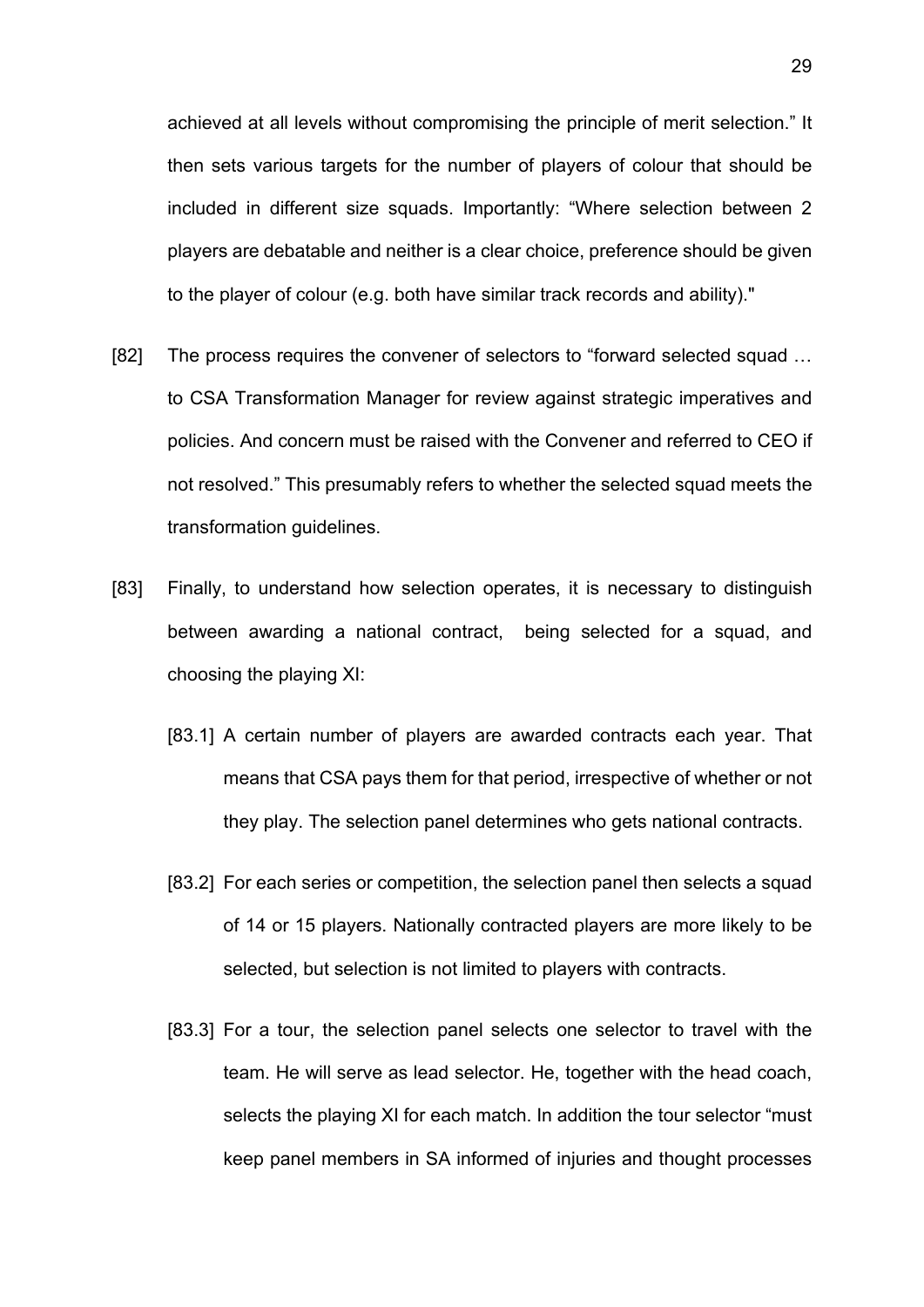on team strategies etc. prior to selection and, wherever possible, obtain input and build consensus prior to the final XI being selected".

- [84] With that background, we return to 2012. There were three important test series coming up in the 2012/13 season. In July to August 2012, South Africa would tour England for four tests. In November 2012, they would tour Australia for three tests. And in January 2013, New Zealand would visit South Africa for two tests.[36](#page-29-0)
- [85] Mr Tsolekile testified that, around the time he was awarded his contract, Mr Hudson told him, while he was unlikely to play against England or Australia, he could or would play in the home series against New Zealand.
- [86] There is a disagreement about exactly what Mr Hudson told Mr Tsolekile. Mr Tsolekile was adamant that he was given a guarantee he would play against New Zealand. Mr Hudson, in his statement, denies that it was a guarantee, but said he told Mr Tsolekile he was likely to get his shot against New Zealand. It is not necessary to resolve this dispute. Whatever Mr Hudson told Mr Tsolekile, there is no claim that Mr Smith gave any assurances – for or against Mr Tsolekile – at this time. It was not even alleged by CSA that Mr Smith was aware of any promise. It is enough to say that once he received his national contract, Mr Tsolekile had a reasonable expectation that he would play for the Proteas, at least, when New Zealand toured South Africa.

<span id="page-29-0"></span><sup>&</sup>lt;sup>36</sup> The evidence presented suggested that the tests were in South Africa in December 2012 and January 2013. Other objective sources suggest that the tests were in January 2013. Whatever the correct position is, this does not influence the outcome we have reached.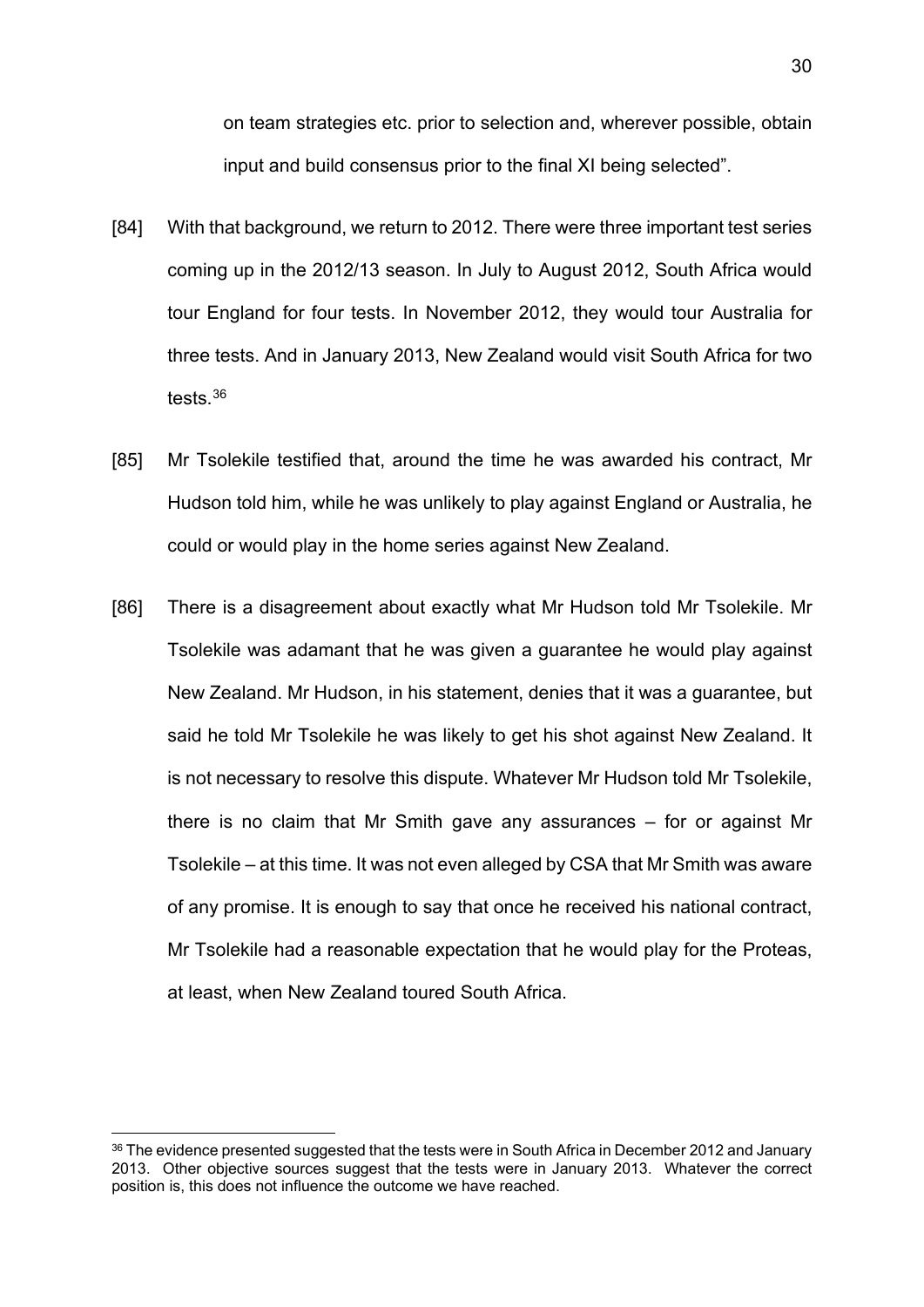- [87] Mr Tsolekile was not, however, selected for the 15-man touring squad to go to England in July 2012. Mr Boucher was selected as the first-choice wicketkeeper. There was initially some debate about whether Mr De Villiers was selected as the backup keeper or just as a batter. But Mr Tsolekile ultimately accepted that Mr De Villiers – despite his misgivings about keeping in tests – was selected as the back-up wicket-keeper to Mr Boucher.
- [88] Unfortunately, Mr Boucher was injured in a warm-up game on the England tour. He was keeping wicket and a bail hit him in the eye, ending his playing career. Mr Boucher would go on to a career as a cricket coach, and we will return to him later.
- [89] Mr Tsolekile was called up to replace Mr Boucher in England. However, he was brought in as the replacement wicket-keeper, not the first-choice wicket-keeper. That makes sense. Mr De Villiers was the back-up keeper in the squad. When the first-choice keeper was injured, he stepped in. Mr Tsolekile was called in as back-up in case Mr De Villers was injured.
- [90] But there was more to the selection decision than simply following the existing order of preference. Mr Hudson explained the selectors' thinking as follows: "De Villiers taking the wicket-keeping gloves gave the team the 'X factor' and allowed us, the Selectors, to select an extra batter at No. 7." The statement was put to Mr Tsolekile who agreed with the proposition that this was "a strategy that will make complete sense and was something which played very strongly in favour of the Proteas cricket team". He accepted that there were "very good cricketing reasons to prefer AB de Villiers to yourself for a position in the test starting 11".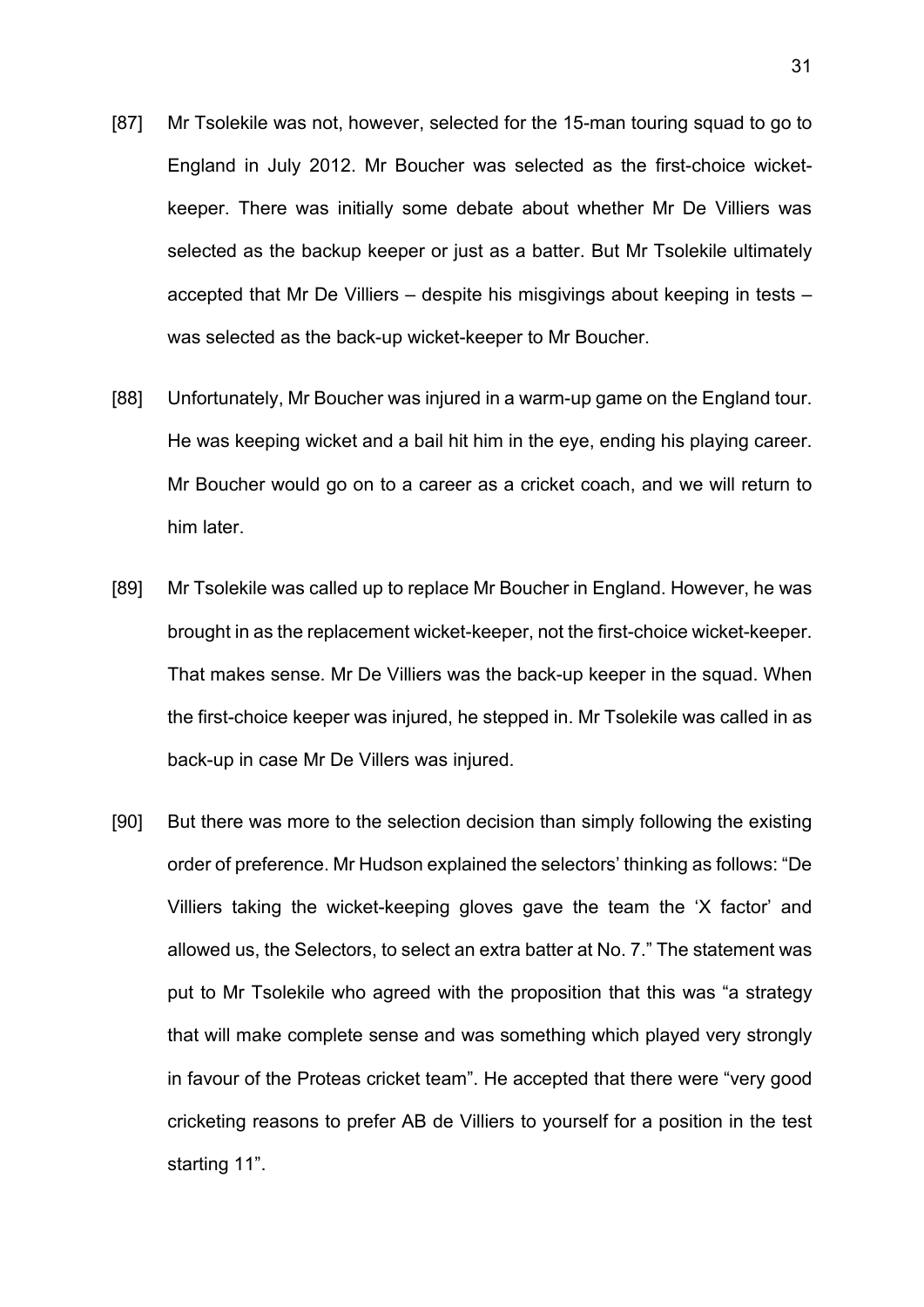- [91] Mr Smith's evidence on this point was that Mr Boucher's injury created "an opportunity to bring in Mr Jean Paul Duminy who was a frontline top order specialist batsman. In turn, that lengthened your batting line up with seven … top batting performers. .. [S]o to be able to add somebody like [Mr Duminy] at 7, plus he brought an all-round capability which was his bowling as well".
- [92] As to his involvement in the selection decision, Mr Smith testified that he recalled Mr Gary Kirsten – the head coach at the time – "consulting me on the strategy. I agreed with the cricket strategy that was being put in place and then he went off to deliberate with the selectors." The strategy was to replace Mr Boucher with Mr Duminy, and thereby to lengthen the batting lineup.
- [93] As a result, Mr Tsolekile did not play in England. Mr De Villiers was selected as the wicket-keeper for all four tests. There was no Black African in the Proteas team that played the tests in England. There were, however, five Black players – Hashim Amla, Alviro Petersen, Vernon Philander, JP Duminy and Imran Tahir played all four tests. The Proteas won the series in England and ascended to number one in the world test rankings.
- [94] There is no direct evidence, concerning the England tour, that Mr Smith actively influenced the selectors to exclude Mr Tsolekile from the playing XI. Instead, it appears to be accepted that Mr De Villiers was selected because of his ability as a batter, not because of his race. It is also common cause that Mr Smith supported that decision and did not use his influence to advocate in favour of selecting Mr Tsolekile for the playing XI in England.
- [95] The same pattern followed for the 2012 tour to Australia. Mr De Villiers was selected as the first-choice wicket-keeper. Mr Tsolekile was selected as the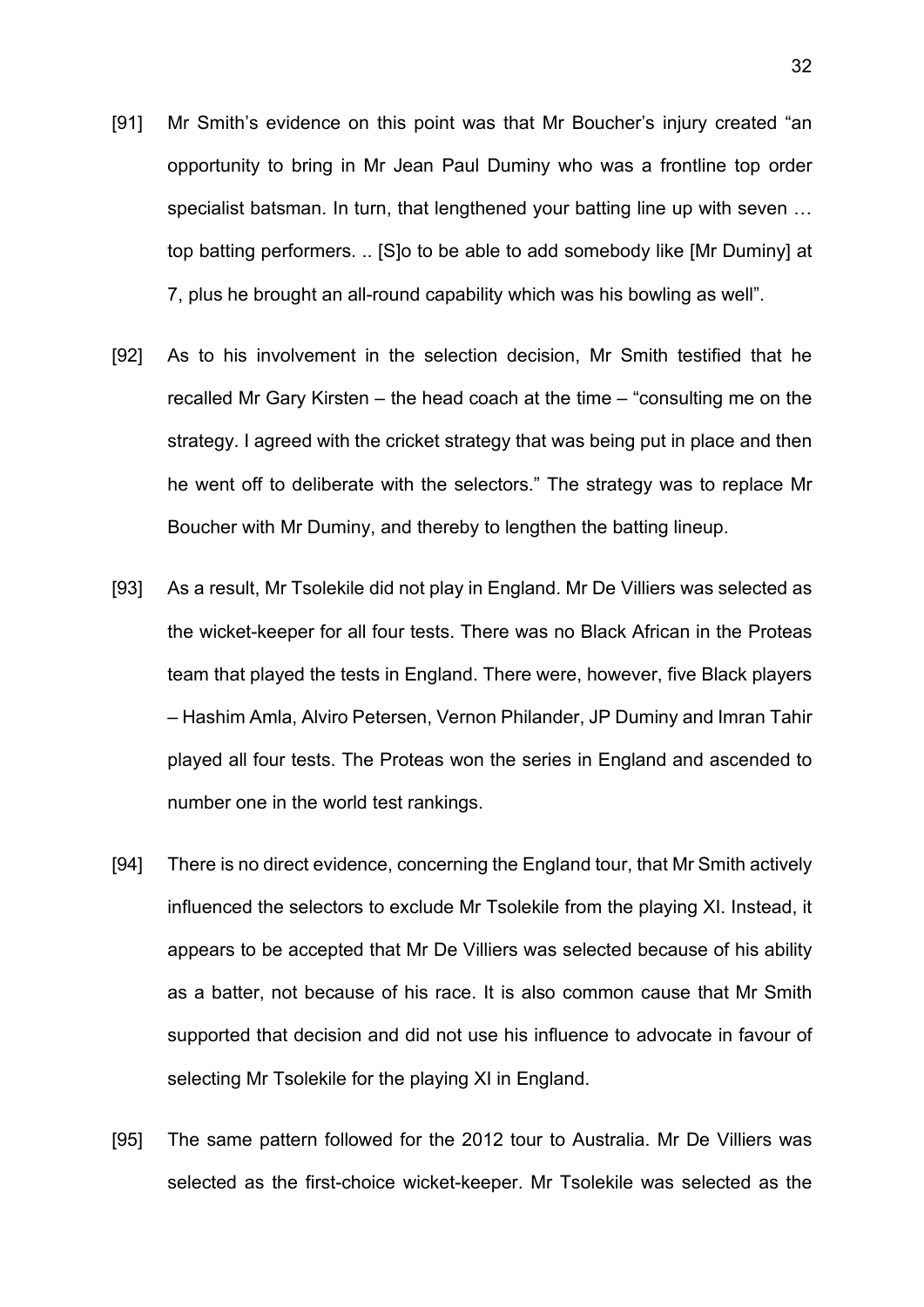back-up to Mr De Villiers. Mr De Villiers played all three test matches. Mr Tsolekile played none.

- [96] The reason was the same. Mr Smith said that he had "a brief discussion with Gary [Kirsten]", and that they decided to follow the same strategy that had succeeded in England. Again, Mr Smith did not speak against Mr Tsolekile, or in his favour. He accepted the strategy followed by the selectors that had been successful in England.
- [97] Mr Tsolekile himself did not complain about his treatment at the time, or in his evidence. He appeared to accept that the same "cricketing reasons" that justified selecting Mr De Villiers in England still applied in Australia.
- [98] However, Mr Tsolekile mentioned that Mr Makhaya Ntini a former Proteas fast bowler, and one of the few Black Africans to play for the Proteas – had publicly stated that Mr Tsolekile would have been selected if he was white. Mr Tsolekile did not support this claim at the time. He told journalists that it was Mr Ntini's opinion. He indicated that he did not want to upset the team environment. CSA did not rely on Mr Ntini's opinion in argument, and we say nothing more about it.
- [99] The Proteas won again in Australia and retained the number one test ranking. Again, there were no Black African players, but several Black players.
- [100] The team returned to South Africa for the two-test home series against New Zealand. This is the series which Mr Hudson had promised Mr Tsolekile he would play in.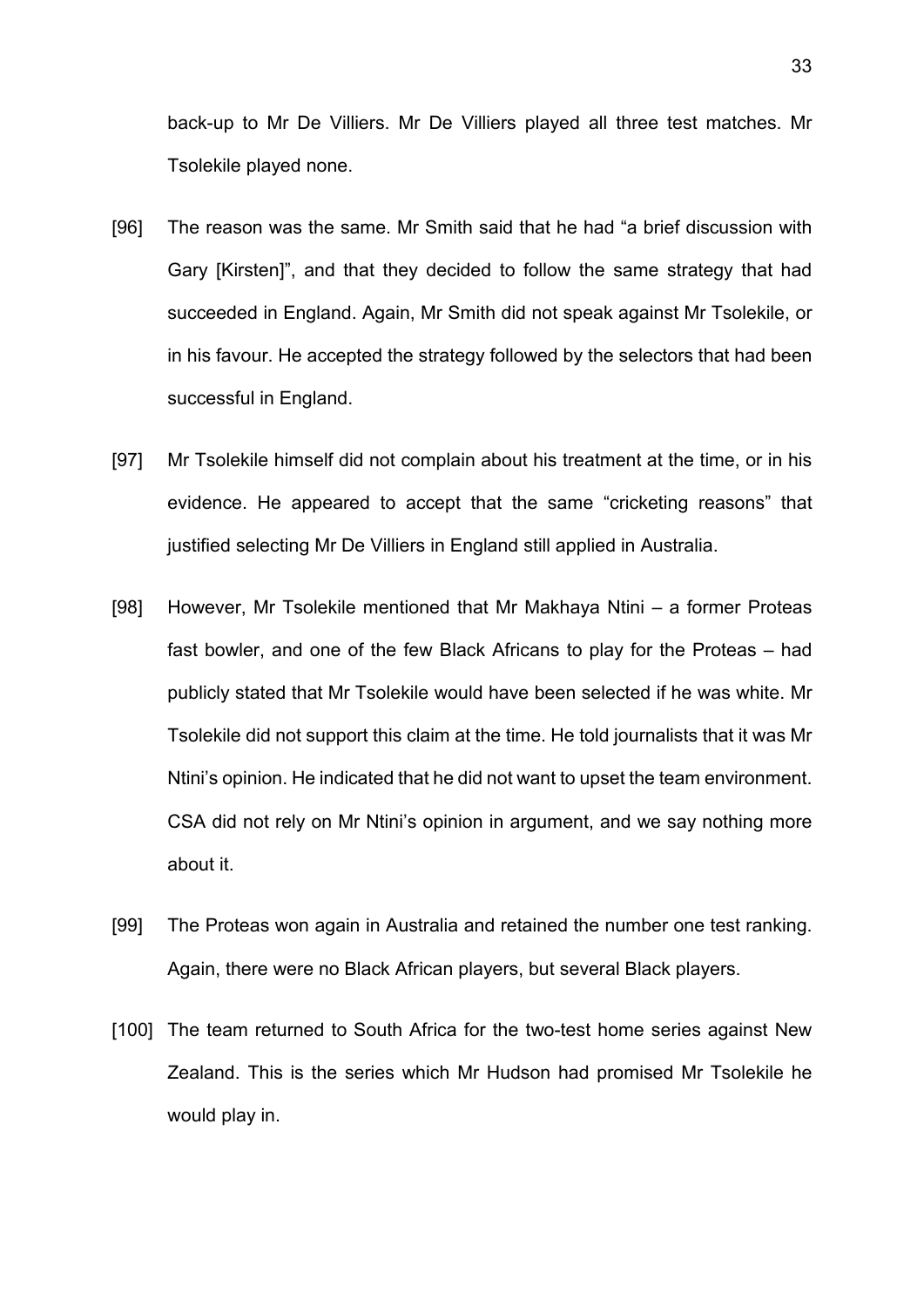- [101] But that is not what happened. Instead, Mr Tsolekile again did not get a game. Mr De Villiers was selected for both tests. Mr Hudson's explanation is that, as Mr De Villiers wished to continue keeping wicket, the selection committee decided to "retain the unquestionable momentum that the team had created".
- [102] There was some debate about whether Mr Smith was specifically consulted about excluding Mr Tsolekile in favour of Mr De Villiers for the New Zealand tour. Mr Smith ultimately said that he was not consulted about selection. But in his statement of defence, and in his earlier testimony, he had not drawn such a strict embargo on his influence. In our view, it is likely that Mr Smith was consulted for the New Zealand tour in the same way he had been for the two previous tours – he was presented with a proposal and asked for his comment.
- [103] Mr Hudson broke the bad news to Mr Tsolekile. Mr Hudson's version is that he explained the selectors' thinking which Mr Tsolekile "understood but was not happy about". Mr Tsolekile claims that Mr Hudson told him that Mr Smith did not want him to play in the team, and that was the reason for his exclusion.
- [104] Both Mr Hudson and Mr Smith denied this was true. Mr Hudson also denied ever having told Mr Tsolekile that Smith urged the selectors to exclude him. "[T]he decision not to select him to play was", Mr Hudson stated, "the view of the selection panel."
- [105] Mr Tsolekile initially claimed that he had spoken to Mr Zondi around the same time and Mr Zondi had also told him that Mr Smith was the reason for his exclusion. However, Mr Zondi only became a selector in July 2013 – several months after the New Zealand series. Mr Tsolekile accepted that the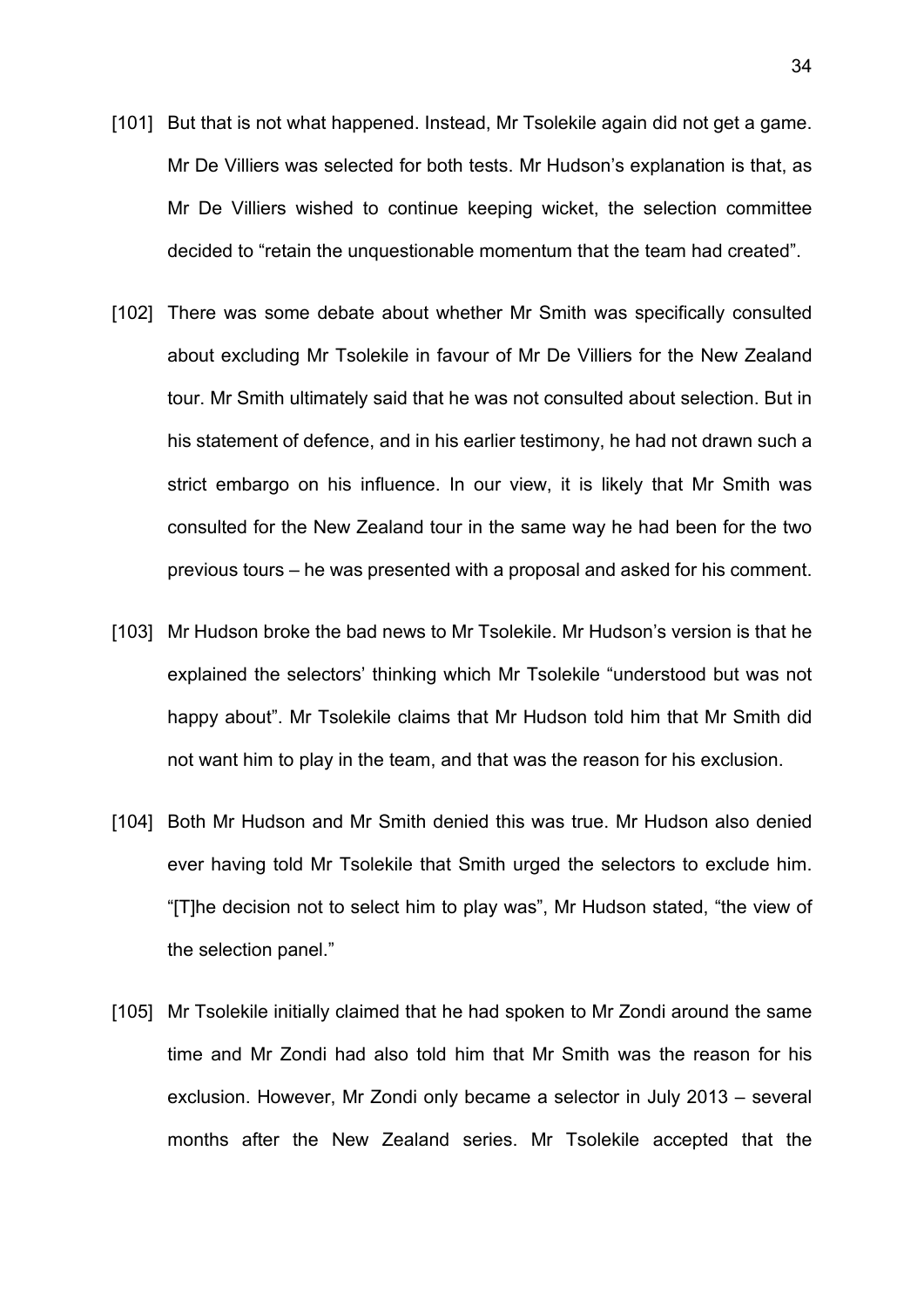conversations with Mr Zondi may have happened later in the year. But insisted Mr Zondi had told him Mr Smith was to blame for his exclusion.

- [106] Mr Zondi denies this. His evidence was: "Mr Smith did not influence the decision of the selectors not to select Mr Tsolekile as a wicket-keeper by reason of his race." Rather, in Mr Zondi's experience, Mr Smith "would get the team from the Convenor and at the moment the selection panel said this was the starting XI, he would accept that." By contrast, Mr Zondi had actively lobbied for the selection panel to include Mr Tsolekile. He was ultimately outvoted.
- [107] Ultimately, CSA did not rely on the alleged statements of Mr Hudson and Mr Zondi that Mr Smith had actively sought to exclude Mr Tsolekile. We find it unlikely that such statements were made, both because there is no direct evidence that Mr Smith ever actively sought Mr Tsolekile's exclusion, and because there was no need for Mr Hudson to seek to blame Mr Smith for the decision not to play Mr Tsolekile.
- [108] It is necessary to mention another issue that fell by the wayside in CSA's case. Shortly after his exclusion from the team to play New Zealand, there was a report on radio that Mr Smith had said that if Mr Tsolekile was selected to play for the Proteas, he (Mr Smith) would retire. Mr Tsolekile was informed of this rumour by friends and later heard it on the radio. Shortly afterwards, Mr Smith called Mr Tsolekile and denied there was any truth to the rumour. Mr Tsolekile accepted Mr Smith's denial, and accepted that this rumour on its own was not a reason to accuse Mr Smith of racism. We say nothing more about it.
- [109] That then takes us to the final of the four tours Australia's tour to South Africa in March 2014. There was an unusual absence of evidence of what occurred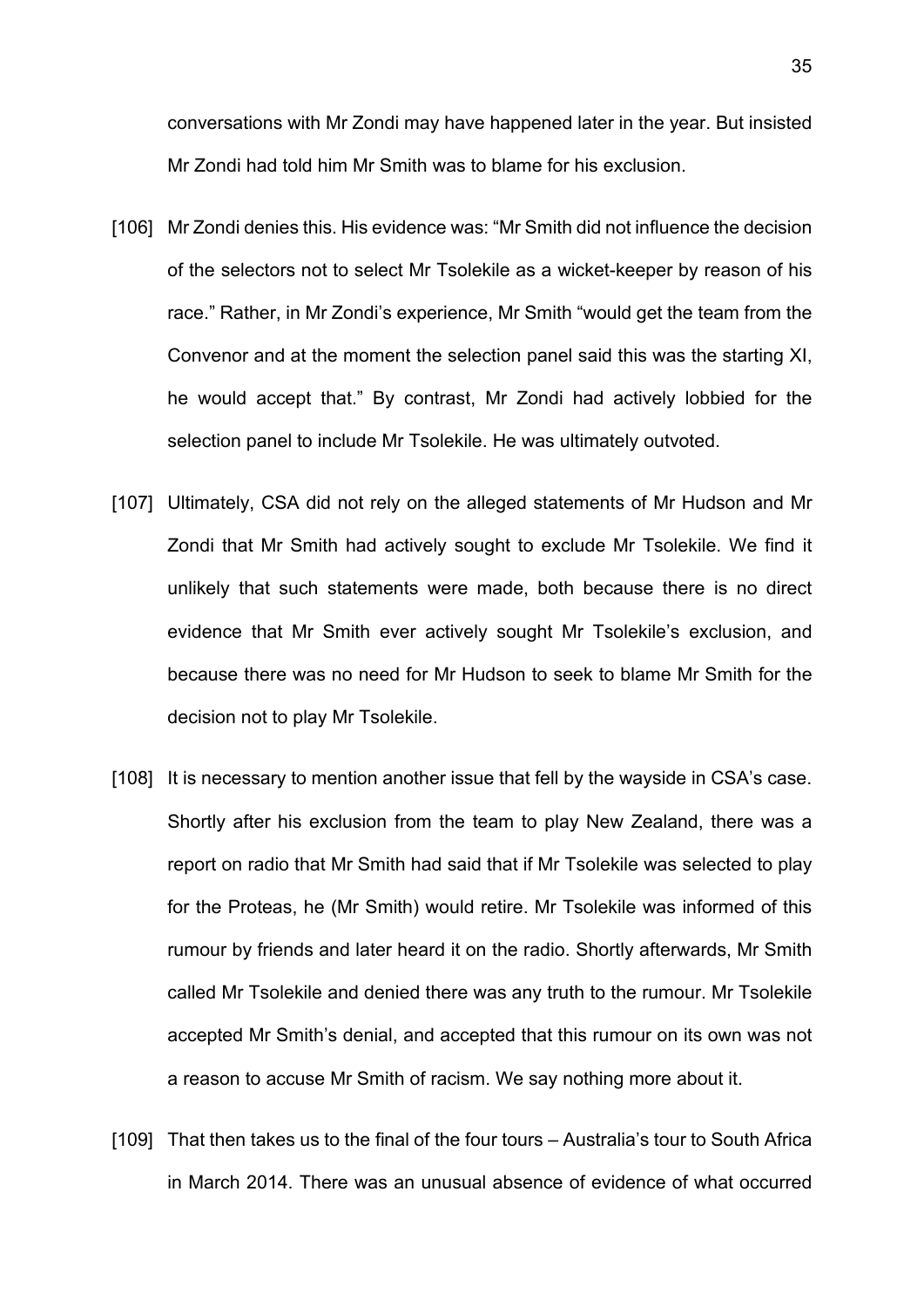between January 2013 and 2014. South Africa played three test series during that time (in February 2013 against Pakistan at home, in October 2013 against Pakistan away, and in December 2013 against India at home). Mr De Villiers continued to keep wicket. Mr Tsolekile remained a contracted player, but did not play. We heard no evidence about these tours. We do not know whether Mr Tsolekile was in the squad for those tours, or why he was excluded either from the squad or the playing eleven.

- [110] Mr Tsolekile's complaints resumed for the 2014 home tour against Australia. Again, Mr De Villiers was the wicket-keeper and Mr Tsolekile sat on the sidelines. This was also the introduction of Mr Quinton De Kock to test cricket. He played in the second test against Australia at what was then called Port Elizabeth and is now Gqeberha. He did not keep wicket, but played only as a batter.
- [111] Mr Smith explained that the team had lost the first test in Centurion, and had then flown on staggered flights to Port Elizabeth. When he arrived in Port Elizabeth Mr Smith "found out that there were a few injuries and concussions and a few changes that had already been made to the team". He says he "interacted with Russel Domingo the coach on some of those things at the time". That presumably included the inclusion of Mr De Kock.
- [112] Mr Smith's daughter was seriously injured during the course of the second test. He retired from international cricket after the third and last test against Australia in Cape Town.
- [113] Mr Tsolekile's complaint about this series was that Mr De Kock was being "groomed" to take over from Mr de Villiers as the wicket-keeper. And that is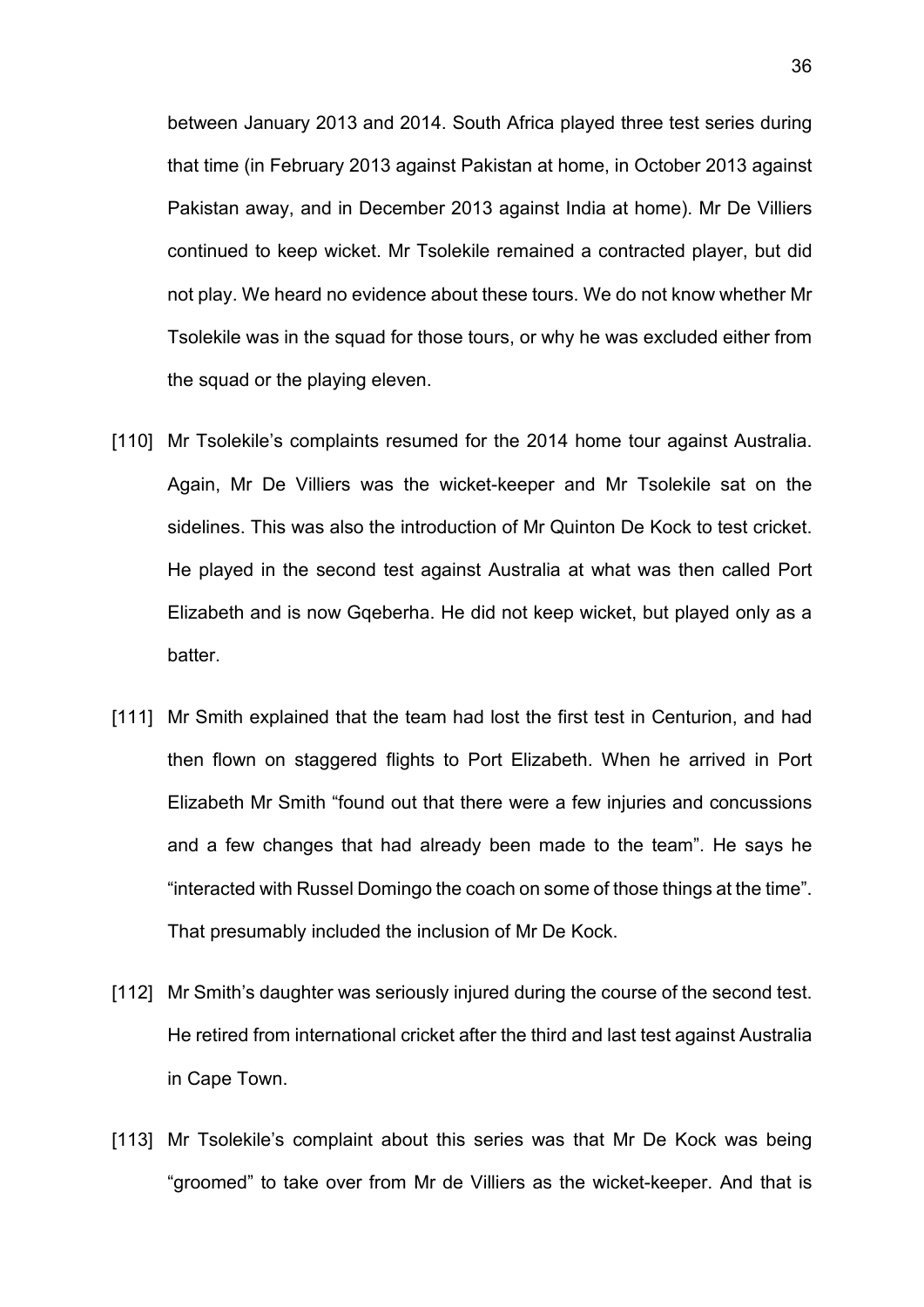what ultimately happened. On the next away test series – against Sri Lanka in July 2014 – Mr De Kock kept wicket while Mr de Villiers returned to playing only as a batter. Mr Tsolekile's position was that Mr de Villiers had agreed to keep wicket only while he was the natural successor. Once there was a new, White, wicket-keeper, Mr de Villiers was again unwilling to keep wicket. However, there was no evidence that Mr Smith was aware of or partook in any such plan – either by the selectors or Mr de Villiers.

[114] The final issue addressed in Mr Tsolekile's testimony was an attack by Mr Smith on his credibility because of his later guilty plea for involvement in match fixing. In our view, Mr Tsolekile was an honest witness who fairly made concessions and sought to present his grievances as he saw them. While there were discrepancies in the details of his evidence – for example the timing of his conversation with Mr Zondi – those do not detract from the overall thrust of evidence.

### **THE NATURE OF THE ISSUE**

- [115] Three questions arise concerning what we are required and permitted to adjudicate:
	- [115.1] What issue was referred to arbitration?
	- [115.2] Can CSA expand its pleaded case?
	- [115.3] What are we not required to decide?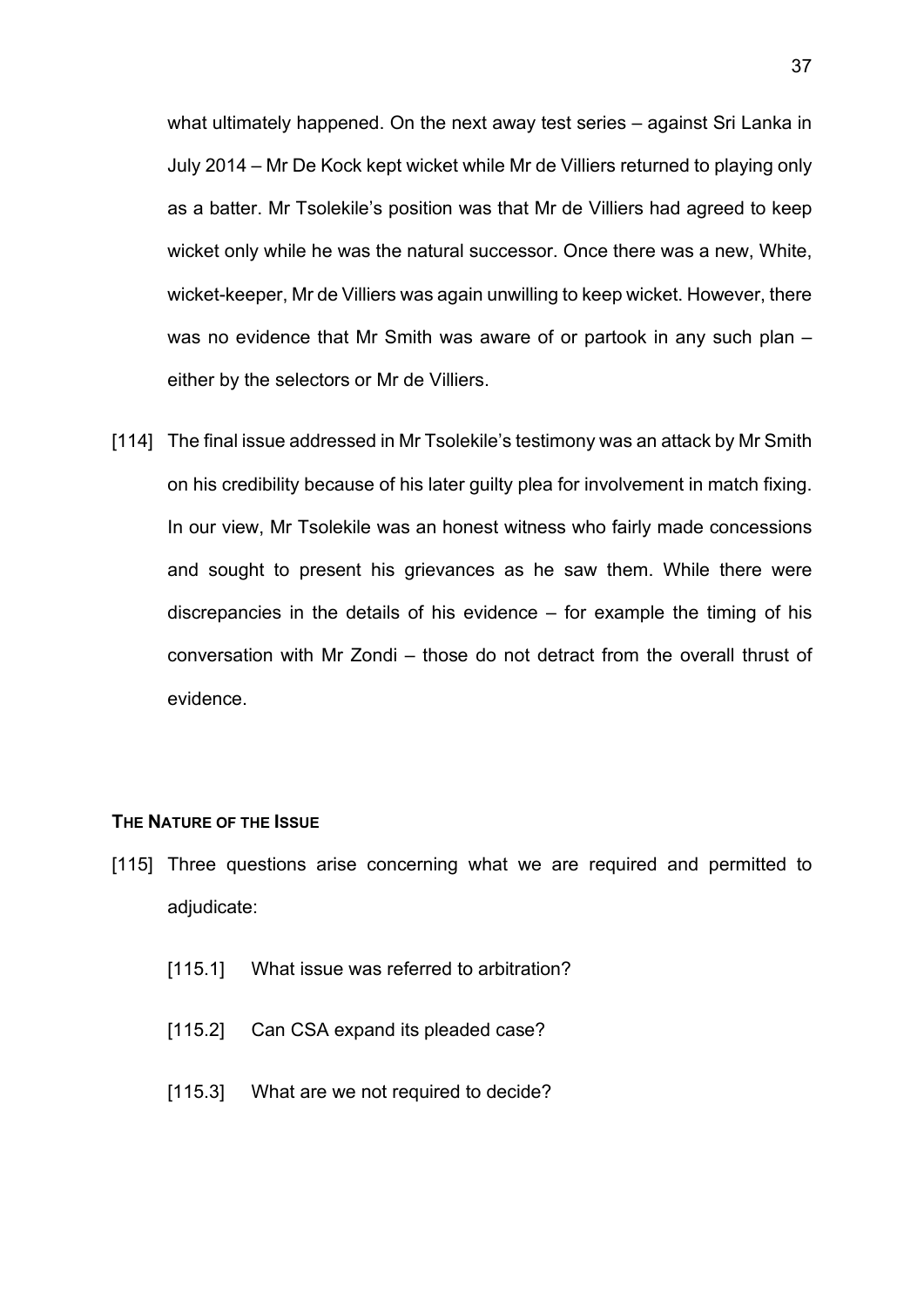- [116] First, the issue we are asked to adjudicate in terms of the Arbitration Agreement is not presented as a legal question, but a factual one. We are asked to decide whether Mr Smith "influenced decisions of the selectors of the national Proteas cricket team not to select Mr Thami Tsolekile as a wicket-keeper by reason of his race". The Agreement does not mention the concept of unfair discrimination. CSA's statement of claim, concludes that Mr Smith's "use of his influence to persuade the selectors to exclude Tsolekile from selection was discriminatory and based on Tsolekile's race." But other than that, it does not reference unfair discrimination.
- [117] Yet CSA argued its case as if the issue before us was whether Mr Smith unfairly discriminated against Mr Tsolekile. Was it permitted to do so?
- [118] In our view, it was. While there is notionally a difference between a factual inquiry about whether or not Mr Smith used his influence to exclude Mr Tsolekile, and the legal question of whether Mr Smith unfairly discriminated, as CSA's case was limited to a claim of direct discrimination (either by commission or omission) there is a significant overlap between the two inquiries. It does not seem to us it would serve the parties to adopt too narrow an approach to this question. If anything, by arguing the case as one of unfair discrimination, CSA made its case harder as it added a requirement of causation that may not have been necessary to adjudicate the pure factual question the Agreement appeared to present.
- [119] Second, the case that was ultimately presented by CSA differed markedly from the case that was pleaded. Mr Smith objected to this and sought to hold CSA to its pleaded case.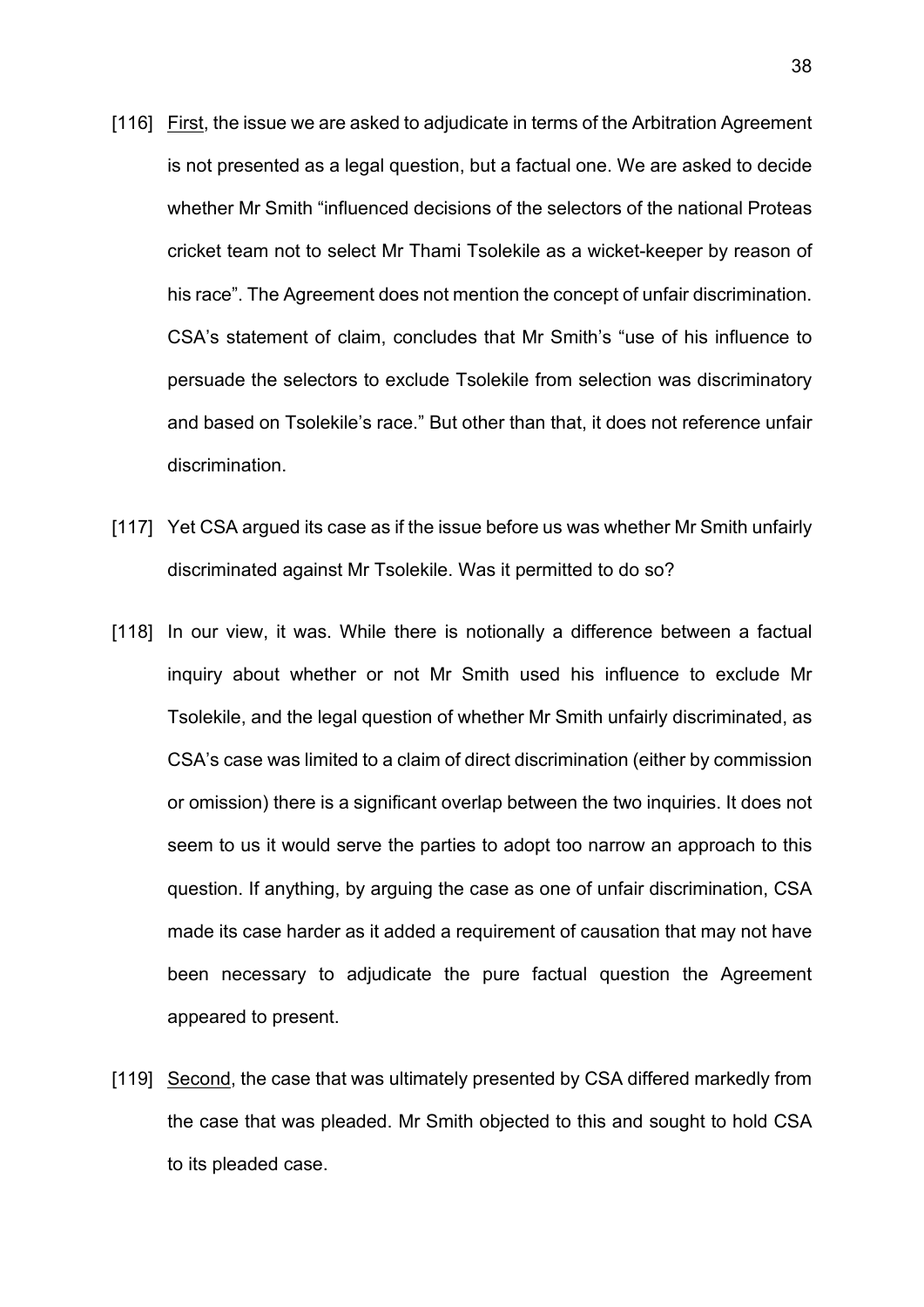- [120] What case did CSA plead? It is best summarized in paragraph 46 of the Statement of Claim: "During the period 2012 to 2014, Smith used his influence to exclude Tsolekile from selection, and one of the bases for this exclusion was Tsolekile's race." The only facts pleaded to support that case are the bare bones of the account set out above – Mr Tsolekile's contract, Mr Boucher's injury, Mr De Villiers filling the keeping gloves until the end of the Australia 2014 tour. In fact, CSA pleaded a fact that it later accepted was false – that Mr De Kock was selected ahead of Mr Tsolekile as wicket-keeper in 2013 (Mr De Kock was only selected in 2014, and then only as a batter).
- [121] There is no mention in this pleaded case of an obligation on Mr Smith to use his influence in favour of Mr Tsolekile's inclusion, because Mr Tsolekile is Black. Nor is there any suggestion that it was Mr Smith's failure to champion Mr Tsolekile's case that constituted an influence "to exclude Tsolekile" because of his race.
- [122] Yet CSA ultimately sought to argue both that Mr Smith had actively sought to exclude Mr Tsolekile, and that his failure to speak in favour of Mr Tsolekile's selection constituted unfair discrimination.
- [123] The first leg discrimination by commission was clearly pleaded. But should CSA be permitted to advance the second leg – discrimination by omission? In our view, it should not.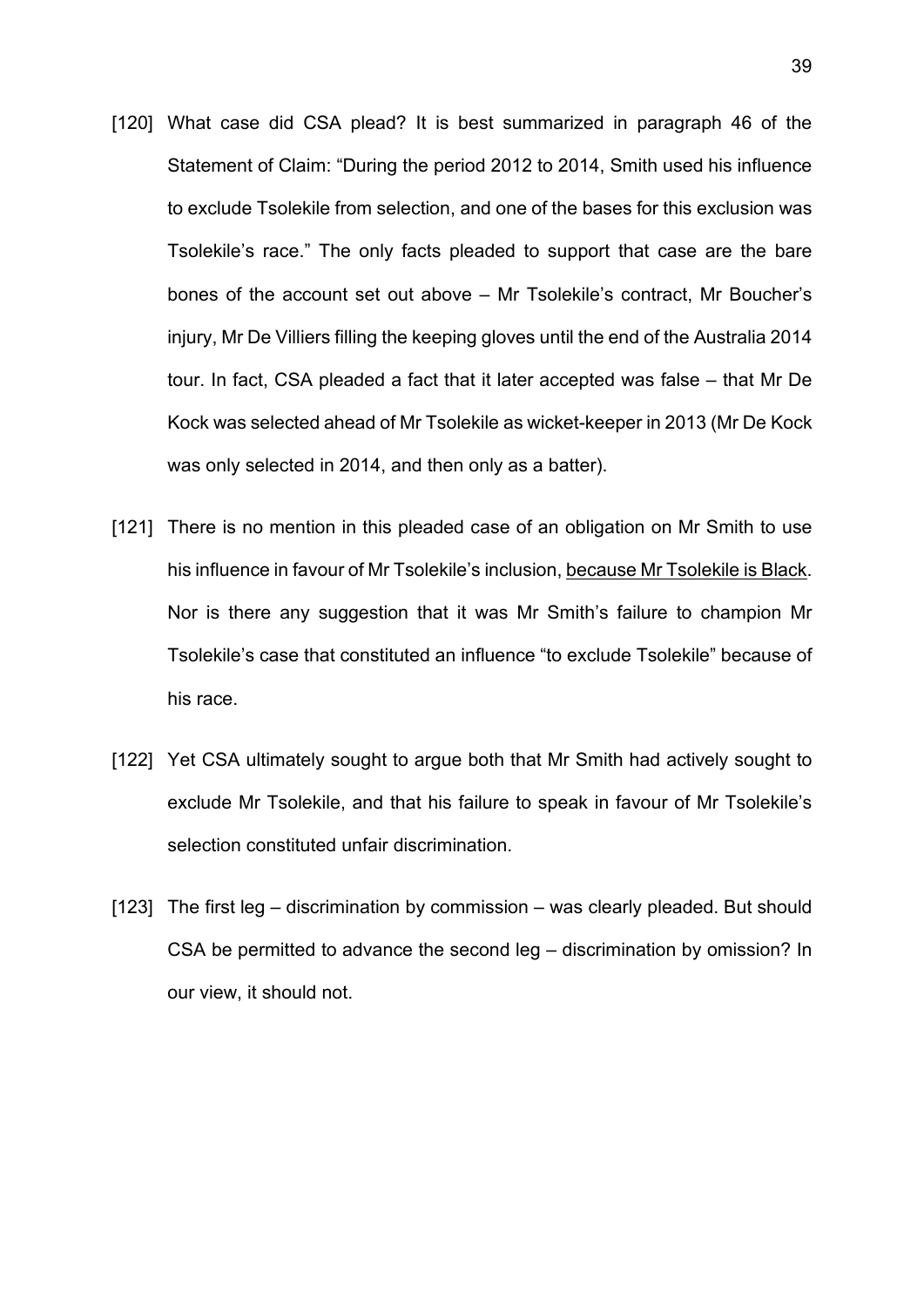- [124] "Holding parties to pleadings is not pedantry." $37$  It is a vital element to ensure fairness in adversarial proceedings. This is true in constitutional disputes, including disputes about alleged unfair discrimination.
- [125] The Constitutional Court recently re-affirmed the importance of pleadings in *Damons v City of Cape Town* – a case of unfair discrimination (in that case under the Employment Equity Act 55 of 1998). Mr Damons was a firefighter for the City of Cape Town. He had been permanently disabled by negligent conduct of a City official during a training exercise. He continued to be employed by the City and applied for promotion to the position of Senior Firefighter. But the policy governing the promotion of operational firefighters required Mr Damons to demonstrate a degree of physical fitness he could not meet because of his disability. Mr Damons accepted that it was that policy that applied to his application for promotion.
- [126] His pleaded case was that the City's failure to waive the requirement of physical fitness in the policy for operational firefighters was unfair discrimination on the ground of disability. The difficulty with that was that physical fitness for operational firefighters is – as even Mr Damons accepted – an inherent requirement for the job. That is a complete defence to the claim of unfair discrimination.
- [127] The difficulty arose because the minority judgment of Pillay AJ interpreted the pleadings to instead be a claim that the City had failed to create a policy for the promotion of non-operational firefighters. This shift, Majiedt J held for the

<span id="page-39-0"></span><sup>37</sup> *SATAWU v Garvas* [2012] ZACC 13; 2013 (1) SA 83 (CC); 2012 (8) BCLR 840 (CC) at para 114 (Jafta J, dissenting), quoted with approval in *Damons v City of Cape Town* [2022] ZACC 13 at para 118.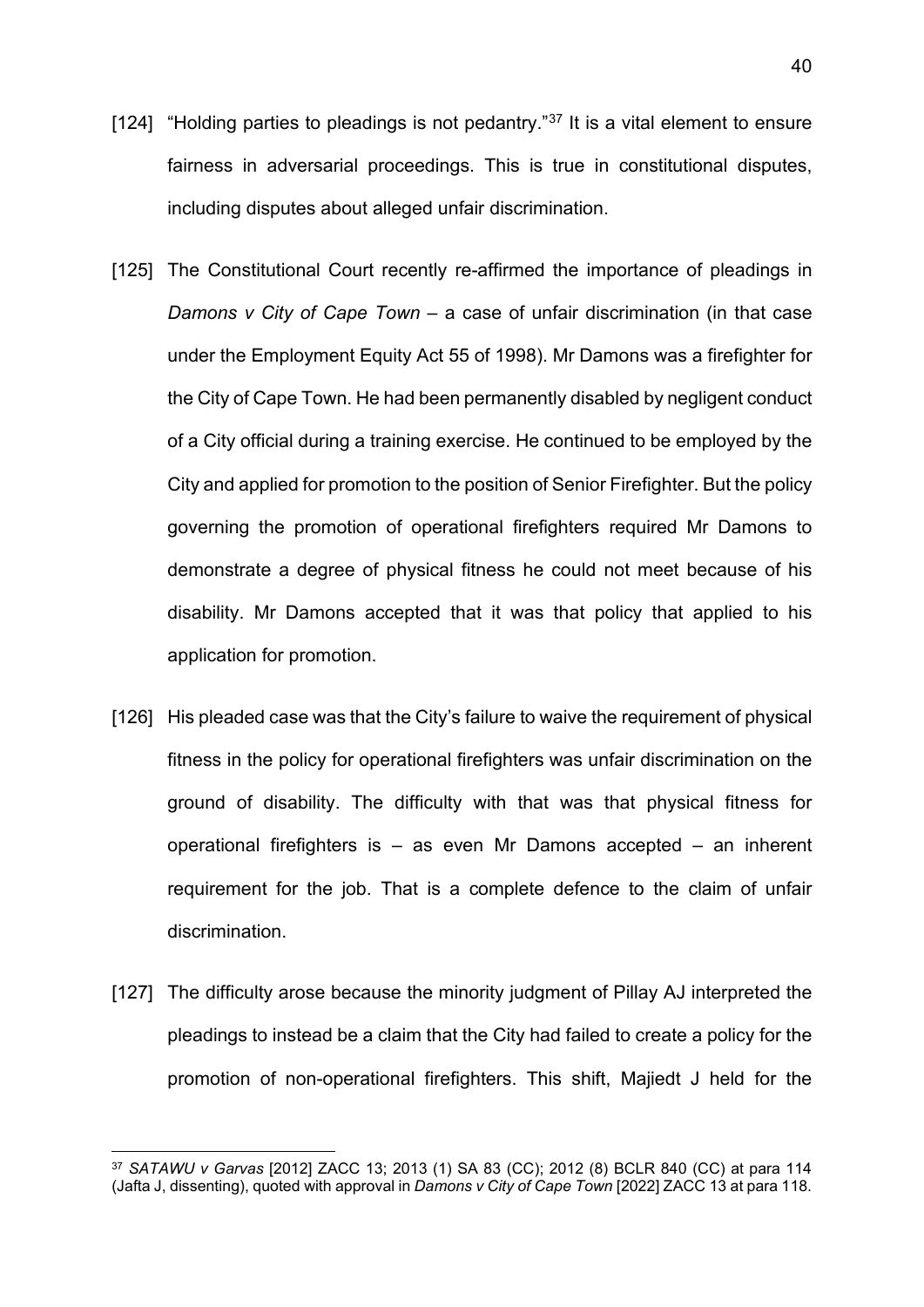majority, was impermissible. He emphasized that, "even in matters relating to the exercise and protection of constitutional rights" courts (and arbitrators) are bound by the pleadings. The pleadings "define the nature of [the parties'] dispute, and it is for the court to adjudicate upon those issues".<sup>[38](#page-40-0)</sup>

- [128] That rule is not absolute. There may be instances where the parties or the court may venture beyond the pleadings. But they may do so only if "no prejudice will be caused to any party".<sup>[39](#page-40-1)</sup>
- [129] The case based on omission is plainly a different case from the one Mr Smith was asked to meet. Whether there was a duty on Mr Smith to speak, whether he breached that duty, and whether his silence caused Mr Tsolekile not to be selected appear nowhere in the pleadings. The question is whether CSA's reliance on an unpleaded omission caused prejudice to Mr Smith.
- [130] In our view it did.
- [131] For the reasons given earlier, it seems to us that an omission can only constitute discrimination if: (a) there was a duty to act; and either (b) the failure to act was based on a prohibited ground and caused the discrimination (direct discrimination); or (c) the failure to act was based on neutral grounds but had a disproportionate impact on members of a protected group (indirect discrimination). Mr Smith was not alerted to the need to lead evidence on issues that would have been relevant to a case based on omission.

<span id="page-40-1"></span><span id="page-40-0"></span><sup>38</sup> Ibid at para 117, quoting *Fischer v Ramahlele* [2014] ZASCA 88; 2014 (4) SA 614 (SCA) at para 13. <sup>39</sup> Ibid.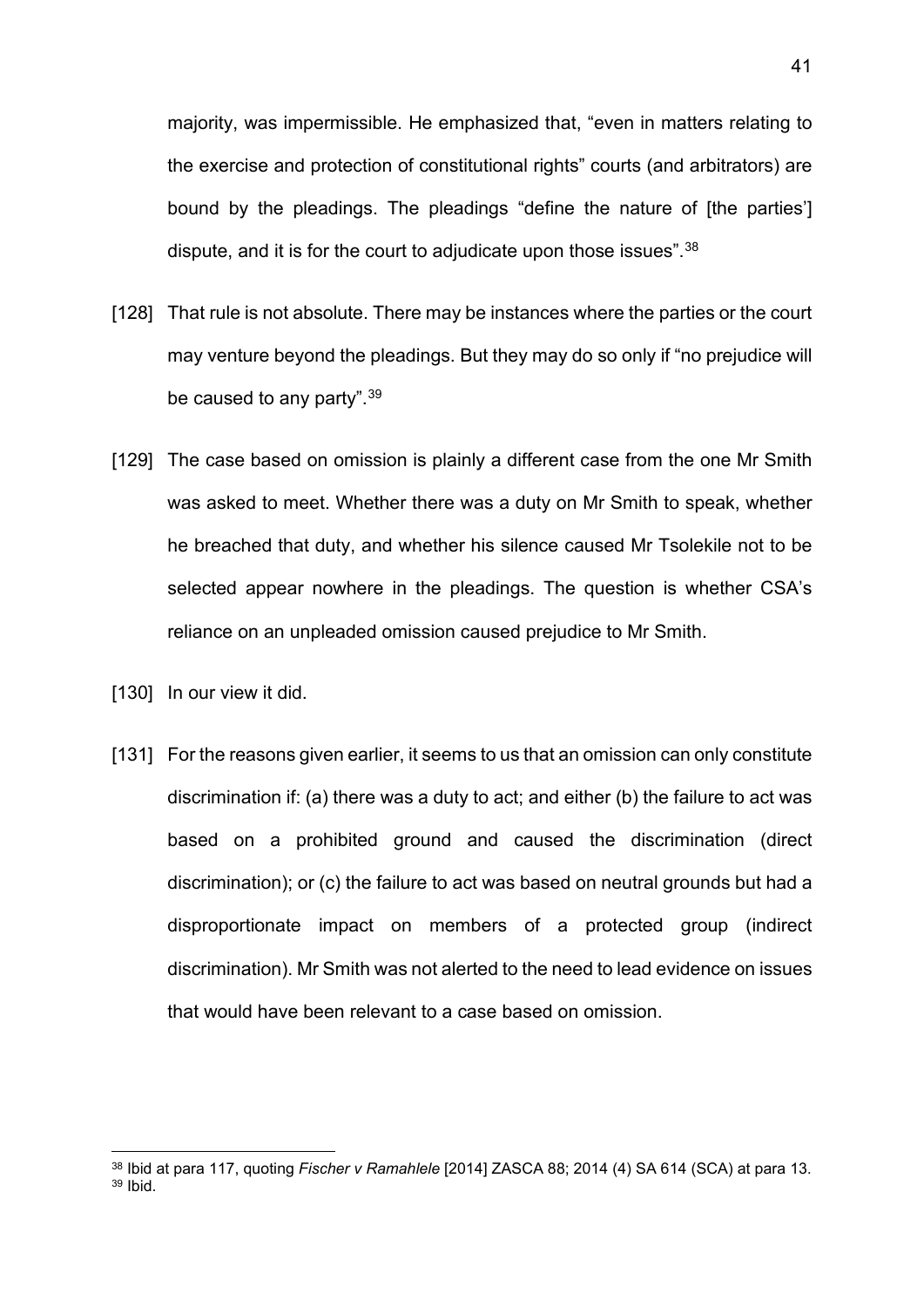- [131.1] He could have led evidence about the relative roles of the captain, the selectors and the transformation manager. Was it the captain's role to speak up for transformation? Or was it assumed that his role was to speak primarily on strategy, team dynamics and so on?
- [131.2] He could have led evidence on whether him speaking out would have made any difference. We know that Mr Zondi was unable to convince the selection panel to pick Mr Tsolekile. Would they have been swayed by Mr Smith?
- [131.3] He could have led evidence that his reasons for keeping quiet did not have a disproportionate impact on Black players. Or he could have led evidence that, while he had been silent about Mr Tsolekile, he spoke up for the inclusion of other Black players. Recall, it is not enough for a claim of indirect racial discrimination to show that a neutral rule prejudiced one Black person – indirect discrimination requires a showing that it prejudiced Black people generally relative to White people.
- [132] Mr Smith did not directly lead any of this evidence, because it was not relevant to the case CSA asked him to meet. It only became apparent that it was CSA's case during the cross-examination of Mr Smith, and crystallised only in written and oral argument.
- [133] In addition to the question of fairness and prejudice is a consideration of our powers as arbitrators. It is clear from the arbitration agreement that we are empowered only to consider the matters raised to the extent that they fall within the terms of reference as defined in paragraph 4 of the arbitration agreement.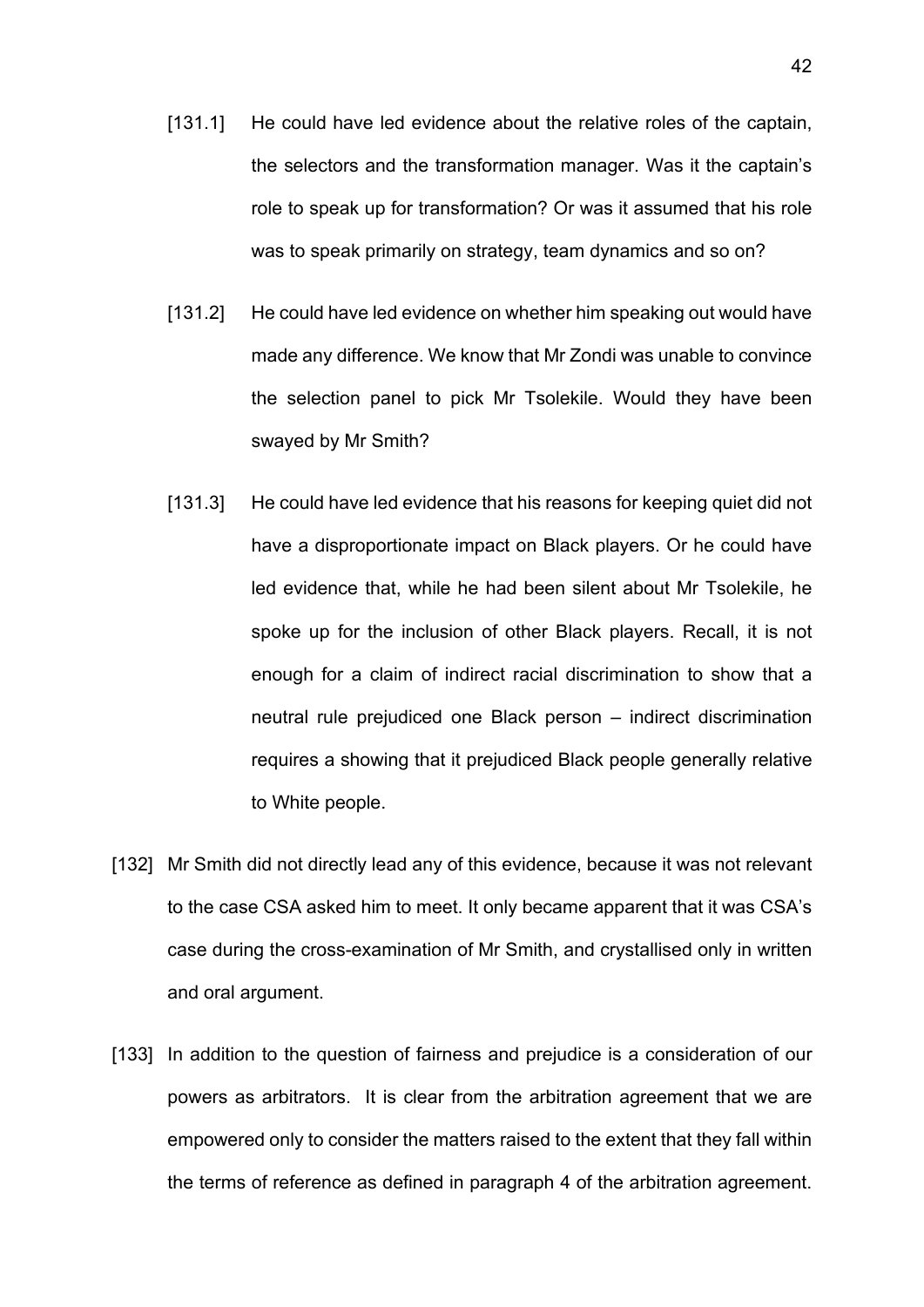Those matters are further defined by the pleadings as envisaged in paragraph 7 of the arbitration agreement. The pre-arbitration minute signed by the parties on 20 February 2022 is to the same effect. Clause 7(2) of the Arbitration Agreement allowed the parties, at any stage, to seek to amend their pleadings, and for us to permit such an amendment – provided it remained within the confines of the four referred issues. They did not do so. We do not have inherent powers to decide matters that are not pleaded. As arbitrators we are bound by the pleadings.[40](#page-42-0)

- [134] Accordingly, in our view, it would not be fair to Mr Smith to permit CSA to advance the claim based on an omission.<sup>[41](#page-42-1)</sup> There is therefore no reason to consider the merits of the case based on omission.[42](#page-42-2)
- [135] However, in case we are wrong on that score, we consider the merits of CSA's new claim.
- [136] Third, it is worth stating what the case is not about:
	- [136.1] The case is not about whether Mr Tsolekile was treated unfairly in a general sense. It is impossible not to be sympathetic towards Mr

<span id="page-42-2"></span><span id="page-42-1"></span><sup>41</sup> We may have felt differently about holding CSA to its pleadings if – as is often the case in the Equality Court – the claimant was a poor, unrepresented accused pleading unfair discrimination against a large, well-resourced individual. But that is not the case here. CSA is a large institution, and was ably represented throughout. There is no reason why it could not have properly pleaded its case. <sup>42</sup> *Esau and Others v Minister of Co-Operative Governance and Traditional Affairs and Others* [2021] ZASCA 9; [2021] 2 All SA 357 (SCA); 2021 (3) SA 593 (SCA) at para 61-62.

<span id="page-42-0"></span><sup>40</sup> *Gutsche Family Investments (Pty) Ltd and Others v Mettle Equity Group (Pty) Ltd and Others* [2012] ZASCA 4 at para 18:

*<sup>(</sup>c) Arbitrators, including arbitral appeal tribunals, are bound by the pleadings. The only difference between the two in this regard, as I see it, is that on appeal the pleadings also include notices of appeal and cross-appeal. Unlike a court, arbitrators therefore have no inherent power to determine issues or to grant relief outside the pleadings. Arbitrators who stray beyond the pleadings therefore exceed their powers as contemplated by s 33(1)(b).*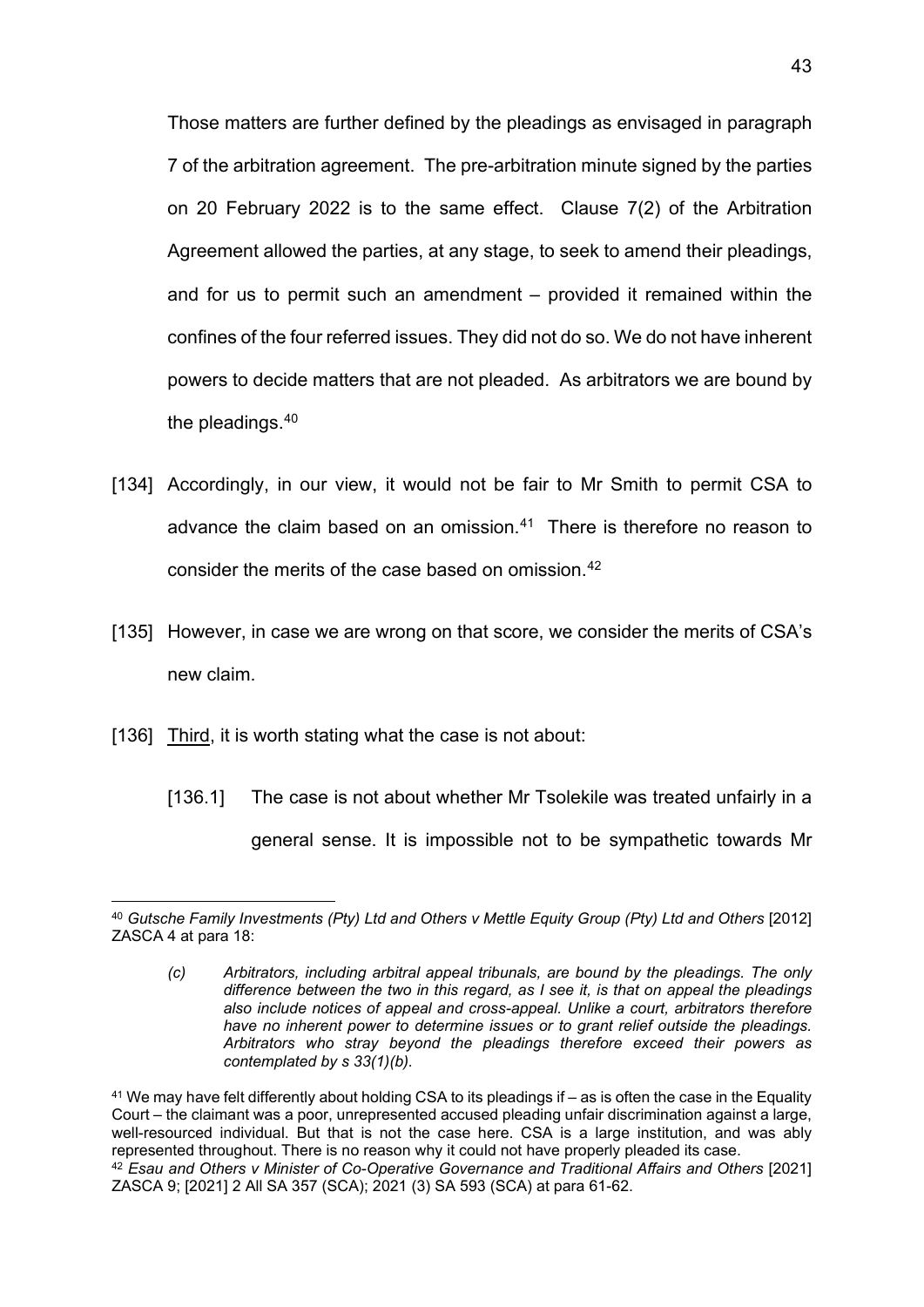Tsolekile. He worked for years to get another chance in Proteas colours. He was given a national contract and was given some form of promise that he would play. He was on the brink of achieving his dream and making his way back into the Proteas team. For good reasons or bad, he was never given the chance to prove his worth. That a year after his national contract ended Mr Tsolekile became embroiled in a match-fixing scandal only exacerbates the tragedy of his story. But *Damons* reminds us that "a retreat to pity reasoning" is no substitute for careful analysis of the law[.43](#page-43-0) The only question for us is whether Mr Smith (actively or passively) influenced Mr Tsolekile's exclusion because Mr Tsolekile is Black. It can be true both that Mr Tsolekile was treated unfairly, and that Mr Smith did not unfairly discriminate against him.

[136.2] The case is also not about whether Mr Tsolekile was systematically excluded by virtue of his race by CSA. The Ombudsman found that CSA was guilty of systematic racism in failing to select Mr Tsolekile. We are not asked to affirm or reject that finding. We are asked only about whether Mr Smith's conduct constituted unfair discrimination. While his conduct must be judged against the background of what occurred within the institution, he cannot be held individually liable for a systemic wrong unless it can be shown that he contributed to that wrong. In addition, CSA did not ask us to make a finding that it

<span id="page-43-0"></span><sup>43</sup> *Damons* at para 119.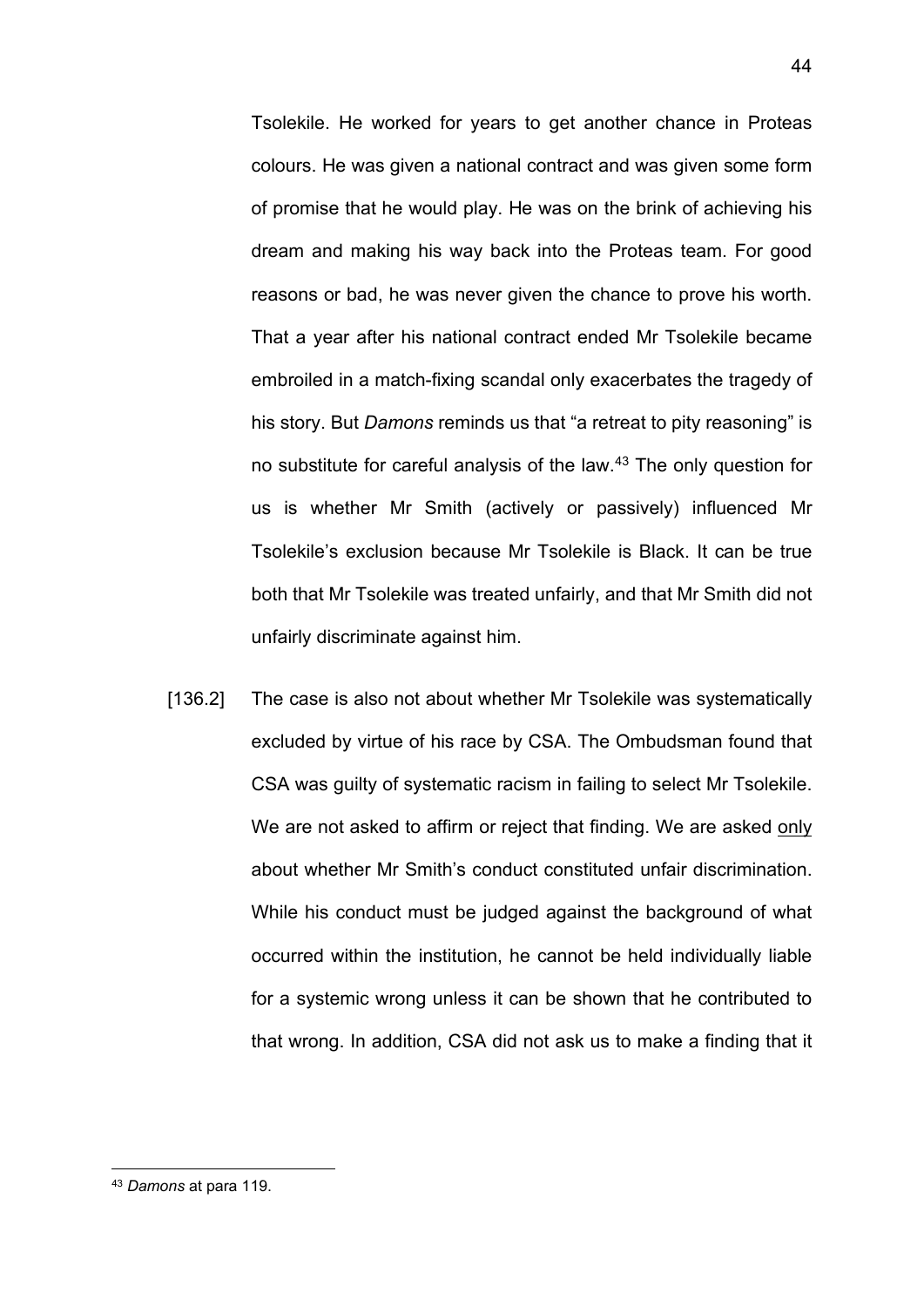was guilty of systemic racism and that Mr Smith was culpable only because he was a cog in that machine.

[137] With those limits in mind, we now consider whether CSA showed discrimination either by commission or omission.

#### **DISCRIMINATION BY COMMISSION**

- [138] Did CSA establish its primary claim that Mr Smith actively influenced the selectors to exclude Mr Tsolekile because of his race? Put in the language of unfair discrimination, did CSA show direct racial discrimination by Mr Smith?
- [139] Let's begin with two basic propositions one legal, one factual.
	- [139.1] We have no doubt that if Mr Smith had in fact persuaded the selectors not to include Mr Tsolekile in the playing XI because Mr Tsolekile is Black, that would constitute direct racial discrimination. It would amount to the withholding of a benefit, opportunity or advantage. It would be based on race. It would be textbook direct discrimination. That would be the case whether Mr Smith told the selectors he was motivated by race or not. The question would be whether race was the reason Mr Smith acted.
	- [139.2] Mr Smith influenced the decisions of the selectors. That is plain from both the selection policy which required the selectors to consult Mr Smith, and the evidence of Mr Hudson, Mr Zondi and Mr Smith himself. While there was a debate about the degree of Mr Smith's influence, all accepted he was consulted, and nobody suggested the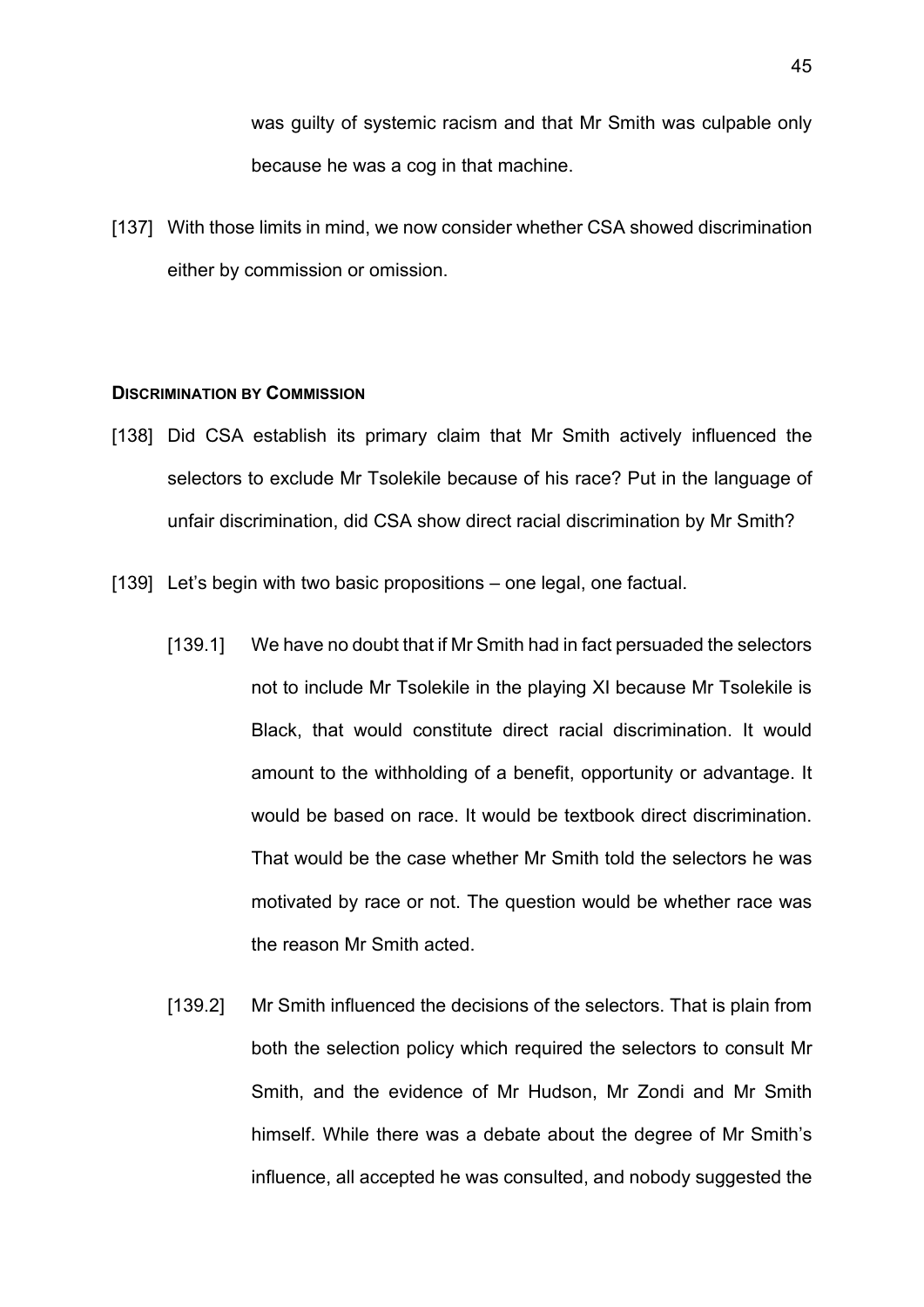selectors ignored his input. That includes influencing them not to select Mr Tsolekile. Mr Smith's evidence was that he supported the decision of the selectors to play an extra batter or allrounder instead of a specialist wicket-keeper. How much that influenced the selectors, we do not know. But to the extent that Mr Smith had influence, he used it to favour a strategy which left no room for Mr Tsolekile.

- [140] CSA's case on direct discrimination boils down to whether Mr Smith's support for the selector's proposal was based on race, or based on what was termed in the arbitration "cricketing reasons". CSA argued that the cricketing reasons were "pre-textual". That means that the reasons given were not the true reasons. The true reason, CSA contended, was that Mr Tsolekile was Black.
- [141] There was, ultimately, no direct evidence of this. CSA abandoned the reliance on the supposed statements by Mr Hudson and Mr Zondi that Mr Smith had demanded Mr Tsolekile's exclusion. Nor did CSA rely on the radio reports about Mr Smith's threatened retirement if Mr Tsolekile was selected.
- [142] Instead, CSA's case was built on bricks made of inference. The argument went like this: At the time Mr Boucher was injured, Mr Tsolekile was the best wicketkeeper in the country. He should have been selected based purely on his cricketing ability. In addition, there were no Black African players in the Proteas team. Therefore, the only possible reason that he was not selected was because he was Black, and Mr De Villiers was White. The argument that Mr Tsolekile was not selected for "cricketing reasons" was, CSA urged us to find, a ruse.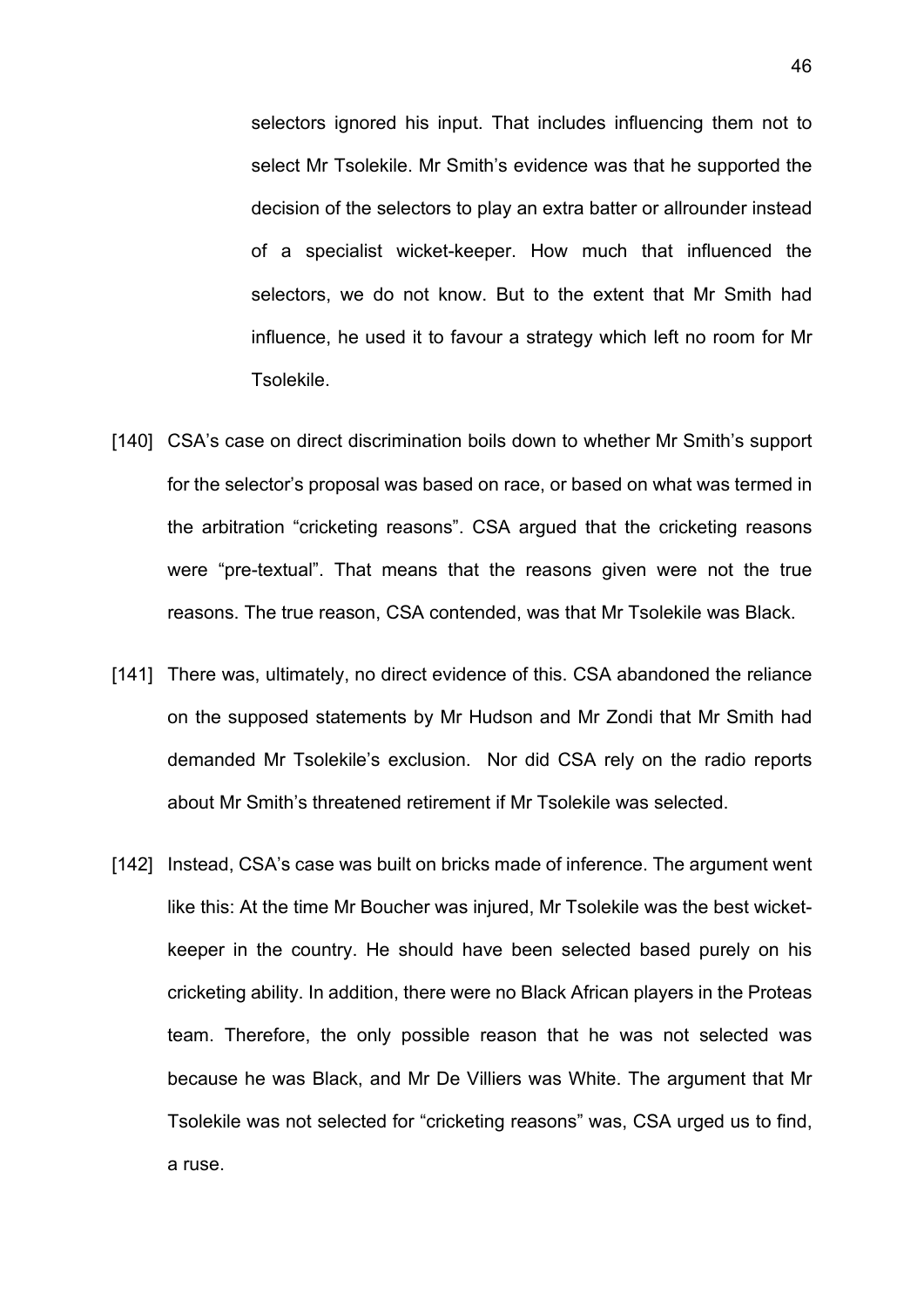- [143] There are two problems with this argument  $-$  it is inconsistent with the facts, and it fails to show causation.
- [144] First, it is debatable whether Mr Tsolekile was a better wicket-keeper than Mr De Villiers. He referred to statistics establishing that he was, but did not produce any statistics. Mr Tsolekile clearly had more domestic wicketkeeping experience, while Mr De Villiers had more international experience – albeit primarily not in test matches. There was no suggestion by CSA that Mr De Villiers was not a sufficiently competent wicket-keeper – merely that Mr Tsolekile was better.
- [145] In the end, it doesn't matter who was the better wicket-keeper because it was undebated that Mr De Villiers was the better batter. Indeed, Mr De Villiers earned his place in the Proteas as a batter alone. If he could keep wicket as well, the Proteas could field an additional batter or allrounder.
- [146] There was, therefore, a non-race based reason a cricketing reason not to select Mr Tsolekile. It allowed the selectors two for the price of one. Because Mr de Villiers earned his spot in the team purely as a batter, the selectors did not need to select a specialist wicket-keeper. They could instead select another batter. That gave the Proteas an advantage over other teams who selected a specialist wicket-keeper who was not as proficient as a specialist batter.
- [147] CSA never questioned that this was good cricketing strategy. Mr Tsolekile accepted that it was a sound strategy. CSA's case, therefore, must be that Mr Smith's racist motives conveniently aligned with a reasonable cricket strategy – both of which required Mr Tsolekile's exclusion. But in the absence of any positive evidence of a racist motive, we are left to accept that Mr Smith more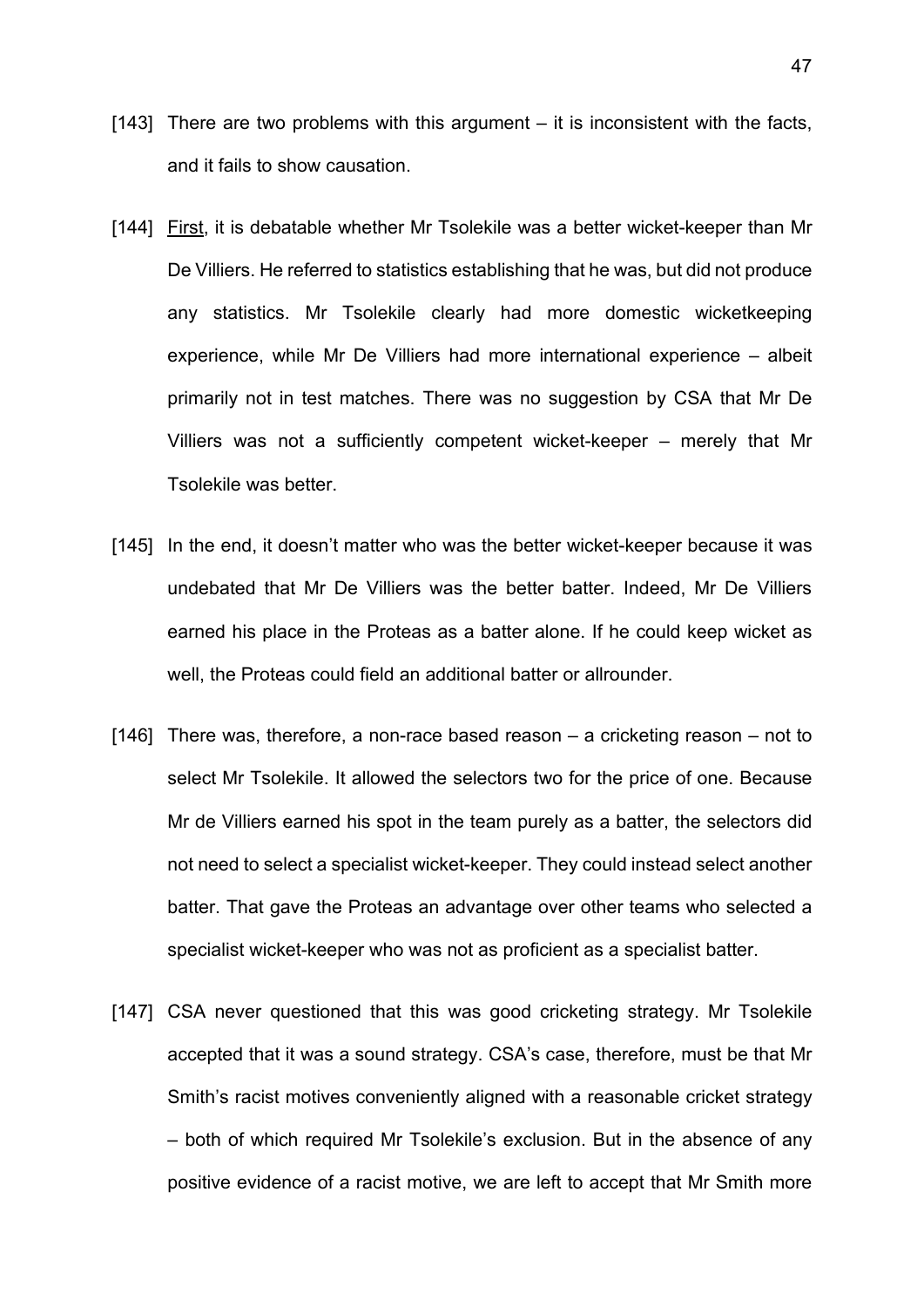likely wanted his team to win, and supported a strategy he thought would help them do that.

- [148] Whether that decision complied with CSA's transformation guidelines in the Selection Policy is irrelevant for the claim of active racial discrimination. It was possible for Mr Smith to act contrary to those transformation guidelines, and still act for strategic rather than racist reasons.
- [149] In short, it is not possible to draw the inference from the facts that the only possible reason Mr Tsolekile was not selected was his race. Indeed, it seems more likely that the reason he was not selected is the reason that Mr Smith and Mr Hudson gave – the ability to select an additional specialist player.
- [150] Second, if the claim is one of unfair discrimination (not merely the fact that Mr Smith influenced the selectors), then CSA was required to show that Mr Smith's conduct caused Mr Tsolekile not to be selected. CSA sought to emphasise the influence Mr Smith had, not just as a captain, but as one with a long and successful career. The implication is that, had Mr Smith not agreed for racist reasons with the selectors to exclude Mr Tsolekile, he would have been selected.
- [151] This submission does not hold up. CSA's case is that the supposed "cricketing" reason" was a "pre-textual" excuse to exclude Mr Tsolekile because he was Black. But CSA accepted that the proposal to exclude Mr Tsolekile came from the selectors, not from Mr Smith. Mr Smith did not plant the idea in their heads – he merely agreed with it. His positive conduct of agreeing with their proposal did not change the course the selectors were already on.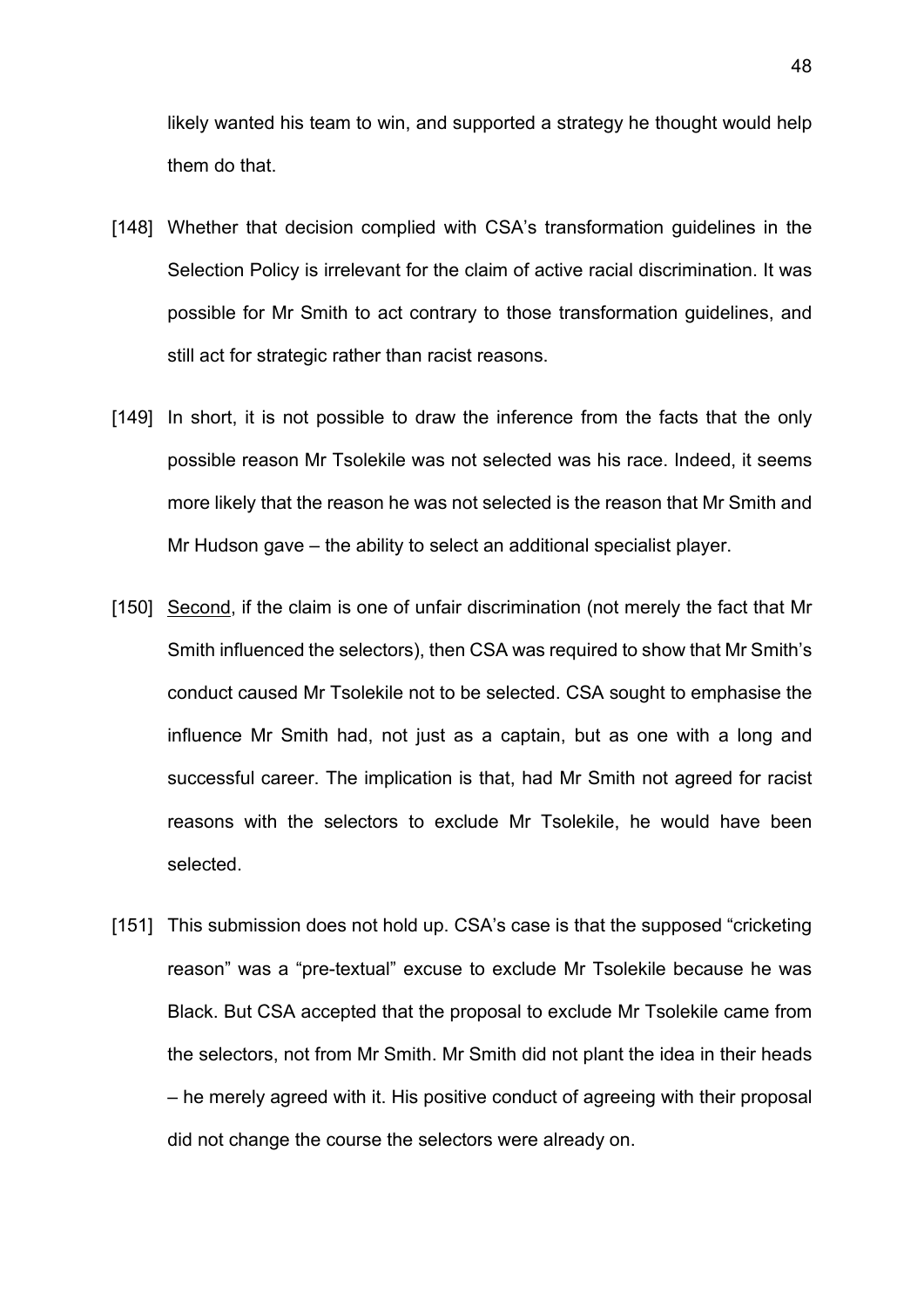- [152] CSA also chose not to call any of the selectors to ask them the obvious question – If Mr Smith had not supported your strategy, would you have selected Mr Tsolekile? Instead it accepted their statements that Mr Smith did not influence the exclusion of Mr Tsolekile because of his race. We are, therefore, without evidence of whether Mr Smith's acquiescence in fact caused Mr Tsolekile's exclusion. That is why CSA was forced to argue that it was Mr Smith's inaction that caused Mr Tsolekile's exclusion.
- [153] We conclude, therefore, that CSA has not established that Mr Smith directly influenced the selectors not to select Mr Tsolekile because of his race. That leads to the next strand in CSA's argument – discrimination by omission.

#### **DISCRIMINATION BY OMISSION**

- [154] We set out our views below on the case based on discrimination by omission. This would be relevant only if we had considered that we have the power to determine such a case and there would be no prejudice to Mr Smith in doing so. Our views are expressed relatively briefly given our conclusion above regarding our powers and likely prejudice to Mr Smith.
- [155] The argument CSA pursued vigorously in oral argument was that Mr Smith owed a duty to speak in favour of Mr Tsolekile's selection. This duty arose because: Mr Tsolekile was the best wicket-keeper in the country, he was a Black African, there were no Black Africans in the team at the time, and CSA and Mr Smith were under a duty to promote the racial transformation of the team. Even if Mr Smith did not actively seek to exclude Mr Tsolekile because of his race, CSA argued that his failure to advocate for Mr Tsolekile's inclusion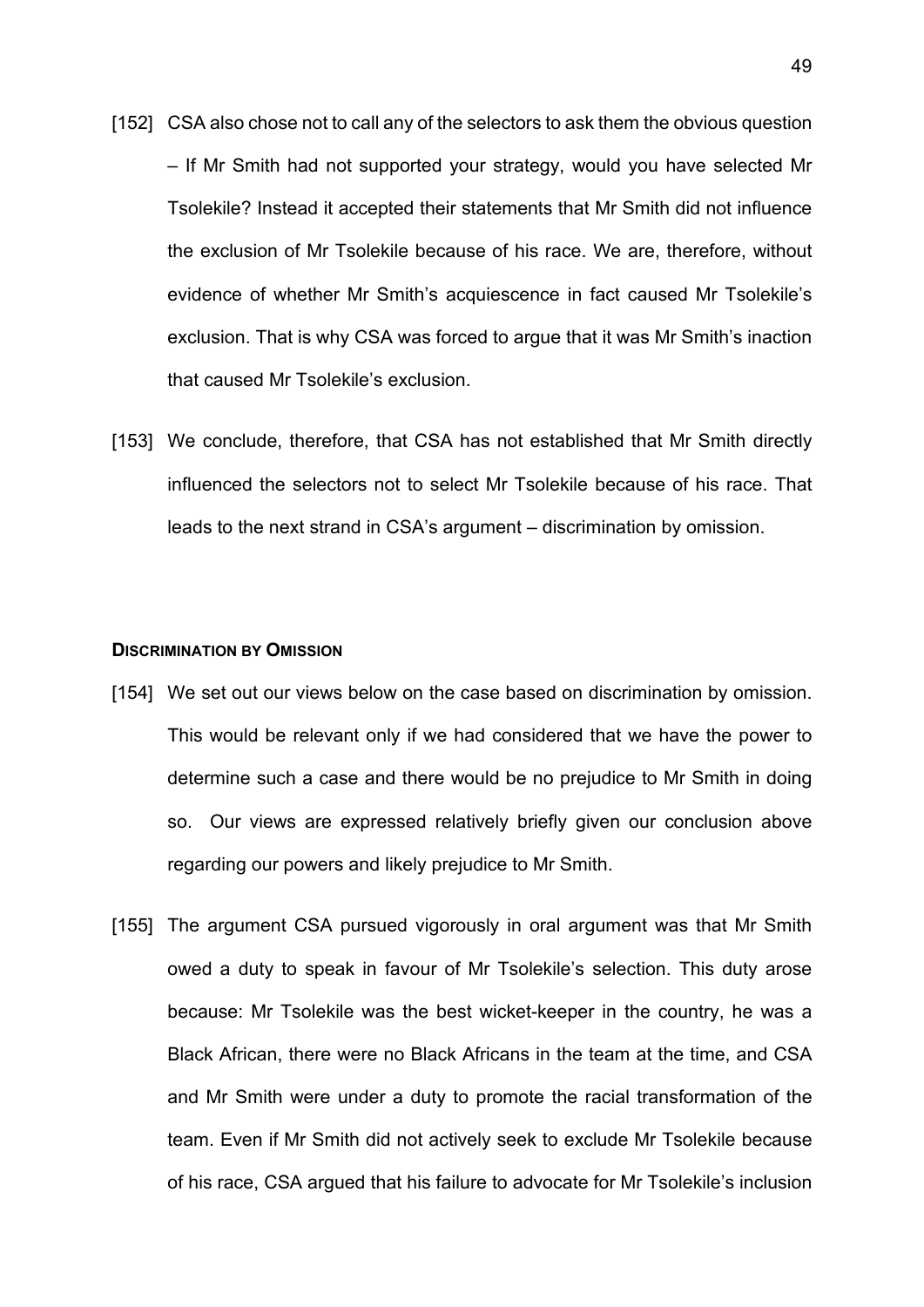constituted unfair discrimination on the basis of race. As Mr Ngcukaitobi put it, if you are "in the room" when racial discrimination occurs, your silence itself constitutes discrimination.

- [156] Again, it is helpful to set out some basic propositions that flow from what we have discussed above:
	- [156.1] Discrimination can occur by omission. We have outlined the law on that issue earlier.
	- [156.2] This is not an affirmative action claim. Mr Ngcukaitobi expressly confirmed this. The argument was not that by failing to speak in support of Mr Tsolekile, Mr Smith denied him a benefit he was owed because of his race by virtue of CSA's transformation policy, or any other law. Rather, CSA relied on its transformation obligations to inform an ordinary unfair discrimination claim.
- [157] The key questions are whether Mr Smith owed a duty to speak in favour of Mr Tsolekile and, if so, whether the failure to do so caused discrimination against Mr Tsolekile.
- [158] The duty that CSA asserts is not one to speak out against active racial discrimination, but one to speak up for affirmative action. We have already concluded that Mr Smith was not actively motivated by race. There is no evidence that the selectors "in the room" told Mr Smith they wished to exclude Mr Tsolekile because he was Black and Mr Smith said nothing. Rather, the case is that Mr Smith had a duty to speak up for Mr Tsolekile because he had a duty to promote transformation.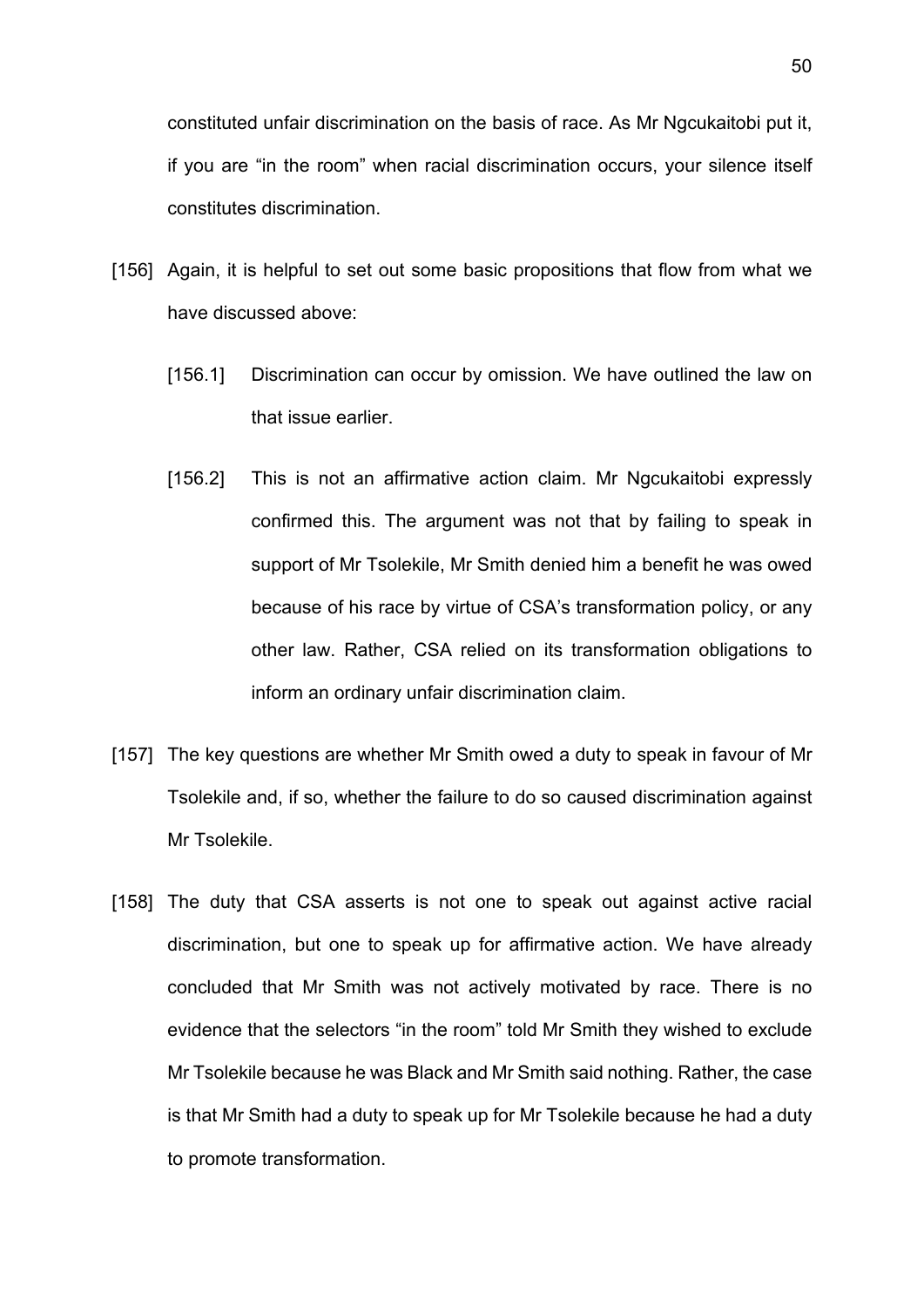- [159] We prefer not to express an opinion on whether Mr Smith had a duty to speak. Even if Mr Smith had such a duty, CSA was required to show that his silence caused Mr Tsolekile's exclusion. Discrimination requires some causal connection between an omission and the denial of a benefit or the imposition of a burden. For the reasons given earlier, SA had to prove at least factual causation. It failed to do so.
- [160] As we set out above, to show causation, we are required to replace the omission with conduct that would have fulfilled the duty. Here, we need to consider what would have happened if Mr Smith had actively spoken for Mr Tsolekile's inclusion because of his race.
- [161] CSA failed to lead evidence that established causation. As this is about discrimination, not fairness, the onus was on CSA to do so. Presumably because of the way the case was pleaded, and then developed, this issue was never put to Mr Smith. And CSA called none of the selectors to ask them if they would have changed their position if Mr Smith had spoken in favour of Mr Tsolekile because of his race. As Mr Zondi's statement shows, there is no guarantee that even if a selector spoke in favour of Mr Tsolekile, it would have made any difference.
- [162] We cannot conclude, on the evidence before us, that if Mr Smith had argued for Mr Tsolekile's inclusion, he would have been selected. We simply do not know. Accordingly, even if Mr Smith had a duty to speak, we cannot find that his failure to do so constituted unfair discrimination.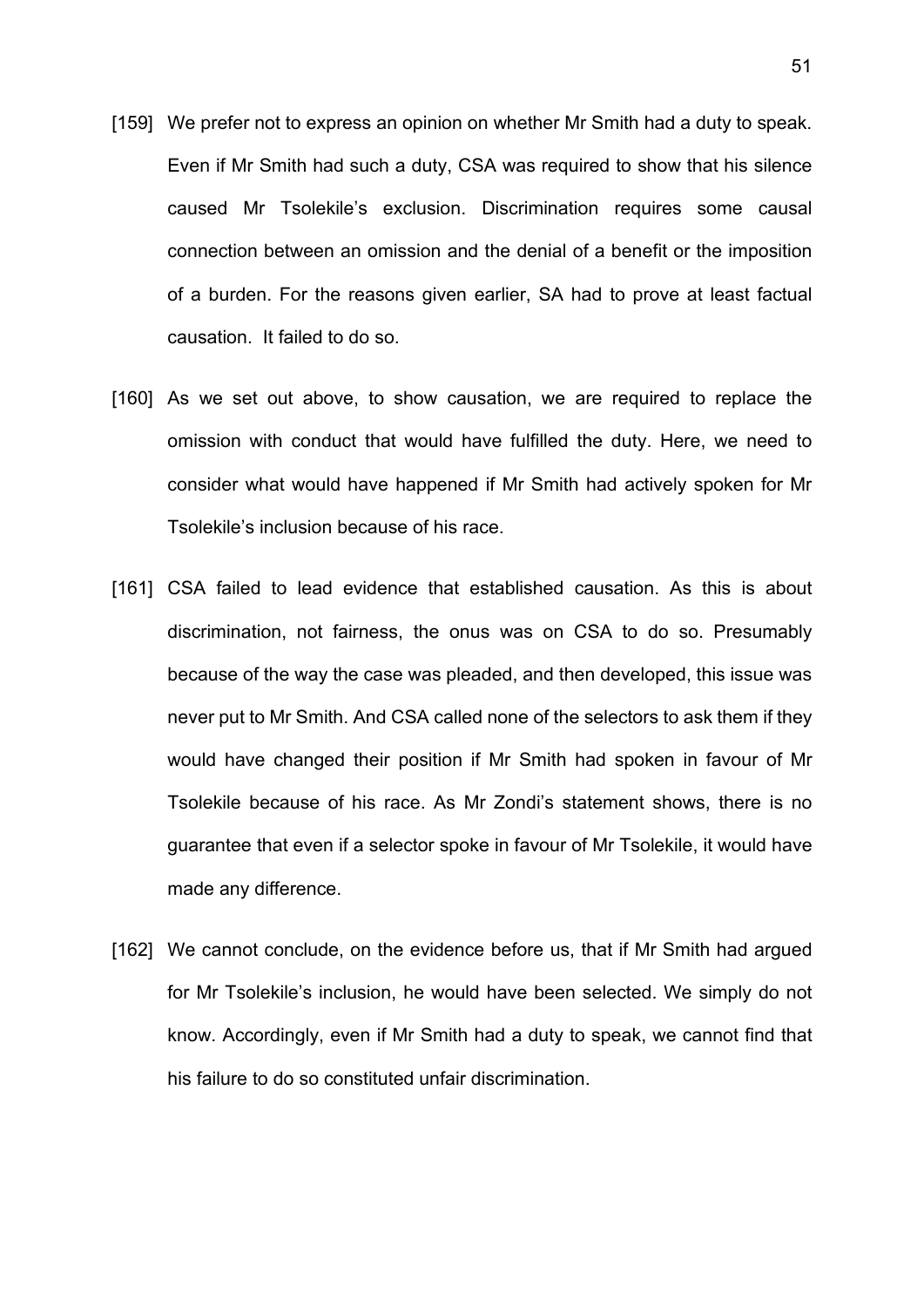## **CONCLUSION ON MR TSOLEKILE**

- [163] In summary, we hold as follows concerning Question 2:
	- [163.1] Mr Smith did not actively seek to exclude Mr Tsolekile from selection because of his race.
	- [163.2] Mr Smith did not speak in support of Mr Tsolekile's selection. But:
		- [163.2.1] This was not a case CSA pleaded, and it should not be permitted to advance it. We also do not have powers to determine it because as arbitrators we are bound by the pleadings read with the arbitration agreement.
		- [163.2.2] If we had the power to decide the matter of discrimination by omission, we would have found against CSA because it failed to establish the element of causation.
- [164] Accordingly, we make the following award: In the period 2012 to 2014 the Respondent influenced decisions of the selectors of the national Proteas cricket team not to select Mr Thami Tsolekile as a wicket-keeper but CSA did not prove that he did so by reason of Mr Tsolekile's race. Therefore, Mr Smith's actions did not constitute unfair discrimination against Mr Tsolekile.

## **III THE BLACK LEADERSHIP ISSUE**

[165] The second question we address is framed in these terms in the Arbitration Agreement: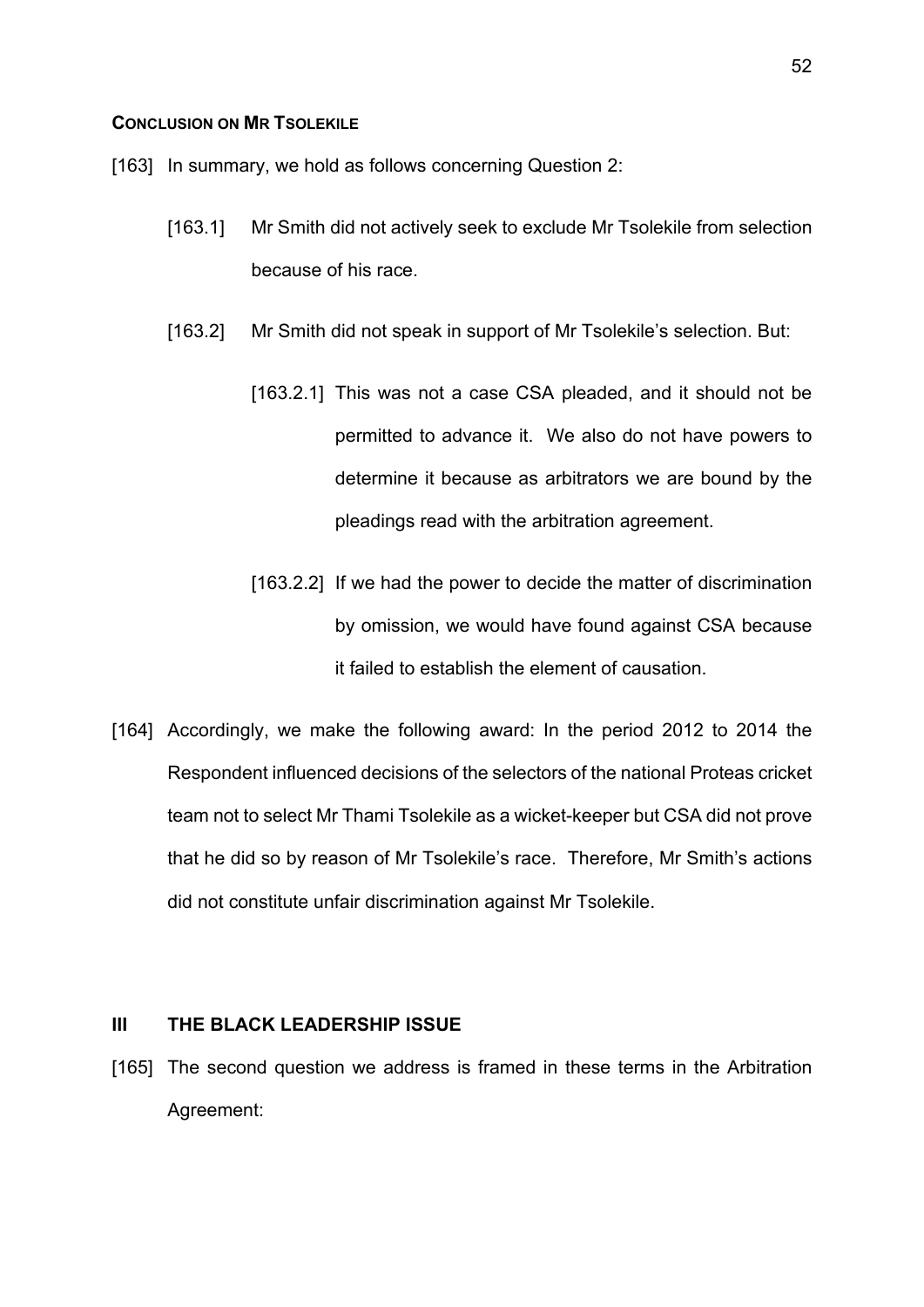*whether the Respondent's proposal that he report to the Board of CSA and not the CEO during negotiations in November or December 2019, and later agreeing to report to the CEO, evinces racial bias against black leadership at CSA*

- [166] In a nutshell, the allegation is that Mr Smith was not willing to report to Mr Thabang Moroe (who is Black) when he was the CEO of CSA. But he changed his tune when Mr Moroe was suspended and Dr Jacques Faull (who is White) was appointed as Acting CEO.
- [167] CSA did not advance any evidence or argument on this issue. It asked us to make a finding, but did not indicate in any way what it thought the correct finding should be. Mr Smith led detailed evidence on the issue and urged us strongly to find that his conduct did not "evince racial bias".
- [168] To assess this argument, we again need to look at the facts and then assess if CSA has made its case.

# **THE FACTS LEADING TO MR SMITH'S APPOINTMENT**

- [169] Mr Moroe first approached Mr Smith to be the DoC on 10 July 2019 when he met him in Southampton during the Cricket World Cup. Mr Moroe told Mr Smith that he wanted to engage him about the new role of DoC that CSA was developing.
- [170] Mr Smith and Mr Moroe met again on 19 August 2019 in Cape Town where Mr Moroe again sought to gauge Mr Smith's interest in the role. Mr Moroe described the envisaged role in broad outline to Mr Smith.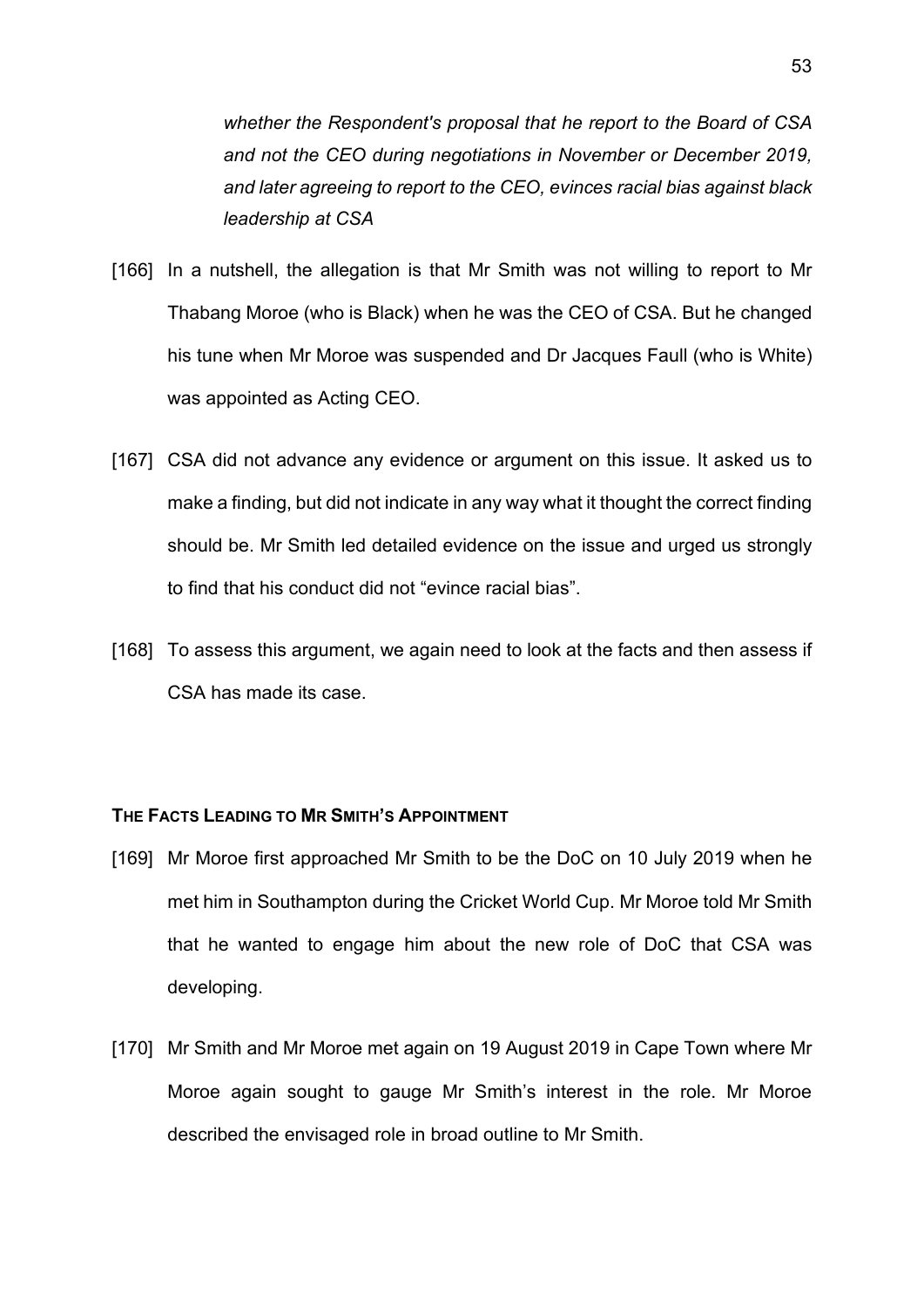- [171] On 28 August 2019, Mr Smith flew to Johannesburg to meet with Mr Moroe to again discuss the DoC role. To Mr Smith's surprise, they met at Dr Ali Bacher's house. Dr Bacher is a former CEO of CSA, but at the time was not formally involved in the organisation. Dr Bacher and Mr Moroe sought to persuade Mr Smith to accept the DoC role. Mr Smith said he would continue to engage, but he was about to leave to commentate on South Africa's test series in India. They agreed to "formalize things and progress discussions" while Mr Smith was in India.
- [172] While commentating in India, Mr Smith exchanged messages and calls from Mr Moroe about the position. Mr Smith, who was considering other job opportunities, emphasized to Mr Moroe that he needed a more concrete offer – a clear description of the role and a draft contract for him to consider. Mr Moroe promised to provide this, but did not deliver. Mr Smith became frustrated by the lack of progress.
- [173] On 14 October 2019, Mr Moroe confirmed to Mr Smith that he had "submitted" a paper to [the Remuneration Committee]" about Mr Smith's salary and that he would send a draft contract when the round robin process was completed. On 17 October 2019 Mr Smith asked Mr Moroe if there had been any progress as he was "holding off other opportunities and will need to make a decision soon."
- [174] The next day, Mr Moroe informed Mr Smith that the "HR chairperson wants to go through formalities … but the whole board is supportive of my choice being you!" Mr Smith responded with some frustration: "I have not received any information as yet as regards the proposed package and have not seen contract details. It makes it very difficult to properly assess the proposal at this stage."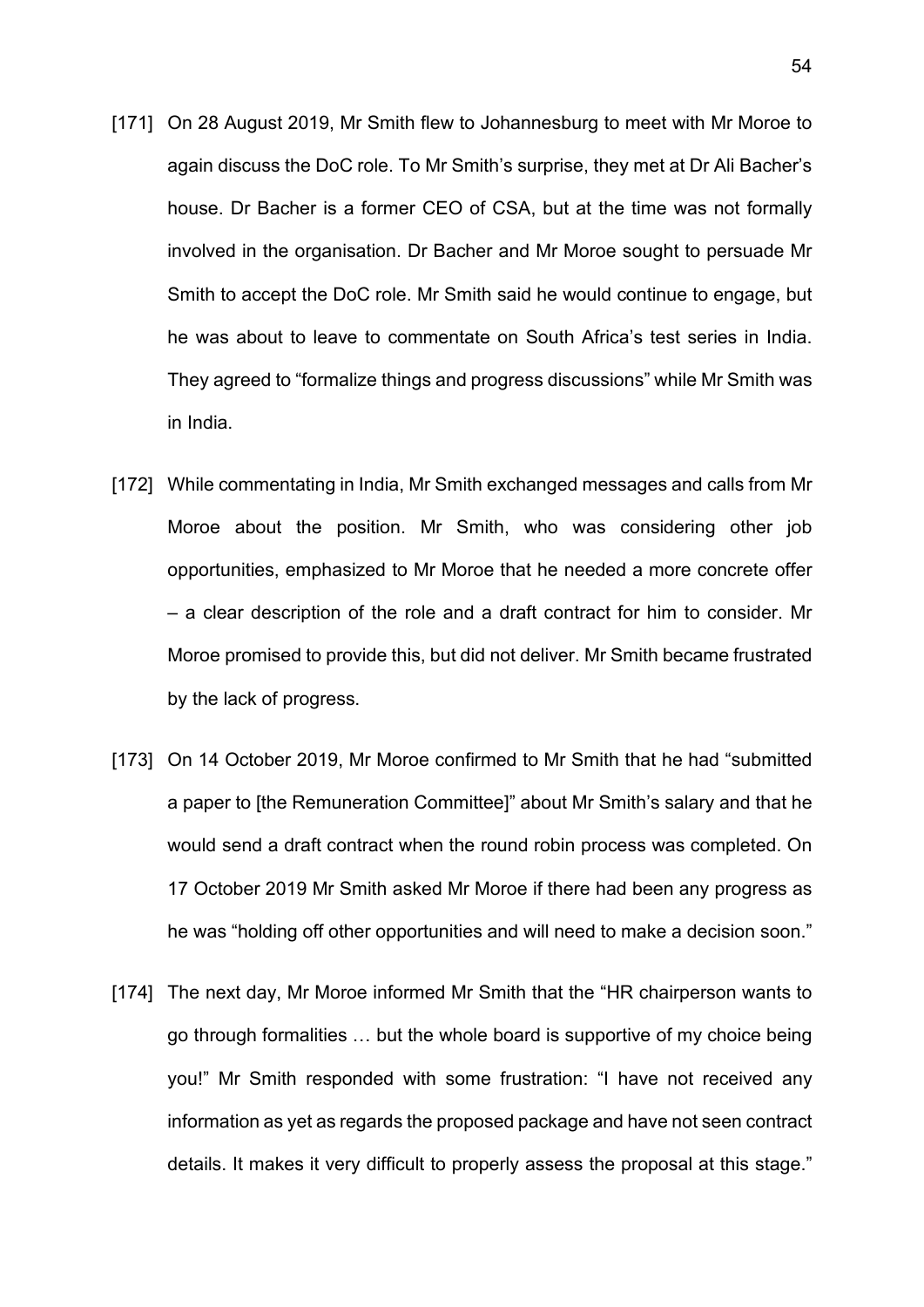Mr Moroe, seeking to assuage Mr Smith's concerns, responded: "I will send it to you as it is tailored for you and nobody else." Still, Mr Smith did not receive a draft contract.

- [175] On 20 October 2019, while Mr Smith was still in India, Mr Moroe asked him to send his CV to CSA. Mr Smith responded on 22 October 2019 saying that he would only be able to do so when he arrived home. He also noted that the DoC job had been advertised. Mr Moroe had not informed him that the job would be advertised. Mr Moroe explained in a WhatsApp message that "I have to advertise so I don't bring negative perception to the company". Mr Smith eventually sent his CV and further documents that CSA needed to complete his application.
- [176] Mr Smith was invited to attend an interview for the position on 7 November 2019. The day before, he was told he would have to make a presentation on a range of strategic issues that the DoC would need to address. He attended the interview but was unable to make the presentation at such short notice. He was unaware that other people had also been interviewed. In fact several others had been interviewed.
- [177] On 9 November 2019, Mr Moroe called Mr Smith to tell him he had got the job, and that he needed to go to Johannesburg to discuss the position with him and Mr Chris Nenzani – the Chairperson of CSA's Board. Mr Nenzani is Black. At this point Mr Smith still did not know what the salary was, or what his job description would be. He had received only an organogram that showed where the DoC role would fit in CSA's structure. The organogram reflected that the DoC would report to the CEO.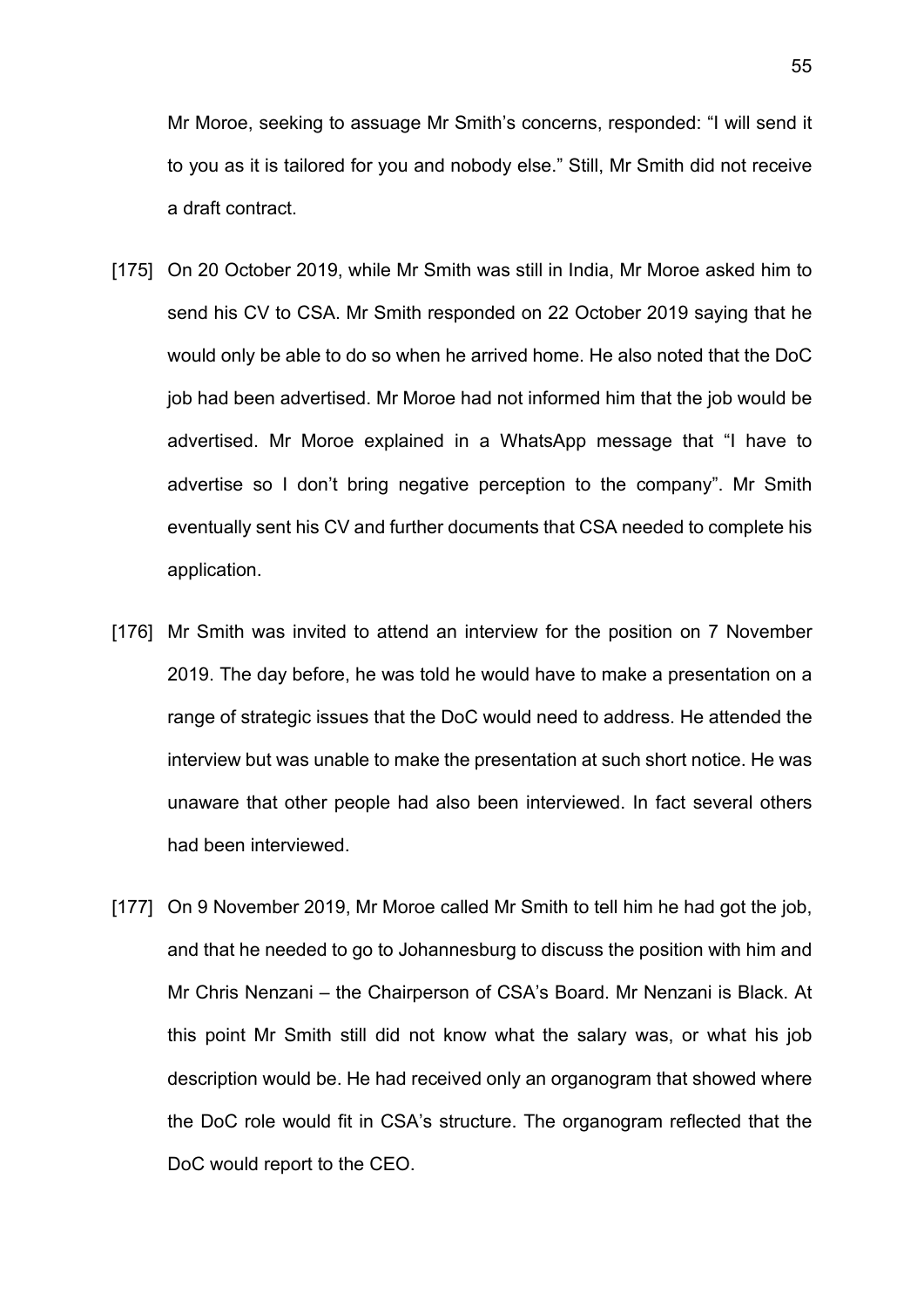- [178] Mr Smith wrote Mr Moroe an email on 12 November 2019 with evident exasperation. He told Mr Moroe that "we really need to get into agreement phase, it's crucial we deal with terms and conditions and mandates before anything else". Mr Moroe responded the same day saying that Mr Smith is "the preferred candidate" but that he wanted to meet with him and Mr Nenzani to discuss what would be expected of the DoC.
- [179] Two days later, on 14 November 2019, Mr Smith informed Mr Moroe that he was "no longer available for the director of cricket role". Mr Smith explained that "on every occasion when trying to deal with the agreement, the package, my roles and responsibilities and mandates, the process had fallen short and/or stalled". The scope of the DoC role, Mr Smith complained, "has not been clear". He pointed to the fact that CSA had advertised for the position of convenor of selectors, whereas he had been told that appointment would be the prerogative of the DoC. Ultimately, Mr Smith said he did not "feel that the timing is right for me … to make the difference that is currently needed in SA cricket", and he was not confident that he would "have the suitable authority, operational and political support to properly fulfill the role."
- [180] In his testimony, Mr Smith stated that "the false promises had created a lot of doubt and uncertainty in my mind." He referred to other public challenges of CSA regarding the treatment of critical journalists, sponsors withdrawing, board members resigning, and CSA's financial crisis. What he was "grappling" with was: "can you be successful in this role". Mr Smith had come to a point where, despite his desire to contribute to South African cricket, he no longer felt he could be successful in the DoC role.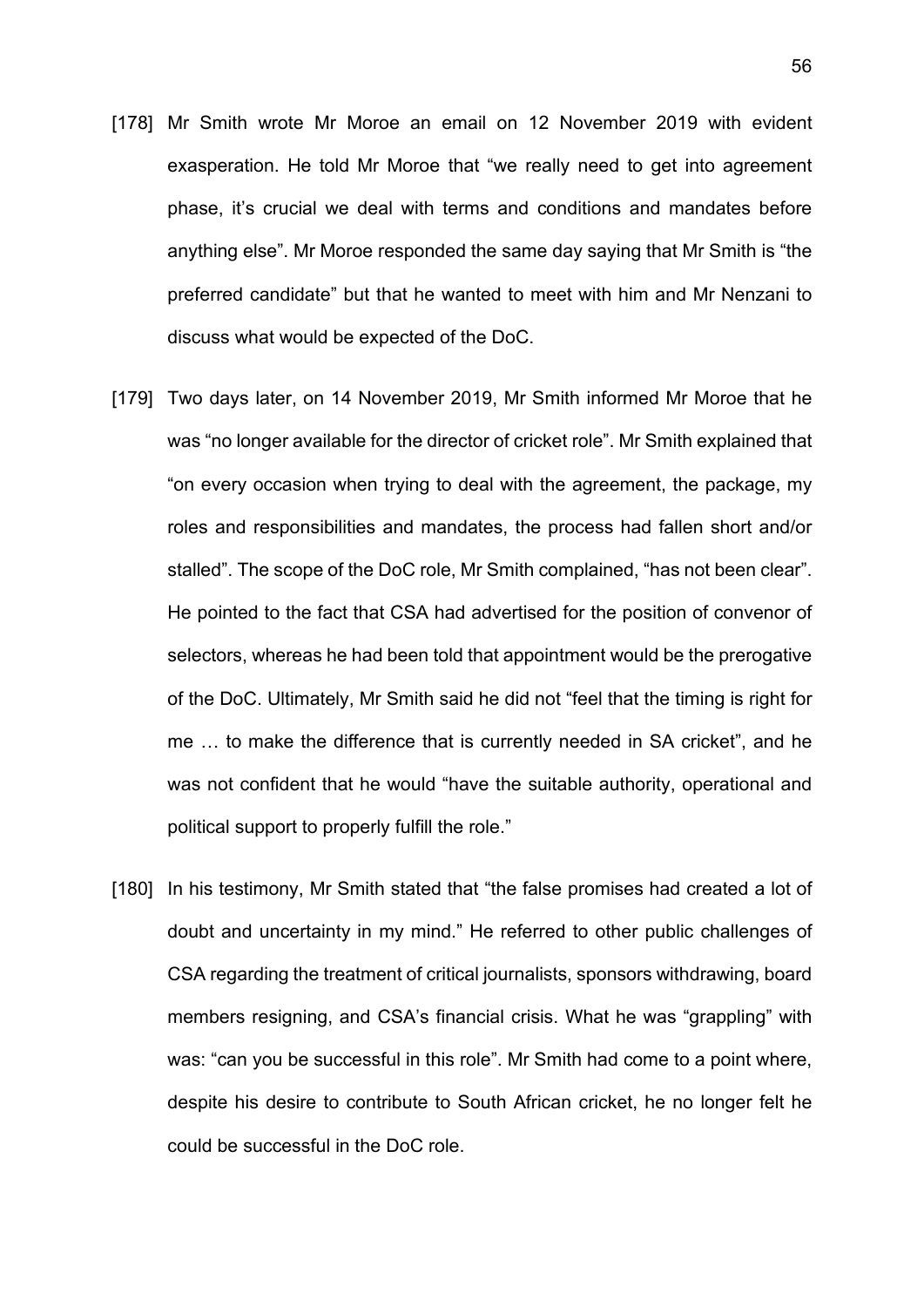- [181] Mr Smith released a public statement the same day stating that he was withdrawing his interest for the role. In his words at the time, he had "not developed the necessary confidence that that I would be given the level of freedom and support to initiate the required changes."
- [182] Despite pulling out at the eleventh hour, Mr Smith testified that this did not affect his relationship with Mr Moroe.
- [183] Mr Smith's withdrawal prompted a phone call from Mr Nenzani the same day to try to convince Mr Smith to "get back in, to consider coming back to taking the job." They had a discussion about the job and it appears that Mr Smith indicated he was willing to reconsider his decision to withdraw.
- [184] Mr Smith and Mr Nenzani spoke again the next day, 15 November 2019. (This is also an important discussion for understanding the appointment of Mr Boucher we consider next). Mr Smith's chronology (attached to his affidavit before the Ombudsman) stated "I did not want to report to the then CEO but to the board". In his testimony, Mr Smith said this statement was "not entirely accurate". He said that the real issue was that he "wanted access to the board" because "both the DoC and the CEO need to work constructively together". For Mr Smith, that meant that the DoC had to have direct access to the Board, and not only through the "filter" of the CEO. It was not about Mr Moroe himself, but the nature of the DoC role.
- [185] The meeting between Mr Smith and Mr Nenzani finished with them agreeing to meet a week later in Cape Town. They met at the Cullinan Hotel in Cape Town on 22 November 2019, together with Mr Moroe and Prof Shirley Zinn, an independent board member. The meeting was mostly an opportunity for CSA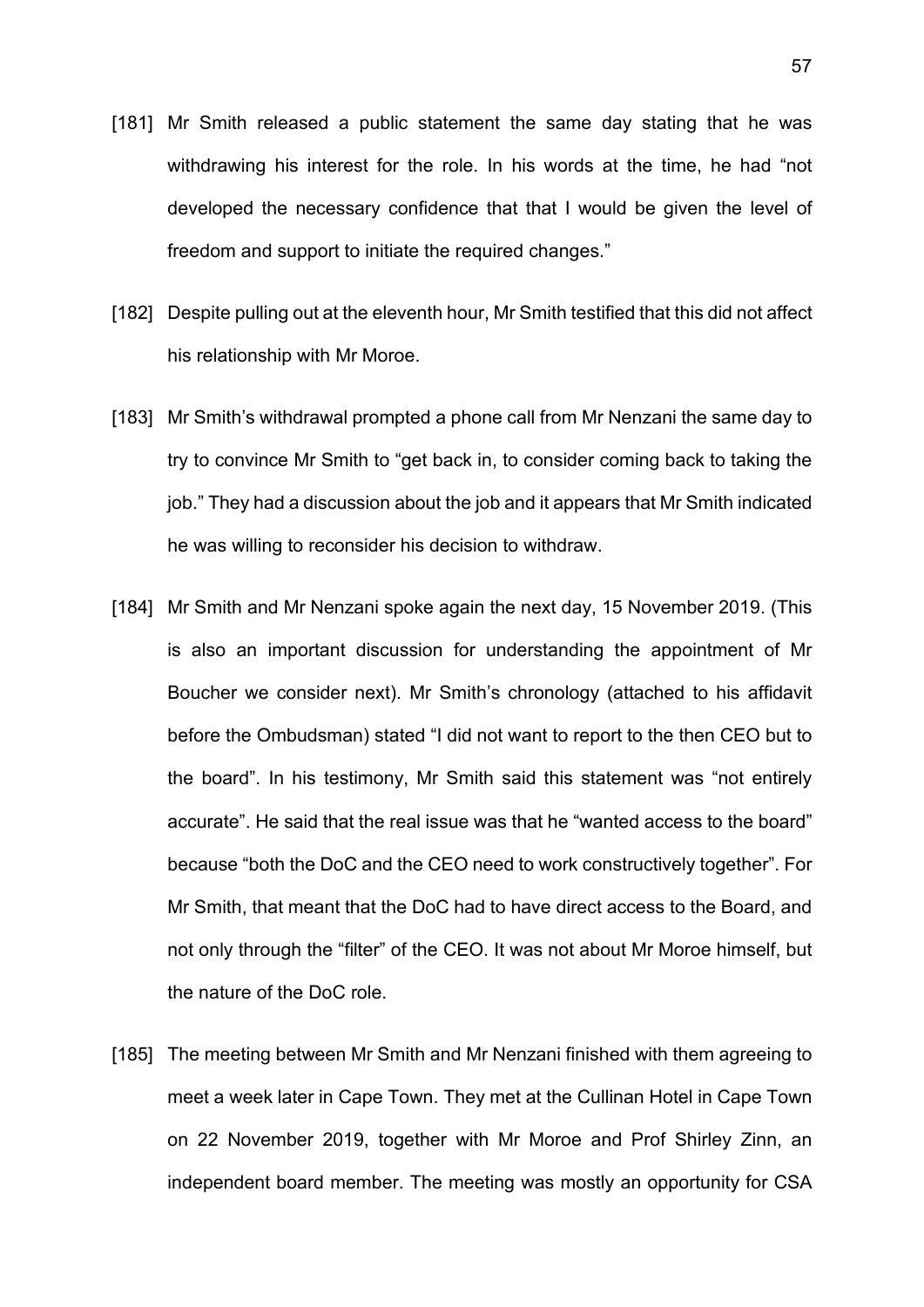to convince Mr Smith that he was "the right person for the job", and to explain to him how the DoC role would operate within the CSA structure. They explained that the DoC would be an invitee to board meetings. That satisfied Mr Smith.

- [186] Mr Smith agreed to restart the process of discussing terms, but had not yet accepted the role. He liaised with Mr Moroe who, on 26 November 2019, sent him a draft contract. Mr Smith and his advisors reviewed the contract.
- [187] On 2 December 2019, Mr Moroe sent a long WhatsApp message to Mr Smith assuring him that "you are the man for this job" and assuring him that "nobody will interfere with you delivering your job, let alone me." He ended: "This position is for you, Chief." He sent another message later the same day asking for Mr Smith's comments on the contract. Mr Nenzani also sent a message to Mr Smith on 3 December 2019, asking him to sign the contract. Mr Smith said he was still going through it.
- [188] On 6 December 2019, before the contract could be finalized, Mr Moroe was suspended as CEO. The suspension had nothing to do with Mr Smith, who learnt about it in the media. The next day, CSA appointed Dr Faull as its Acting CEO.
- [189] At the time Dr Faull was appointed, the Proteas had no coaching staff, and no selectors. The English men's cricket team was about to arrive in the country for a tour that would begin with the Boxing Day test on 26 December 2019 – less than three weeks away.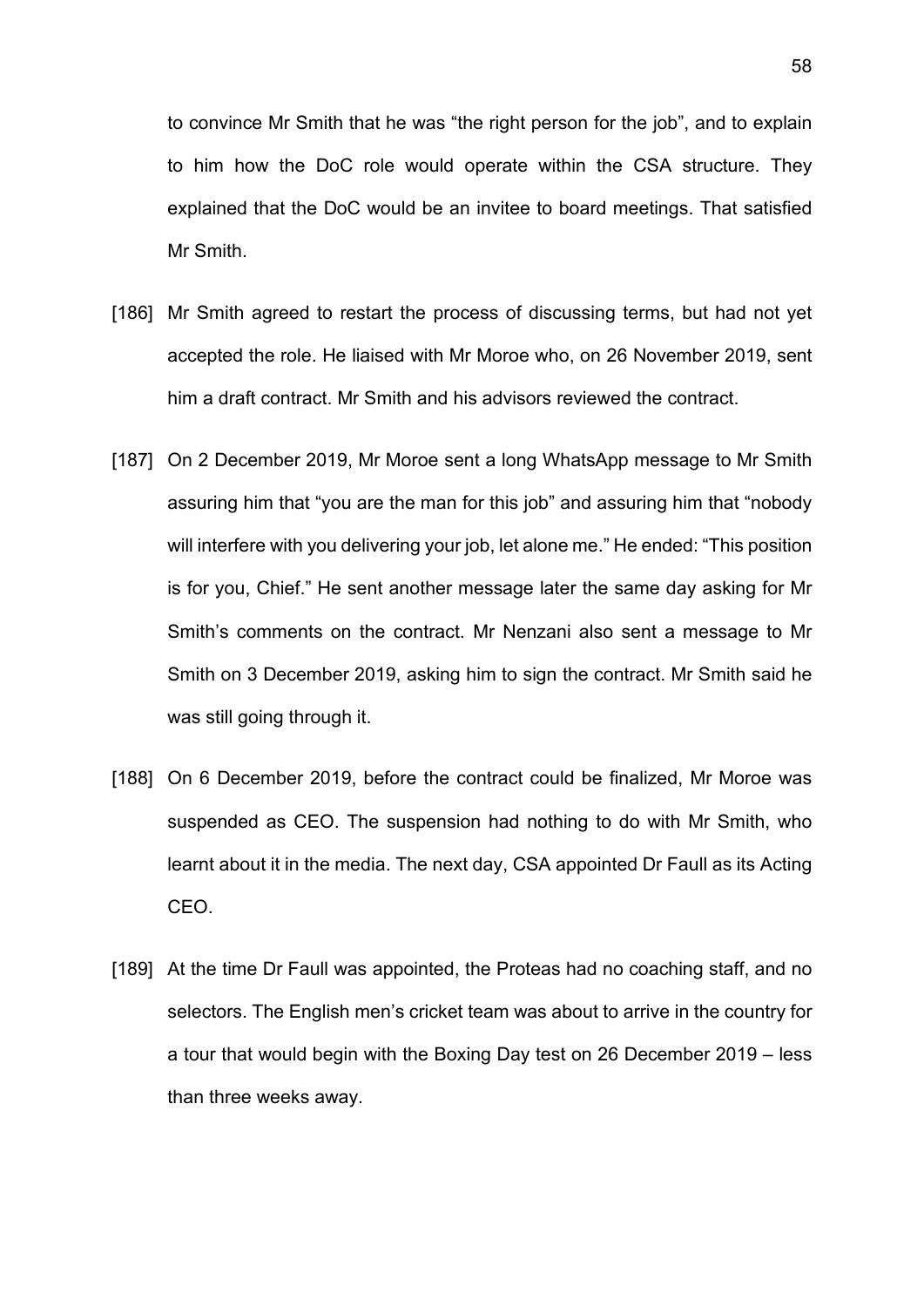- [190] On 8 December 2019, Dr Faull contacted Mr Smith to talk about a range of issues in the contract. The next day, Mr Smith in fact started his work as DoC, although no contract had yet been signed. An amended contract was sent to Dr Faull on 10 December 2019.
- [191] The next day, Mr Smith met with Dr Faull in Paarl. He first signed a fixed term employment agreement until the end of March 2020, that was backdated to 9 December 2019.
- [192] Mr Smith also met with Mr Nkwe, Mr Boucher and Mr Francois Du Plessis (the Proteas' captain) in Paarl. He spoke with all those present and appointed the coaching team for the upcoming England series. That meeting is central to the dispute concerning Mr Nkwe and Mr Boucher, and we return to it below.
- [193] The final relevant fact for the claim of bias against Black leadership in CSA concerns a proposal Mr Smith made in negotiating his relationship with CSA after his fixed employment contract ended. Mr Smith's short term employment would end at the end of March 2020. In early 2020 Mr Smith and CSA were negotiating the extension of their relationship in the form of an independent contractor agreement. Mr Smith proposed a clause that read: "if the Contractor feels that he is unable to work with any permanently appointed Chief Executive Officer during the Term, he shall be entitled to terminate this Agreement on 30 days' written notice to CSA." Dr Faull was still the Acting CEO at the time. CSA objected to the clause, and Mr Smith signed the Independent Contractor Agreement without it.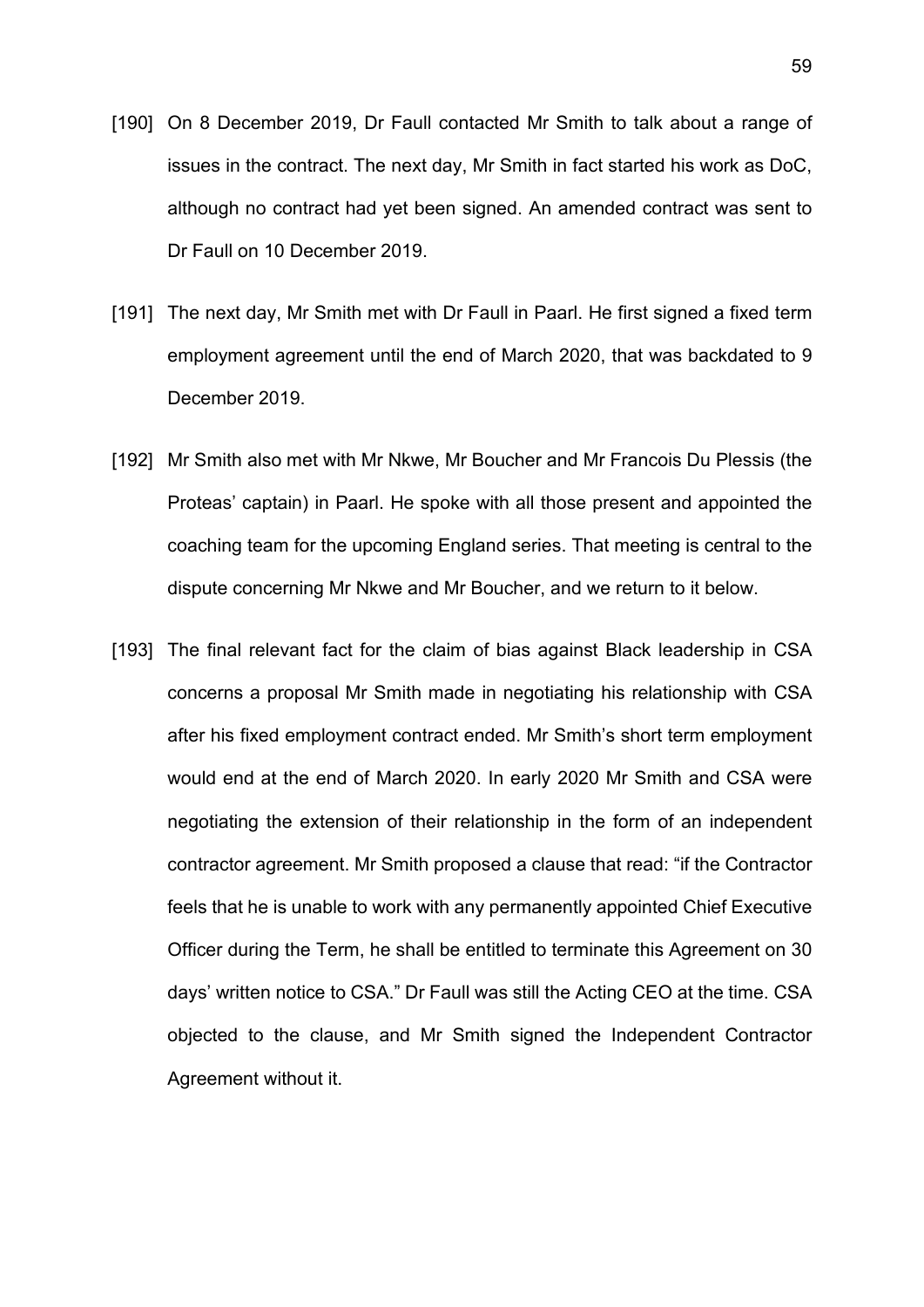#### **DID MR SMITH EVINCE RACIAL BIAS AGAINST BLACK LEADERSHIP AT CSA?**

- [194] The question posed in the Arbitration Agreement is: "whether the Respondent's proposal that he report to the Board of CSA and not the CEO during negotiations in November or December 2019, and later agreeing to report to the CEO, evinces racial bias against black leadership at CSA".
- [195] In light of the chain of events set out above, the inevitable answer is No. It is unsurprising that CSA chose not to actively pursue this issue as the facts cannot sustain a claim of racial bias by Mr Smith. There are five core reasons.
- [196] First, CSA presented no positive evidence that Mr Smith's actions were motivated by racial bias against Mr Moroe or other Black leadership at CSA. It did not lead evidence of Mr Moroe, Mr Nenzani, Mr Moseki or any other Black leader at CSA that Mr Smith acted in a racist manner or did not respect them because of their race.
- [197] CSA's case was again built entirely on inference. Mr Smith refused to report to the CEO when the CEO was Black, but was willing to report to the CEO when the CEO was White. The only explanation for this conduct, CSA contended, was racial bias. The same warnings about inferences set out earlier apply here – if the inference is inconsistent with the facts, it cannot be drawn.
- [198] Second, the claim is that Mr Smith would not report to Mr Moroe because he was Black, and insisted on reporting to CSA's Board. But the Board was led by a Black African – Mr Nenzani. Seven of the nine members of the Board were Black. If Mr Smith was motivated by racism, why would he be willing to report to a predominantly Black Board, but not a Black CEO?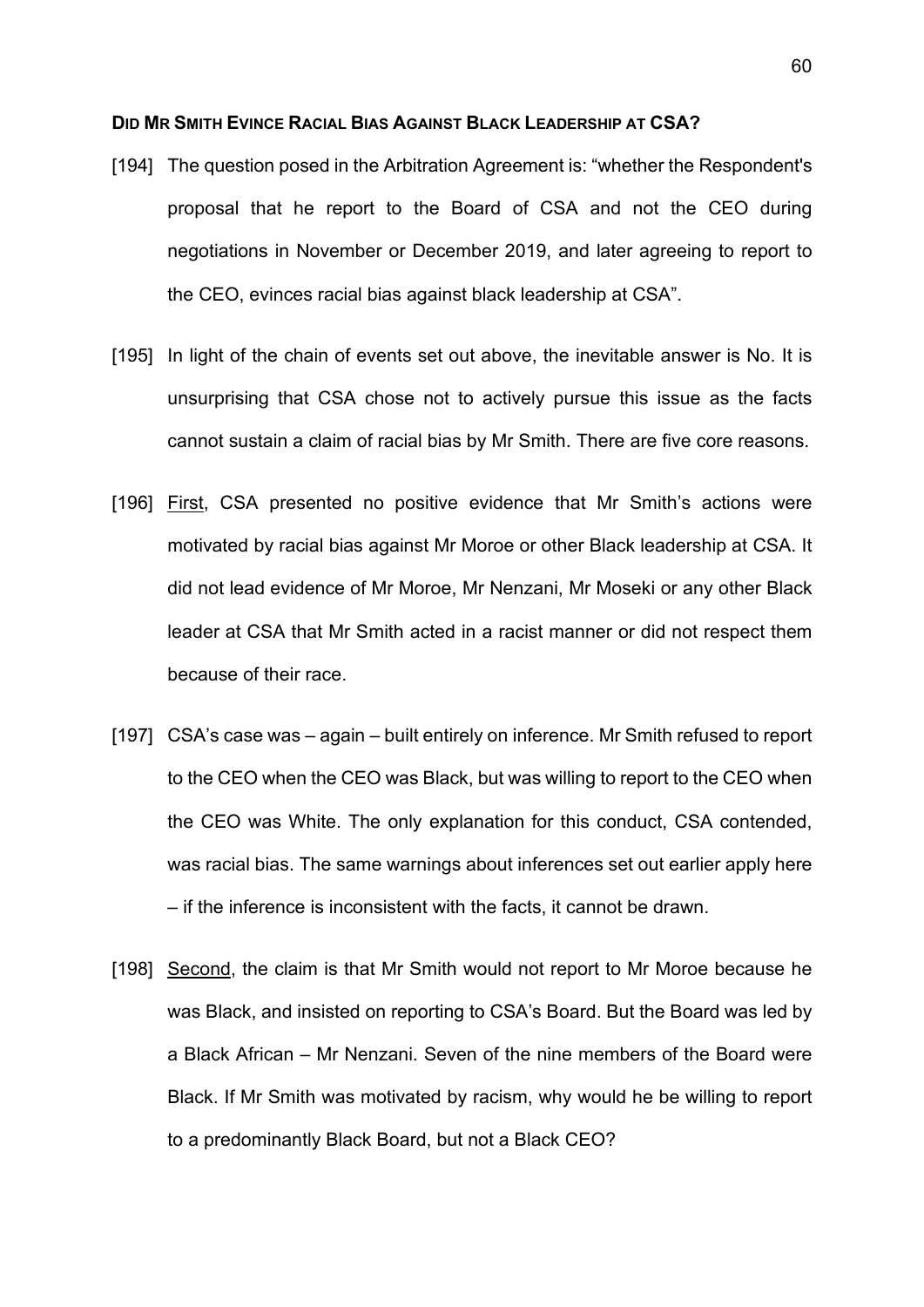- [199] The obvious answer was that the race of the CEO was not the issue. Mr Smith continued to report to Black leadership at CSA – to Justice Yacoob and Mr Lawson Naidoo who replaced Mr Nenzani as chair of the Board, and to Mr Moseki, who replaced Dr Faull as Acting CEO. There was no suggestion that his relationship with any of those leaders was affected by racial bias. Mr Smith who testified that his relationships with Black leadership at CSA was "very good". Mr Moseki testified that he had "worked will with all of" the Black leaders of CSA and that he had "not seen or experienced any racial bias" by Mr Smith towards him "or other members of Black CSA management."
- [200] Third, the timing does not support the inference CSA sought to draw. Mr Smith initially withdrew from the process on 14 November 2019. But after coaxing by Mr Nenzani, he agreed to return to negotiations. The question of how the DoC would report was largely resolved at the meeting of 22 November 2019, while Mr Moroe was still the CEO.
- [201] Mr Smith engaged with Mr Moroe about the terms of the contract from 22 November 2019 until Mr Moroe was suspended. Mr Smith did not know that Mr Moroe would be suspended before he assumed the DoC position. Nor did he know that a white person would replace Mr Moroe as CEO.
- [202] The basic premise for CSA's case that Mr Smith changed his mind on reporting to the CEO only once Dr Faull replaced Mr Moroe – was simply not borne out by the evidence.
- [203] Fourth, even if there was evidence that Mr Smith's willingness to report to the CEO changed when Mr Moroe was suspended and Dr Faull was appointed, it does not follow that the only plausible reason is racial bias. Mr Smith's reasons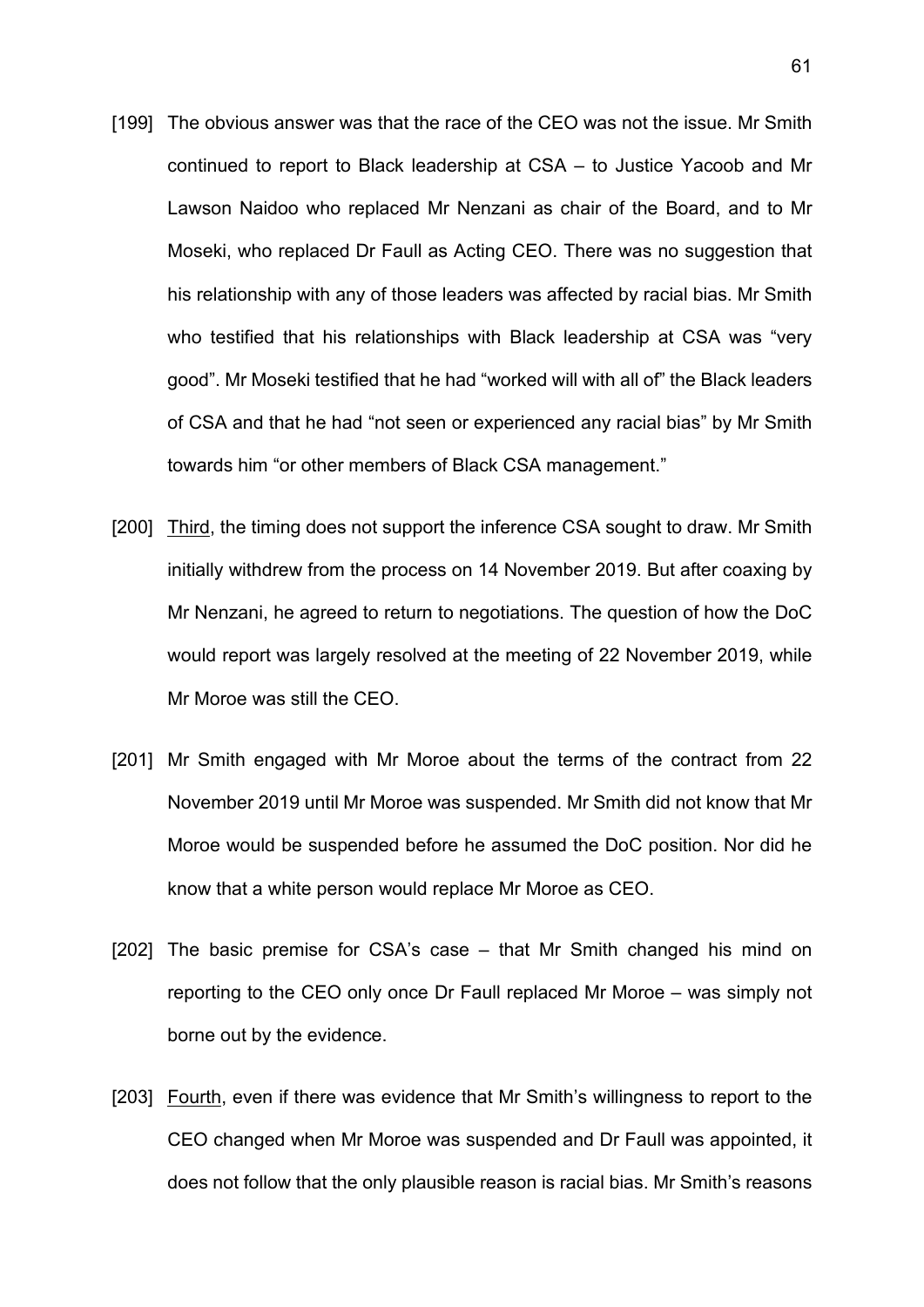for wanting to report directly to the Board were reasonable. There were two interrelated reasons:

- [203.1] For Mr Smith it was not about formal reporting lines, but about being able to communicate his views on cricketing issues directly to the Board, instead of through the CEO. He was worried that he would be unable to do his job effectively if there was a filter.
- [203.2] He had been frustrated by the process. This was not because Mr Moroe was Black, but because the process of headhunting him for the role of DoC had been poorly handled by Mr Moroe. However, Mr Smith later accepted that he would report to Mr Moroe despite his frustrations – he accepted as much at the meeting of 22 November 2019.
- [204] It is true that there is some inconsistency between Mr Smith's statement in his chronology, and his evidence. But CSA never challenged Mr Smith on this part of his evidence. It seems most likely that Mr Smith was motivated by both concerns, and that they were assuaged by the intervention of Mr Nenzani and the guarantee he would be invited to Board meetings.
- [205] Fifth, Mr Smith's proposal that he be allowed to terminate his Independent Contractor Agreement if the CEO changed was not explored in evidence. Mr Smith testified that his discussions with CSA on the contract were "pretty much non-existent" and that there were conversations "in the background" between CSA and his attorney, Mr David Becker. It is unclear if Mr Smith himself proposed the clause, or why.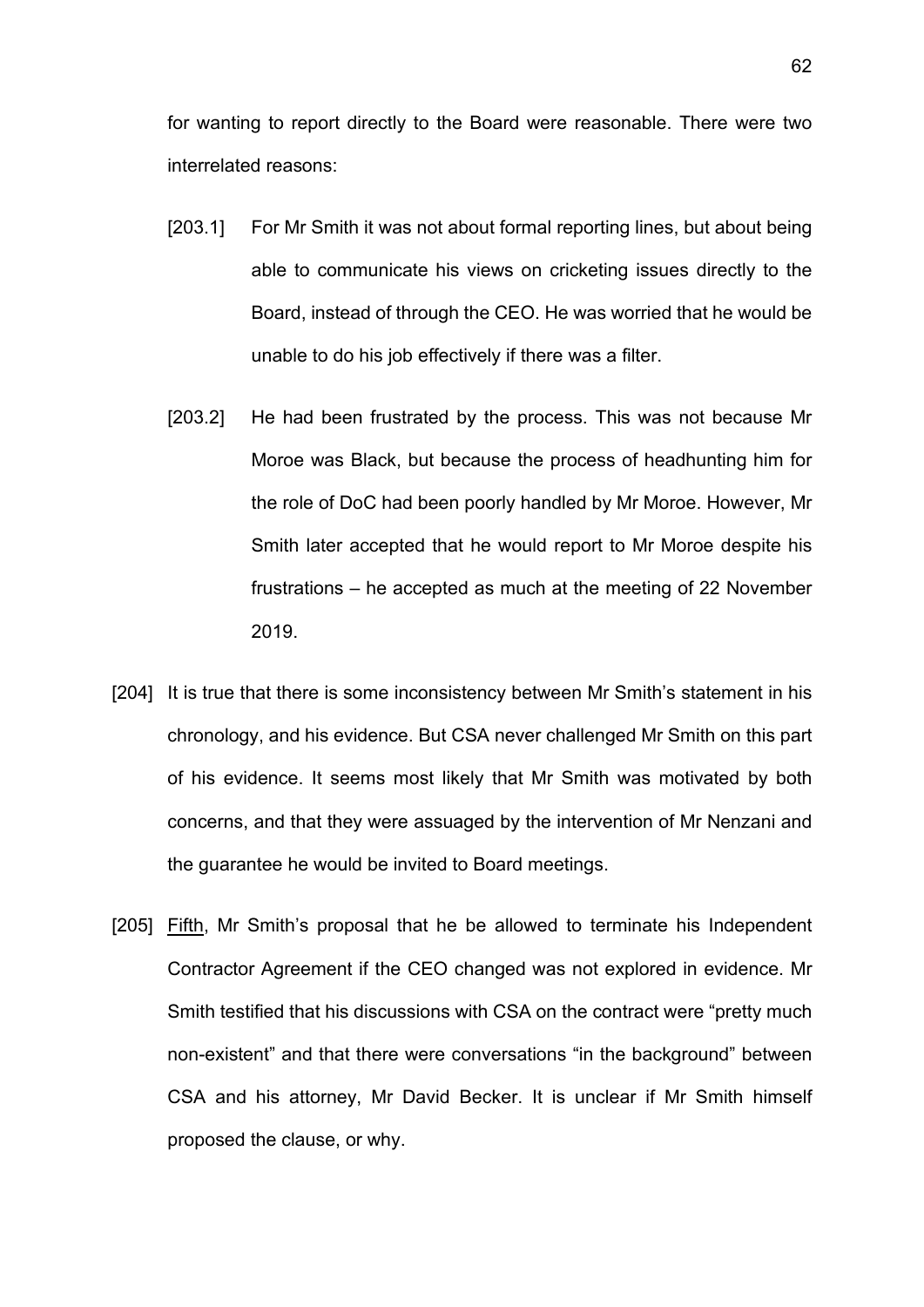- [206] But even if Mr Smith proposed the clause it is not on its own evidence of a racial motive. If CSA had already established racial bias by Mr Smith, we could see how the proposed termination clause would fit into that pattern. But the opposite is true – the rest of the evidence does not establish that Mr Smith was racially motivated. The proposal is equally consistent with a concern that he needed to be able to work closely with the CEO – whatever their race – to be effective. Ultimately, Mr Smith abandoned the proposal. The proposal alone – without any other evidence to support racial bias – is not enough to find that Mr Smith was racially biased against Black leadership.
- [207] Accordingly, we find that CSA did not prove that Mr Smith's proposal that he report to the Board of CSA and not the CEO during negotiations in November or December 2019, and later agreeing to report to the CEO, evinced racial bias against black leadership at CSA.

# **IV THE BOUCHER/NKWE ISSUE**

- [208] The question we are asked here is "whether the Respondent's conduct with regard to the appointment of Mark Boucher as Proteas Head Coach, amounted to unfair racial discrimination with respect to Enoch Nkwe".
- [209] Our answer is that CSA failed to prove such a case. While there were certainly flaws in the way that Mr Boucher was appointed, they do not establish unfair racial discrimination by Mr Smith against Mr Nkwe.
- [210] To explain why, we address the following topics:

[210.1] How and why Mr Smith appointed Mr Boucher;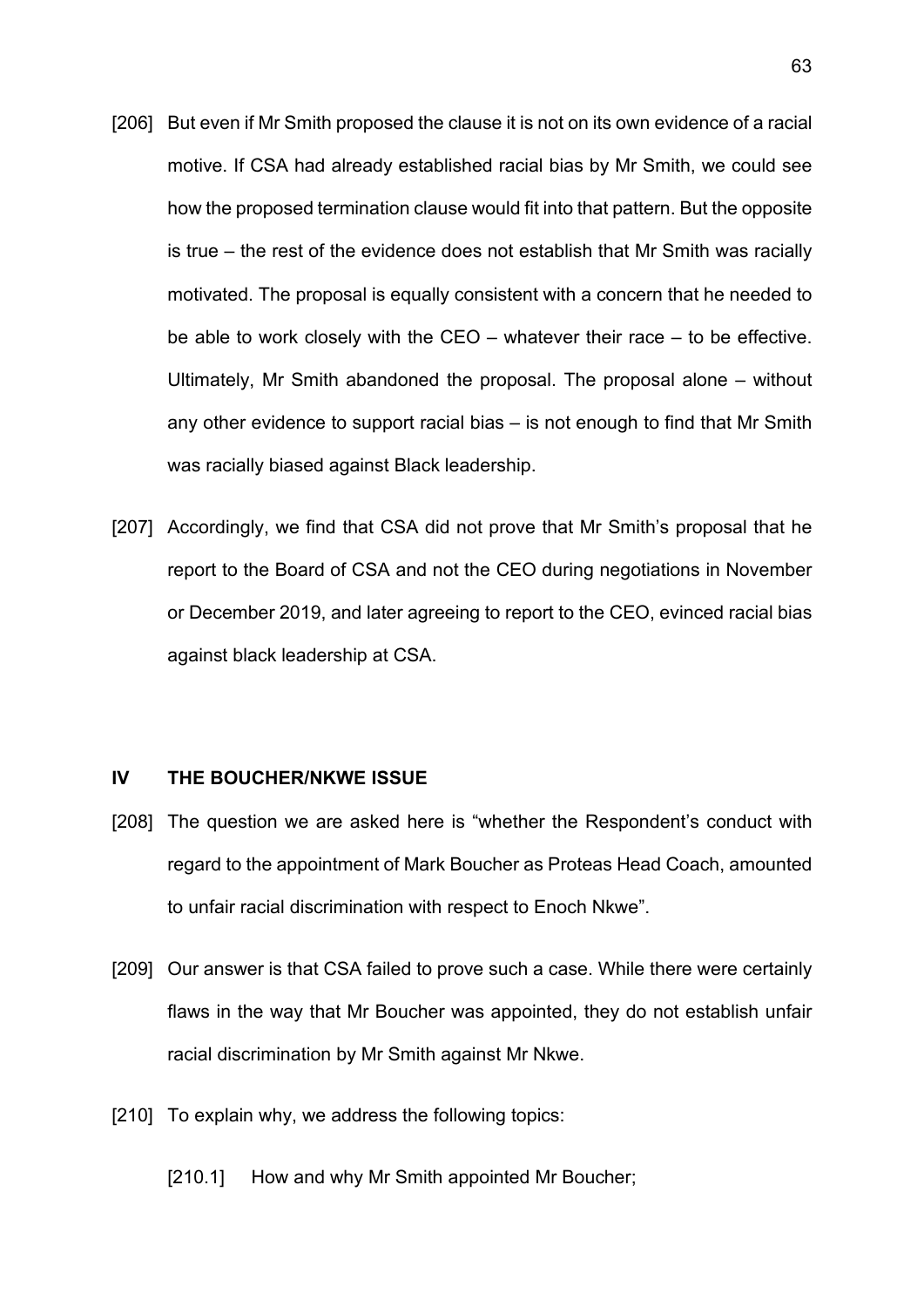### [210.2] Whether CSA can depart from their pleaded case;

- [210.3] Whether Mr Smith discriminated directly against Mr Nkwe; and
- [210.4] Whether Mr Smith discriminated indirectly against Mr Nkwe.

## **THE FACTUAL BACKGROUND**

- [211] To assess whether Mr Smith unfairly discriminated against Mr Nkwe when he appointed Mr Boucher as head coach, we need to answer the following questions:
	- [211.1] What were the respective qualifications of Mr Boucher and Mr Nkwe?
	- [211.2] How and why did Mr Smith appoint Mr Boucher?
- [212] The evidence on these issues came from the testimony of Mr Smith and Mr Mathe (CSA's Manager in its Coach Education Department), and from the statements of Dr Faull and Mr Moseki.

### **The Qualifications**

- [213] Both Mr Nkwe and Mr Boucher had strong qualifications for the job.
- [214] Mr Nkwe had played first class cricket for 12 years, before becoming a coach. In 2016, Mr Nkwe obtained a level 4 coaching certificate – the highest available certificate. He was the coach of one of South Africa's professional teams – the Highveld Lions. He won the coach of the year in 2019 and had won multiple trophies in the 2018/19 season. He had also been the assistant coach of the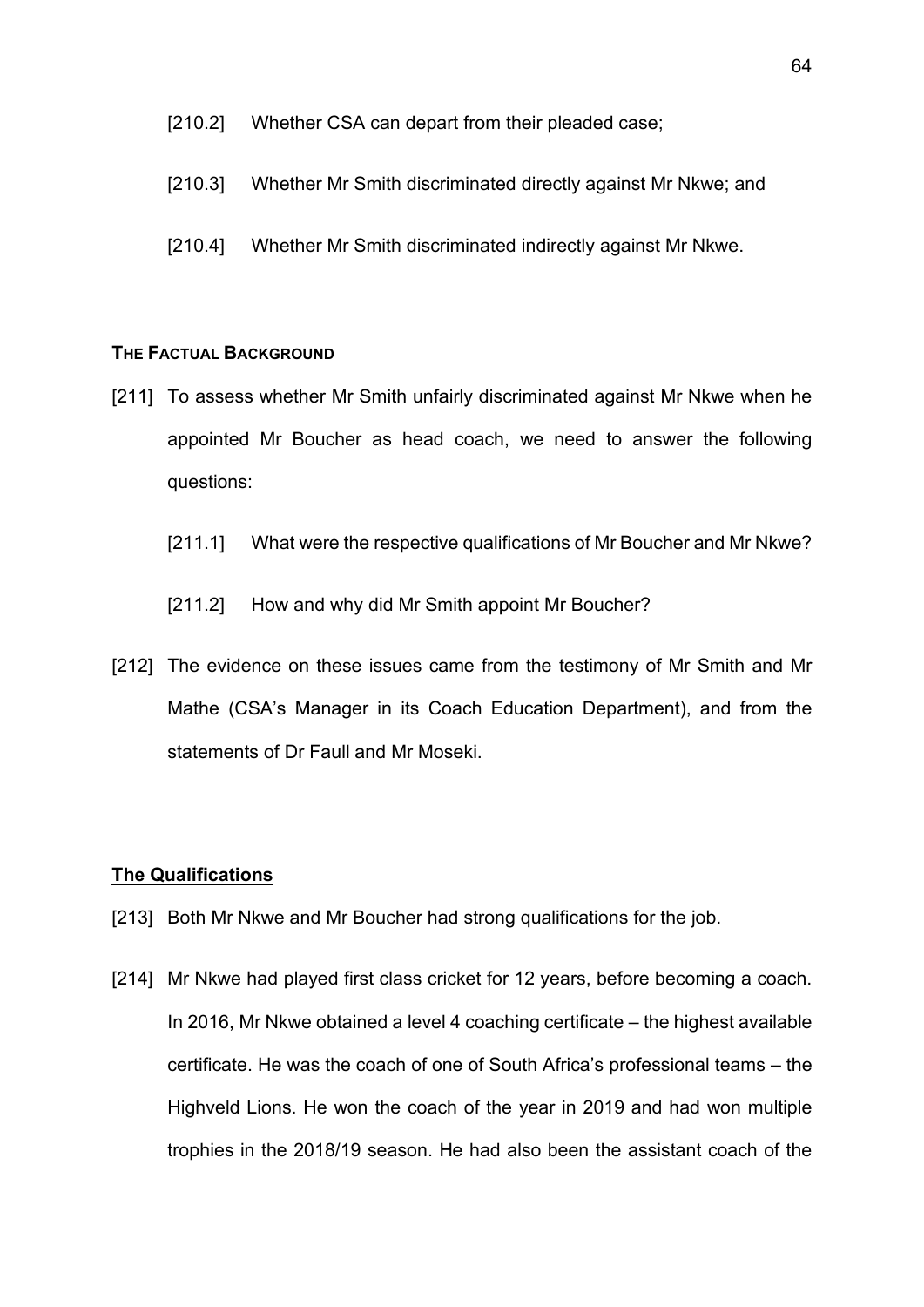Netherlands – an associate member of the International Cricket Council. Most recently, Mr Nkwe had served as the interim coach for the Proteas on their illfated tour to India in 2019. He then returned to his position at the Lions.

- [215] Mr Boucher had similarly strong qualifications. He had played international cricket for 12 years until 2012 when injury ended his career. He did not have a formal coaching qualification but, because of his international playing experience, he qualified for admission to CSA's level 3 programme. Since 2016, he had been the coach of the Titans – another of South Africa's professional teams. He had won the coach of the year award for the 2017/18 season. He had also won several domestic trophies as head coach.
- [216] Both were able coaches. According to Dr Faull, there was "no reason to doubt [Mr Boucher's] ability to coach at international level." And the same could surely be said about Mr Nkwe who had just been given the reins of the Proteas, albeit temporarily.
- [217] There were two primary differences between the two. Mr Boucher had over a decade of international playing experience, while Mr Nkwe had limited international experience. But Mr Nkwe had a level 4 coaching certificate, whereas Mr Boucher had no formal coaching certificate.
- [218] We consider the relevance of international playing experience in the next section, because that is the reason Mr Smith preferred Mr Boucher. But it is important to consider the evidence on the role of coaching certificates.
- [219] Most of the curriculum for a level 4 certificate concerns, leadership and management. As Mr Mathe put it 80% of the course was about: "how do you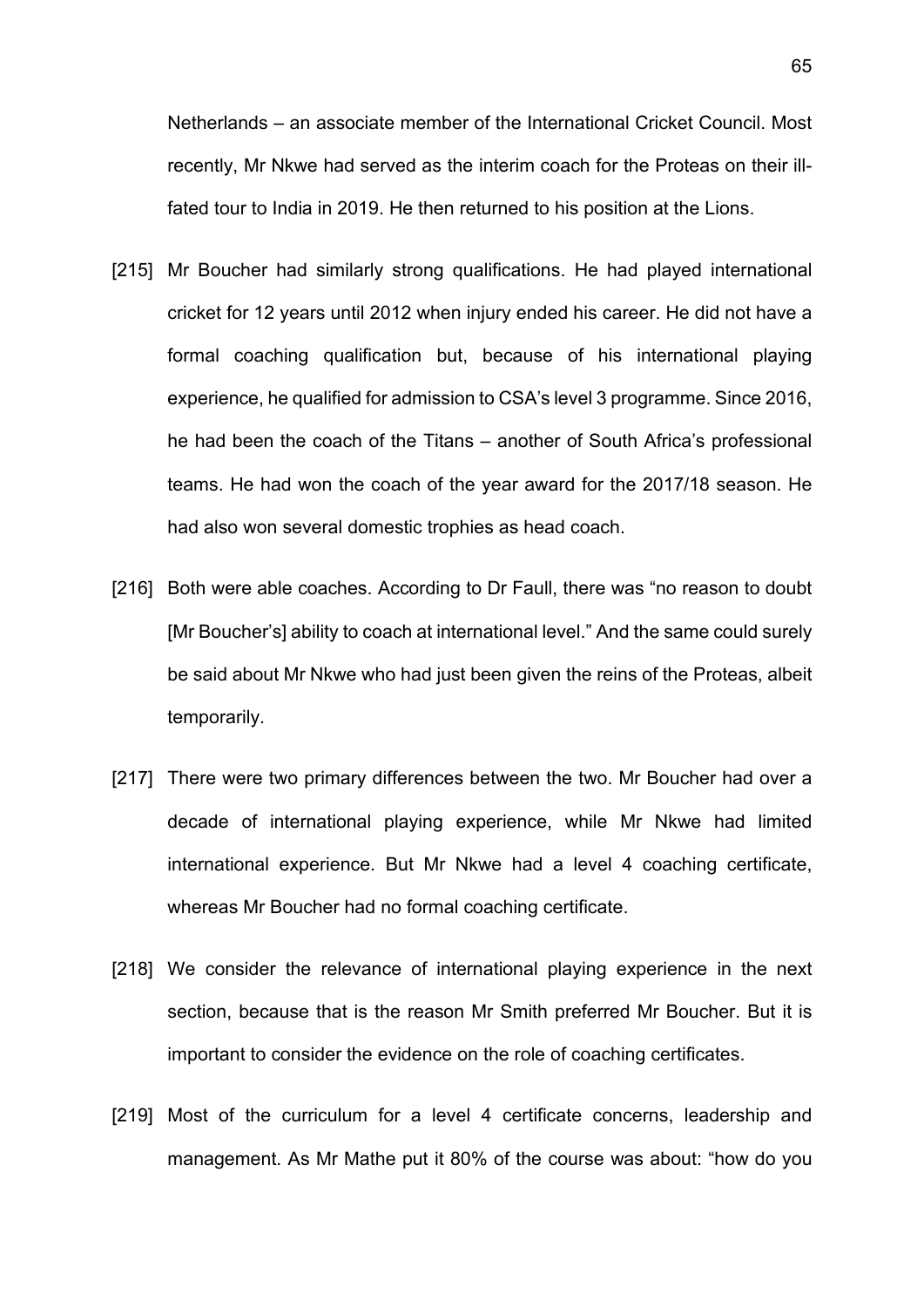put an operational excellence structure, how you manage performance, manage performance of your players and as well as of your coaching staff and how do you apply continuous improvement principles". 20% of the course is about coaching the technical skills of batting, bowling and fielding.

- [220] Mr Mathe explained that if you want to be coach in professional structures, you need to have a level 4 certificate. However, he also accepted that CSA did not have a "consistent practice" of requiring that the Proteas coach have a level 4 certificate. Mr Boucher had been appointed as a professional coach at the Titans without any certificate (although CSA had expressed some concern about this). Mr Kirsten had been appointed as the head coach of the Proteas with only a level 3 certificate. Mr Mathe later said that level 4 was recommended but that CSA does not "have a set policy … to say that from a coaching perspective there needs to be that minimum requirement."
- [221] CSA relied on two advertisements one in 2017 for the position of Proteas' head coach, and one in 2019 for the position of head coach of the SA A team – to support the importance of a level 4 coaching certificate. Both listed the following as "essential requirements pertaining to the candidate's skills, qualifications and experience":
	- *(a) A level 4 Cricket Coaching Certificate or equivalent international accredited qualification would be advantageous;*
	- *(b) At least 10 years' cricket coaching experience with 5 years of those being coaching at the highest domestic level in an ICC Full Member country;*
	- *(c) Intimate knowledge of international cricket;*
	- *(d) Experience in coaching at international level will be an advantage;*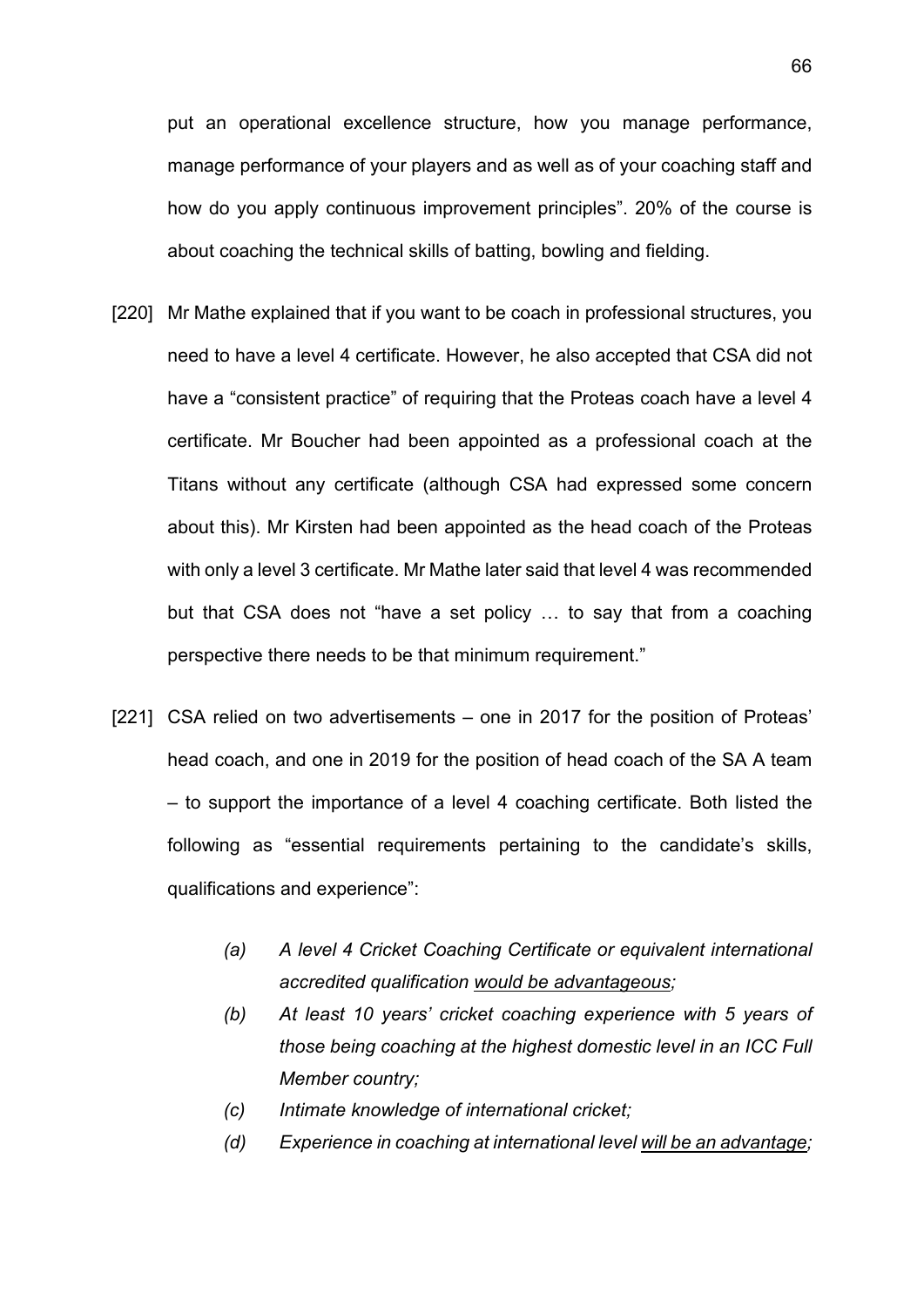- *(e) Experience in having played first class cricket will be an advantage; and*
- *(f) Good mentoring and motivational skills.*
- [222] It is unclear which of these were truly "essential requirements", and which were merely advantageous factors. As there was no advert for the 2019 Proteas' head coach, it is not necessary to parse the advert too closely. The parties appeared to fairly accept that  $-$  in practice  $-$  both a level 4 certificate and international playing experience were relevant factors, but neither were absolute minimum requirements.
- [223] In sum, Mr Boucher and Mr Nkwe were both highly qualified coaches. They both had excellent recent domestic coaching records. Neither ticked all the ordinary boxes, but they had different strengths. Mr Nkwe had the formal training, Mr Boucher had the international experience.

### **The Events up to 15 November 2019**

- [224] Mr Smith's decision took place against the background of CSA's attempts to headhunt him for the DoC position narrated above. So, to understand Mr Smith's decision, we need to go back to July 2019. The Proteas had a disastrous World Cup campaign, failing to make it into the knockout rounds. The head coach at the time – Mr Otis Gibson – resigned after the World Cup. This was also when Mr Moroe first approached Mr Smith about taking on the DoC role.
- [225] The Proteas' next assignment was a tour to India. Mr Smith was commentating on that tour, but was already starting to think about what he would do if he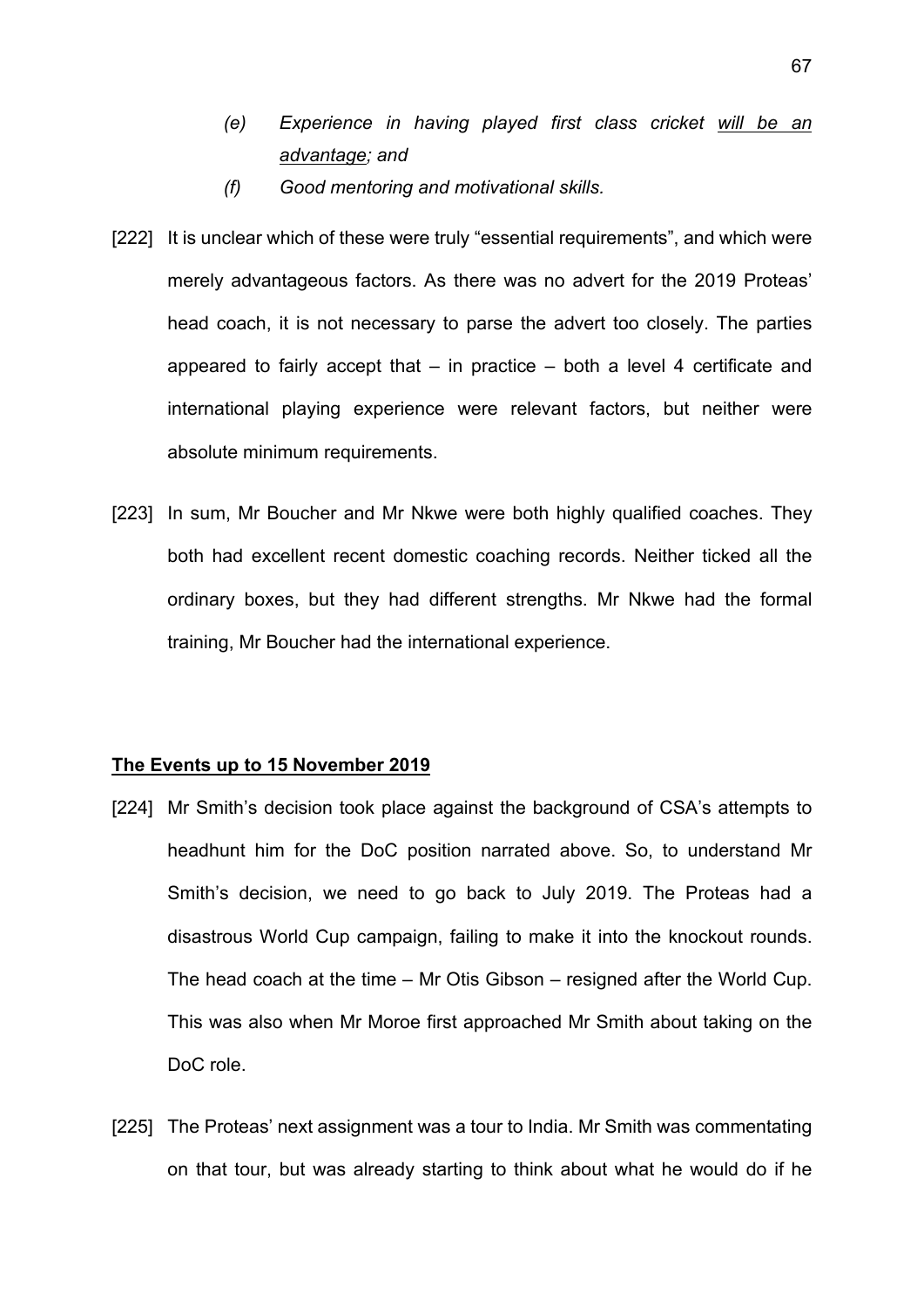ultimately got the job as DoC. CSA had not yet appointed a new head coach to replace Mr Gibson. Mr Enoch Nkwe was seconded from his position as head coach of the Gauteng Lions as interim head coach for the India series. One of the things Mr Smith was thinking about in India as he contemplated the DoC role was who he thought should coach the Proteas.

- [226] The tour was another disaster for the Proteas who lost all three tests. Mr Smith said that the team was "rudderless", that their "performance was way off par", and that there was "quite a lot of on field in-fighting between the players". On Mr Smith's evidence, these observations regarding the team informed his later assessment of what was required of a new head coach.
- [227] Although formally a commentator, Mr Smith testified that he was "intricately watching the Indian Tour, not from just a media perspective but I was analysing as a coach, as a DoC to see kind of you know looking at the team environment, the players, how they were operating you know". While he was assessing the team environment, Mr Smith was also considering who he thought would be the right person to take the Proteas team forward as head coach. As he put it – "so putting my cricket hat on, you start to assess."
- [228] There were two things he considered the needs of the team and the available coaches. First, Mr Smith "spent a lot of time analysing the team environment, that was probably the most extensive thing that I did, I looked at the player group, I looked at the leadership of the team, I looked at the experience of the team, I considered the strengths and weaknesses of the team". As he explained

*for me the key was to understand the environment, seeing the group of players, where they were, their experience, kind of what I thought they*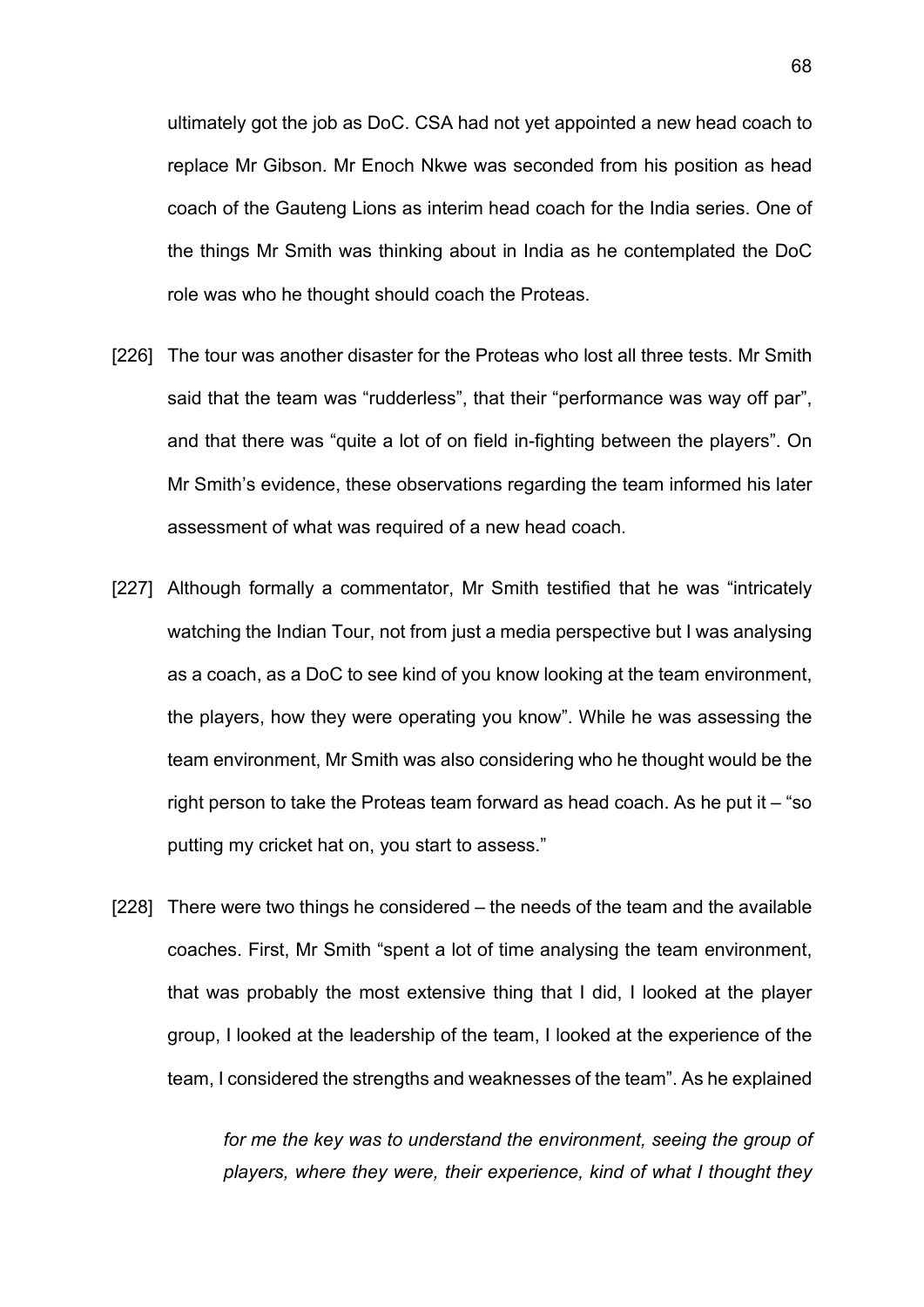*needed from a personality, from a, the challenges that we are going to face over the next period. So you try and bring this whole picture together I mean if the team was very experienced and had a captain that was going to be around for the next 10 years, you know maybe the decision would have been different.*

- [229] Against that background, Mr Smith "then went and considered who were in professional positions that had knowledge of these players, who had either coached against them, coached with them, I looked at some of the coaching, I briefly looked at some of the coaching records". This was not in any way a formal process. He did not gather CVs, or prepare spreadsheets of respective experience of possible applicants. It seems to have all occurred in Mr Smith's head.
- [230] This "process" had certain obvious shortcomings:
	- [230.1] Mr Smith did not provide a comprehensive list of who he considered. He testified that he "gave consideration to all coaches in South Africa" and "considered most of the professional coachers around". He recognised that "getting an international coach was going to be difficult". Mr Smith stated that he "definitely did" consider Mr Nkwe. But it is unclear whether he ever truly considered him for the head coach position, or only for an assistant coach position. It is not convincing on the evidence that he definitely considered Mr Nkwe for the head coach position. Immediately after saying he "definitely" considered Mr Nkwe, he said: "I didn't only consider the coach, I considered the entire management team." It is also not clear what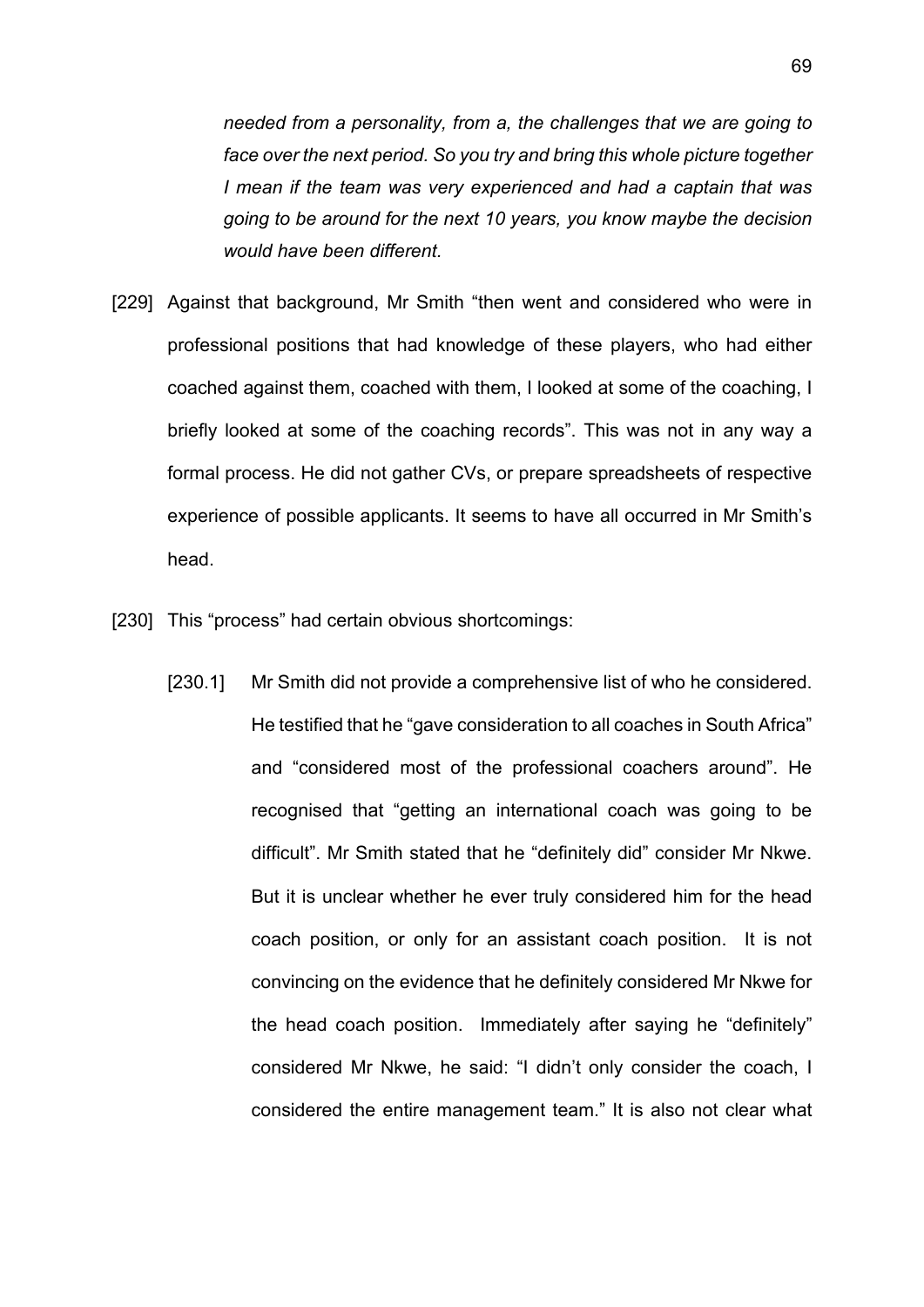other coaches – Black or White – Mr Smith considered as potential candidates.

- [230.2] CSA argued that Mr Smith's version contradicted the claim in his statement of defence that he did not perform a "comparative evaluation" between Mr Boucher and Mr Nkwe. There is substance to this complaint. Mr Smith admitted he never followed a formal process to compare qualifications. He followed an informal, internal process. The problem is that the process is entirely internal to his head. There are no external indications at all of what that internal process entailed. While it is certain there was no ordinary "comparative evaluation", it is also unclear whether Mr Smith ever directly compared Mr Nkwe to Mr Boucher.
- [230.3] While he had a rough sense of what people's respective experience were, he did not have a detailed, accurate information. For example, he admitted that he was not certain at the time exactly how long Mr Nkwe had played domestic cricket, or how long he had been a professional coach.
- [230.4] It did not afford any of the people floating about in Mr Smith's head as possible coaches the opportunity to make their case for selection, to correct any misperceptions, or point to information Mr Smith did not know.
- [231] Of course, at this stage Mr Smith was not the DoC. He was not an employee of CSA at all. He was merely a potential candidate for a new role that might have the power to appoint the head coach at some time in the future. As he put it,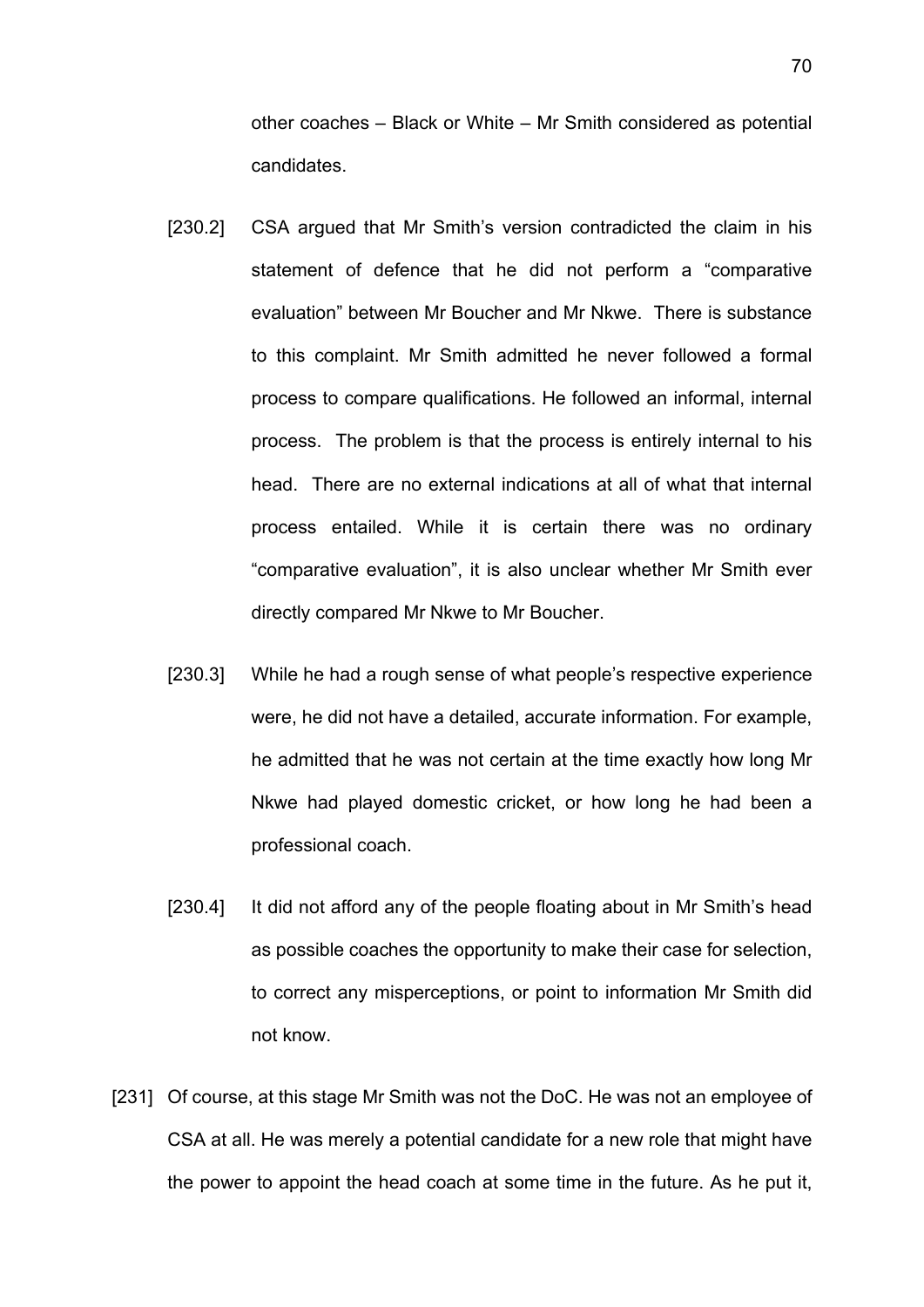approaching possible candidates about the job "would have been a mistake, I wasn't formally appointed yet. How can I do that, why would they have discussed their CV's with me. I would have then told the public that I was in the running of the DOC role which I wasn't. I mean, I knew I was but I could not publicly state that." He testified that he did not talk to any possible candidate – and particularly not to either Mr Nkwe or Mr Boucher – about their possible appointment until 11 December 2019.

# **The Events After 15 November 2019**

- [232] It is not entirely clear how long Mr Smith's internal monologue went on. But by 15 November 2019 when he spoke to Mr Nenzani about again becoming available for the DoC role, he had more or less made up his mind – Mr Boucher was his man. Mr Smith testified that Mr Nenzani "was acutely aware of my idea that I wanted [Mr Boucher] to take over as head coach." They discussed it at that meeting, and Mr Nenzani did not object to Mr Smith's preference for Mr Boucher. They agreed that, if he accepted the position, Mr Smith would have the authority to appoint the coaching team.
- [233] Despite this, Mr Smith said he was not "100% clear" about whether he would appoint Mr Boucher. Not much seems to turn on whether Mr Smith was 100% clear, or 99% clear. He clearly communicated to Mr Nenzani that, if he took the DoC job, he planned to appoint Mr Boucher as the head coach. Mr Smith did not alter his view after 15 November 2019. Nor was there any further process between that date and 11 December 2019 when Mr Boucher and Mr Nkwe were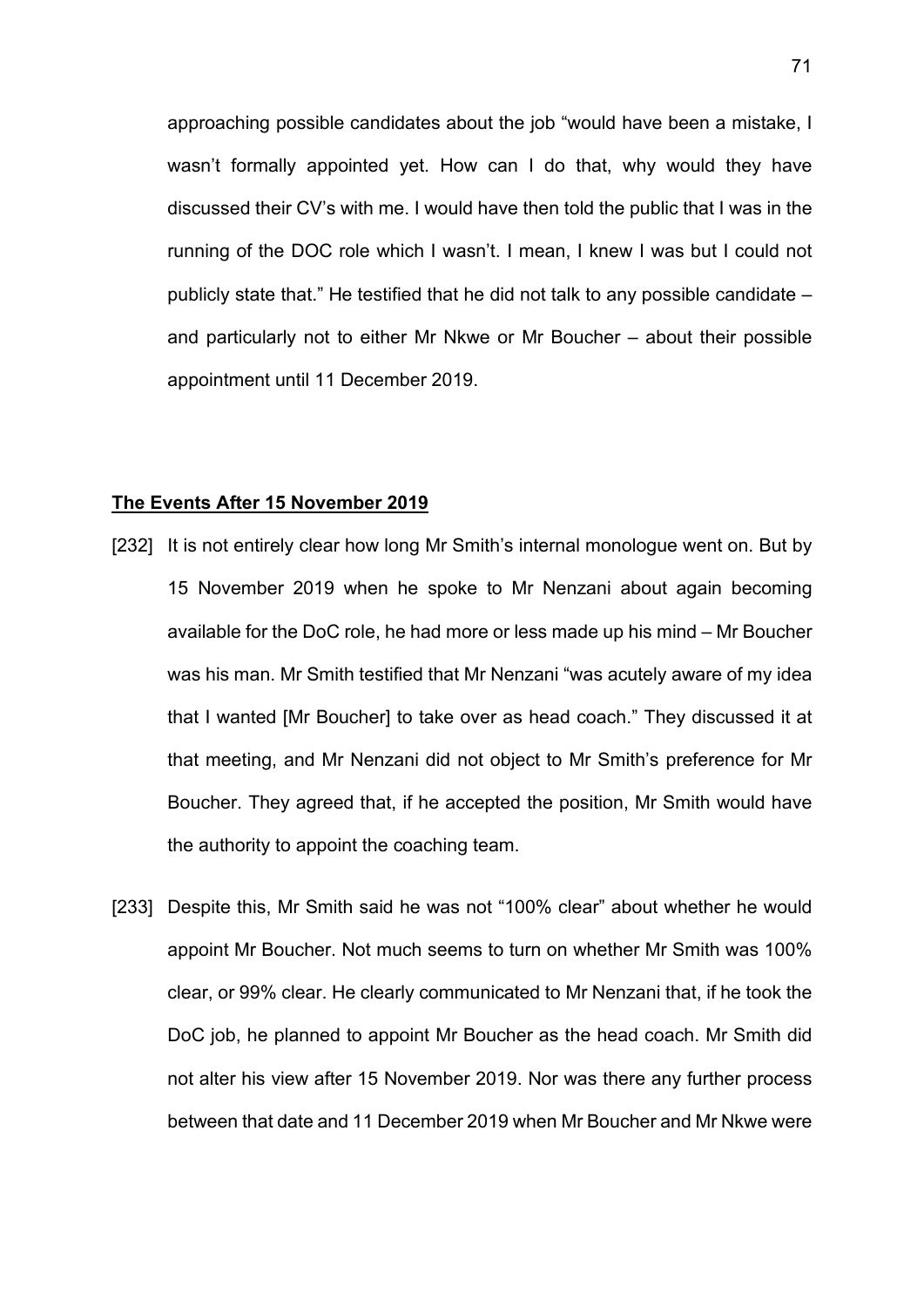appointed. Whether Mr Smith had completely or mostly made up his mind on 15 November 2019 does not alter the unfair discrimination analysis.

[234] But why did Mr Smith choose Mr Boucher? His given reasoning is summarised in this passage:

> *a head coach of a national team is an extremely high pressurised position, you are at the cold face of the world media, the world crowds, people don't care about CSA' equity proposition, they care about results and I felt that CSA and the team at the time needed someone that had extensive, extensive experience in dealing with conditions, with the pressures that come with the international game. I knew that this team was going to lose extensively upfront, it was going to take time to build it and I felt that I need a character that could handle that.*

[235] There is a little to unpack here:

- [235.1] Mr Smith's clear focus was on a coach that would make the team successful. He explained that about 80% of CSA's income is generated by the Proteas. That 80% is made up primarily of broadcast deals, and then from sponsorship. Mr Smith stated that the two things that were key in generating this revenue were good governance, and a successful team. The more successful the team was, the more money CSA could generate. That money would go not only to the Proteas, but would "fund the entire process from grassroots up to national men and women."
- [235.2] The team was not successful in 2019. It was a team in transition that – in his view – required a particular type of coach to bring them successfully through that transition and back to winning ways.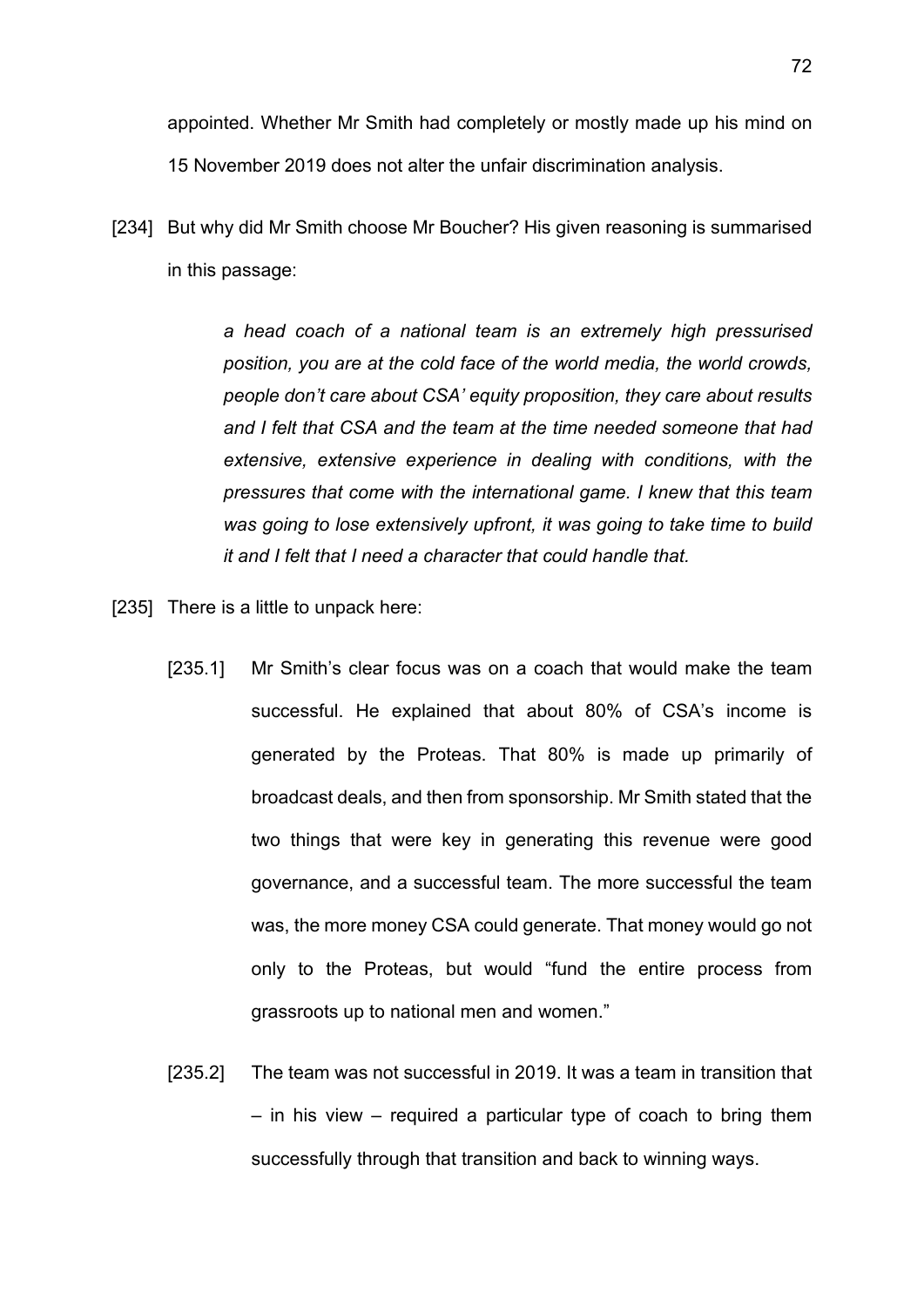- [235.3] In choosing between Mr Boucher and Mr Nkwe, he thought that the most important characteristic for being able to lead that team at that time was international experience. In his view, that experience would enable the coach to handle the pressure, and to build the team. He made that decision based on his "extensive cricket knowledge".
- [235.4] There is no evidence of a choice between Mr Boucher and Mr Nkwe as head coach. The evidence suggests that he always preferred Mr Nkwe for the position of assistant coach and Mr Boucher for head coach.
- [236] CSA did not, at the time, question the wisdom of Mr Smith's view based on his admittedly extensive international experience. Far from it. Mr Nenzani and Mr Moroe, and then Dr Faull, were all aware before Mr Smith was appointed as DoC that he wanted to appoint Mr Boucher as head coach. They were presumably also aware of the basic reasons – although we did not receive direct evidence of this. They appointed him knowing he wanted to appoint Mr Boucher as head coach and Mr Nkwe as assistant coach. Nobody at CSA resisted his choice – on either cricketing or transformation grounds – or asked him to reconsider his preference.
- [237] Indeed, Mr Moseki's evidence was that there was not "much debate within CSA when Mr Boucher was proposed". It was approved by the Board, the HR Manager, himself as the CFO, the Company Secretary and Dr Faull. "I do not recall", he tells us, "any of these persons suggesting that at the time such appointment was racially discriminatory or unfair to Mr Enoch Nkwe."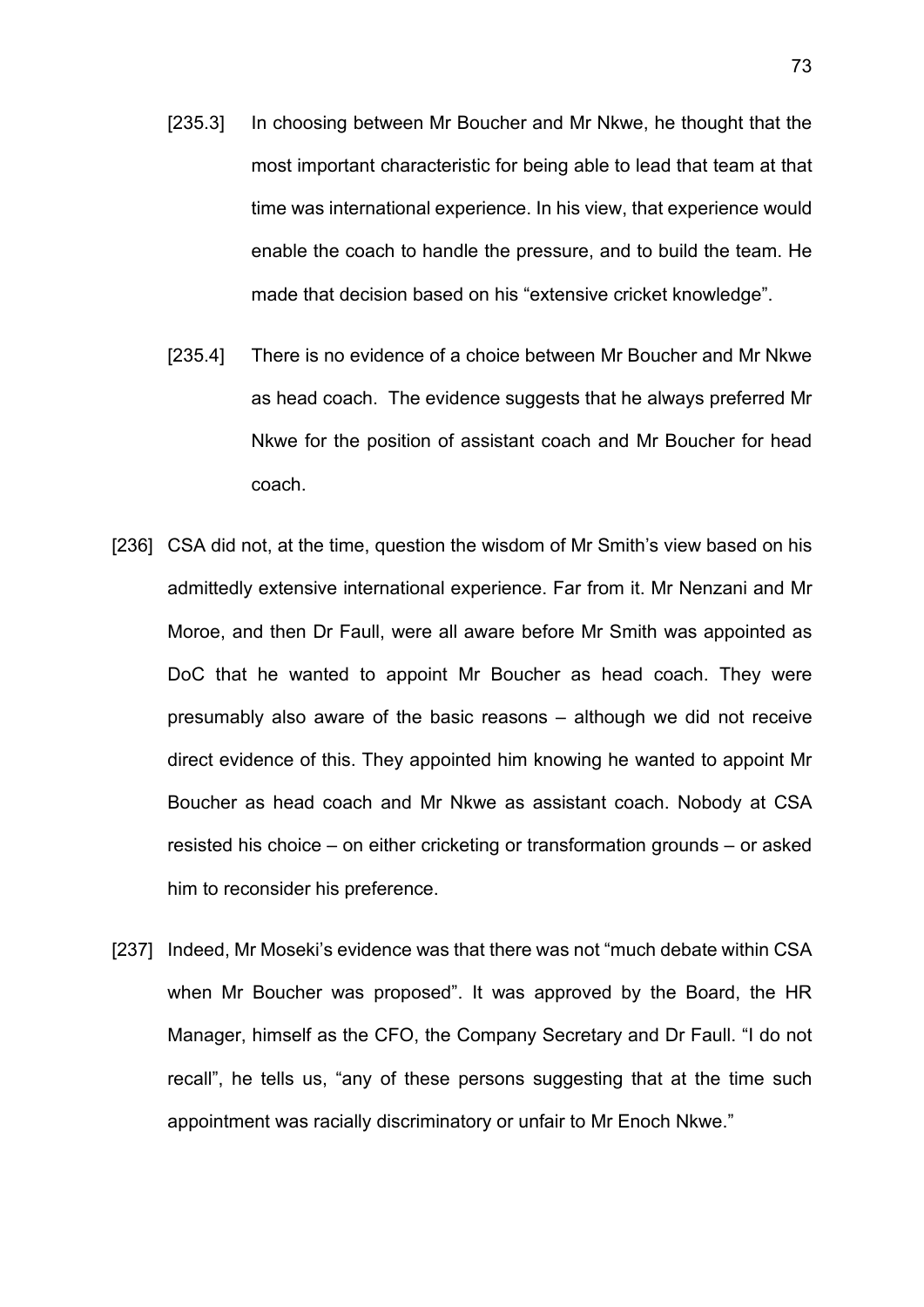- [238] That leads to the actual appointments on 11 December 2019. Until then, Mr Smith was not the DoC. He signed his contract on that day. He then immediately met with Mr Boucher and Mr Nkwe. He explained to both of them that he intended to appoint Mr Boucher as head coach and Mr Nkwe as assistant coach. He did not know, at that point, whether they would accept.
- [239] Mr Smith told Mr Nkwe that the reason he had decided to offer him the assistant coach position and to offer Mr Boucher the job as head coach was that Mr Nkwe lacked international experience, and that the assistant coach position would allow him to gain that experience. He said that the plan was that Mr Boucher would be head coach until the 2023 world cup, and that Mr Nkwe would then be the "preferred candidate" to take over as head coach. Mr Smith's sense was that Mr Nkwe "bought in" to this proposal.
- [240] This was not an "interview" for Mr Nkwe. Mr Nkwe's only options were to accept or reject the position of assistant coach. Mr Smith was communicating his decision that he had already made.
- [241] Mr Smith also made six other appointments: Mr Zondi as convenor of selectors; Mr Charl Langeveld as bowling coach; Mr Justin Ontong as fielding coach; Mr Ashwell Prince as head coach of the SA A side; Mr Volvo Mashibalele as the team manager; and Ms Siphokazi Sokanyile as media manager. All six are Black.
- [242] Mr Smith followed no further process after his appointment before making the appointments. He made them immediately after signing his contract. He claimed that he had no choice. CSA had no coaches and no convener of selectors. There had been several recent scandals including, most recently, the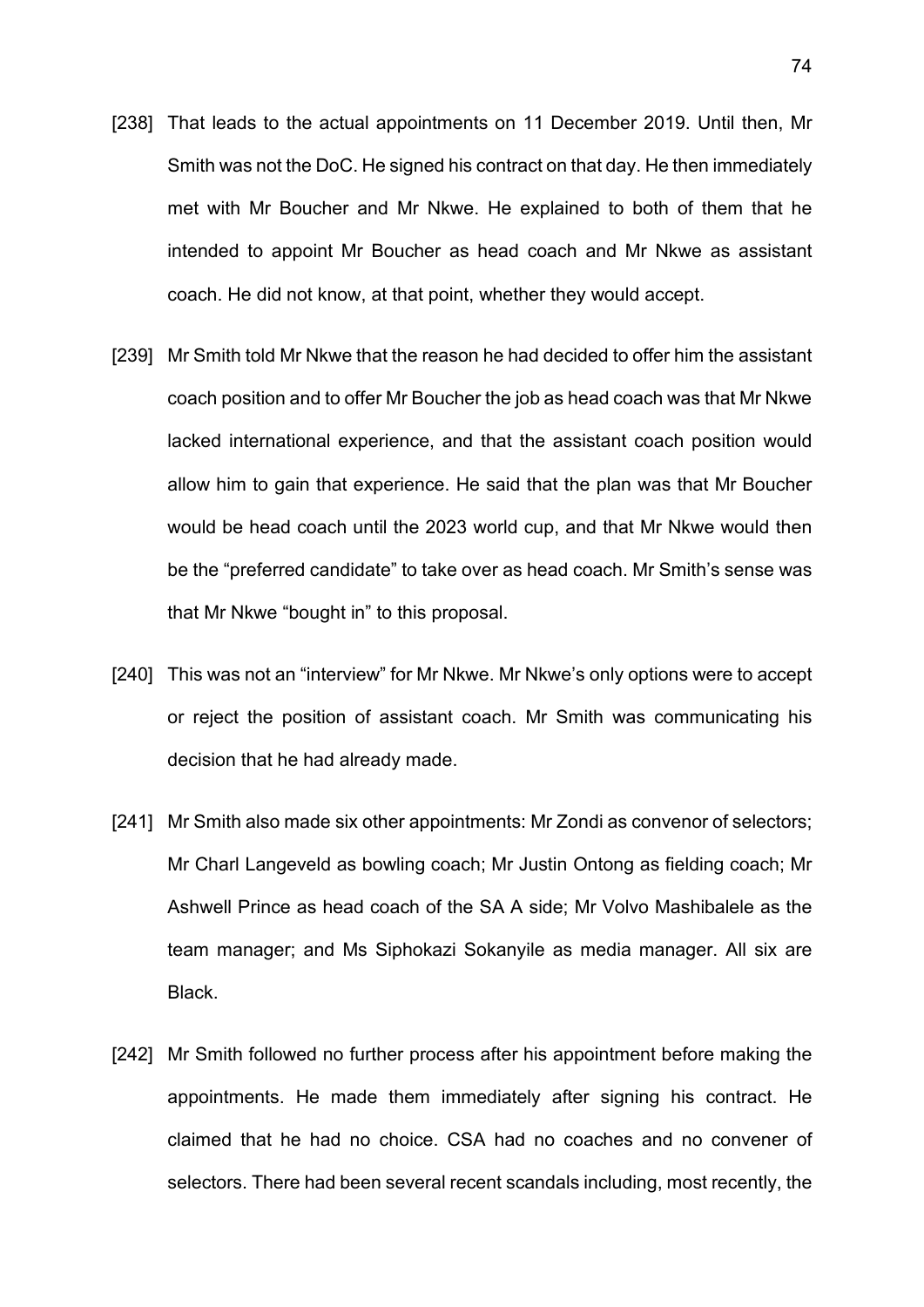suspension of the CEO. In Mr Smith's words: "At the time South African cricket was at ground zero, it was a highly pressurized environment, the media, public, it was far beyond boiling point." Adding to the pressure was the imminent arrival of the England team for a test series that would begin on 26 December 2019. The Proteas team needed to assemble 8-10 days before that to prepare. That left no time, Mr Smith contended, for advertising or calling for CVs. He had to act.

- [243] CSA criticised this approach. It argued that Mr Smith could have made interim appointments and then taken more time to make final appointments. Mr Smith's response was that CSA's directive to him was to make a long-term appointment. He also felt the team needed stability. He said he did not even consider making an interim appointment.
- [244] The manner in which these appointments were made was clearly undesirable. Despite the head coach position being vacant since Mr Gibson left in August 2019, CSA did not advertise the position. The reason – presumably – was because they were awaiting the appointment of the new DoC.
- [245] But their inaction and delay placed Mr Smith under pressure. He had no power until 11 December 2019. He was then faced – as an employee of CSA – with an imminent tour and the need to make permanent appointments. He made the appointments, and in doing so gave up the benefits that a full process would have given him. Mr Smith testified that he "absolutely would have loved more time" to make the appointments. If he had been appointed earlier, "there would have been lots of time to run interviews, to do informed process to get the CV's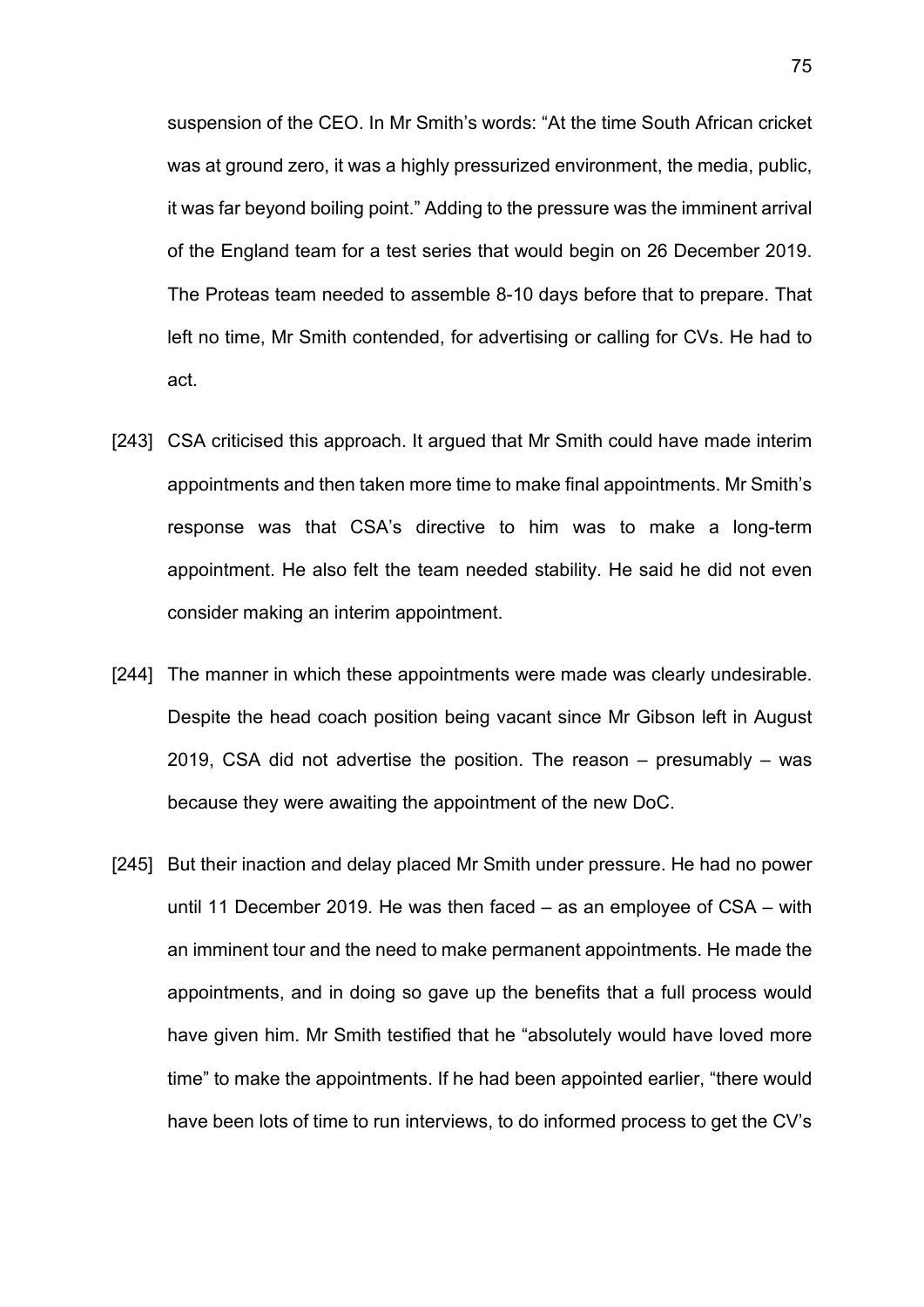to then interview people to have discussions, I would have had 2, 3 months to do it, that would have been fantastic … in hindsight I would have loved that."

- [246] It is easy to speculate with hindsight about how Mr Smith might have handled the situation better. Perhaps he could have followed a truncated process – calling for CVs from a shortlist – or made an interim appointment. Or he could have asked CSA to advertise the position even before his appointment. But we accept that the environment at the time was an extremely difficult one. And there were obvious benefits to acting swiftly and making permanent appointments to try and restore some of the trust and stability that CSA had been missing. We are mindful of Sachs J's warning that to "scrutinise each de-contextualised action with hindsight from an armchair point of view would be to set an unrealistically high standard."[44](#page-75-0)
- [247] CSA also contended that the supposed urgency was illusory because Mr Smith had already decided on 15 November 2019 to appoint Mr Boucher without any formal process. This is true, but we think it not entirely fair to Mr Smith. The sense of urgency did not commence on 11 December 2019. It seems to us that Mr Smith felt an urgent need to act well before then but could not do so until he was formally appointed. Moreover, when Mr Smith told CSA prior to his appointment that he intended to appoint Mr Boucher, it could have insisted that he advertise the position and follow a proper appointment process. It never did so.
- [248] Finally, we note that there was some quibbling about whether Mr Smith formally "appointed" Mr Boucher and Mr Nkwe or merely recommended them. This

76

<span id="page-75-0"></span><sup>44</sup> *Walker* (n [8\)](#page-14-0) at para 134.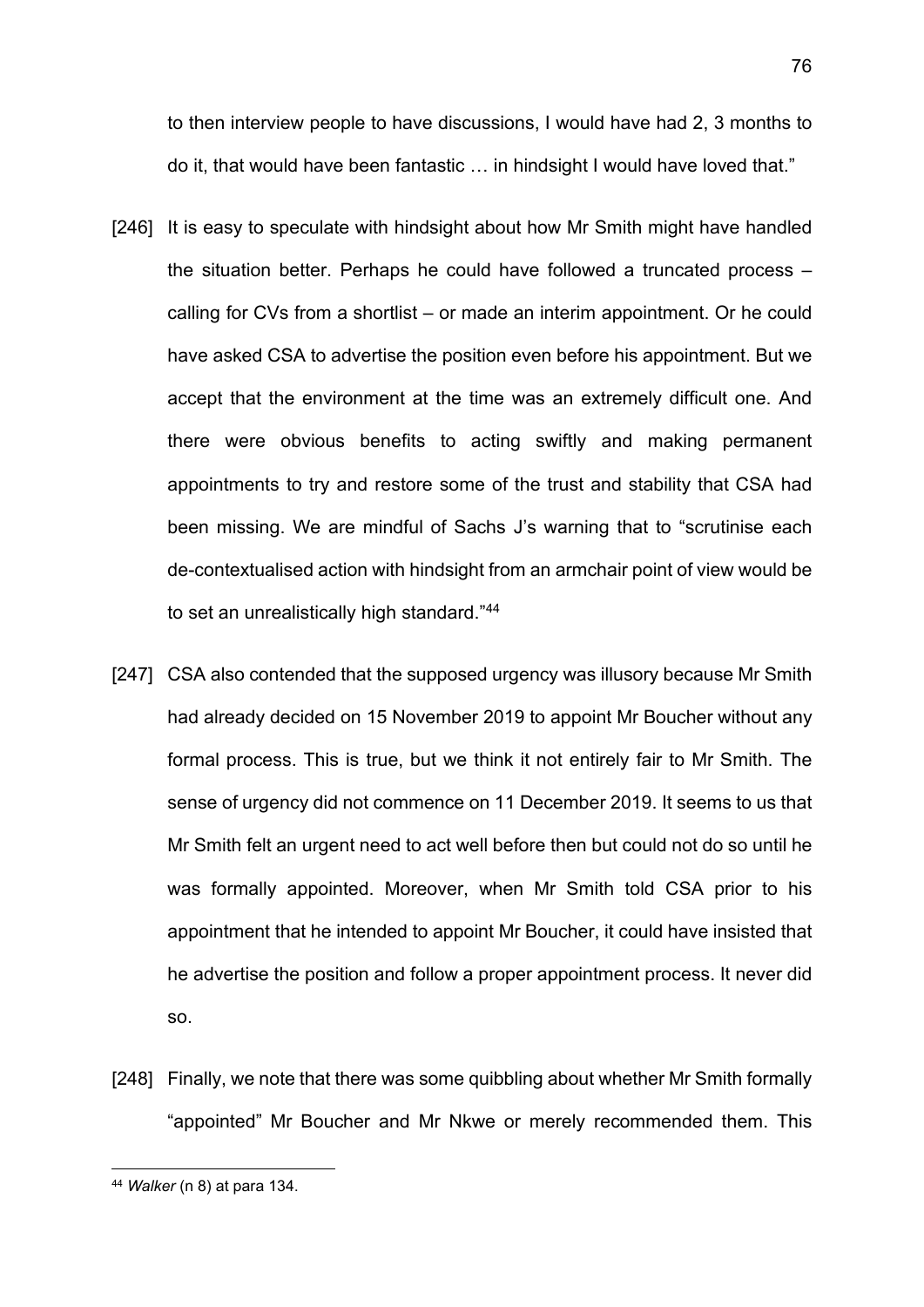seems like a distinction without a difference. While CSA had to conclude employment contracts with them, and formally took the decision, it had already agreed with Mr Smith that it would accept his choice. In reality, Mr Smith's decision was final.

[249] That then is the factual background to assess the complaint concerning Mr Boucher and Mr Nkwe. We move next to consider what case CSA pleaded.

#### **THE PLEADED CASE**

- [250] As with the dispute concerning Mr Tsolekile, CSA's case diverged from the case it had pleaded. The case it pleaded was this:
	- [250.1] Mr Nkwe was better qualified than Mr Boucher (he had a level 4 coaching certificate, to Mr Boucher's level 2 certificate, and eight titles as a domestic coach to Mr Boucher's five). Moreover, appointing Mr Nkwe would have promoted transformation.
	- [250.2] CSA's practice prior to the appointment of Mr Boucher was to require the head coach to have a level 4 coaching certificate.
	- [250.3] Mr Smith did not call for either coach's CVs, or interview them prior to making his decision.
	- [250.4] In those circumstances, the only explanation for Mr Smith's conduct was racial bias against Mr Nkwe.
- [251] This is a case of direct discrimination, albeit one that is again built on inference, not positive evidence.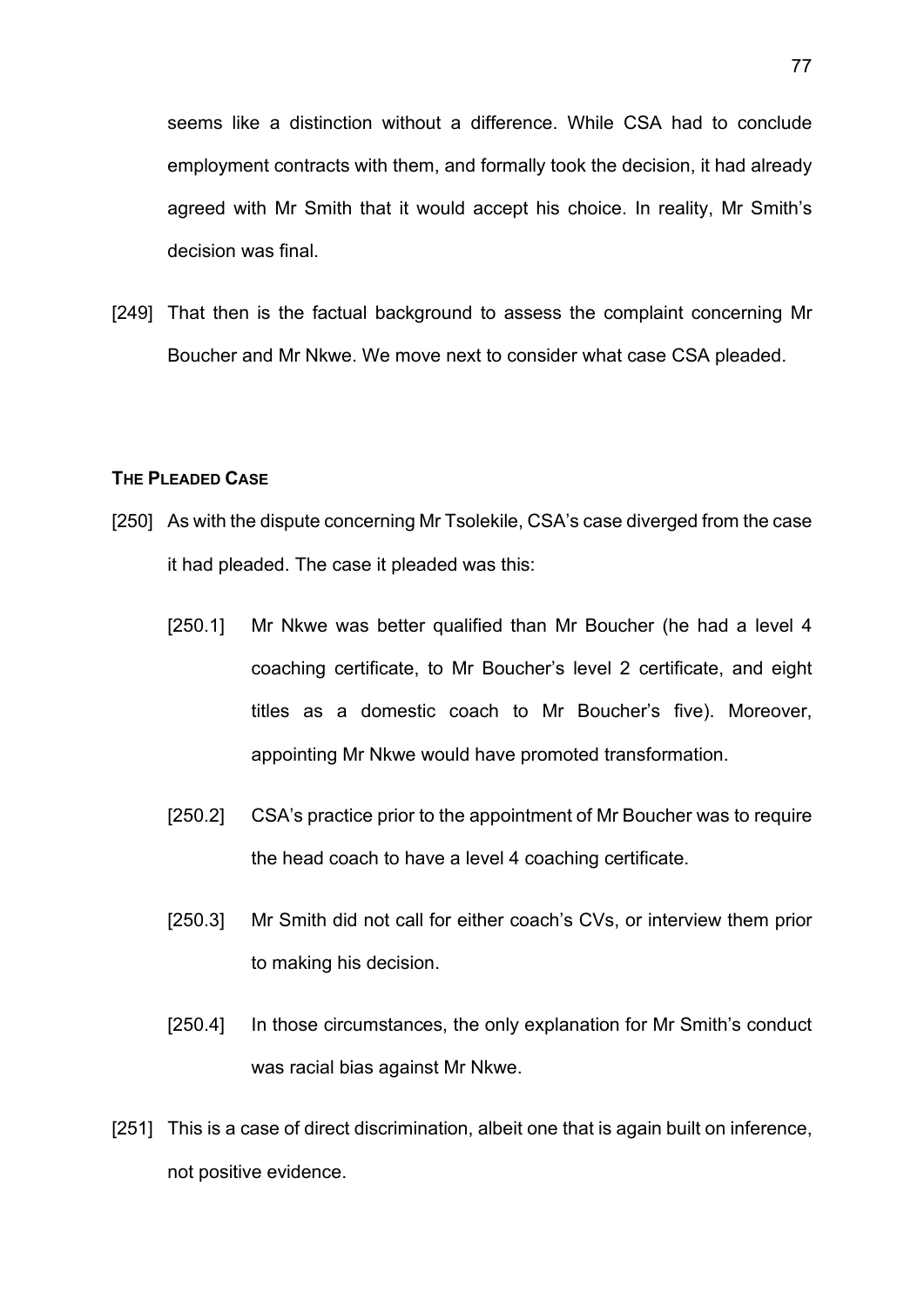- [252] In argument, Mr Ngcukaitobi initially said that he did not advance this case. When questioned, he changed his mind and said that he did advance a case of direct discrimination. That was the case pleaded and he was fully entitled to pursue it.
- [253] But by the time the matter was argued, the main case that CSA advanced was one of indirect discrimination. That case runs like this:
	- [253.1] The reason Mr Smith preferred Mr Boucher over Mr Nkwe was that Mr Boucher had extensive international playing experience.
	- [253.2] But because of the history of racial discrimination in South African cricket, that is not a neutral criterion. Because relatively few Black players have played international cricket until recently, there are few if any Black people who could meet that criterion.
	- [253.3] Accordingly, while Mr Smith's decisive criterion may appear race neutral, it has a disproportionate impact on Black people, and therefore amounts to indirect discrimination.
- [254] This case gets to precisely the type of implicit biases that whether intentionally or not – are often used to justify the appointment of White people over Black people. The past denial of opportunity is used to continue to deny opportunity. Overcoming the impact of historical discrimination is the very reason why the Constitution and the Equality Act permit affirmative action measures. In practice, this type of discrimination may to be a far more prevalent threat to substantive equality than naked racism.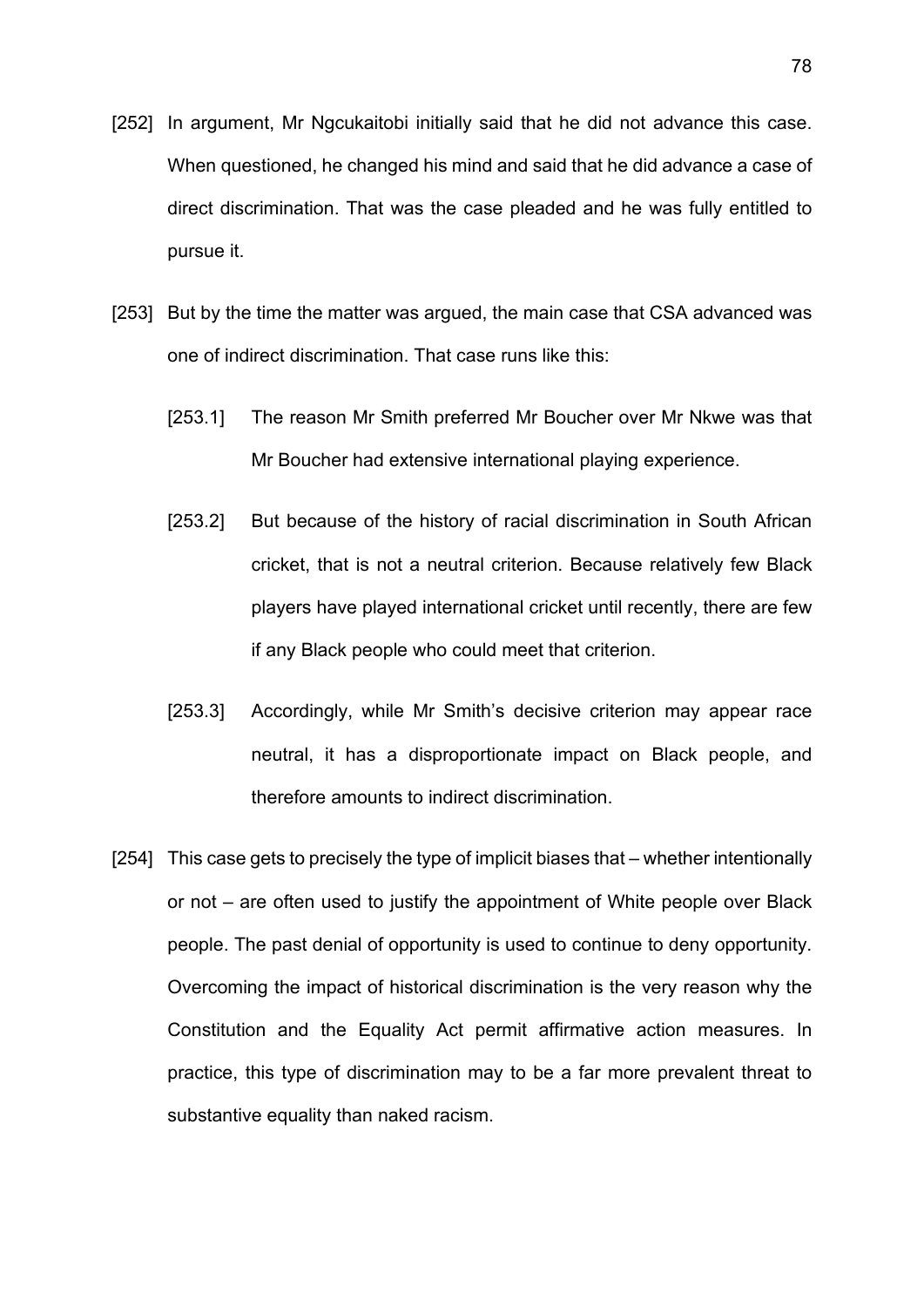[255] But the case is not foreshadowed in any way in the pleaded case. It was no surprise to CSA that Mr Smith would claim that international playing experience was the reason he appointed Mr Boucher. He said so in his affidavit before the Ombudsman. He said that, in addition to his success as a domestic coach, Mr Boucher

> *"had substantial international experience of having played at the highest level in different conditions across different continents over a prolonged period of time. Hence, his ability to maximise the strengths of different players in varying conditions across the globe was an immensely valuable attribute that put him ahead of other candidates at the time."*

- [256] If CSA believed that Mr Smith's primary reliance on that factor was what constituted unfair discrimination, it could and should have pleaded that case. But the claim of indirect discrimination only emerged when Mr Ngcukaitobi cross-examined Mr Smith.
- [257] The failure to plead it caused obvious disadvantage to Mr Smith. He did not answer that case on the pleadings or in the evidence. He did not call witnesses to show that, in fact, relying on international experience could not have a discriminatory impact because there were enough Black coaches who met the requirement. As we explain below, the evidence on the issue is patchy at best.
- [258] It is also unfair because it affected how Mr Smith answered the case. CSA brought Mr Smith to meet a case of direct discrimination on the basis of race. His answer was: I did not rely on race, I relied on Mr Boucher's international playing experience. CSA was naturally entitled to argue that Mr Smith was lying and that he was in fact racially motivated. But what the indirect discrimination claim does is something very different. It avoids undermining the credibility of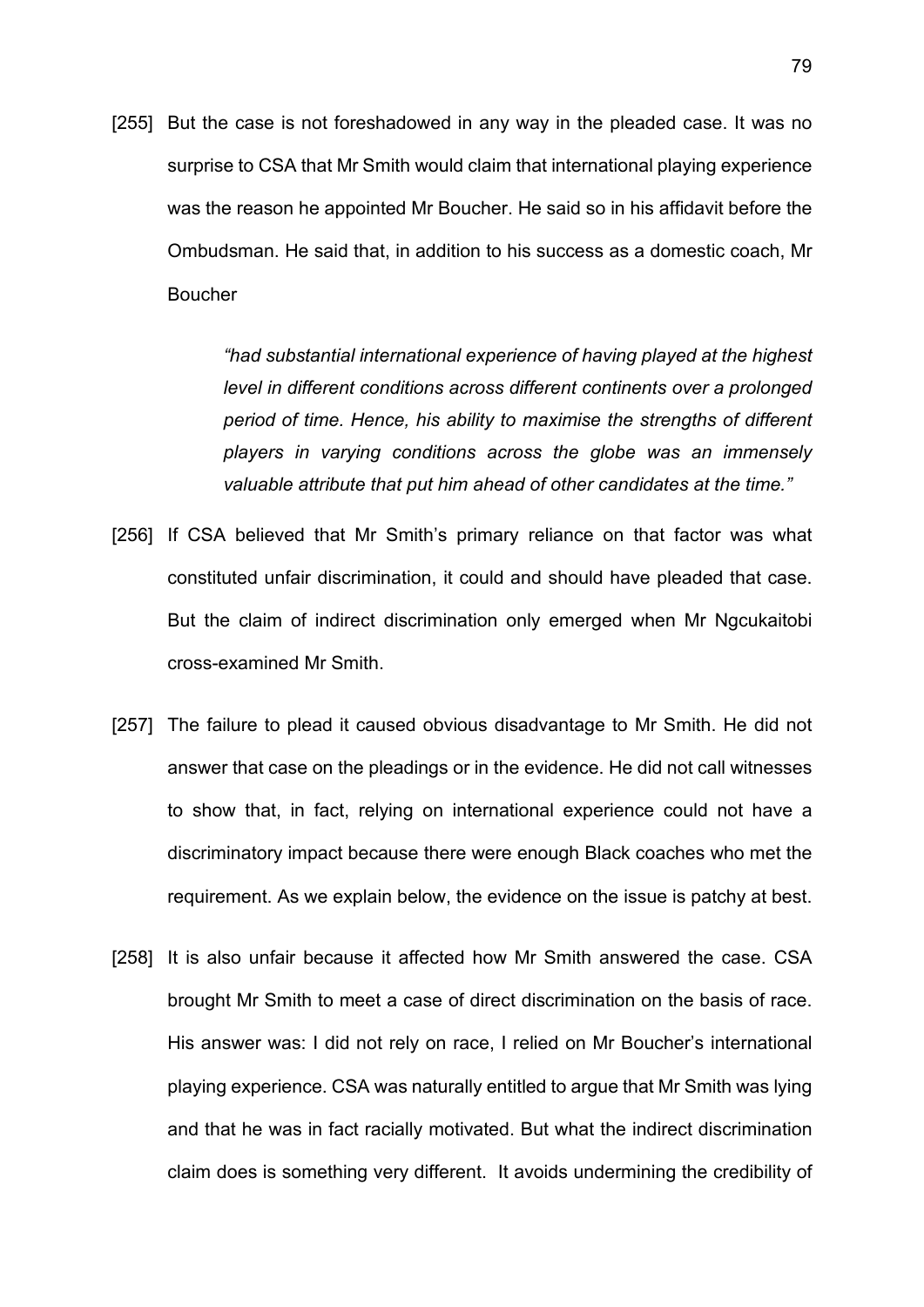the reason Mr Smith says he acted on by accepting it, but unfairly challenging it on a different basis and thus shifting from the case pleaded. CSA accepts Mr Smith's claim that he acted solely because of Mr Boucher's international playing experience, and says that apparently non-racial reason constitutes racial discrimination. CSA may be right; but it was required to plead that case, not to wait for Mr Smith to walk into a trap and then spring it.

- [259] Finally, we note that the pleaded case is arguably inconsistent with a claim of indirect discrimination. The pleaded case is that Mr Smith unfairly discriminated against Mr Nkwe. But by its very nature, an indirect discrimination claim is not aimed at a specific person but disadvantages a category of people.
- [260] Accordingly, however important it is to root out implicit biases that continue to create "built-in headwinds" for previously disadvantaged groups, in our view CSA was not permitted to advance a case it did not plead. We also do not believe that we have the powers to decide a case not pleaded by CSA. CSA was more than ably represented throughout and has no excuse for seeking to make a new case that was not pleaded.
- [261] We only express brief views on the issue of indirect discrimination below. This would also be relevant only if we had powers to determine such a case and Mr Smith would suffer no prejudice if we did.
- [262] Before we do so, we again emphasise what we are not asked to determine. We are not asked to decide whether Mr Nkwe or any other potential candidates were treated fairly. For what it is worth, it seems obvious that they were not. The process that CSA – including its employee Mr Smith – followed was patently unfair. It denied people the opportunity to even apply for the job, or for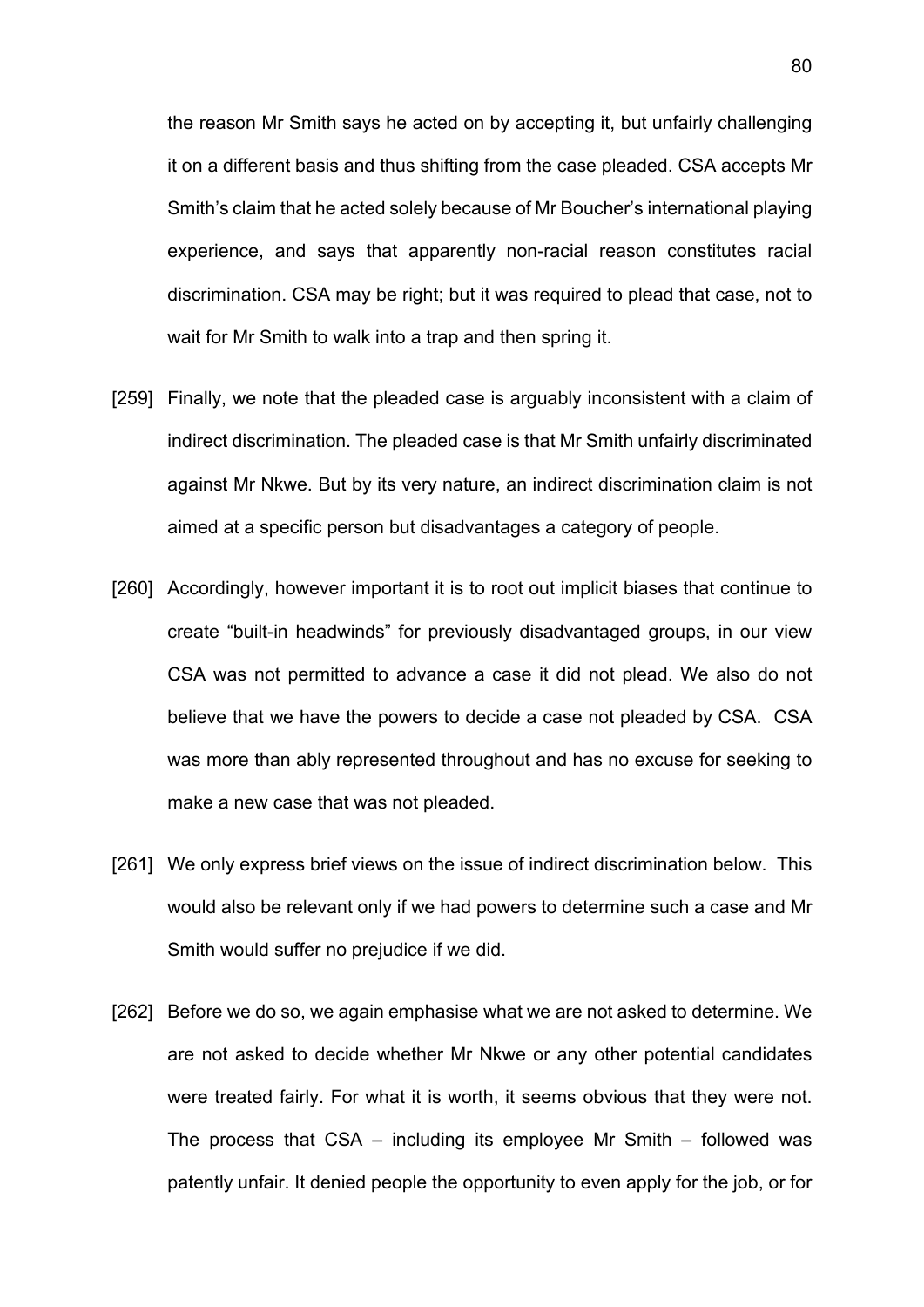those who might be considered to convince CSA why they should be appointed. It placed all the power in the hands of Mr Smith, without subjecting him to any procedural or substantive limits. Whether this unfair process was justifiable in the circumstances also falls outside our mandate.

- [263] We are asked only to consider whether Mr Smith unfairly discriminated against Mr Nkwe on the basis of race. A process can be objectively unfair to all participants without constituting unfair discrimination.
- [264] We are also not asked to consider whether CSA unfairly discriminated against Mr Nkwe. Our focus is only on Mr Smith's conduct.

### **DIRECT DISCRIMINATION**

- [265] The simple question for deciding if there was direct discrimination is whether we believe Mr Smith that his reason for preferring Mr Boucher was international playing experience, and not race. Again, CSA pointed to no direct evidence that Mr Smith was motivated by race. But it argued that, in the circumstances, the most probable inference is that he chose not to appoint Mr Nkwe because he was Black.
- [266] In our view, that is not the most likely inference. The factors that CSA points to – both individually and collectively – fail to establish that race, rather than an honest belief that Mr Boucher would be the better coach, was the reason for Mr Smith's decision.
- [267] First, a large plank of CSA's case was that Mr Nkwe had a level 4 coaching certificate, and Mr Boucher did not. This is true. CSA's pleaded case was that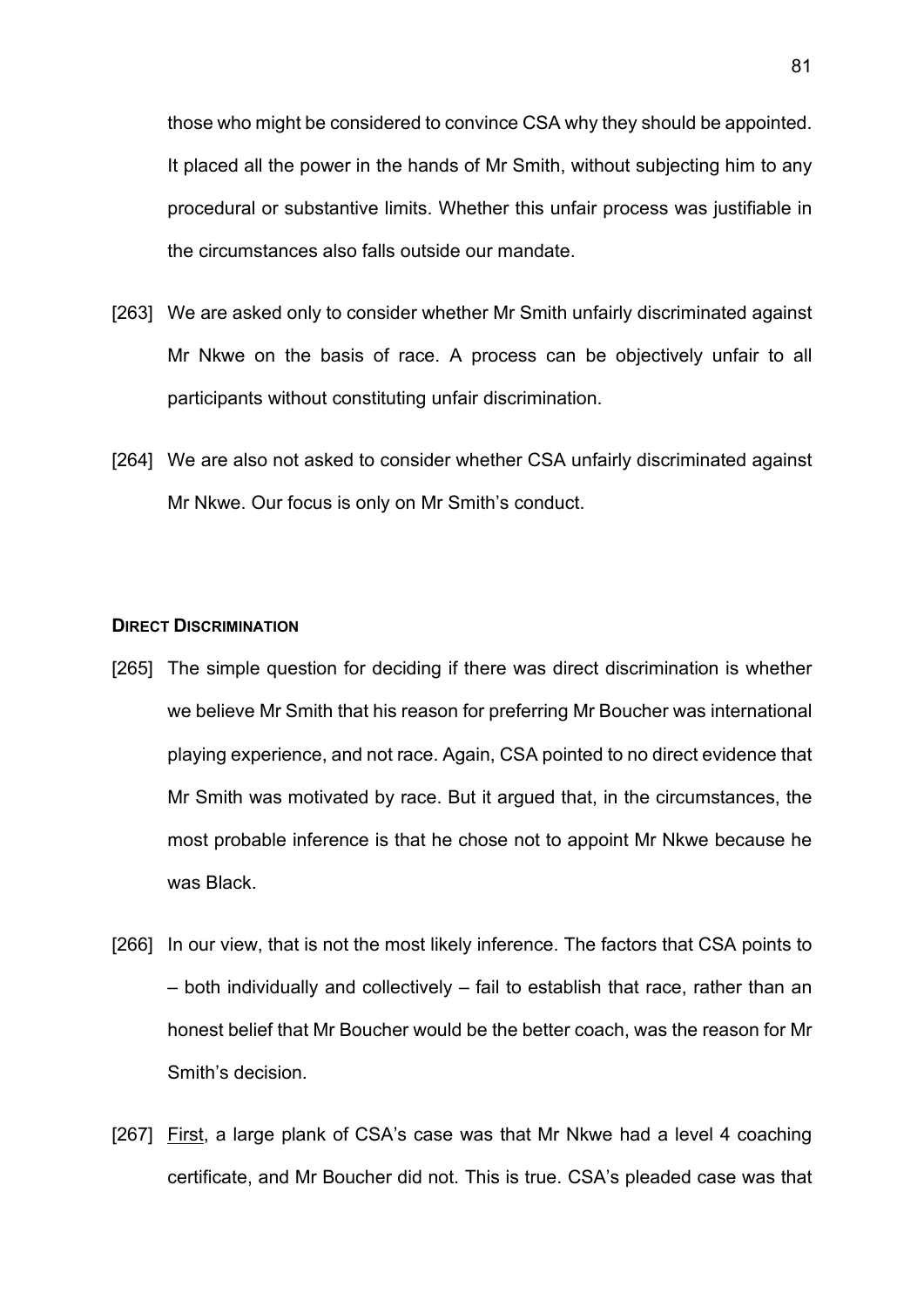"CSA's practice, before the appointment of Boucher, was to require that the head coach of the Proteas men's team … had to have a level 4 coaching certificate." But the evidence did not show that a level 4 certificate was a precondition for appointment as head coach:

- [267.1] The advertisement for the Proteas head coach job in 2017, and for the SA A head coach job in 2019 set various "essential requirements" for the job, one of which was a level 4 certificate. But the text states that the certificate would only be "advantageous", not necessary.
- [267.2] That reflected CSA's actual practice. The previous coach, Mr Gibson, did not have a level 4 certificate. Mr Mathe assumed he must have had an international equivalent, but there was no evidence of that. Before Mr Gibson, Mr Domingo did have a level 4 certificate. But the coach that preceded him was Mr Kirsten, who only had a level 3 certificate. CSA pointed out that, when he was appointed, Mr Kirsten had just won the World Cup as the coach of India. But that just demonstrates that, for CSA, experience can trump qualifications, and that a level 4 certificate was not an absolute requirement.
- [267.3] CSA provided Mr Smith with no criteria at all for the appointment in 2019. It headhunted him precisely to use his own cricketing experience to – among other tasks as DoC – choose the head coach. CSA determined that the Proteas would be best served by giving Mr Smith a free hand, rather than telling him what criteria to consider. That position is inconsistent with the argument that overlooking a Black coach with level 4 should best be explained by racism.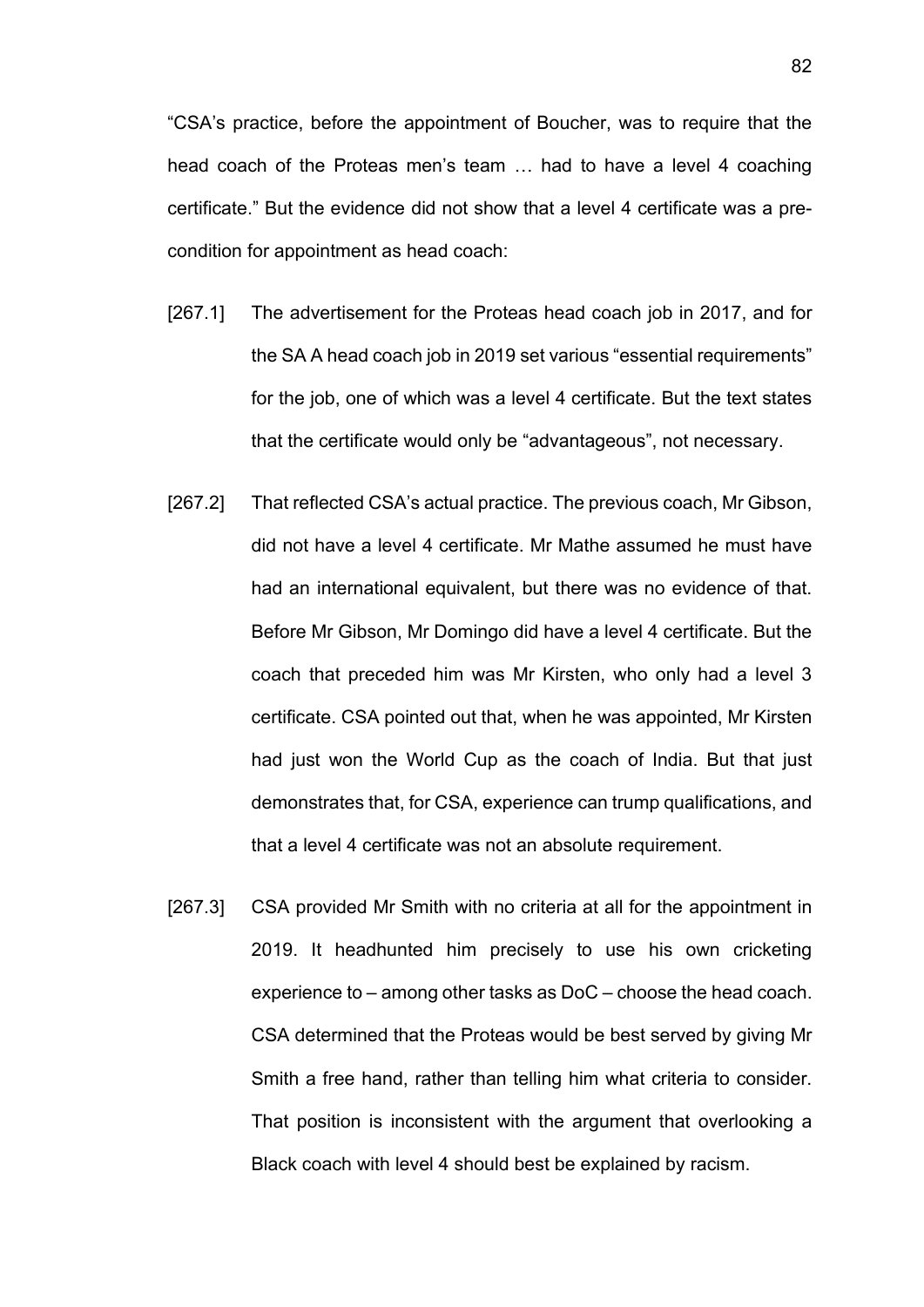- [268] A coaching certificate is obviously valuable. But the evidence did not show that it was a pre-requisite, or that it was necessarily more valuable than other types of experience. Appointing someone with a lower level certificate who has multiple other attributes – strong domestic coaching and international experience – can reasonably be explained on non-discriminatory grounds.
- [269] Second, CSA accepted that Mr Smith's preference for a coach with international playing experience was a legitimate reason to prefer one coach over another. Mr Smith's central assertion was this: After a disastrous 2019 World Cup and Indian tour, the Proteas needed a head coach with significant international experience to rebuild the team. His case was not that the head coach always needed international playing experience, but for this team and this time, that experience was vital. CSA accepted this in 2019 when the decision was made – nobody suggested to Mr Smith that his decision was unjustifiable, or that it was impermissible or improper to overlook Mr Nkwe. And CSA did not attack this claim in cross-examination, nor did it lead evidence that Mr Smith's assessment was implausible, or frivolous. Mr Mathe acknowledged that all factors had to be balanced, and that international playing experience was an important factor. Put differently, if Mr Boucher and Mr Nkwe were the same race, Mr Smith's reasons for choosing Mr Boucher would have been entirely unobjectionable to CSA.
- [270] CSA's case although it was never put this bluntly must be that Mr Smith's given reason for preferring Mr Boucher was not his true reason. It was a reasonable basis for his decision, that conveniently allowed him to disguise his true, racist motive. Put differently, Mr Smith relied on international playing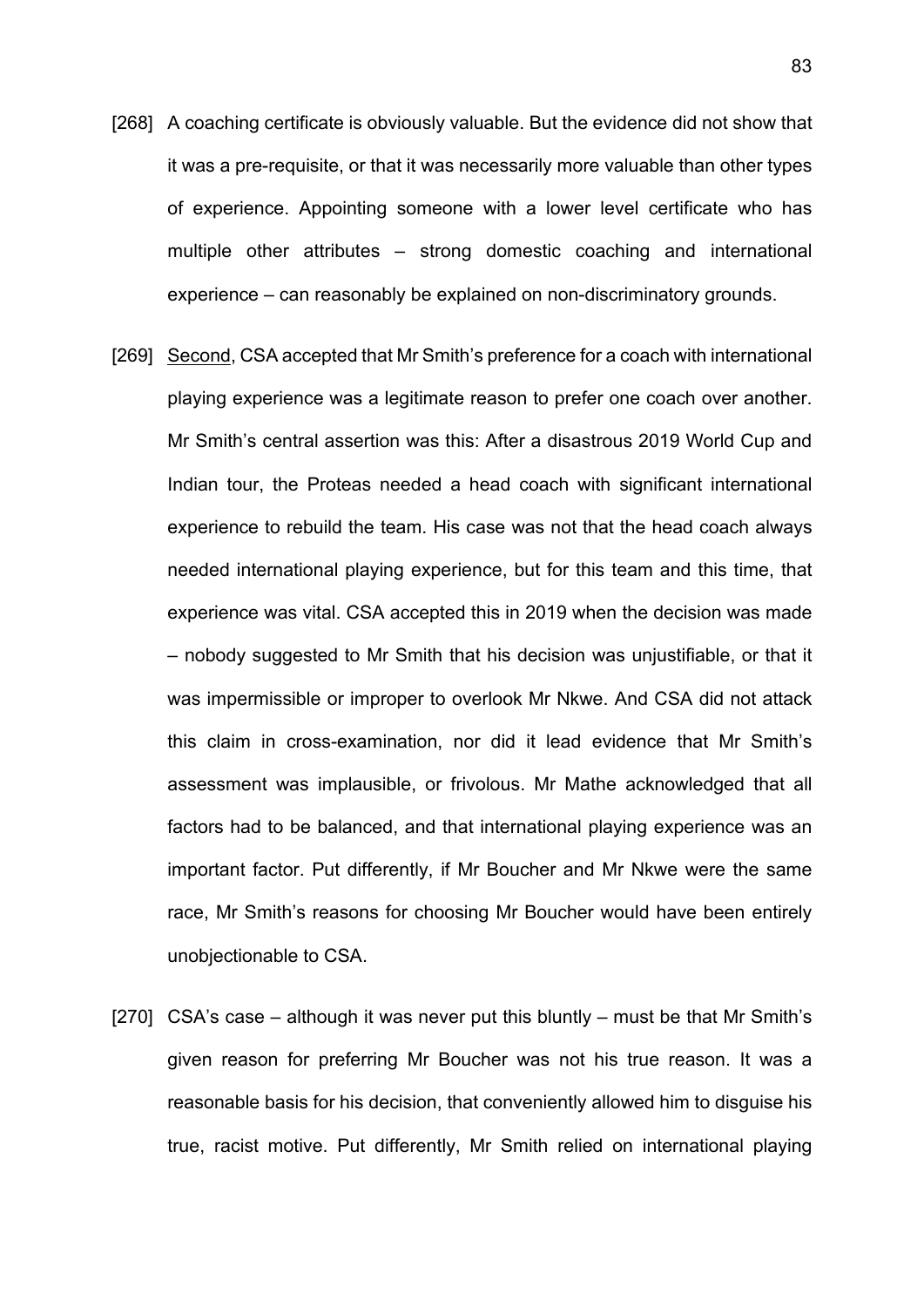experience to justify not selecting Mr Nkwe, but the true reason Mr Smith did not want to appoint him is because of his race.

- [271] There was no direct evidence that Mr Smith's given reason was in truth manufactured. And our assessment of Mr Smith's evidence as a whole is that he honestly wanted the Proteas to succeed and honestly believed that Mr Boucher was most likely to achieve that. We do not believe that the evidence suggests that he would have consciously appointed someone who he thought was not the best person for the job because of their race.
- [272] That leaves open the possibility of sub-conscious bias. When analysing the merits of Mr Boucher and Mr Nkwe, Mr Smith may have been influenced by an implicit bias against Black people. He may have assessed Mr Boucher more favourably and Mr Nkwe less favourably as a result. It is almost impossible to meaningfully assess if this was the case. We all have sub-conscious biases that affect us in ways of which we are not aware. In our view, the way to deal with them is through indirect discrimination claims that seek to eradicate the effects of unconscious bias, rather than playing the role of psychologist and assessing people's unconscious motives.
- [273] Third, on 11 December 2019, Mr Smith did not only appoint Mr Boucher he also appointed Mr Nkwe as assistant coach, Mr Zondi as Convenor of Selectors, and several other assistant coaches and managerial staff. All, save for Mr Boucher, were Black. Mr Nkwe was to be groomed to take over from Mr Boucher. This does not fit neatly with CSA's claim that Mr Smith would prefer White coaches over Black coaches because of their race.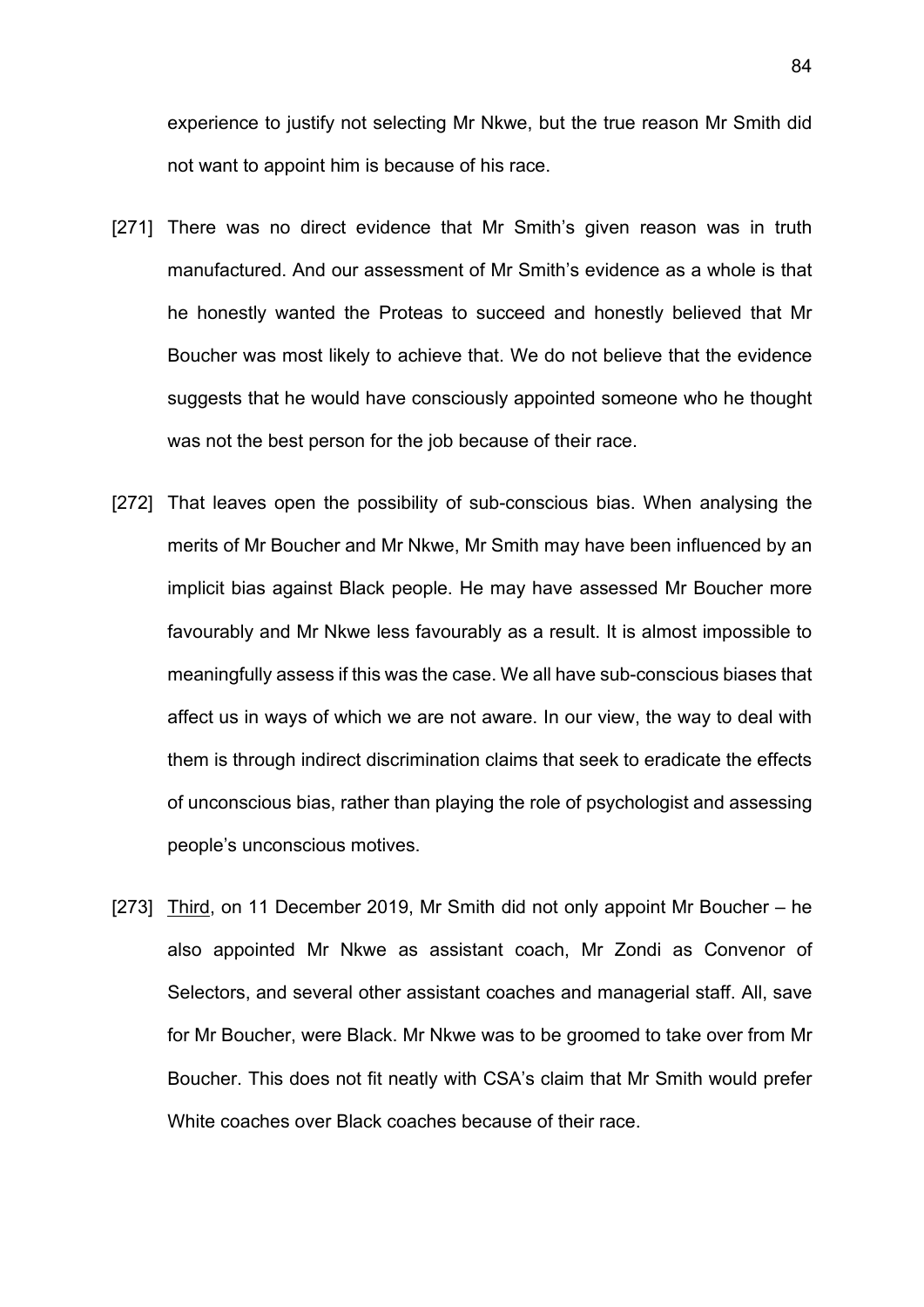- [274] Mr Ngcukaitobi urged on us that appointing Black people to assistant positions, rather than leading positions promotes the stereotype that Black people are only suited to subservient roles. It does not, therefore, count against their charge of race-based discrimination by Mr Smith. That is a legitimate concern and a worrying stereotype. But it does not follow that every time a White person is appointed with a Black subordinate the only explanation is racism. It may be the explanation, but it may not be.
- [275] In this case, we are not persuaded on the evidence presented, and on a balance of probabilities, that Mr Smith's appointment of Mr Nkwe as assistant coach and not head coach was motivated by racism, and not by his assessment of what was best for the Proteas. While Mr Nkwe was in an assistant position, Mr Zondi and Mr Mashibalele were not.
- [276] Fourth, Mr Nkwe should have achieved an advantage in terms of CSA's transformation policies. There was again some unnecessary quibbling about the details. But we accept the general proposition that CSA had a transformation policy that required preference for Black applicants, including Black applicants for coaching positions, and that Mr Smith was generally aware of that policy.
- [277] But if Mr Nkwe should have been appointed because he had similar qualifications to Mr Boucher, but he was Black, is the failure to appoint him necessarily evidence of racial discrimination? CSA again disavowed an affirmative action claim. CSA did not contend that, because Mr Nkwe was denied the benefit he was entitled to under CSA's transformation policies, he had been unfairly discriminated against.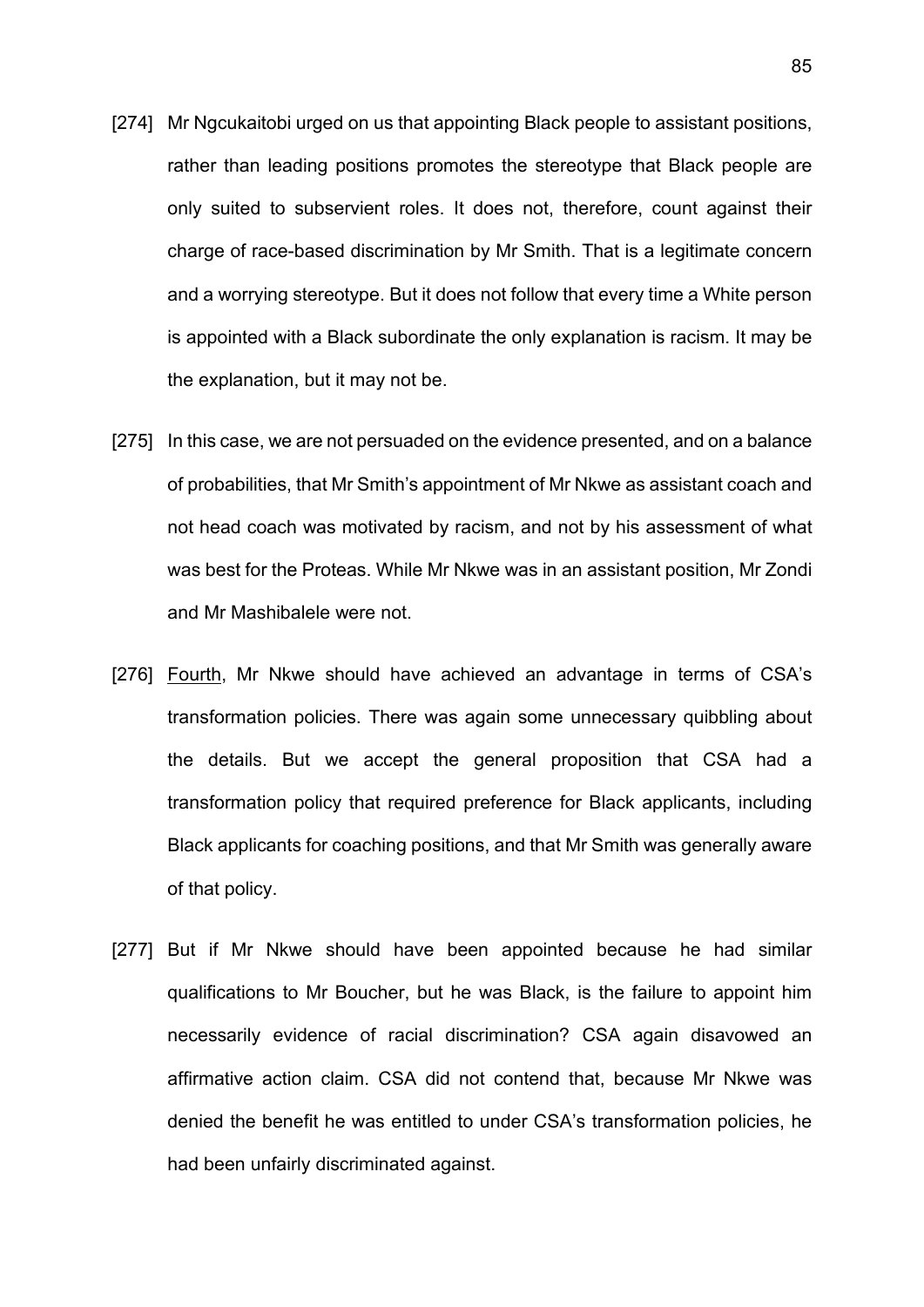- [278] Its case was an ordinary one of racial prejudice against Mr Nkwe because he was Black. But the failure to afford Mr Nkwe the benefit of CSA's transformation policy is not necessarily evidence of racial bias. It is equally consistent with Mr Smith's clear statement that his primary concern was the success of the Proteas. He believed that Mr Boucher was more likely to achieve that than Mr Nkwe, and wanted to appoint him even if it was inconsistent with CSA's transformation requirements. We can criticize that decision, but it does not necessarily show racial bias against Mr Nkwe.
- [279] Fifth, CSA argued that Mr Smith did not follow a fair process to select Mr Boucher – he did not call for CVs, conduct interviews, or even put his concerns about Mr Nkwe's lack of coaching experience to him. All this is true. The process followed to appoint the head coach was not fair. Nor was it a reasonable way to choose a head coach. Mr Smith seemed to accept as much.
- [280] But it is not clear to us that the unfair process on its own is evidence of racial bias. If Mr Smith had made his decision by putting two names in a hat and pulling one out, it would have been arbitrary, but would not have been evidence of direct racial discrimination. For the process to be evidence of racial discrimination, CSA would have to show that it was designed or intended to disadvantage Black candidates, or to disadvantage Mr Nkwe specifically because he is Black. Without that showing, the process is merely unfair, not racist.
- [281] We do not think that CSA has shown that Mr Smith wanted to avoid a fair process in order to further a racially discriminatory agenda. Mr Smith was headhunted by CSA precisely for his cricketing experience and expertise. He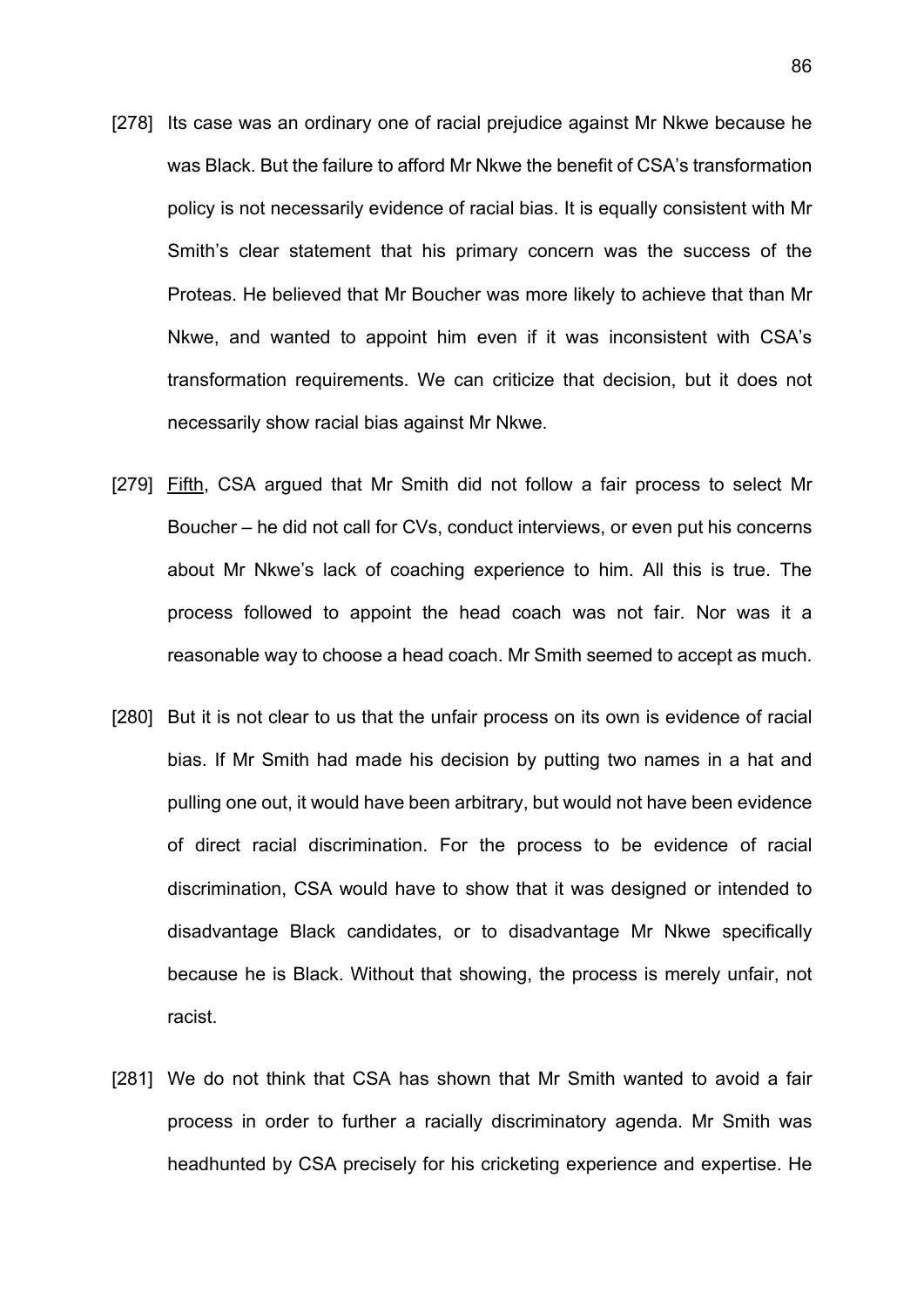used that expertise to make a determination of who would be the best head coach. Whatever may be said in hindsight, we believe that at the time, he did not believe it was open to him to follow a formal process.

- [282] This is not a case where CSA had asked Mr Smith to follow a more formal process and he refused, or insisted that he be allowed to appoint the head coach without a formal process. CSA knew from 15 November 2019 that Mr Smith wanted to appoint Mr Boucher and never questioned either the merits of that decision or the process Mr Smith followed to make it. To the contrary, they affirmed and supported his decision and his process.
- [283] In that context, whatever the flaws in the process and there were many we do not believe they are evidence of a racist motive, rather than the consequence of delay and the perceived need to take urgent stabilizing action.
- [284] For these reasons, we conclude that while there is no fact that can conclusively rule out the inference of a racist motive, racism is not the most probable explanation for Mr Smith's appointment of Mr Boucher. It is more likely that he was motivated by his honest belief that Mr Boucher would make the better coach for the team at the time. His reasons for that belief are plausible. If that was the reason, then the decision not to appoint Mr Nkwe was not direct discrimination because it was not "based on" race.

### **INDIRECT DISCRIMINATION**

[285] That leads to CSA's alternative argument of indirect discrimination, i.e., that Mr Smith's decisive criterion of international playing experience disproportionately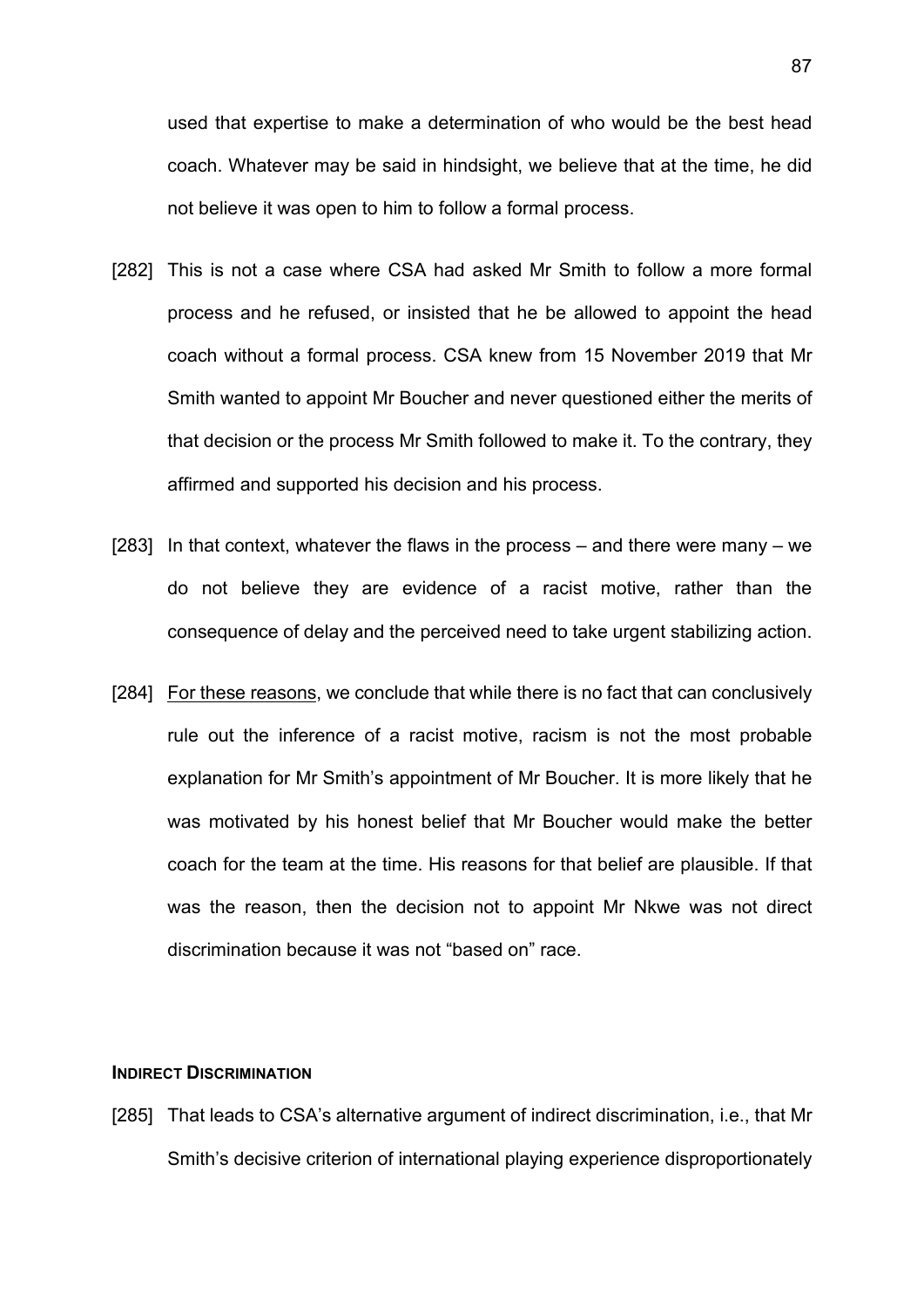excluded Black coaches who were far less likely to have that experience because of historical exclusion from international cricket.

- [286] As noted earlier, we do not believe CSA should be able to rely on this argument as it was not pleaded. We consider it in the event that assessment is wrong.
- [287] In our view, the argument would fail because CSA failed to lead the necessary evidence to show that the neutral criterion had a disproportionate impact.
- [288] This is the type of case where both types of evidence identified in *Fraser* were needed. On the one hand, it can rightly be accepted that Black players were excluded from previous playing experience and therefore, as a general category, are less likely to have that experience than White players. Although no detailed evidence was led on this, it seemed to be common cause.
- [289] But that is not the end of the inquiry because the pool of potential head coaches is not all former Proteas' players. The pool is rather those who had the combination of attributes that would have made them eligible. That would likely include all the current domestic coaches, and South Africans coaching overseas. There are good reasons to expect that that pool would not share the same racial make-up as the pool of all former Proteas players. It would include people who had not played internationally (like Mr Nkwe and Mr Domingo) and might be weighted towards Black people because of affirmative action measures at domestic level.
- [290] All of this is, naturally, speculation because the issue was not properly pleaded. But it is not self-evident that the pool of potential coaches who had previous international experience would disproportionately exclude Black people. CSA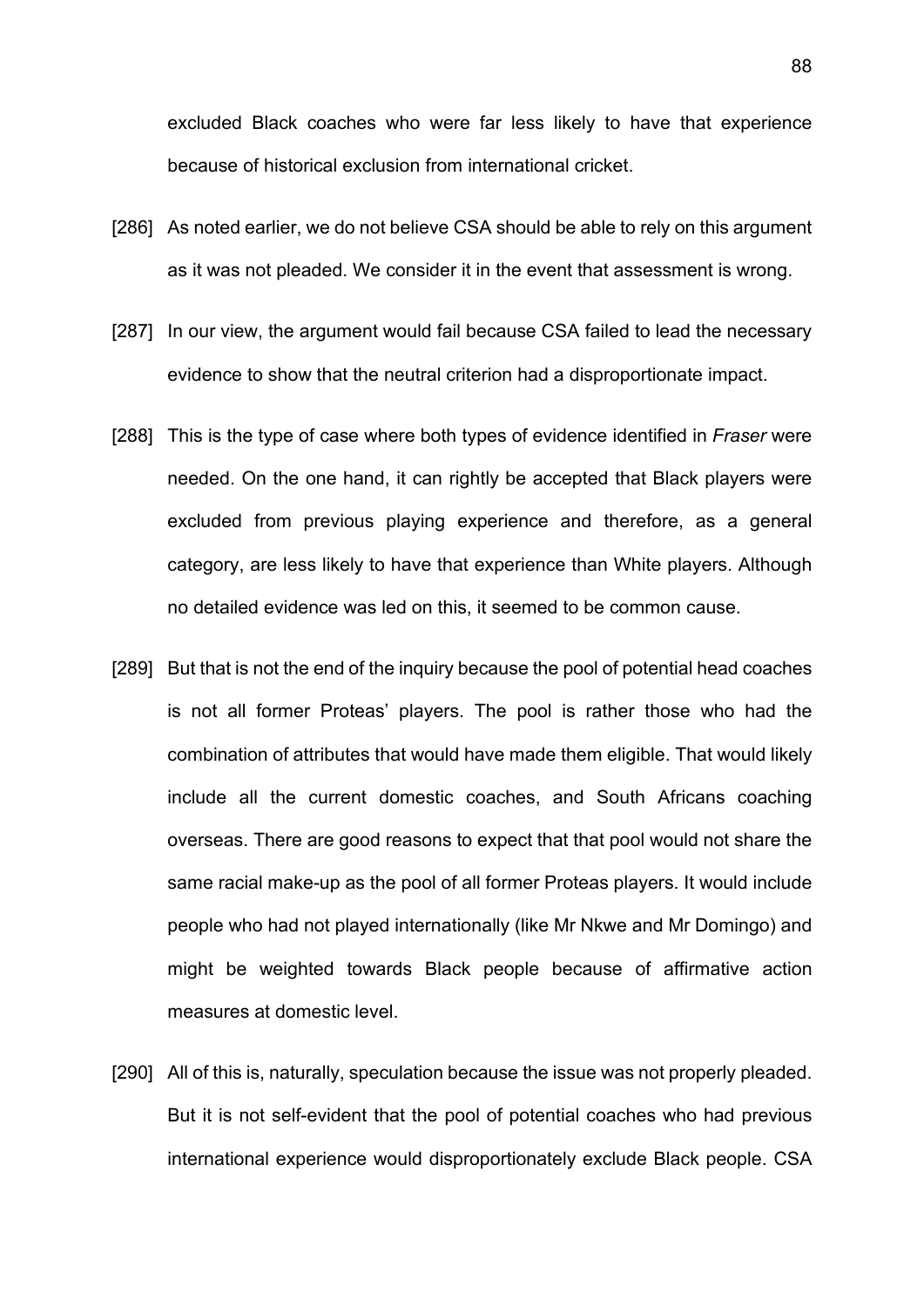therefore had to lead the necessary statistical evidence to establish indirect discrimination.

- [291] The evidence on the actual make-up of the pool was very limited. Mr Smith was cross-examined on this issue. He initially said that, in his opinion in 2019 there was "no one that was in current coaching positions in South Africa" that was Black and had international player experience. But he later qualified that "there is people that meet the international experience but their coaching record wasn't good". He referred to Mr Ashwell Prince, who Mr Smith appointed as the head coach of the SA A team. Later he mentioned Mr Robin Peterson (who is Black) as a potential candidate – he also had international experience, but we know nothing about his coaching record.
- [292] In our view, a fair reading of Mr Smith's evidence is not that there were no other Black coaches with international experience, but that there were none with the recent success of Mr Boucher and Mr Nkwe.
- [293] The Ombudsman Report mentions Mr Roger Telemachus as someone with extensive international playing experience, who also had a level 4 coaching certificate at the time (we heard no evidence about Mr Telemachus). The Ombudsman report also reveals that Mr Paul Adams had extensive experience and had previously coached domestically (again, we heard no evidence about Mr Adams).
- [294] We do not therefore have clear evidence of what the landscape of domestic coaches looked like in 2019. How many active domestic coaches were there? How many were Black? And how many of those Black coaches had international experience? Those are the three simple pieces of information that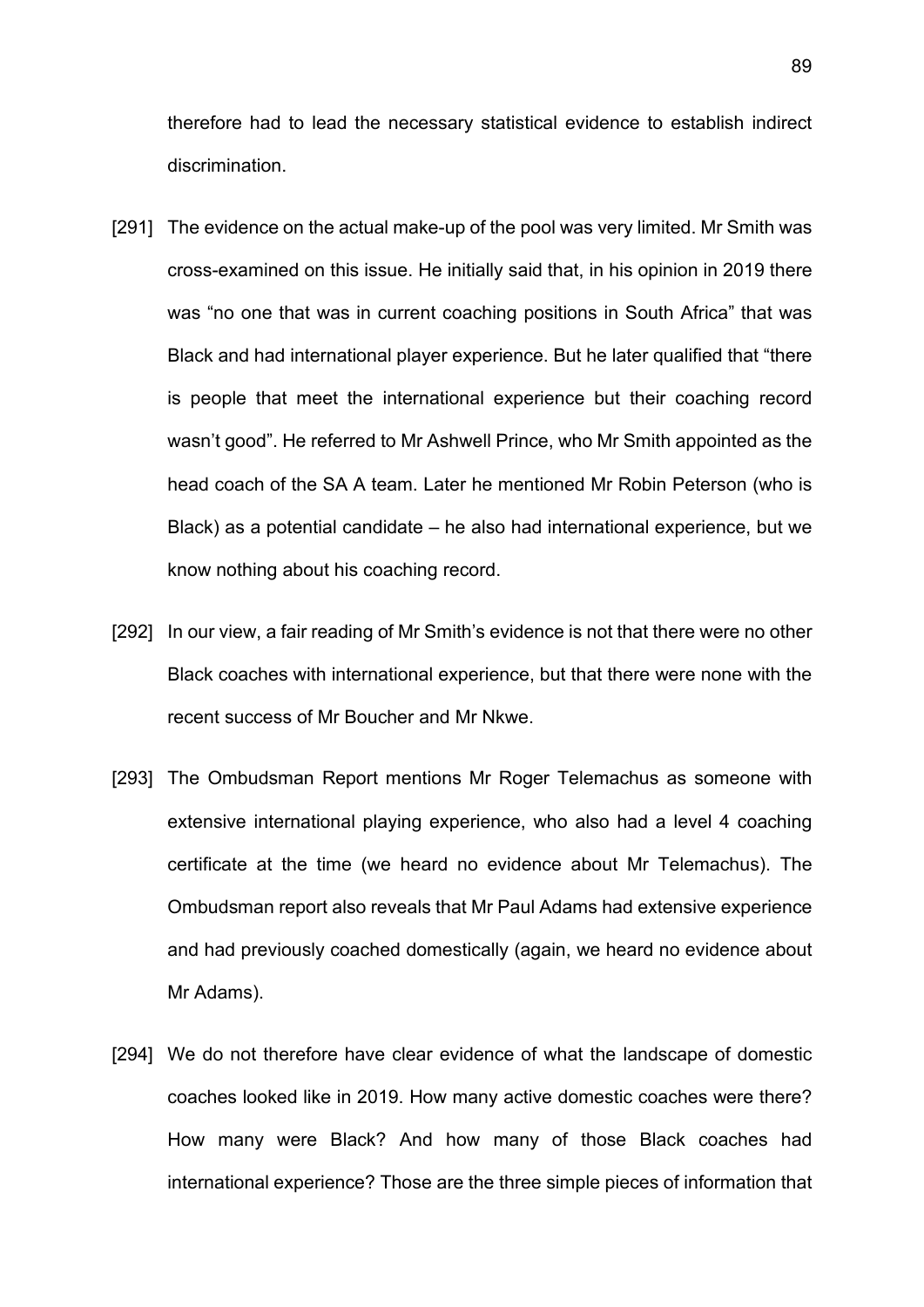would have allowed us to evaluate CSA's claim of indirect discrimination. That is all information that CSA has ready access to. Yet it did not lead that evidence.

- [295] The evidence we do have shows the opposite. Of the five people mentioned as possible candidates – Mr Boucher, Mr Nkwe, Mr Prince, Mr Telemachus and Mr Peterson – four are black, and three of those four have extensive international playing experience. On that (admittedly limited) sample the criterion Mr Smith says he used might potentially not have had a disparate impact on the basis of race. The relevant evidence was simply not presented by CSA and is not before us.
- [296] Where does this leave us? In our view, as intuitively attractive as the claim of indirect discrimination is, it was not established before us. It would not have been difficult for CSA to do so. It need merely have led evidence of the pool of potential coaches (either just current domestic coaches, or including South Africans coaching overseas, or including foreign coaches), how many of those were Black, and how many had international experience. Without that evidence, we are unable to say, on a balance of probabilities that Mr Smith indirectly discriminated by making international experience his decisive criterion.

# **CONCLUSION ON BOUCHER/NKWE ISSUE**

- [297] In conclusion, we make the following findings:
	- [297.1] CSA pleaded a case of direct discrimination and was not permitted to advance a case of indirect discrimination.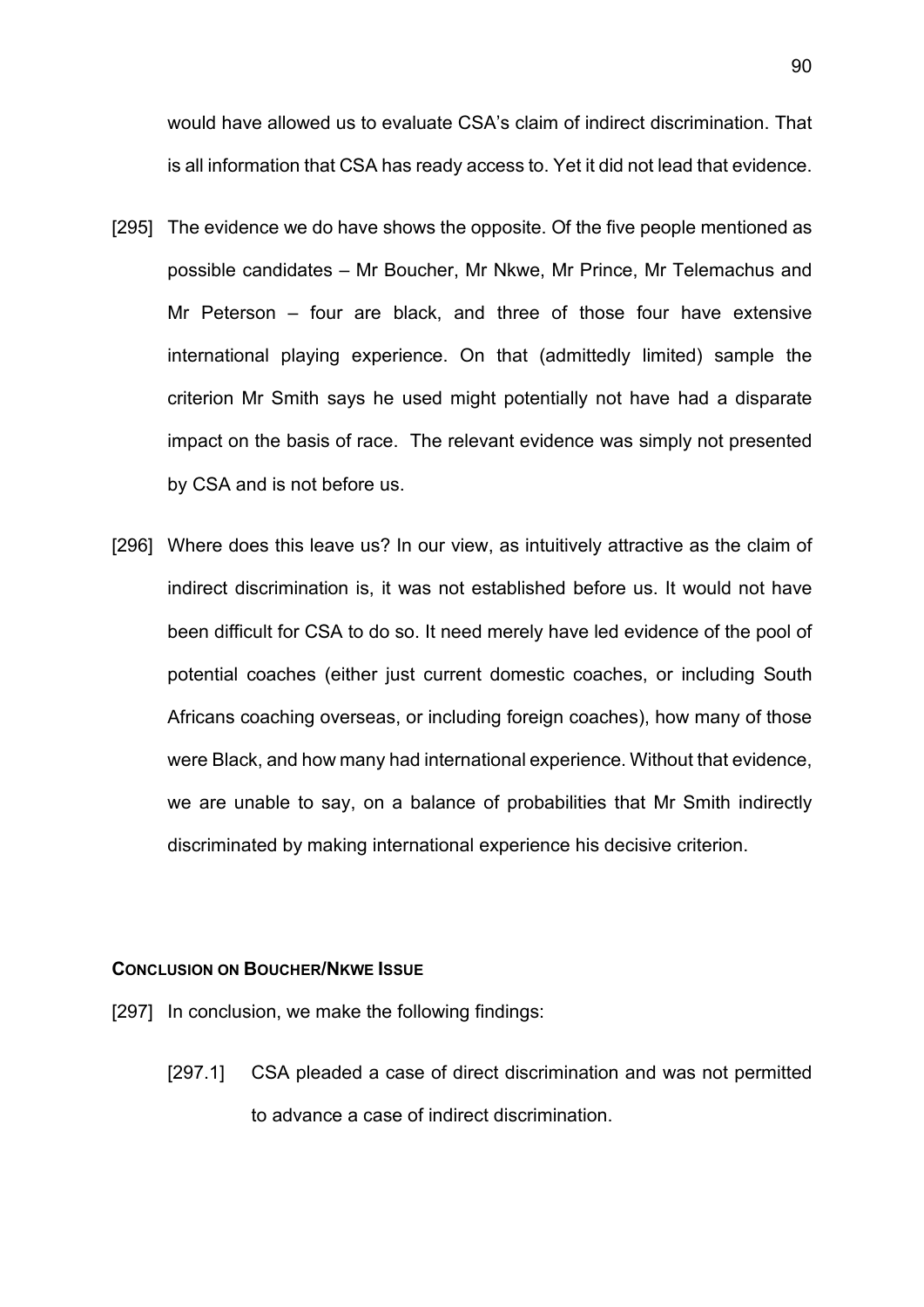- [297.2] CSA did not establish that Mr Smith directly discriminated against Mr Nkwe on the basis of his race.
- [297.3] If we considered the case of indirect discrimination, CSA did not prove, through the leading of relevant evidence, that Mr Smith indirectly discriminated against Mr Nkwe.
- [298] Accordingly, we make the following award: The CSA did not prove that Mr Smith's conduct with regard to the appointment of Mr Boucher as Proteas Head Coach, amounted to unfair racial discrimination with respect to Mr Nkwe.

# **VI INDEPENDENT CONTRACTOR ISSUE**

- [299] The final issue we are asked to address is whether the second contract CSA and Mr Smith concluded was an employment contract, or an independent contractor agreement. The contract in issue is the second one they concluded in April 2020, which expired at the end of March 2022.
- [300] Strangely, there is no dispute between the parties on this issue. The parties agree that they concluded an independent contractor agreement. That would have to be the case otherwise the other disputes discussed above would surely have been resolved in ordinary disciplinary proceedings.
- [301] The issue was referred to arbitration because of the Ombudsman's finding that "the true nature of the relationship between CSA and Mr Smith is still that of an employer and employee". The Ombudsman's reasons were that: Mr Smith was initially appointed following an advert and interview process; the DoC reports to the CEO; Mr Smith was empowered to appoint employees; and that CSA and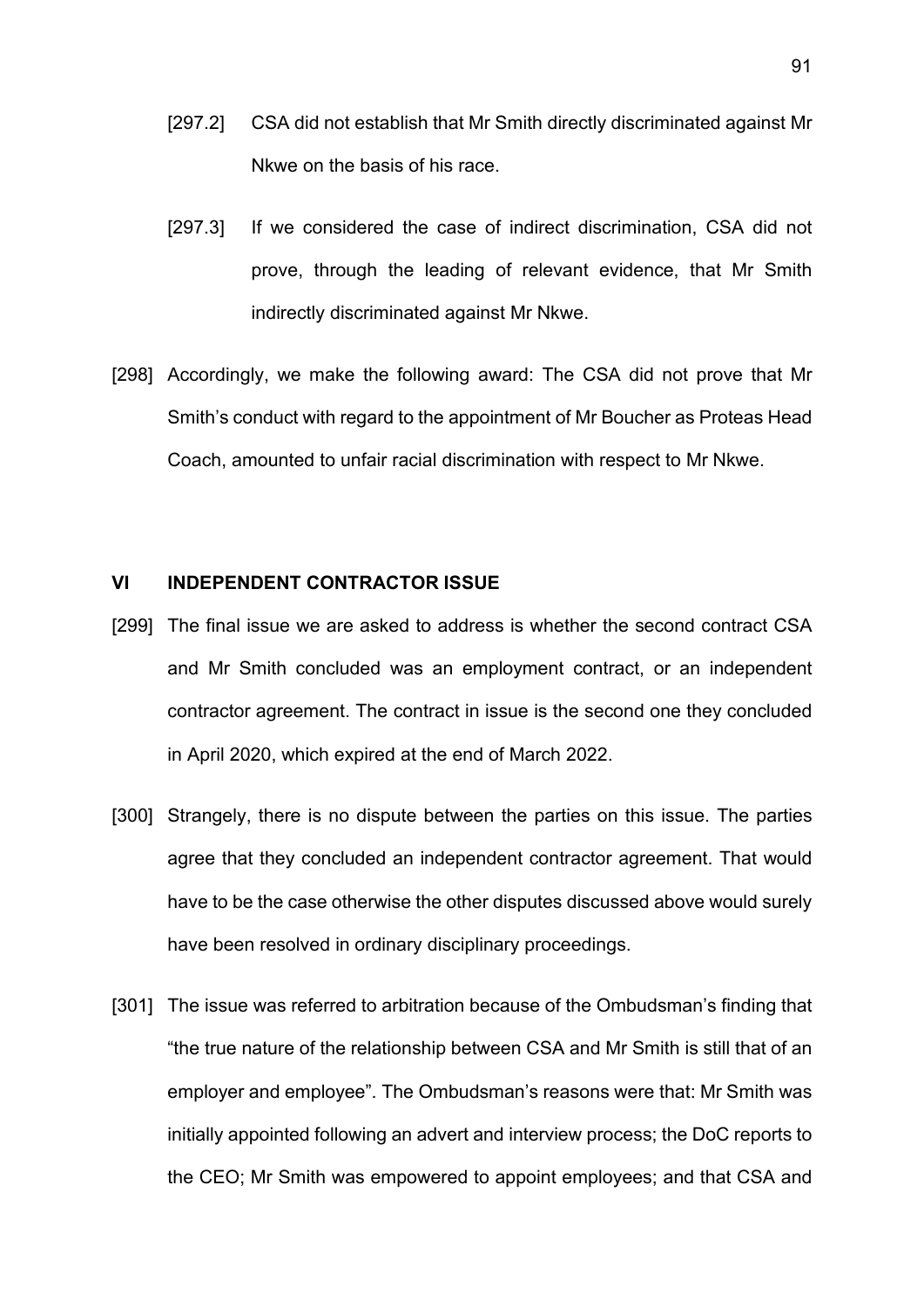Mr Smith failed to explain why they concluded an independent contractor agreement.

- [302] This issue can be easily resolved. There is no doubt that CSA and Mr Smith intended to, and did in fact, conclude an independent contractor agreement.
- [303] As to their intent, the agreement is titled "Independent Contractor Agreement". Mr Smith is referred to as "the Contractor". Clause 10.2 reads: "The relationship between CSA and the Contractor shall not be deemed to be one of employer/employee and the Contractor specifically agrees that CSA shall not in any way be liable to the Contractor under the provisions of any legislation purporting to create such an employment relationship." Plainly, they intended to conclude an independent contractor agreement.
- [304] The contract itself follows the form of an independent contractor arrangement. Mr Smith was not bound by CSA's policies because he is an employee, but on a "voluntary basis".[45](#page-91-0) Mr Smith was not paid a salary, but is required to invoice for his services and is responsible for the tax on those services – including VAT – as an ordinary contractor would be.<sup>[46](#page-91-1)</sup> Mr Smith was required to pay for out of pocket expenses, and then claim those from CSA.[47](#page-91-2) Mr Smith indemnified CSA for liability, where it would ordinarily be vicariously liable.<sup>[48](#page-91-3)</sup> Mr Smith remained entitled to do other work, [49](#page-91-4) and did in fact do other work for remuneration. Mr

<span id="page-91-0"></span><sup>45</sup> Independent Contractor Agreement para 1.3.

<span id="page-91-1"></span><sup>46</sup> Independent Contractor Agreement para 4.

<span id="page-91-2"></span><sup>47</sup> Independent Contractor Agreement para 4.11.

<span id="page-91-3"></span><sup>48</sup> Independent Contractor Agreement para 7.

<span id="page-91-4"></span><sup>49</sup> Independent Contractor Agreement para 3.6.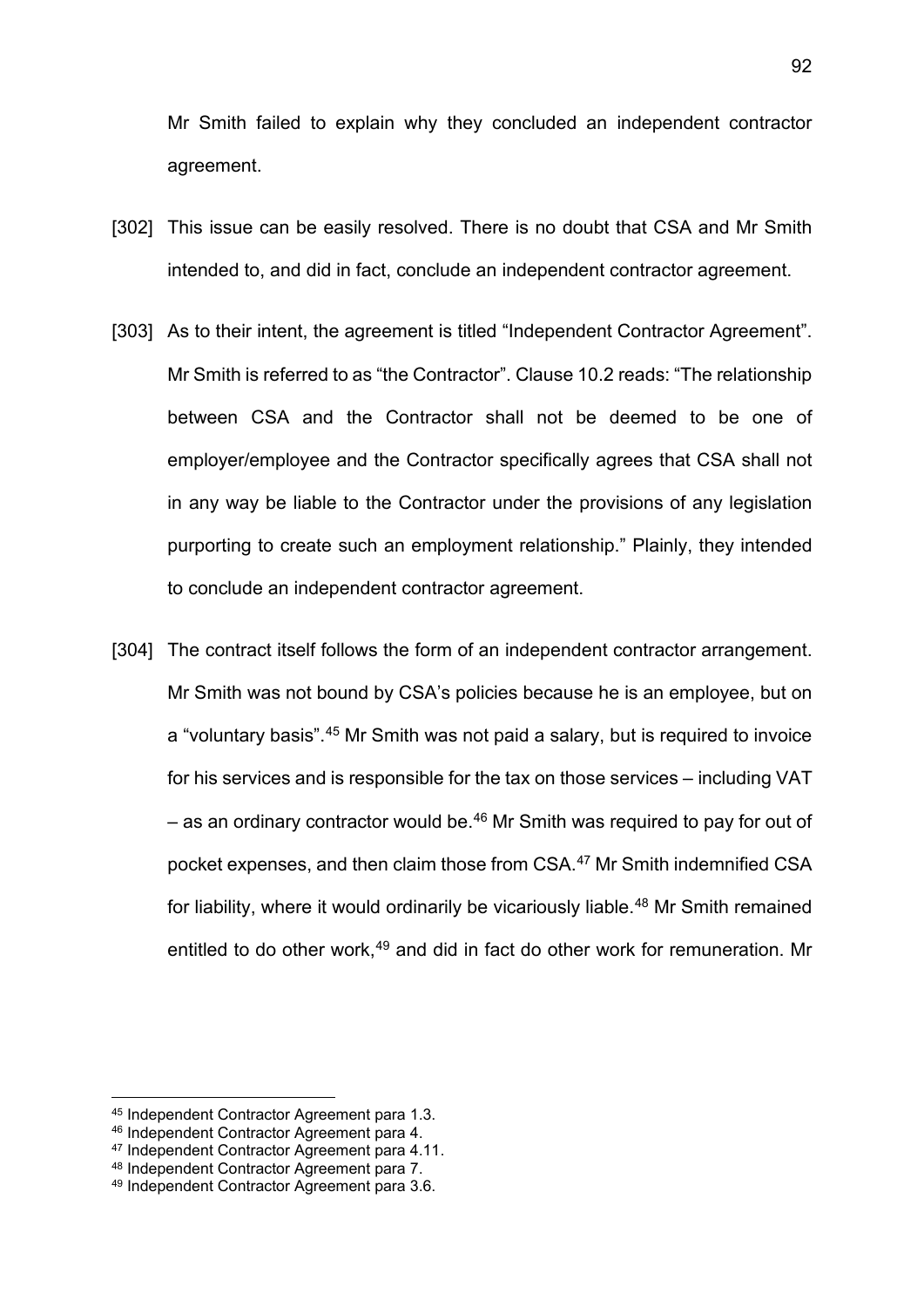Smith granted a royalty-free licence to CSA to use his name, image and likeness $50$ 

- [305] This is obviously an unusual arrangement. Mr Smith, in many ways, resembles a senior employee of CSA. He is integrated in their structure and works full time for CSA for CSA's interests. He testified that the main reason for the independent contractor arrangement was that "as a public figure, you have lots of engagements outside your core business." There may also be questions about the propriety of Mr Smith being appointed as an independent contractor, and not an employee.
- [306] But whether it was wise, or lawful, or typical is not the question before us. We are asked only to assess what CSA and Mr Smith in fact did. And there is no doubt that what they did is conclude an independent contractor agreement.

# **VII CONCLUSION AND COSTS**

- [307] The Arbitration Agreement affords us the power to award costs on any scale we consider just. Mr Duminy urged us to award costs against CSA because it had "dragged" Mr Smith to this arbitration. But there was no evidence of why the parties agreed to arbitrate these issues. It may have been that Mr Smith wanted the arbitration in order to clear his name from the tentative findings made against him by the Ombudsman. We do not know.
- [308] Whatever the reason that CSA and Mr Smith concluded the arbitration agreement, we think Mr Smith is entitled to his costs. The genesis of the

<span id="page-92-0"></span><sup>50</sup> Independent Contractor Agreement para 11.2.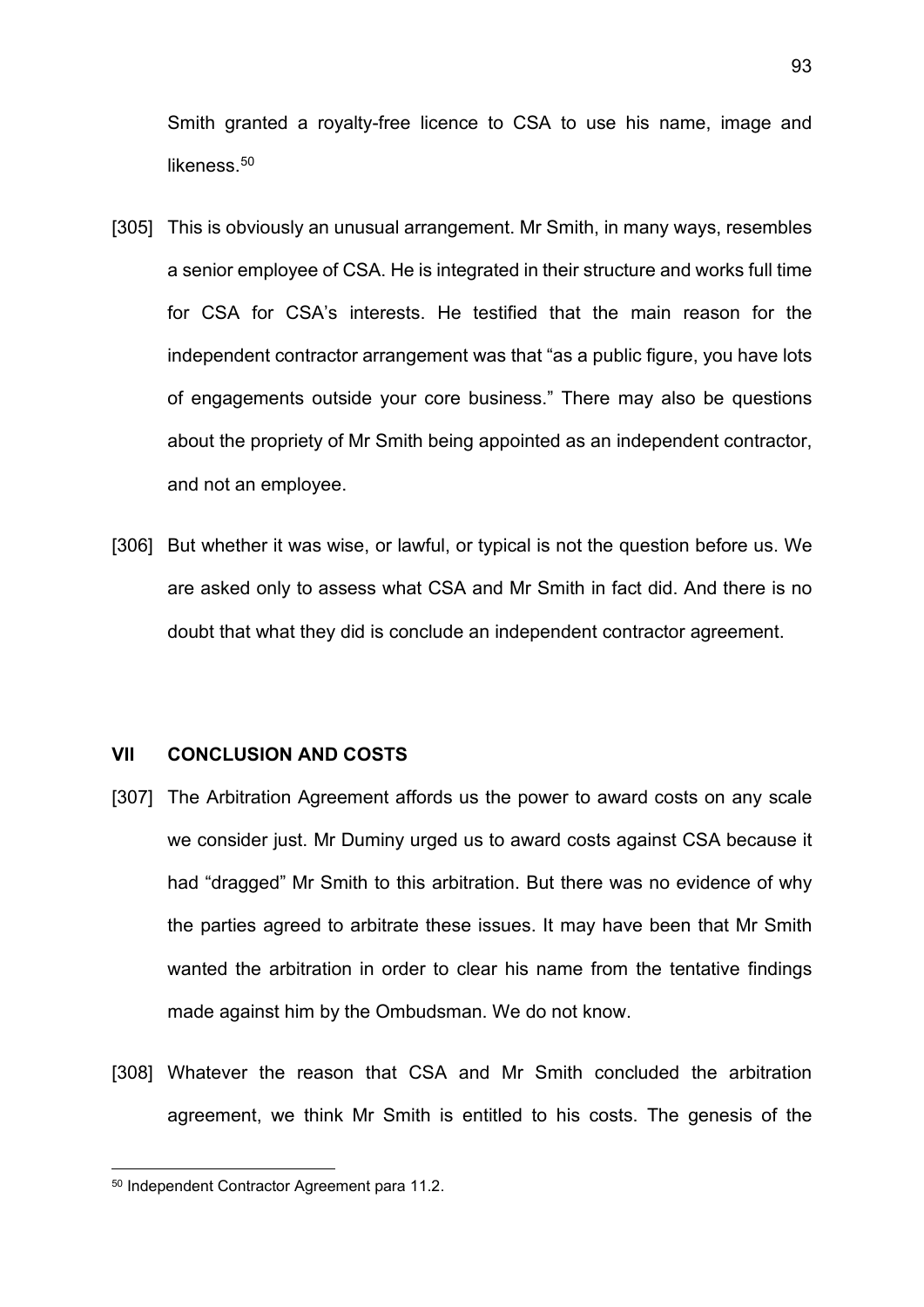arbitration is the Ombudsman process that CSA initiated. CSA effectively abandoned one of the issues it had initially agreed to arbitrate, and did not advance any of the arguments in its statement of claim on that issue. Mr Smith has been successful on the two issues that CSA did argue. On the Independent Contractor issue, it seems that both parties wanted a resolution of the uncertainty raised by the Ombudsman. CSA never sought a finding either way, but merely asked us to determine the dispute.

- [309] Mr Smith therefore achieved substantial success. We see no reason not to grant him his costs.
- [310] Accordingly, we make the following award:
	- [310.1] In the period 2012 to 2014 the Respondent influenced decisions of the selectors of the national Proteas cricket team not to select Mr Thami Tsolekile as a wicket-keeper but the CSA did not prove that he did so by reason of Mr Tsolekile's race. Mr Smith's actions were not proved to constitute unfair racial discrimination against Mr Tsolekile.
	- [310.2] Mr Smith's proposal that he report to the Board of CSA and not the CEO during negotiations in November or December 2019, and later agreeing to report to the CEO, was not proved to evince racial bias against black leadership at CSA.
	- [310.3] Mr Smith's conduct with regard to the appointment of Mr Boucher as Proteas Head Coach, was not proved to amount to unfair racial discrimination with respect to Mr Nkwe.